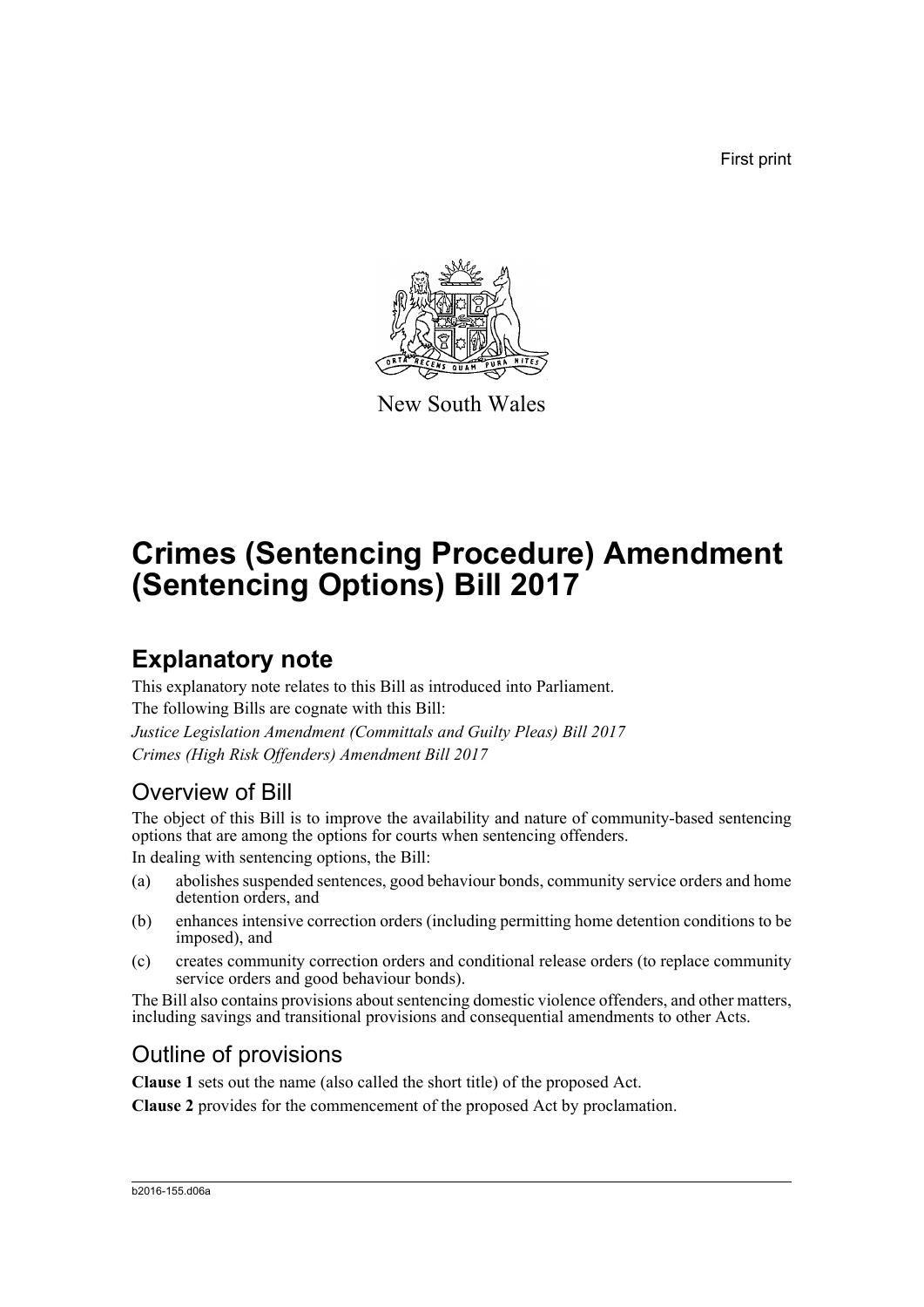### **Schedule 1 Amendment of Crimes (Sentencing Procedure) Act 1999 No 92—principal amendments**

#### **Abolition of suspended sentences**

This is achieved by the proposed repeal of section 12 by **Schedule 1 [14]**.

#### **Abolition of good behaviour bonds**

This is achieved by the proposed repeal of sections 9 and 12 and the substitution of section 10 (1) (b) by **Schedule 1 [9], [14] and [10]**, respectively.

#### **Abolition of home detention orders**

This is achieved by the proposed repeal of section 6 and Part 6 by **Schedule 1 [6] and [30]**, respectively.

#### **Intensive correction orders**

An intensive correction order may be imposed by a court that has sentenced an offender to imprisonment but which enables the offender to serve the sentence in the community under strict conditions (including home detention if the court so orders).

The enhancement of intensive correction orders is achieved by the proposed substitution of section 7 and Part 5 by **Schedule 1 [7] and [29]**, respectively. Proposed section 7 authorises the making of intensive correction orders, and is subject to proposed Part 5.

Proposed Part 5 (inserted by **Schedule 1 [29]**) contains provisions relating to the making of intensive correction orders and providing for their duration and commencement, the conditions to which they are subject and other matters. These provisions include the following:

Proposed section 66 provides that community safety is the paramount consideration when a court is deciding whether to make an intensive correction order and gives guidance as to the consideration by the court of community safety and other matters.

Proposed section 67 provides that an intensive correction order cannot be made for specified offences, including murder, manslaughter, certain sexual offences, terrorism offences, and offences involving the discharge of a firearm.

Proposed section 68 provides that an intensive correction order can only be made in respect of imprisonment where the sentence of imprisonment does not exceed 2 years (or 3 years in the case of imprisonment for multiple offences).

Proposed section 69 requires the sentencing court to consider an assessment report and other evidence from a community corrections officer when considering the suitability of an offender for an intensive correction order.

Proposed section 70 provides that the term of an intensive correction order is the same as the term or terms of imprisonment in respect of which the order is made, unless the order is sooner revoked. Revocation could be effected on appeal or by the State Parole Authority following a breach of the order by the offender.

Proposed section 71 provides for the commencement of intensive correction orders.

Proposed section 72 deals generally with conditions on intensive correction orders.

Conditions are intended to be stricter than those for community correction orders and conditional release orders. Conditions are of the following kinds:

- **Standard conditions** (see proposed section 73). Standard conditions require the offender not to commit any offence and require the offender to submit to supervision.
- **Additional conditions** (see proposed section 73A), at least 1 of which must be imposed. Additional conditions can relate to home detention, electronic monitoring, curfew (with no specific limit on hours), community service work (not exceeding 750 hours in total), rehabilitation or treatment, abstention from alcohol or drugs, non-association with particular persons, or place restriction.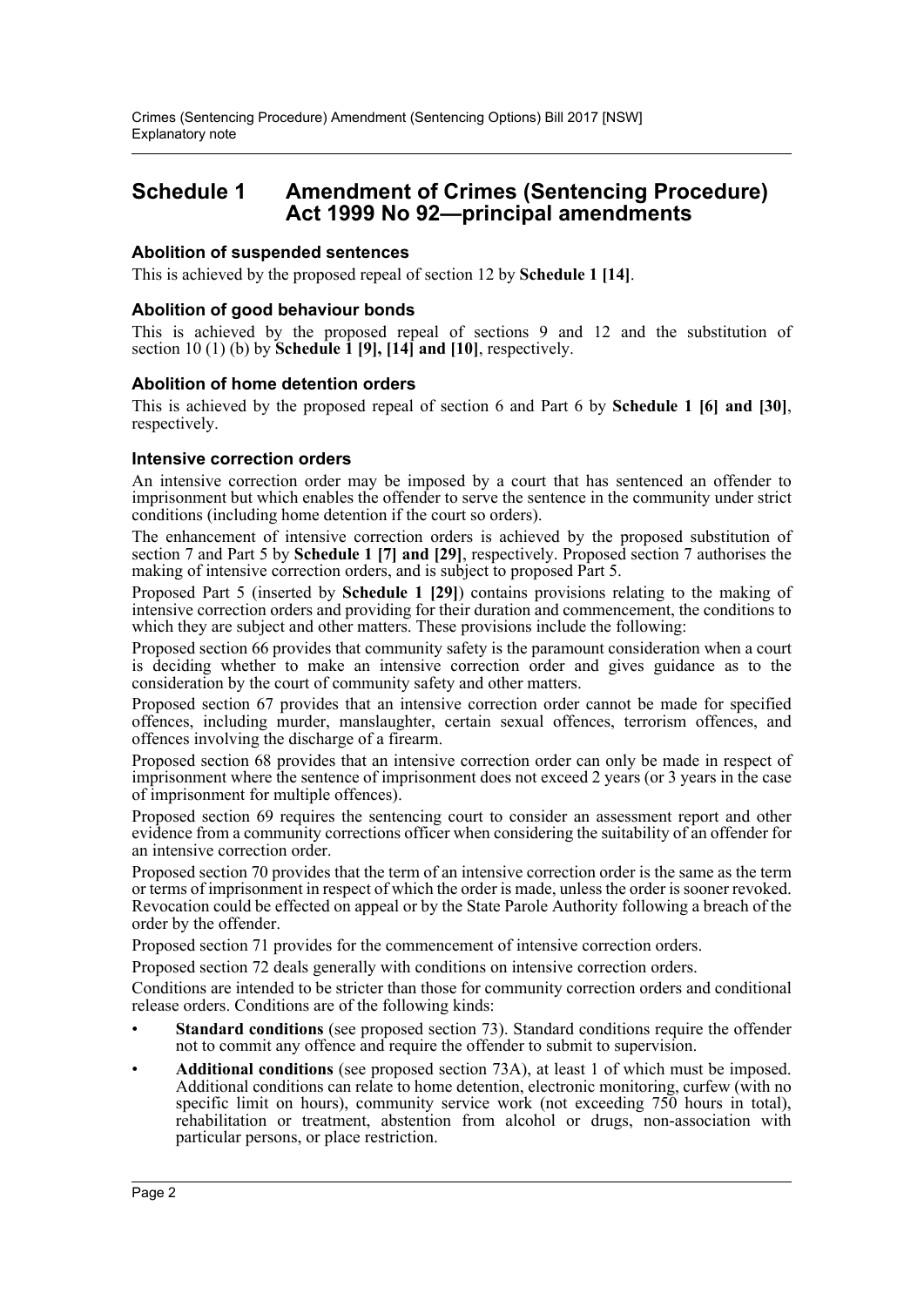• **Further conditions** (see proposed section 73B). Further conditions may be imposed but must not be inconsistent with standard or additional conditions.

Conditions may also be imposed by the State Parole Authority under the *Crimes (Administration of Sentences) Act 1999* (see sections 81A and 164 of that Act as proposed to be inserted by **Schedule 3 [5] and [19]**, respectively).

Conditions relating to supervision, curfew, non-association and place restriction are subject to suspension under proposed section 82A of the *Crimes (Administration of Sentences) Act 1999* (see **Schedule 3 [5]**).

#### **Community correction orders**

A community correction order may be made by the sentencing court as an alternative to imposing imprisonment.

The creation of community correction orders is achieved by the proposed substitution of section 8 and Part 7 by **Schedule 1 [8] and [31]**, respectively. Proposed section 8 authorises the making of community correction orders, and is subject to proposed Part 7.

Proposed Part 7 (inserted by **Schedule 1 [31]**) contains provisions relating to the duration of community correction orders and their commencement and the conditions to which they are subject. It contains sections 84–91. These provisions include the following:

Proposed section 84 states that the Part applies where a court is considering, or has made, a community correction order.

Proposed section 85 provides that the maximum term of a community correction order is 3 years. Proposed section 86 provides that a community correction order commences on the date on which it is made.

Proposed section 87 deals generally with conditions on community correction orders.

Conditions on community correction orders are intended to be less strict than those for intensive correction orders but stricter than those for conditional release orders. Conditions are of the following kinds:

- **Standard conditions** (see proposed section 88). Standard conditions require the offender not to commit any offence and require the offender to appear before the court if called on to do so.
- **Additional conditions** (see proposed section 89). Additional conditions can relate to curfew (not exceeding12 hours in 24 hours), community service work (not exceeding 500 hours in total), rehabilitation or treatment, abstention from alcohol or drugs, non-association with particular persons, place restriction, or supervision. Additional conditions cannot relate to home detention, electronic monitoring or curfew.
- **Further conditions** (see proposed section 90). Further conditions may be imposed but must not be inconsistent with standard or additional conditions.

Conditions relating to supervision, curfew, non-association and place restriction are subject to suspension under proposed section 107E of the *Crimes (Administration of Sentences) Act 1999* (see **Schedule 3 [13]**).

Proposed section 91 sets out some powers in connection with applications made by the offender for the imposition, variation or revocation of additional or further conditions.

#### **Conditional release orders**

A conditional release order may be made by a court where the offence is relatively trivial and the court has considered the offender's antecedents and other matters.

The creation of conditional release orders is achieved by the proposed substitution of section 9 and Part 8 by **Schedule 1 [9] and [31]**, respectively. Proposed section 9 authorises the making of conditional release orders, and is subject to proposed Part 8. A conditional release order may also be made for an offence expressed to be punishable only by a fine.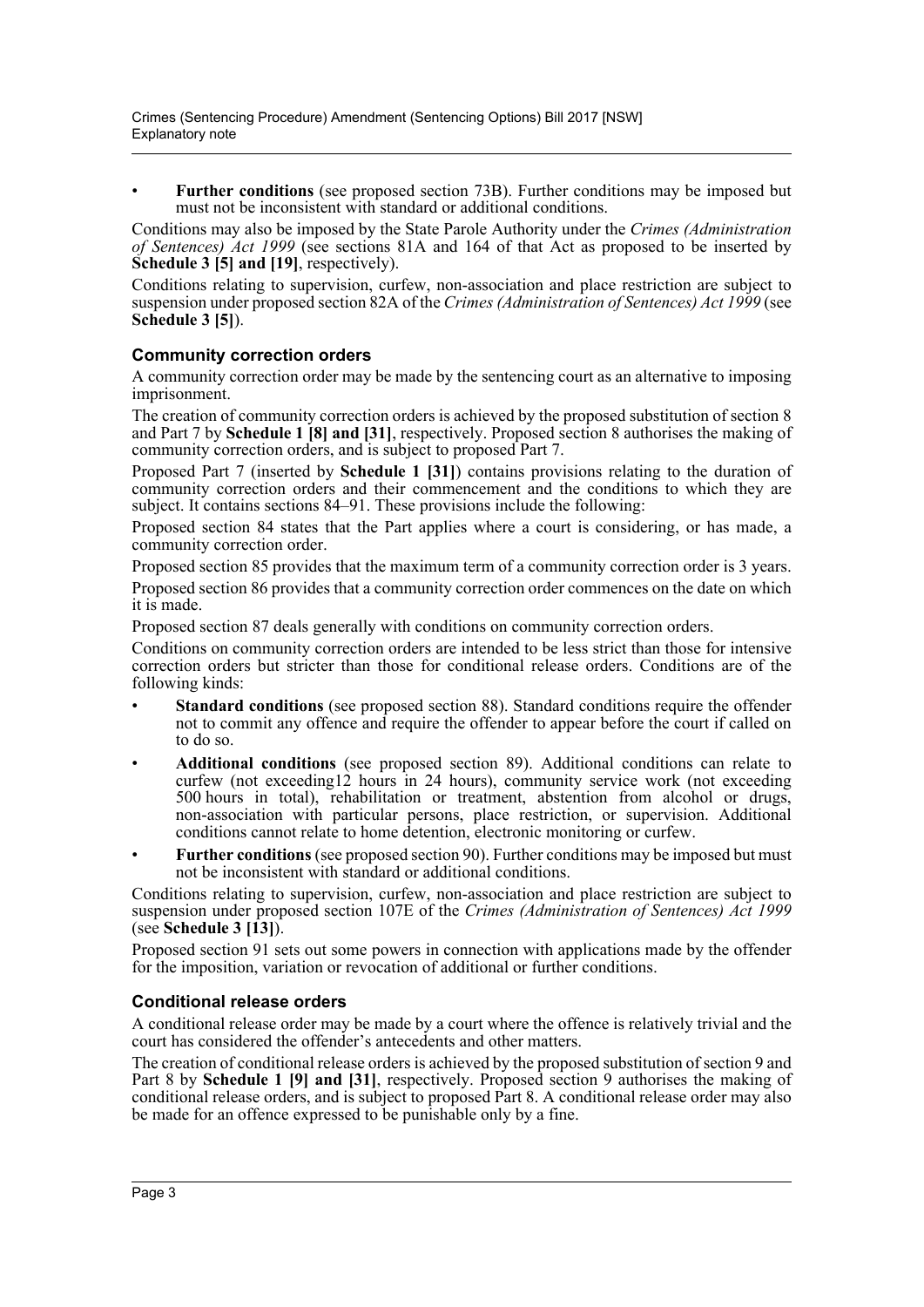Proposed section 9 (1) provides that a conditional release order may be made if either:

- the court proceeds to conviction—this aspect is consistent with existing section 9 as regards good behaviour bonds imposed under that section as an alternative to imprisonment, or
- the court does not proceed to conviction but makes an order under proposed paragraph (b) of section 10 (1)—this aspect is consistent with existing section  $10(1)(b)$  as regards good behaviour bonds imposed under section 10.

Proposed Part 8 (inserted by **Schedule 1 [31]**) contains provisions relating to the duration of conditional release orders and their commencement and the conditions to which they are subject. It contains sections 94–100. These provisions include the following:

Proposed section 94 states that the Part applies where a court is considering, or has made, a conditional release order.

Proposed section 95 provides that the maximum term of a conditional release order is 2 years. Proposed section 96 provides that a conditional release order commences on the date on which it is made.

Proposed section 97 deals generally with conditions on conditional release orders.

Conditions on conditional release orders are intended to be less strict than those for intensive correction orders and community correction orders. Conditions are of the following kinds:

- **Standard conditions** (see proposed section 98). Standard conditions require the offender not to commit any offence and require the offender to appear before the court if called on to do so.
- **Additional conditions** (see proposed section 99). Additional conditions can relate to rehabilitation or treatment, abstention from alcohol or drugs, non-association with particular persons, place restriction, or supervision. Additional conditions cannot relate to home detention, electronic monitoring, curfew or community service work.
- **Further conditions** (see proposed section 99A). Further conditions may be imposed but must not be inconsistent with standard or additional conditions.

Conditions relating to suspension, non-association and place restriction are subject to suspension under proposed section 108E of the *Crimes (Administration of Sentences) Act 1999* (see **Schedule 3 [13]**).

Proposed section 100 sets out some powers in connection with applications made by the offender for the imposition, variation or revocation of additional or further conditions.

#### **Domestic violence offenders**

**Schedule 1 [4]** inserts proposed sections 4A and 4B.

Proposed section 4A provides a presumption that a court must impose a sentence of full-time detention or make a supervised order in respect of a domestic violence offender. A supervised order is an intensive correction order, community correction order or conditional release order that is subject to a condition requiring the offender to submit to supervision.

Proposed section 4B contains provisions to be observed by courts when considering:

- whether to make an intensive correction order, community correction order or conditional release order in respect of a domestic violence offender, and
- whether to impose a home detention condition on an intensive correction order in respect of a domestic violence offender.

#### **Assessment reports**

Proposed Division 4B of Part 2 deals with assessment reports (see **Schedule 1 [17]**). The purpose of an assessment report is to assist a sentencing court to determine the appropriate sentence and conditions to impose on the offender during sentencing proceedings. An assessment report is to be made by a community corrections officer or juvenile justice officer.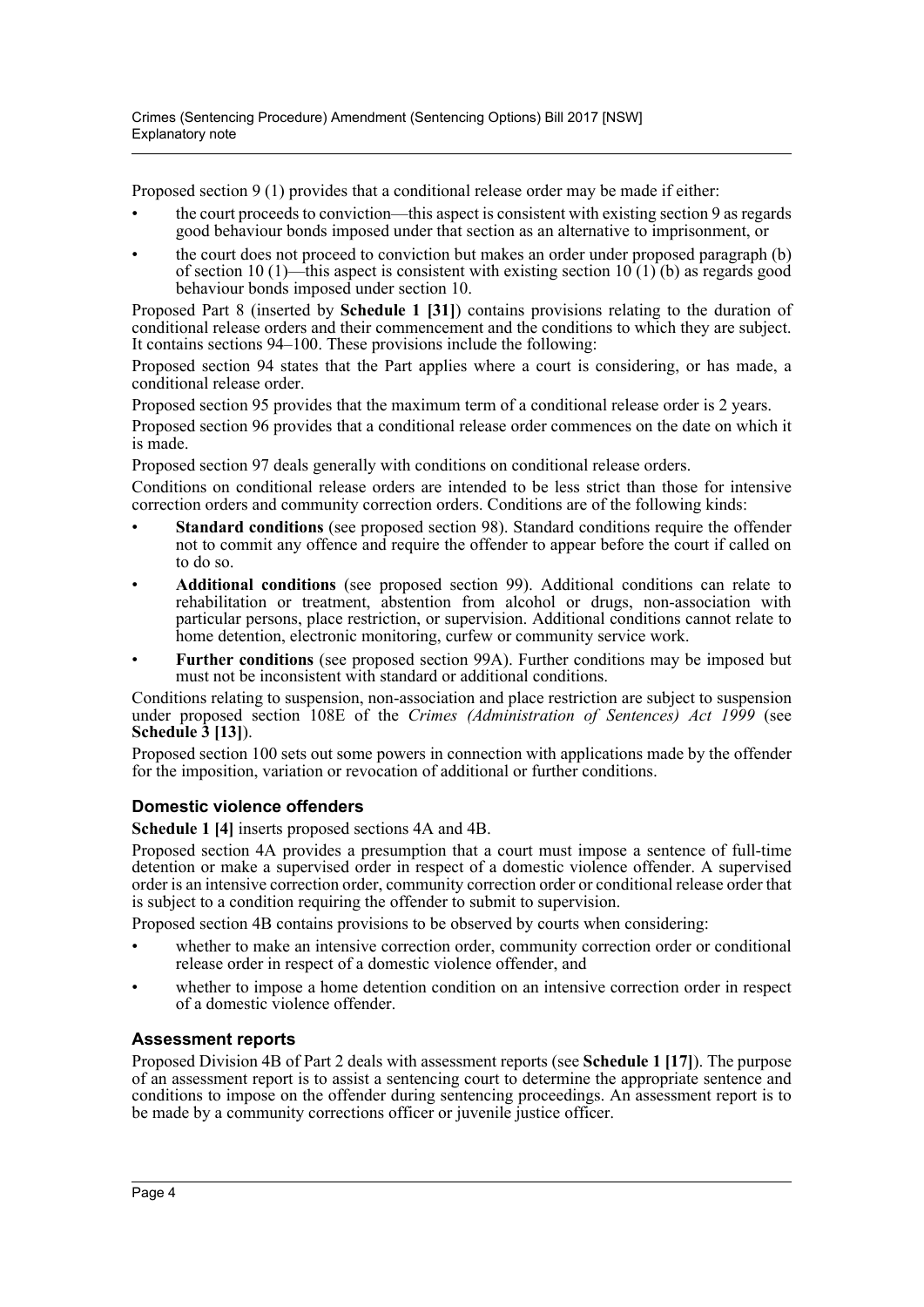#### **Multiple orders**

Proposed Division 4C of Part 2 deals with circumstances where more than 1 relevant order is potentially in force at the same time in respect of an offender (see **Schedule 1 [17]**). The term *relevant orders* is defined in proposed section 17E to mean intensive correction orders, community correction orders or conditional release orders (or any combination of 1 or more of them).

Proposed section 17F (1) provides that only 1 relevant order can be in force at the same time in respect of the same offence in relation to the same offender. Subject to that, proposed section 17F (2) provides that, if 2 or more offences are involved, then 2 or more relevant orders can be in force. The section goes on to provide guidance as to which kind of order prevails over other kinds of orders.

Proposed section 17G deals with circumstances where multiple orders made in respect of an offender impose community service work conditions for hours that exceed the relevant totals contemplated by the *Crimes (Sentencing Procedure) Act 1999* as proposed to be amended (a maximum of 750 hours is contemplated for such a condition imposed on an intensive correction order, and a maximum of 500 hours is contemplated for such a condition imposed on a community correction order). The proposed section gives guidance as to how any excess is to be managed.

Proposed section 17H deals with circumstances where multiple orders made in respect of an offender impose curfew conditions. If all the orders are intensive correction orders, the proposed section does not affect the curfew conditions, as the *Crimes (Sentencing Procedure) Act 1999* as proposed to be amended does not have a specific limit on the curfew hours. If the orders are all community correction orders, or are a combination of 1 or more intensive correction orders and 1 or more community correction orders, the proposed section gives guidance as to the maximum number of curfew hours that are to be observed and as to how any excess is to be managed.

#### **Explanation to offender of order and notice of order to be given**

Proposed section 17I (see **Schedule 1 [17]**) requires the court to take reasonable steps to explain (in language that the offender can readily understand) the offender's obligations under an intensive correction order, community correction order or conditional release order made in respect of the offender and the consequences of failing to comply with those obligations.

Proposed section 17J (see **Schedule 1 [17]**) requires notice of an intensive correction order, community correction order or conditional release order to be given to the offender and Corrective Services NSW. Notice need not be given to Corrective Services NSW unless the order is subject to a supervision condition or a community service work condition.

#### **Other amendments**

The Bill makes other amendments to the *Crimes (Sentencing Procedure) Act 1999* of a minor, ancillary or consequential nature.

### **Schedule 2 Amendment of Crimes (Sentencing Procedure) Act 1999 No 92—savings and transitional provisions**

Savings and transitional provisions (referred to as "clauses") are proposed to be inserted in Schedule 2 to the *Crimes (Sentencing Procedure) Act 1999*. The clauses deal with existing matters that are in force at the commencement of the proposed legislation. The following is a summary:

- (a) existing home detention orders are converted to intensive correction orders each of which is subject to a home detention condition (see proposed clause 71),
- (b) existing intensive correction orders continue in operation but with revised conditions (see proposed clause 72),
- (c) existing community service orders are converted to community correction orders (see proposed clause 73),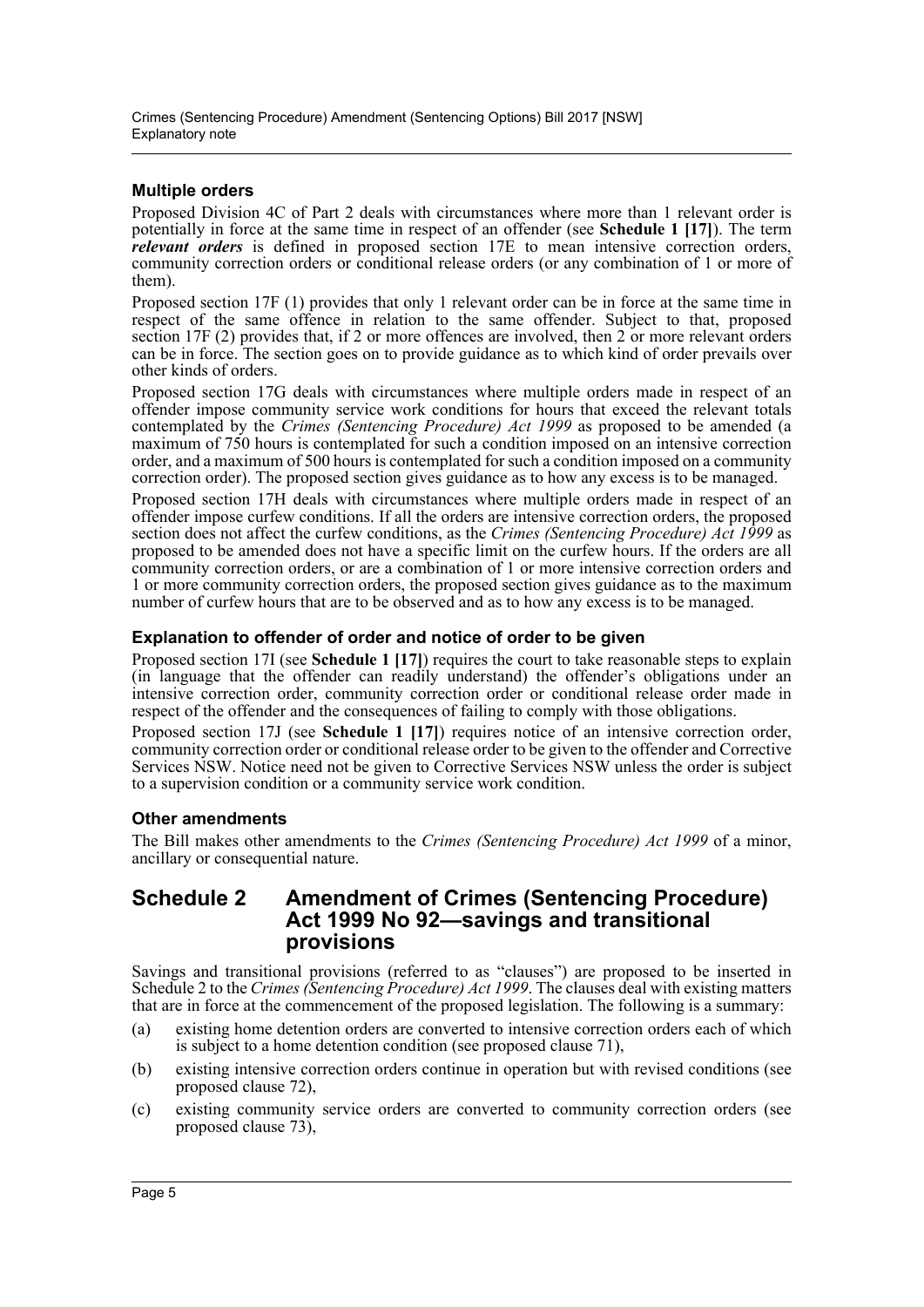- (d) existing good behaviour bonds under section 9 are converted to community correction orders (see proposed clause 74),
- (e) existing good behaviour bonds under section  $10(1)$  (b) are converted to conditional release orders (see proposed clause 75),
- (f) existing suspended sentence orders and good behaviour bonds under section 12 continue in operation for a maximum of 3 years (see proposed clause 76),
- (g) special provision is made for any existing periodic detention orders under former legislation that are still in force (see proposed clauses 79–82).

### **Schedule 3 Amendment of Crimes (Administration of Sentences) Act 1999 No 93**

#### **Administration of intensive correction orders**

Provisions relating to intensive correction orders are currently set out in Part 3 of the *Crimes (Administration of Sentences) Act 1999*, which consists of sections 80–93. Schedule 3 proposes amendments to Part 3.

Section 81 is proposed to be substituted by **Schedule 3 [5]**, which states that conditions are imposed under the *Crimes (Sentencing Procedure) Act 1999* or by the State Parole Authority under the *Crimes (Administration of Sentences) Act 1999*.

Proposed section 81A is inserted by **Schedule 3 [5]** and authorises the State Parole Authority to impose conditions on intensive correction orders. These conditions are additional to those imposed by courts at the time of sentence.

Section 82 is proposed to be substituted by **Schedule 3 [5]**, which provides that the administration of intensive correction orders is to be as prescribed by the regulations, and that the obligations of an offender under an intensive correction order, including a condition of an order, are to be as so prescribed.

Proposed section 82A is inserted by **Schedule 3 [5]** and provides that a condition of an intensive correction order relating to supervision, curfew, non-association and place restriction is subject to suspension (either for a specified period or indefinitely, and either conditionally or unconditionally).

Section 83 is proposed to be substituted by **Schedule 3 [6]**, which provides that an intensive correction order expires at the end of the sentence or sentences to which it relates, unless it is sooner revoked.

Provisions relating to breaches of intensive correction orders are contained in proposed substitutions of sections 163 and 164 (see **Schedule 3 [19]**). Proposed section 163 deals with actions that may be taken by a community corrections officer for a breach, and proposed section 164 deals with actions that may be taken by the State Parole Authority for a breach.

Proposed sections 163 and 164 provide a hierarchy of actions that can be taken in the event of a failure by an offender to comply with an intensive correction order. Under these provisions:

- (a) A community corrections officer may record the non-compliance with no further action, give an informal warning, give or arrange for a formal warning, give a reasonable direction about the non-compliant behaviour or impose a curfew.
- (b) If the failure to comply is more serious, the Commissioner or a community corrections officer may refer the matter to the State Parole Authority.
- (c) The State Parole Authority may deal with a breach of an intensive correction order by recording the breach with no further action, giving a formal warning, changing the conditions of the order or revoking the order. Express authority is conferred to impose a condition of home detention, a requirement to submit to the use of an electronic monitoring device and other ancillary related conditions.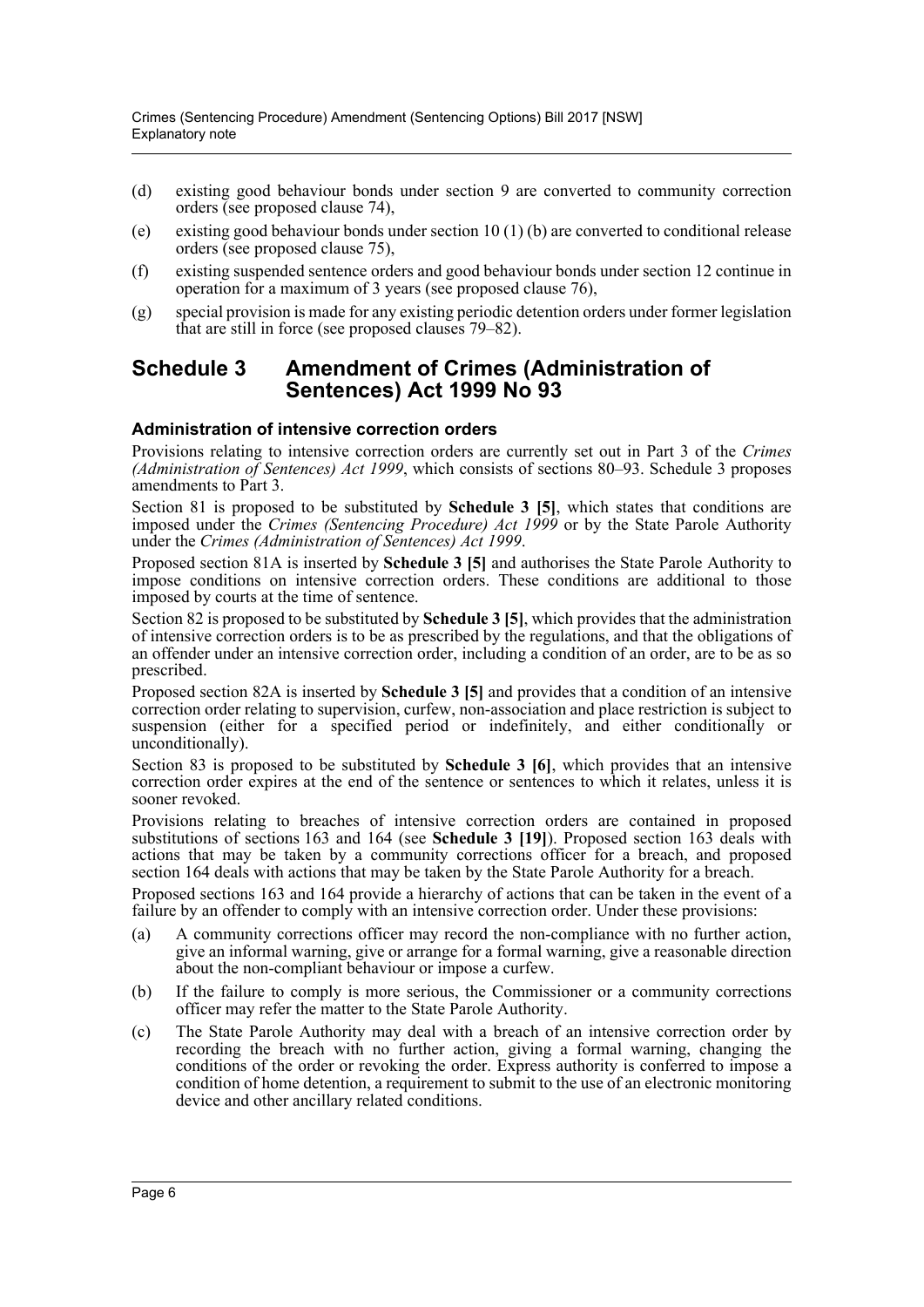#### **Administration of community correction orders**

Proposed Part 4B, which deals with the administration of community correction orders, is inserted by **Schedule 3 [13]**. It contains sections 107A–107E.

Proposed section 107A states that the conditions of a community correction order are imposed under the *Crimes (Sentencing Procedure) Act 1999* or under section 107D.

Proposed section 107B provides that the administration of community correction orders is to be as prescribed by the regulations, and that the obligations of an offender under a community correction order, including a condition of an order, are to be as so prescribed.

Proposed section 107C deals with a breach of a community correction order. A breach can be dealt with by the court that made the order, any other court of like jurisdiction or (with the offender's consent) any other court of superior jurisdiction. The court may decide to take no further action, vary the condition of the order, impose new conditions on the order or revoke the order.

Proposed section 107D provides that if a court revokes a community correction order, the court may re-sentence the offender.

Proposed section 107E provides that a condition of a community correction order relating to supervision, curfew, non-association and place restriction is subject to suspension (either for a specified period or indefinitely, and either conditionally or unconditionally).

#### **Administration of conditional release orders**

Proposed Part 4C, which deals with the administration of conditional release orders, is inserted by **Schedule 3 [13]**. It contains sections 108A–108E.

Proposed section 108A states that the conditions of a conditional release order are imposed under the *Crimes (Sentencing Procedure) Act 1999* or under section 108D.

Proposed section 108B provides that the administration of conditional release orders is to be as prescribed by the regulations, and that the obligations of an offender under a conditional release order, including a condition of an order, are to be as so prescribed.

Proposed section 108C deals with a breach of a conditional release order. A breach can be dealt with by the court that made the order, any other court of like jurisdiction or (with the offender's consent) any other court of superior jurisdiction. The court may decide to take no further action, vary the condition of the order, impose new conditions on the order or revoke the order.

Proposed section 108D provides that if a court revokes a conditional release order, the court may re-sentence the offender.

Proposed section 108E provides that a conditional release order relating to supervision, curfew, non-association and place restriction is subject to suspension (either for a specified period or indefinitely, and either conditionally or unconditionally).

#### **Omission of provisions relating to superseded orders and bonds**

Part 4, which currently relates to imprisonment by way of home detention under home detention orders, is repealed by **Schedule 3 [12]**. Other provisions relating to, or references to, home detention orders, community service orders and good behaviour bonds are deleted by Schedule 3.

#### **ICO Management Committee**

Provisions relating to the establishment and functions of the Intensive Correction Orders Management Committee are repealed (see **Schedule 3 [10] and [45]**).

#### **Other amendments**

The Bill makes other amendments to the *Crimes (Administration of Sentences) Act 1999* of a minor, consequential or transitional nature.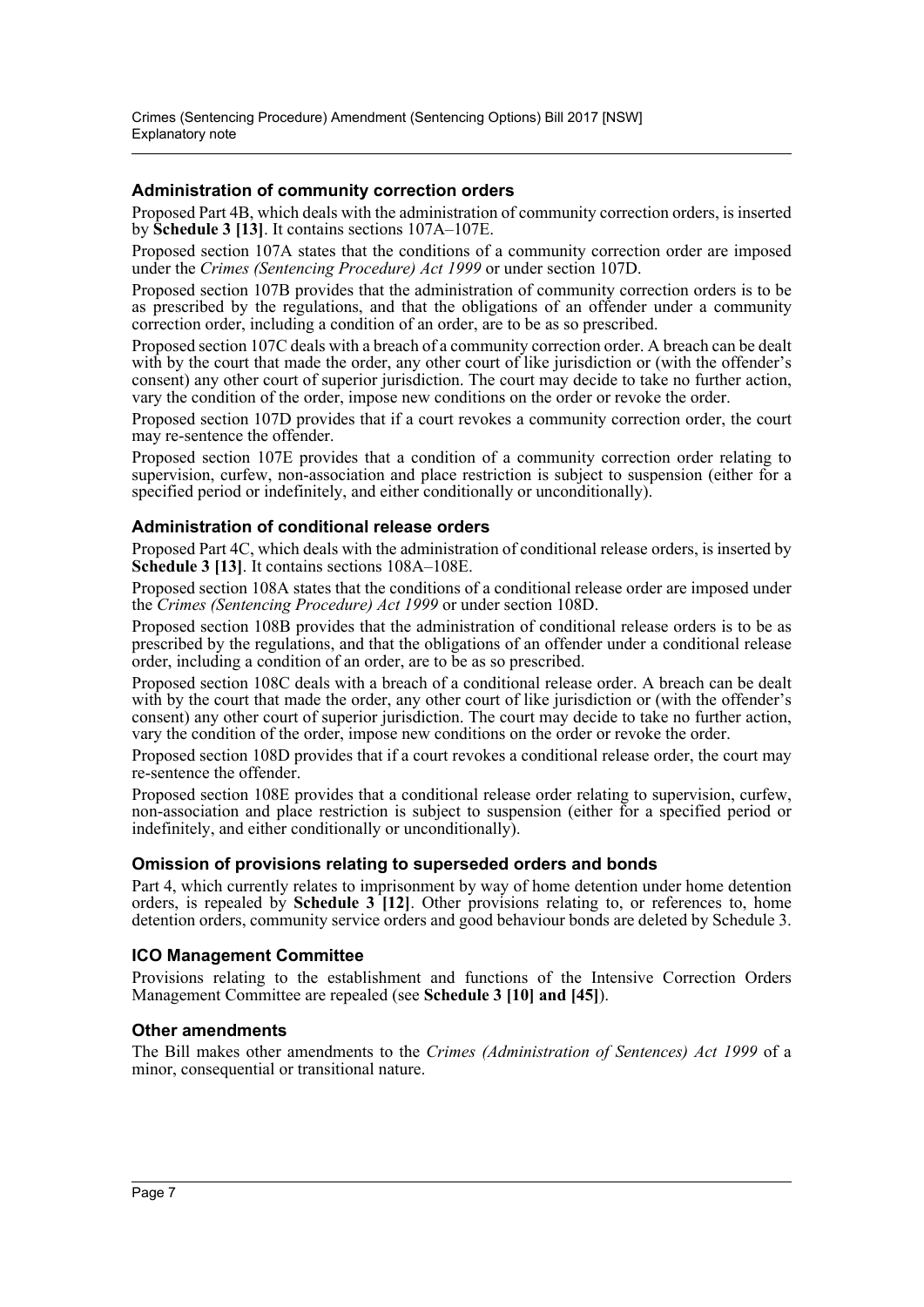## **Schedule 4 Amendment of other legislation**

A number of other Acts and statutory instruments are amended, to make consequential amendments arising from amendments made by Schedules 1–3, arising in particular from:

- (a) the proposed abolition of home detention orders, community service orders and good behaviour bonds, and
- (b) the enhancement of intensive correction orders, and
- (c) the creation of community correction orders and conditional release orders.

The following are proposed to be amended: *Anzac Memorial (Building) Act 1923* No 27 *Bail Act 2013* No 26 *Births, Deaths and Marriages Registration Act 1995* No 62 *Child Protection (Offenders Registration) Act 2000* No 42 *Child Protection (Offenders Registration) Regulation 2015 Child Protection (Working with Children) Act 2012* No 51 *Children (Criminal Proceedings) Act 1987* No 55 *Civil Liability Act 2002* No 22 *Crimes Act 1900* No 40 *Crimes (Appeal and Review) Act 2001* No 120 *Crimes (Forensic Procedures) Act 2000* No 59 *Crimes (Interstate Transfer of Community Based Sentences) Act 2004* No 72 *Criminal Appeal Act 1912* No 16 *Criminal Procedure Act 1986* No 209 *Criminal Records Act 1991* No 8 *Dangerous Goods (Road and Rail Transport) Act 2008* No 95 *Drug Court Act 1998* No 150 *Education Act 1990* No 8 *Fines Act 1996* No 99 *Fisheries Management Act 1994* No 38 *Graffiti Control Act 2008* No 100 *Jury Act 1977* No 18 *Motor Dealers and Repairers Regulation 2014 Privacy Code of Practice (General) 2003 Security Industry Regulation 2016 Summary Offences Act 1988* No 25 *Supreme Court Act 1970* No 52 *Tow Truck Industry Regulation 2008*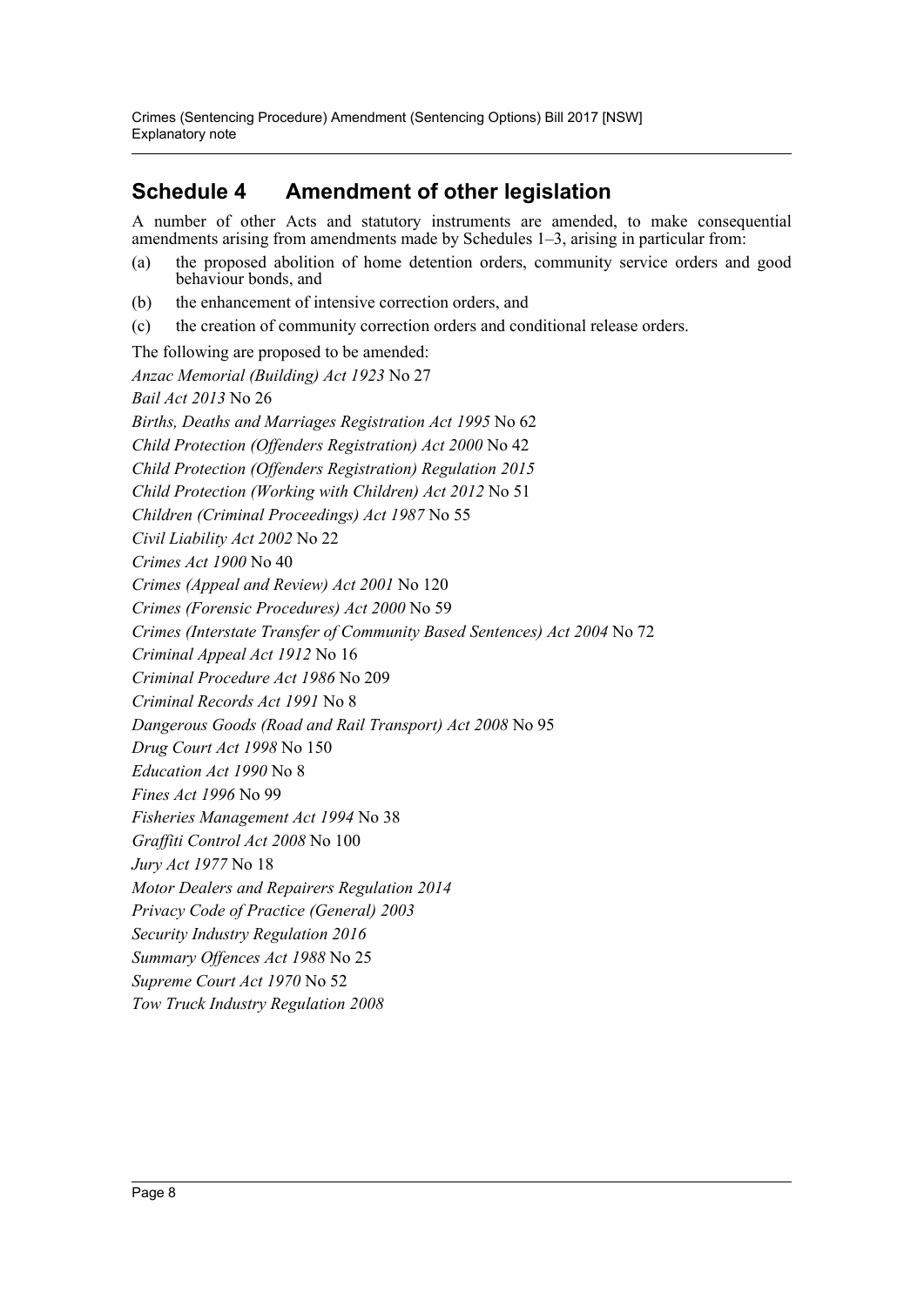First print



New South Wales

# **Crimes (Sentencing Procedure) Amendment (Sentencing Options) Bill 2017**

## **Contents**

|                   |   |                                                                                                   | Page           |
|-------------------|---|---------------------------------------------------------------------------------------------------|----------------|
|                   |   | Name of Act                                                                                       | $\overline{2}$ |
|                   | 2 | Commencement                                                                                      | 2              |
| <b>Schedule 1</b> |   | Amendment of Crimes (Sentencing Procedure) Act 1999 No 92-<br>principal amendments                | 3              |
| <b>Schedule 2</b> |   | Amendment of Crimes (Sentencing Procedure) Act 1999 No 92-<br>savings and transitional provisions | 21             |
| <b>Schedule 3</b> |   | <b>Amendment of Crimes (Administration of Sentences) Act 1999</b><br><b>No 93</b>                 | 29             |
| <b>Schedule 4</b> |   | Amendment of other legislation                                                                    | 42             |
|                   |   |                                                                                                   |                |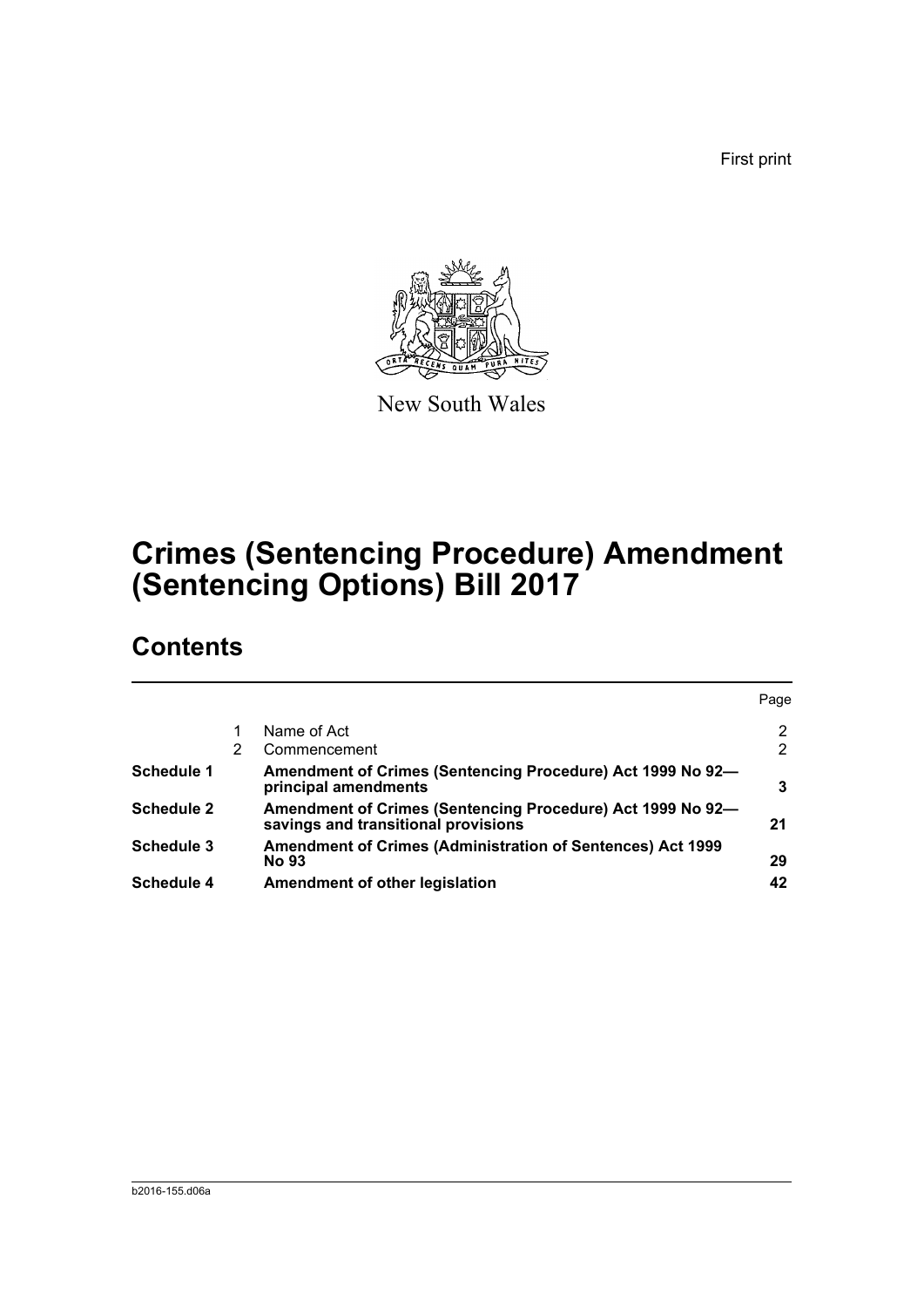

New South Wales

## **Crimes (Sentencing Procedure) Amendment (Sentencing Options) Bill 2017**

No , 2017

### **A Bill for**

An Act to amend the *Crimes (Sentencing Procedure) Act 1999* with respect to sentencing options available to courts for persons found guilty of offences; to abolish home detention orders, community service orders, suspended sentences and good behaviour bonds; to make consequential and other amendments to the *Crimes (Administration of Sentences) Act 1999* and other legislation; and for other purposes.

See also the *Justice Legislation Amendment (Committals and Guilty Pleas) Bill 2017* and the *Crimes (High Risk Offenders) Amendment Bill 2017*.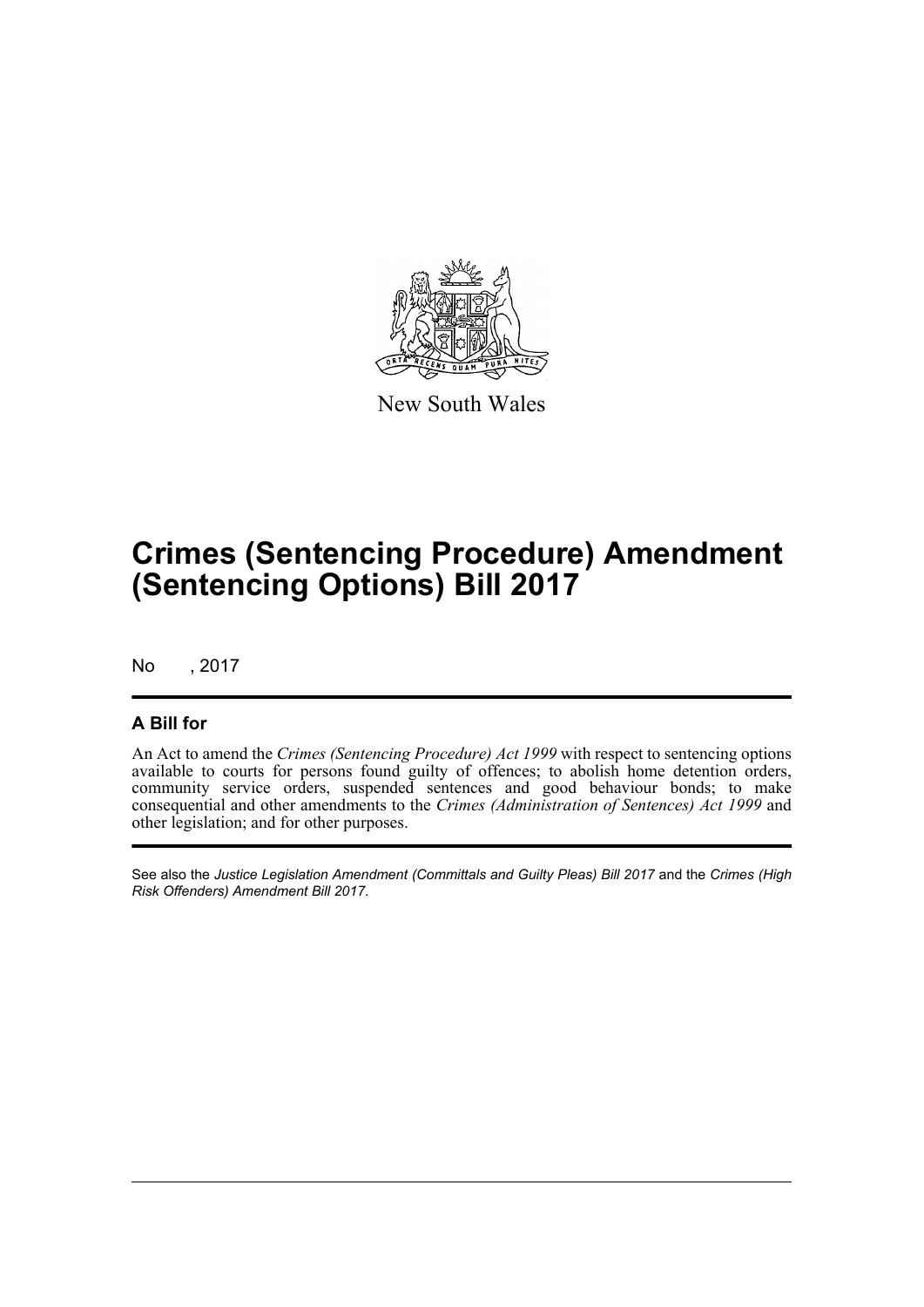<span id="page-10-1"></span><span id="page-10-0"></span>

| The Legislature of New South Wales enacts:                                                |                |
|-------------------------------------------------------------------------------------------|----------------|
| Name of Act                                                                               | $\overline{2}$ |
| This Act is the Crimes (Sentencing Procedure) Amendment (Sentencing Options)<br>Act 2017. | 3<br>4         |
| <b>Commencement</b>                                                                       | 5              |
| This Act commences on a day or days to be appointed by proclamation.                      | 6              |
|                                                                                           |                |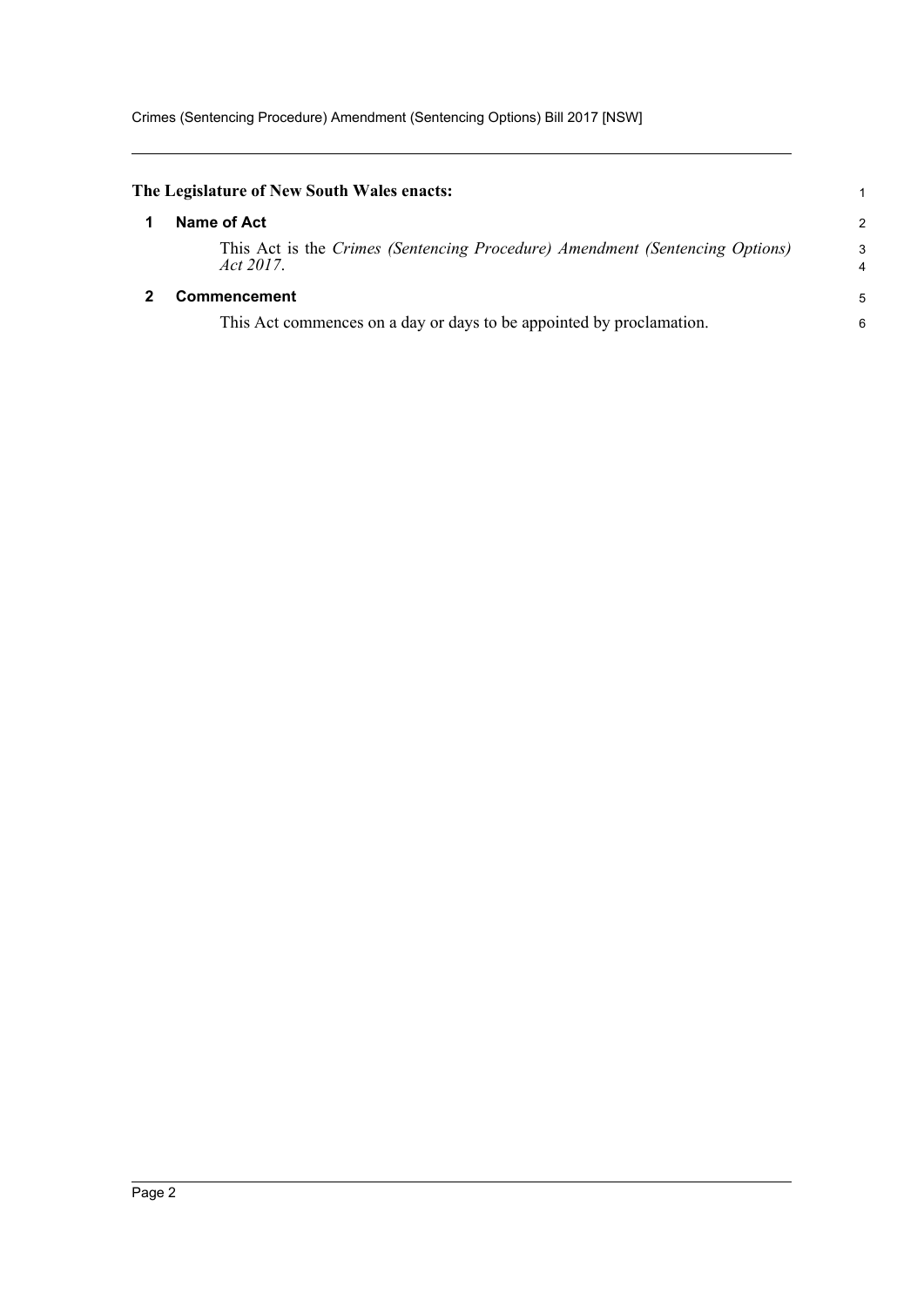## <span id="page-11-0"></span>**Schedule 1 Amendment of Crimes (Sentencing Procedure)** <sup>1</sup> **Act 1999 No 92—principal amendments** <sup>2</sup>

3

41

## **[1] Section 3 Interpretation**

|     |           |     | Insert in alphabetical order in section $3(1)$ :                                                                                                                                                                                      | 4              |
|-----|-----------|-----|---------------------------------------------------------------------------------------------------------------------------------------------------------------------------------------------------------------------------------------|----------------|
|     |           |     | <b>Commissioner</b> means the Commissioner of Corrective Services, Department of Justice.                                                                                                                                             | 5              |
|     |           |     | <i>community correction order</i> means an order referred to in section 8.                                                                                                                                                            | 6              |
|     |           |     | community corrections officer has the same meaning as it has in the Crimes<br>(Administration of Sentences) Act 1999.                                                                                                                 | 7<br>8         |
|     |           |     | community service work condition—see sections 73A and 89.                                                                                                                                                                             | 9              |
|     |           |     | <i>conditional release order</i> means an order referred to in section 9.                                                                                                                                                             | 10             |
|     |           |     | <b>Corrective Services NSW</b> has the same meaning as it has in the Crimes (Administration of<br>Sentences) Act 1999.                                                                                                                | 11<br>12       |
|     |           |     | <b>domestic violence offence</b> has the same meaning as it has in the Crimes (Domestic and<br>Personal Violence) Act 2007.                                                                                                           | 13<br>14       |
|     |           |     | home detention condition—see section 73A.                                                                                                                                                                                             | 15             |
|     | Act 1987. |     | <i>juvenile justice officer</i> has the same meaning as it has in the <i>Children (Detention Centres)</i>                                                                                                                             | 16<br>17       |
|     |           |     | <b>Parole Authority</b> means the State Parole Authority constituted by section 183 of the Crimes<br>(Administration of Sentences) Act 1999.                                                                                          | 18<br>19       |
|     |           |     | <i>proceed to</i> a conviction includes record a conviction.                                                                                                                                                                          | 20             |
|     |           |     | supervision condition—see sections 73, 89 and 99.                                                                                                                                                                                     | 21             |
| [2] |           |     | Section 3 (1), definitions of "community service order", "good behaviour bond" and<br>home detention order"                                                                                                                           | 22<br>23       |
|     |           |     | Omit the definitions.                                                                                                                                                                                                                 | 24             |
| [3] |           |     | Section 3 (1), definition of "full-time detention"                                                                                                                                                                                    | 25             |
|     |           |     | Omit the definition. Insert instead:                                                                                                                                                                                                  | 26             |
|     |           |     | full-time detention means detention in a correctional centre.                                                                                                                                                                         | 27             |
| [4] |           |     | <b>Sections 4A and 4B</b>                                                                                                                                                                                                             | 28             |
|     |           |     | Insert after section 4:                                                                                                                                                                                                               | 29             |
|     | 4A        |     | Domestic violence offenders-requirement for full-time detention or<br>supervision                                                                                                                                                     | 30<br>31       |
|     |           | (1) | If a court finds a person guilty of a domestic violence offence, the court must<br>impose on the person either:                                                                                                                       | 32<br>33       |
|     |           |     | a sentence of full-time detention, or<br>(a)                                                                                                                                                                                          | 34             |
|     |           |     | (b)<br>a supervised order.                                                                                                                                                                                                            | 35             |
|     |           | (2) | However, the court is not required to impose either of those sentencing options<br>if the court is satisfied that a different sentencing option is more appropriate in<br>the circumstances and gives reasons for reaching that view. | 36<br>37<br>38 |
|     |           | (3) | For the purposes of this section, a <i>supervised order</i> is an order (being an<br>intensive correction order, community correction order or conditional release                                                                    | 39<br>40       |

order) that is subject to a supervision condition.

 $[4]$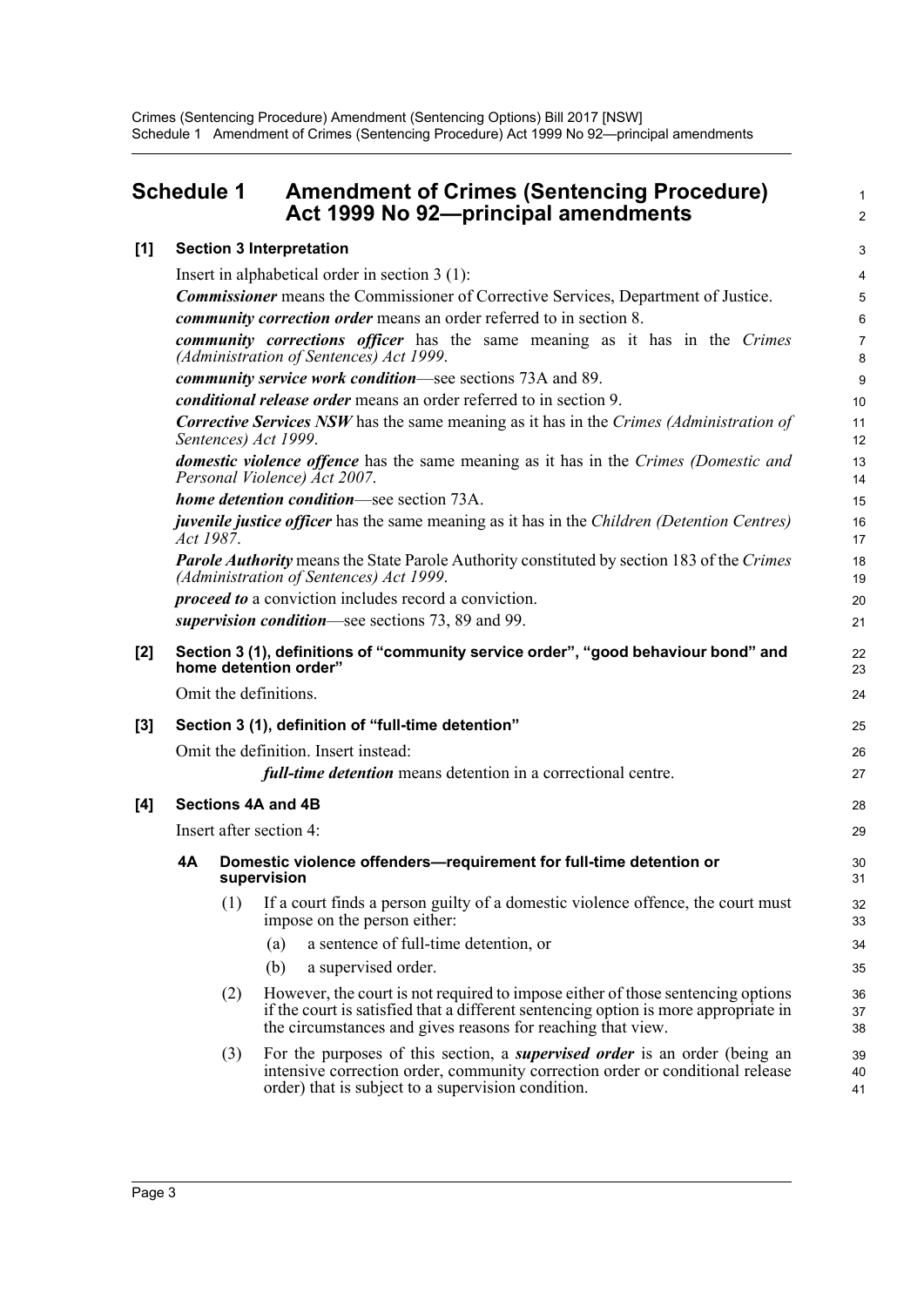|     | 4Β               |                   | Domestic violence offenders-protection and safety of victims                                                                                                                                                                                                                                                                  | 1                             |
|-----|------------------|-------------------|-------------------------------------------------------------------------------------------------------------------------------------------------------------------------------------------------------------------------------------------------------------------------------------------------------------------------------|-------------------------------|
|     |                  | (1)               | An intensive correction order must not be made in respect of:                                                                                                                                                                                                                                                                 | $\boldsymbol{2}$              |
|     |                  |                   | a sentence of imprisonment for a domestic violence offence, or<br>(a)                                                                                                                                                                                                                                                         | 3                             |
|     |                  |                   | an aggregate sentence of imprisonment for 2 or more offences, any 1 or<br>(b)<br>more of which is a domestic violence offence,                                                                                                                                                                                                | 4<br>5                        |
|     |                  |                   | unless the sentencing court is satisfied that the victim of the domestic violence<br>offence, and any person with whom the offender is likely to reside, will be<br>adequately protected (whether by conditions of the intensive correction order<br>or for some other reason).                                               | 6<br>$\overline{7}$<br>8<br>9 |
|     |                  | (2)               | If the sentencing court finds a person guilty of a domestic violence offence, the<br>court must not impose a home detention condition if the court reasonably<br>believes that the offender will reside with the victim of the domestic violence<br>offence.                                                                  | 10<br>11<br>12<br>13          |
|     |                  | (3)               | Before making a community correction order or conditional release order in<br>respect of a person whom the sentencing court finds guilty of a domestic<br>violence offence, the court must consider the safety of the victim of the<br>offence.                                                                               | 14<br>15<br>16<br>17          |
| [5] |                  |                   | <b>Section 5 Penalties of imprisonment</b>                                                                                                                                                                                                                                                                                    | 18                            |
|     |                  |                   | Omit "or home detention order" from section 5 (5).                                                                                                                                                                                                                                                                            | 19                            |
| [6] |                  |                   | <b>Section 6 Home detention</b>                                                                                                                                                                                                                                                                                               | 20                            |
|     |                  | Omit the section. |                                                                                                                                                                                                                                                                                                                               | 21                            |
| [7] | <b>Section 7</b> |                   |                                                                                                                                                                                                                                                                                                                               | 22                            |
|     |                  |                   | Omit the section. Insert instead:                                                                                                                                                                                                                                                                                             | 23                            |
|     | 7                |                   | <b>Intensive correction orders</b>                                                                                                                                                                                                                                                                                            | 24                            |
|     |                  | (1)               | A court that has sentenced an offender to imprisonment in respect of 1 or more<br>offences may make an intensive correction order directing that the sentence or<br>sentences be served by way of intensive correction in the community.                                                                                      | 25<br>26<br>27                |
|     |                  | (2)               | If the court makes an intensive correction order directing that a sentence of<br>imprisonment be served by way of intensive correction in the community, the<br>court is not to set a non-parole period for the sentence.                                                                                                     | 28<br>29<br>30                |
|     |                  | (3)               | This section does not apply to an offender who is under the age of 18 years.                                                                                                                                                                                                                                                  | 31                            |
|     |                  | (4)               | This section is subject to the provisions of Part 5.                                                                                                                                                                                                                                                                          | 32                            |
|     |                  |                   | <b>Note.</b> Among other matters, Part 5 provides that a single offence cannot be the subject<br>of an intensive correction order if the imprisonment imposed exceeds 2 years, and that<br>multiple offences cannot be the subject of an intensive correction order or orders if the<br>imprisonment imposed exceeds 3 years. | 33<br>34<br>35<br>36          |
| [8] | <b>Section 8</b> |                   |                                                                                                                                                                                                                                                                                                                               | 37                            |
|     |                  |                   | Omit the section. Insert instead:                                                                                                                                                                                                                                                                                             | 38                            |
|     | 8                |                   | <b>Community correction orders</b>                                                                                                                                                                                                                                                                                            | 39                            |
|     |                  | (1)               | Instead of imposing a sentence of imprisonment on an offender, a court that<br>has convicted a person of an offence may make a community correction order<br>in relation to the offender.                                                                                                                                     | 40<br>41<br>42                |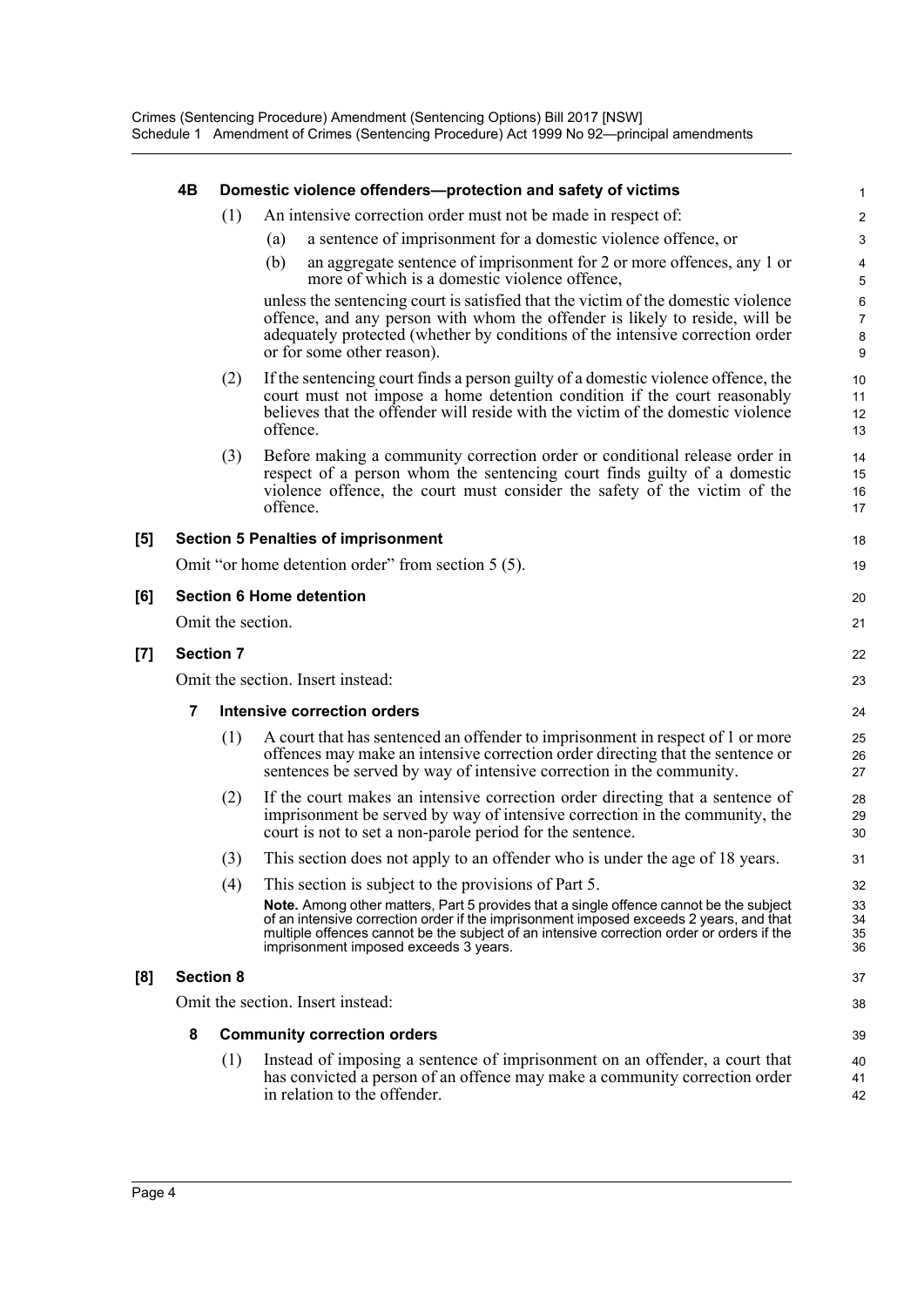|        | (2)                            |     | A community service work condition must not be imposed on a community<br>correction order made in relation to an offender to whom the Children<br>(Community Service Orders) Act 1987 applies.                                                        | $\mathbf{1}$<br>$\sqrt{2}$<br>3 |
|--------|--------------------------------|-----|-------------------------------------------------------------------------------------------------------------------------------------------------------------------------------------------------------------------------------------------------------|---------------------------------|
|        | (3)                            |     | This section is subject to the provisions of Part 7.                                                                                                                                                                                                  | 4                               |
| [9]    | <b>Section 9</b>               |     |                                                                                                                                                                                                                                                       | 5                               |
|        |                                |     | Omit the section. Insert instead:                                                                                                                                                                                                                     | 6                               |
|        | 9                              |     | <b>Conditional release orders</b>                                                                                                                                                                                                                     | 7                               |
|        | (1)                            |     | Instead of imposing a sentence of imprisonment or a fine (or both) on an<br>offender, a court that finds a person guilty of an offence may make a<br>conditional release order discharging the offender, if:                                          | 8<br>9<br>10                    |
|        |                                | (a) | the court proceeds to conviction, or                                                                                                                                                                                                                  | 11                              |
|        |                                | (b) | the court does not proceed to conviction but makes an order under<br>section $10(1)$ (b).                                                                                                                                                             | 12<br>13                        |
|        | (2)                            |     | In deciding whether to make a conditional release order with a conviction, the<br>sentencing court is to have regard to the following factors:                                                                                                        | 14<br>15                        |
|        |                                | (a) | the person's character, antecedents, age, health and mental condition,                                                                                                                                                                                | 16                              |
|        |                                | (b) | whether the offence is of a trivial nature,                                                                                                                                                                                                           | 17                              |
|        |                                | (c) | the extenuating circumstances in which the offence was committed,                                                                                                                                                                                     | 18                              |
|        |                                | (d) | any other matter that the court thinks proper to consider.<br>Note. These factors are considered under section 10 in respect of an order under<br>section 10 (1) (b) in connection with a conditional release order without a conviction.             | 19<br>20<br>21                  |
|        | (3)                            |     | To avoid doubt and without limitation:                                                                                                                                                                                                                | 22                              |
|        |                                | (a) | a fine and a conditional release order cannot be imposed in relation to<br>the offender in respect of the same offence, and                                                                                                                           | 23<br>24                        |
|        |                                | (b) | a conditional release order with a conviction may be made as an<br>alternative to imposing a fine.                                                                                                                                                    | 25<br>26                        |
|        | (4)                            |     | This section is subject to the provisions of Part 8.                                                                                                                                                                                                  | 27                              |
| [10]   |                                |     | Section 10 Dismissal of charges and conditional discharge of offender                                                                                                                                                                                 | 28                              |
|        |                                |     | Omit section $10(1)$ (b). Insert instead:                                                                                                                                                                                                             | 29                              |
|        |                                | (b) | an order discharging the person under a conditional release order (in<br>which case the court proceeds to make a conditional release order under<br>section $9$ ),                                                                                    | 30<br>31<br>32                  |
| $[11]$ | Section 10 (1A)                |     |                                                                                                                                                                                                                                                       | 33                              |
|        | Insert after section $10(1)$ : |     |                                                                                                                                                                                                                                                       | 34                              |
|        | (1A)                           |     | A reference in any legislation (including this Act) to an order under this<br>section includes, in the case of an order under subsection $(1)$ $(b)$ , a reference<br>to a conditional release order made under section 9 pursuant to that paragraph. | 35<br>36<br>37                  |
| [12]   | Section 10 (2) (b)             |     |                                                                                                                                                                                                                                                       | 38                              |
|        |                                |     | Omit the paragraph. Insert instead:                                                                                                                                                                                                                   | 39                              |
|        |                                | (b) | that it is expedient to discharge the person under a conditional release<br>order.                                                                                                                                                                    | 40<br>41                        |
|        |                                |     |                                                                                                                                                                                                                                                       |                                 |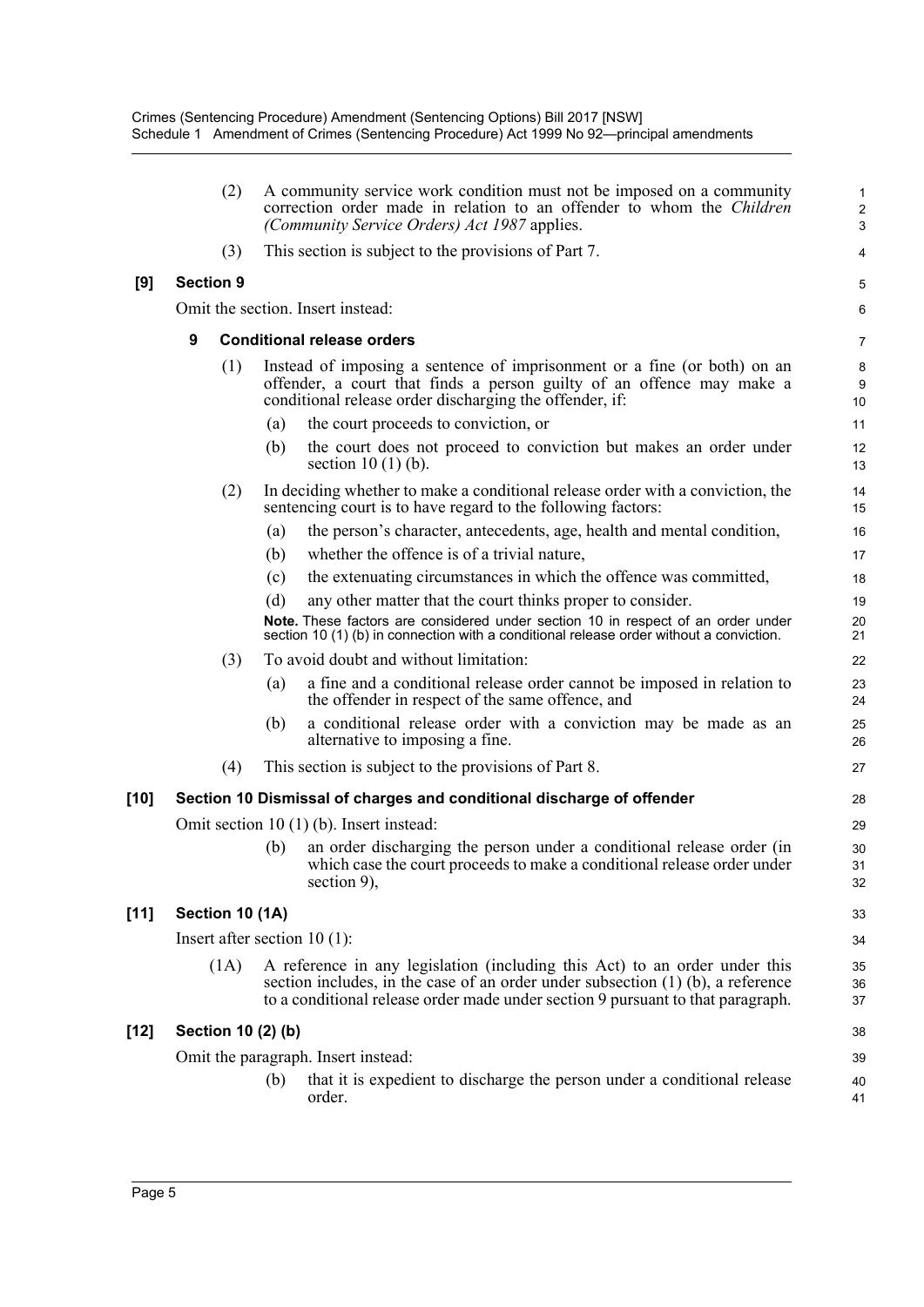Crimes (Sentencing Procedure) Amendment (Sentencing Options) Bill 2017 [NSW] Schedule 1 Amendment of Crimes (Sentencing Procedure) Act 1999 No 92—principal amendments

| $[13]$ |            | <b>Section 10 (4)</b> |     |                                                                                                                                                                                                                                                                                                                                                                                                                | 1                                                          |
|--------|------------|-----------------------|-----|----------------------------------------------------------------------------------------------------------------------------------------------------------------------------------------------------------------------------------------------------------------------------------------------------------------------------------------------------------------------------------------------------------------|------------------------------------------------------------|
|        |            |                       |     | Insert at the end of the subsection:                                                                                                                                                                                                                                                                                                                                                                           | 2                                                          |
|        |            |                       |     | Note. Certain other Acts and regulations contain provisions to the effect that an order<br>under this section made in respect of an offence is to be treated as a conviction for<br>certain purposes of the legislation concerned. Accordingly, those provisions apply to an<br>order under subsection $(1)$ (b) in respect of the offence and a conditional release order<br>made pursuant to that paragraph. | $\ensuremath{\mathsf{3}}$<br>4<br>5<br>6<br>$\overline{7}$ |
| $[14]$ |            |                       |     | <b>Section 12 Suspended sentences</b>                                                                                                                                                                                                                                                                                                                                                                          | 8                                                          |
|        |            | Omit the section.     |     |                                                                                                                                                                                                                                                                                                                                                                                                                | 9                                                          |
| $[15]$ |            | penalties only        |     | Section 13 Community service orders and good behaviour bonds to be alternative                                                                                                                                                                                                                                                                                                                                 | 10<br>11                                                   |
|        |            | Omit the section.     |     |                                                                                                                                                                                                                                                                                                                                                                                                                | 12                                                         |
| $[16]$ |            |                       |     | Section 14 Fines as an additional penalty to good behaviour bond                                                                                                                                                                                                                                                                                                                                               | 13                                                         |
|        |            | Omit the section.     |     |                                                                                                                                                                                                                                                                                                                                                                                                                | 14                                                         |
| $[17]$ |            |                       |     | Part 2, Divisions 4B and 4C                                                                                                                                                                                                                                                                                                                                                                                    | 15                                                         |
|        |            |                       |     | Insert after section 17A:                                                                                                                                                                                                                                                                                                                                                                                      | 16                                                         |
|        |            | <b>Division 4B</b>    |     | <b>Assessment reports</b>                                                                                                                                                                                                                                                                                                                                                                                      | 17                                                         |
|        | 17B        |                       |     | Definition of and provisions relating to "assessment report"                                                                                                                                                                                                                                                                                                                                                   | 18                                                         |
|        |            | (1)                   |     | In this Division:                                                                                                                                                                                                                                                                                                                                                                                              | 19                                                         |
|        |            |                       |     | <b>assessment report</b> means a report made by a community corrections officer or<br>a juvenile justice officer under this Part.                                                                                                                                                                                                                                                                              | 20<br>21                                                   |
|        |            | (2)                   |     | The purpose of an assessment report is to assist a sentencing court to determine<br>the appropriate sentence options and conditions to impose on the offender<br>during sentencing proceedings.                                                                                                                                                                                                                | 22<br>23<br>24                                             |
|        |            | (3)                   |     | An assessment report is made by a community corrections officer or a juvenile<br>justice officer.                                                                                                                                                                                                                                                                                                              | 25<br>26                                                   |
|        |            | (4)                   |     | The regulations may make provision for or with respect to matters to be<br>addressed in, and the preparation and furnishing of, an assessment report.                                                                                                                                                                                                                                                          | 27<br>28                                                   |
|        | <b>17C</b> |                       |     | <b>Request for assessment report</b>                                                                                                                                                                                                                                                                                                                                                                           | 29                                                         |
|        |            |                       |     | (1) Except as provided by section 17D:                                                                                                                                                                                                                                                                                                                                                                         | 30                                                         |
|        |            |                       | (a) | the sentencing court may request, but is not obliged to request, an<br>assessment report on an offender, and                                                                                                                                                                                                                                                                                                   | 31<br>32                                                   |
|        |            |                       | (b) | the request may be made at any time during the sentencing proceedings,<br>whether before or after imposing a sentence.                                                                                                                                                                                                                                                                                         | 33<br>34                                                   |
|        |            | (2)                   |     | If a court refers an offender for assessment in relation to a sentence and a<br>sentence of imprisonment has been imposed in respect of the offence<br>concerned:                                                                                                                                                                                                                                              | 35<br>36<br>37                                             |
|        |            |                       | (a) | the referral stays the execution of the sentence and the operation of<br>section 48, and                                                                                                                                                                                                                                                                                                                       | 38<br>39                                                   |
|        |            |                       | (b) | the offender is to be remanded in custody, or granted bail in accordance<br>with the <i>Bail Act 2013</i> ,                                                                                                                                                                                                                                                                                                    | 40<br>41                                                   |
|        |            |                       |     | until the court decides whether or not to make an intensive correction order.                                                                                                                                                                                                                                                                                                                                  | 42                                                         |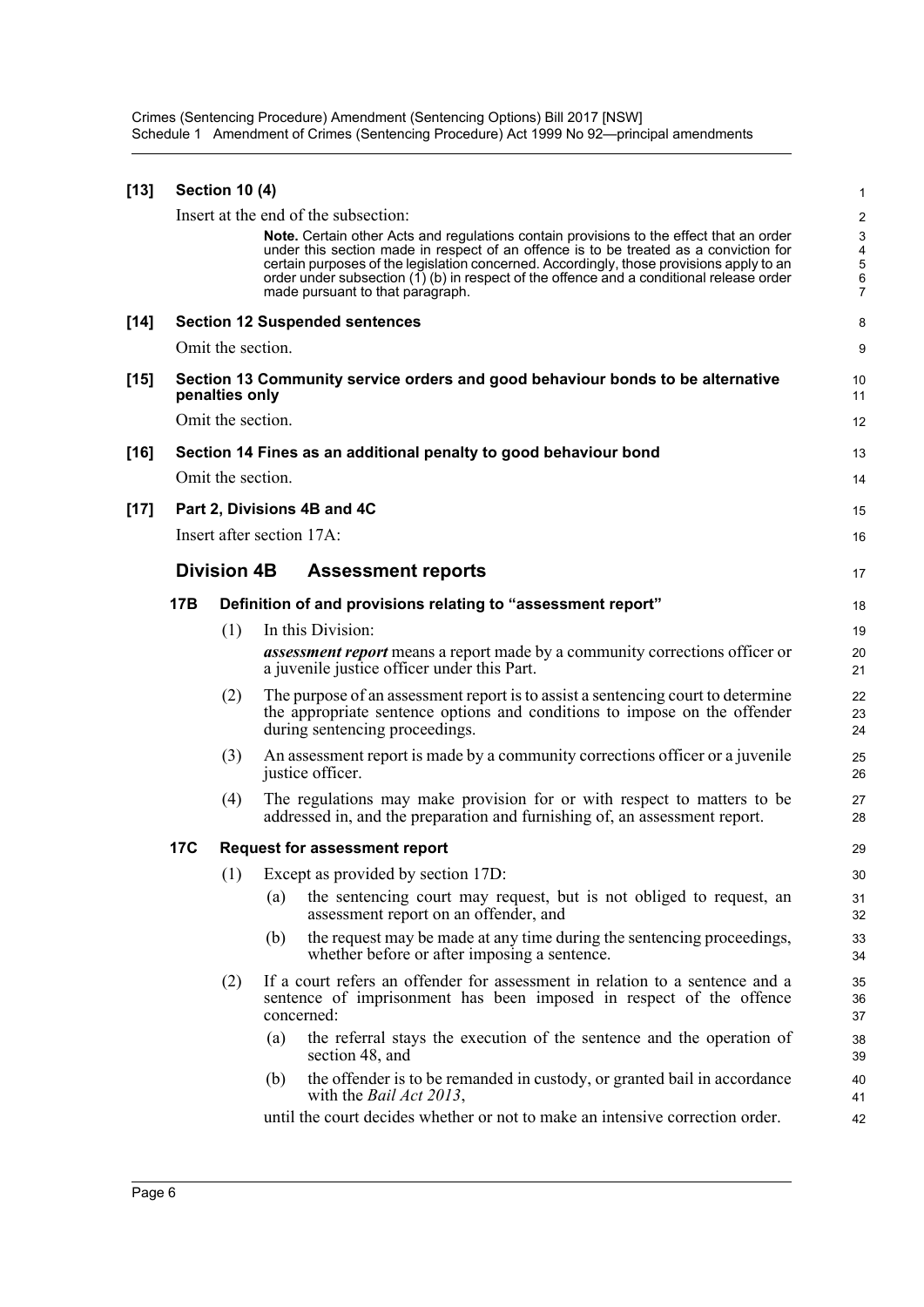#### **17D Requirement for assessment report**

(1) The sentencing court must not make an intensive correction order in respect of an offender unless it has obtained a relevant assessment report in relation to the offender.

20

- (2) The sentencing court must not impose a home detention condition on an intensive correction order unless it has obtained an assessment report relating to the imposition of such a condition in relation to the offender.
- (3) The sentencing court must not request an assessment report relating to the imposition of a home detention condition on an intensive correction order unless it has imposed a sentence of imprisonment on the offender for a specified term.
- (4) The sentencing court must not impose a community service work condition on an intensive correction order or community correction order unless it has obtained an assessment report relating to the imposition of such a condition in relation to the offender.
- (5) The assessment reports referred to in this section may be in the 1 report or in more than 1 report.

**Note.** See also sections 73A (3) and 89 (4) regarding the imposition of home detention conditions and community service work conditions.

#### **Division 4C Provisions relating to certain orders**

#### **17E Definitions**

In this Division:

*relevant orders* means the following orders (or any combination of 1 or more of them):

- (a) intensive correction orders,
- (b) community correction orders,
- (c) conditional release orders.

#### **17F Multiple orders**

- (1) Only 1 relevant order can be in force at the same time in respect of the same offence in relation to the same offender.
- (2) Subject to subsection (1), 2 or more relevant orders can be in force at the same time in respect of 2 or more offences in relation to the same offender.
- (3) For the purposes of subsection (1), an intensive correction order prevails over a community correction order, and a community correction order prevails over a conditional release order.
- (4) For the purposes of subsection (2) and subject to sections 17G and 17H, if there is an inconsistency as to how any conditions of the relevant orders operate together, then to the extent of the inconsistency:
	- (a) a condition of an intensive correction order prevails over a condition of a community correction order, and
	- (b) a condition of a community correction order prevails over a condition of a conditional release order, and
	- (c) despite paragraphs (a) and (b), a standard condition prevails over a condition that is not a standard condition.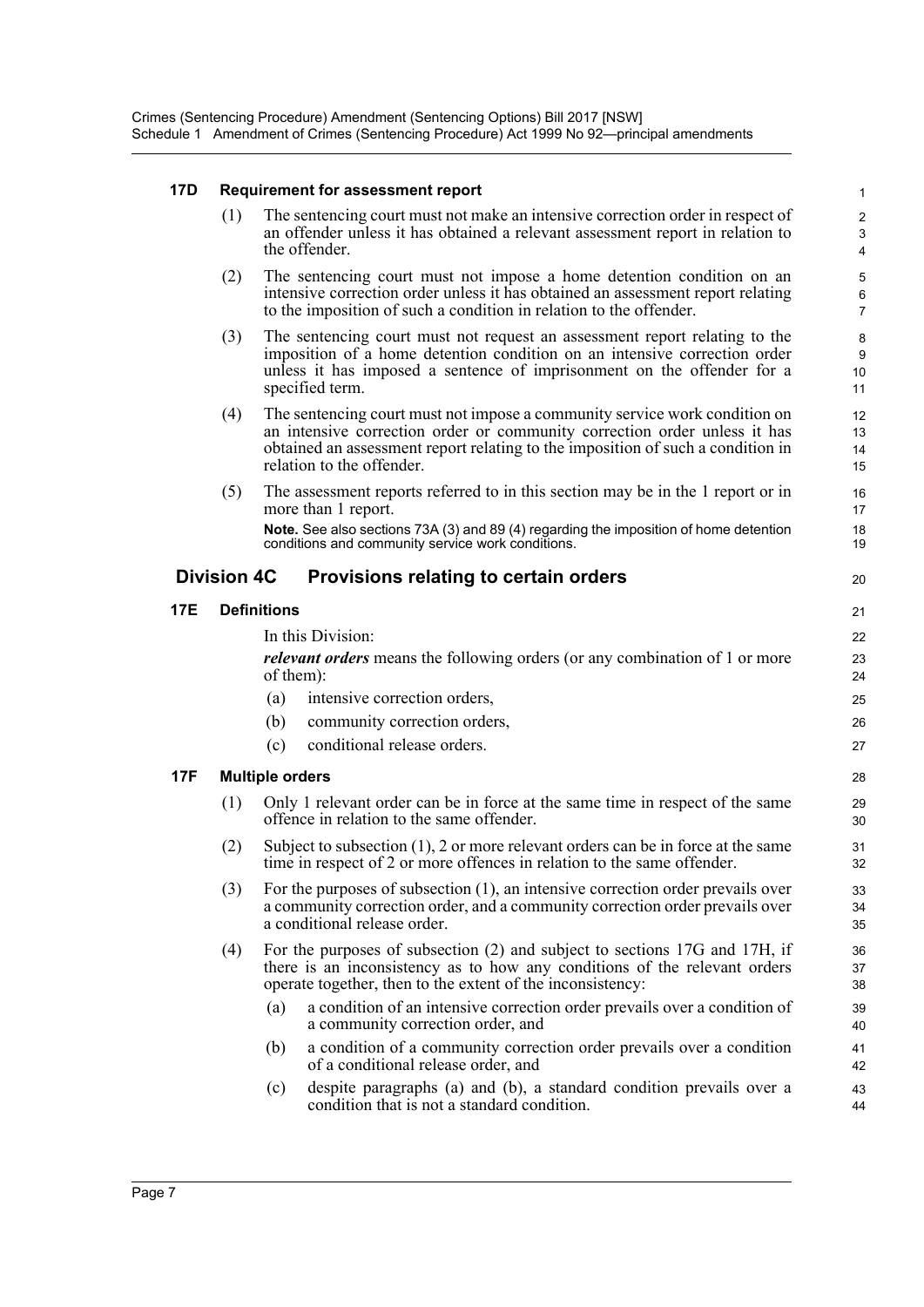#### **17G Community service work conditions under multiple orders**

- (1) A relevant order (the *new order*) may not be made if the sum of:
	- (a) the number of hours of community service work to be performed under the new order, and

(b) the number of hours of community service work remaining to be performed under any other relevant order (an *existing order*),

exceeds 750 hours (if any one of the orders is an intensive correction order) or 500 hours (if all the orders are community correction orders).

**Note.** Community service work conditions can be imposed on intensive correction orders and community correction orders, but cannot be imposed on conditional release orders.

- (2) In calculating the sum referred to in subsection (1), the hours of community service work to be performed under the new order are to be disregarded to the extent to which they run concurrently with those to be performed under any existing order.
- (3) The hours of community service work to be performed under the new order are taken to run concurrently with those to be performed under any existing order.

#### **17H Curfew conditions under multiple orders**

(1) This section applies where 2 or more curfew conditions apply under 2 or more relevant orders in respect of the same period of 24 hours (the *period of 24 hours*).

**Note.** Curfew conditions can be imposed on intensive correction orders and community correction orders, but cannot be imposed on conditional release orders.

- (2) If all the relevant orders are intensive correction orders, this section does not affect the curfew conditions.
- (3) If all the relevant orders are community correction orders, the following provisions apply:
	- (a) The offender cannot be required to observe a curfew in respect of more than 12 hours in the period of 24 hours. Any excess is to be disregarded.
	- (b) The offender is required in the period of 24 hours to observe only the curfew imposed by the 1 curfew condition that specifies more hours than the other or others.
- (4) If at least 1 of the relevant orders is an intensive correction order and at least 1 is a community correction order, the following provisions apply:
	- (a) This section does not affect any curfew condition imposed on an intensive correction order.
	- (b) The offender cannot be required, as a result of the curfew conditions imposed on the relevant orders, to observe a curfew in respect of more than the greater of:
		- (i) the hours required by curfew conditions imposed on the intensive correction order or intensive correction orders in the period of 24 hours, or
		- (ii) 12 hours in the period of 24 hours.

Any excess is to be disregarded.

(c) In determining the number of hours under 2 or more curfew conditions imposed on 2 or more community correction orders, regard is to be had only to the 1 curfew condition that specifies more hours than the other or others.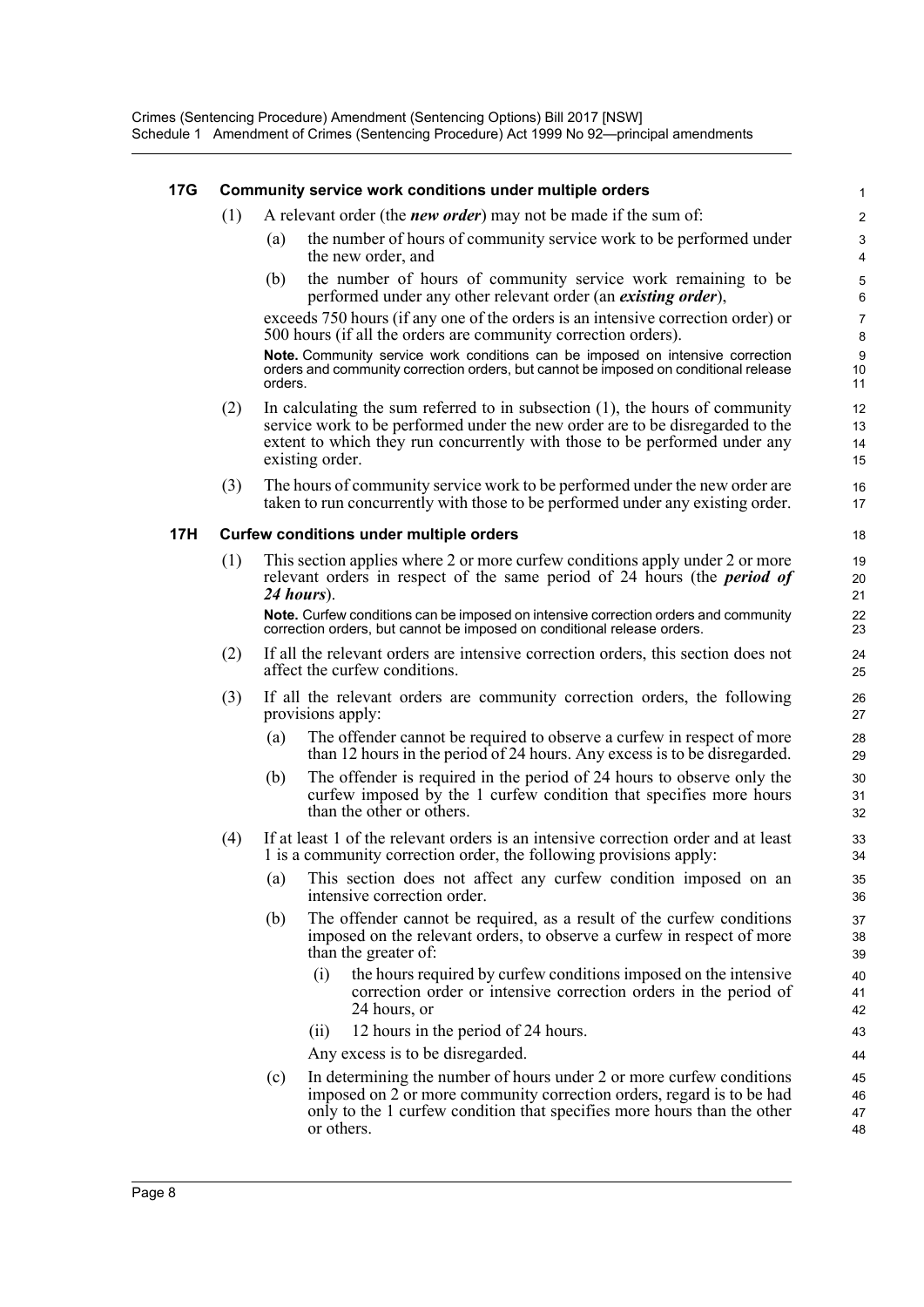|        |            | (5)            |                               | The regulations under the Crimes (Administration of Sentences) Act 1999 may<br>make provision for or with respect to the manner of determining numbers of<br>hours for the purposes of this section and any excess to be disregarded under<br>this section. | $\mathbf{1}$<br>$\overline{\mathbf{c}}$<br>3<br>4 |
|--------|------------|----------------|-------------------------------|-------------------------------------------------------------------------------------------------------------------------------------------------------------------------------------------------------------------------------------------------------------|---------------------------------------------------|
|        | <b>171</b> |                |                               | Explanation of relevant order to offender                                                                                                                                                                                                                   | 5                                                 |
|        |            | (1)            |                               | Having made a relevant order in relation to an offender, the sentencing court<br>must ensure that reasonable steps are taken to explain to the offender (in<br>language that the offender can readily understand):                                          | $\,6$<br>$\overline{7}$<br>8                      |
|        |            |                | (a)                           | the offender's obligations under the order, and                                                                                                                                                                                                             | 9                                                 |
|        |            |                | (b)                           | the consequences that may follow if the offender fails to comply with<br>those obligations.                                                                                                                                                                 | 10<br>11                                          |
|        |            | (2)            |                               | A relevant order is not invalidated by a failure to comply with this section.                                                                                                                                                                               | 12                                                |
|        | <b>17J</b> |                |                               | Notice of relevant order to be given                                                                                                                                                                                                                        | 13                                                |
|        |            | (1)            |                               | As soon as practicable after a relevant order is made, the registrar or another<br>officer of the sentencing court must cause notice of the order to be given to the<br>offender and to Corrective Services NSW.                                            | 14<br>15<br>16                                    |
|        |            | (2)            |                               | The notice must include such information about the relevant order as may be<br>prescribed by the regulations.                                                                                                                                               | 17<br>18                                          |
|        |            | (3)            |                               | Notice of an order does not need to be given to Corrective Services NSW<br>unless the order is subject to a supervision condition or a community service<br>work condition.                                                                                 | 19<br>20<br>21                                    |
|        |            | (4)            |                               | A relevant order is not invalidated by a failure to comply with this section.                                                                                                                                                                               | 22                                                |
| $[18]$ |            |                |                               | Section 24 Court to take other matters into account                                                                                                                                                                                                         | 23                                                |
|        |            |                |                               | Omit "community service order, good behaviour bond" from section 24 (b).                                                                                                                                                                                    | 24                                                |
|        |            |                |                               | Insert instead "community correction order, conditional release order".                                                                                                                                                                                     | 25                                                |
| $[19]$ |            |                |                               | Section 24 (b) (i) and (ii)                                                                                                                                                                                                                                 | 26                                                |
|        |            |                |                               | Omit "or bond" wherever occurring.                                                                                                                                                                                                                          | 27                                                |
| $[20]$ |            | Section 24 (c) |                               |                                                                                                                                                                                                                                                             | 28                                                |
|        |            |                |                               | Omit "or good behaviour bond" wherever occurring.                                                                                                                                                                                                           | 29                                                |
| $[21]$ |            |                |                               | Section 25 Local Court not to impose certain penalties if offender is absent                                                                                                                                                                                | 30                                                |
|        |            |                |                               | Omit section 25 (1) (c)–(e). Insert instead:                                                                                                                                                                                                                | 31                                                |
|        |            |                | (d)                           | a community correction order,                                                                                                                                                                                                                               | 32                                                |
|        |            |                | (e)                           | a conditional release order,                                                                                                                                                                                                                                | 33                                                |
| $[22]$ |            |                | <b>Section 31 Definitions</b> |                                                                                                                                                                                                                                                             | 34                                                |
|        |            |                |                               | Omit ", home detention order or community service order" from paragraph (b) of the<br>definition of <i>impose a penalty</i> .                                                                                                                               | 35<br>36                                          |
|        |            |                |                               | Insert instead "or community correction order".                                                                                                                                                                                                             | 37                                                |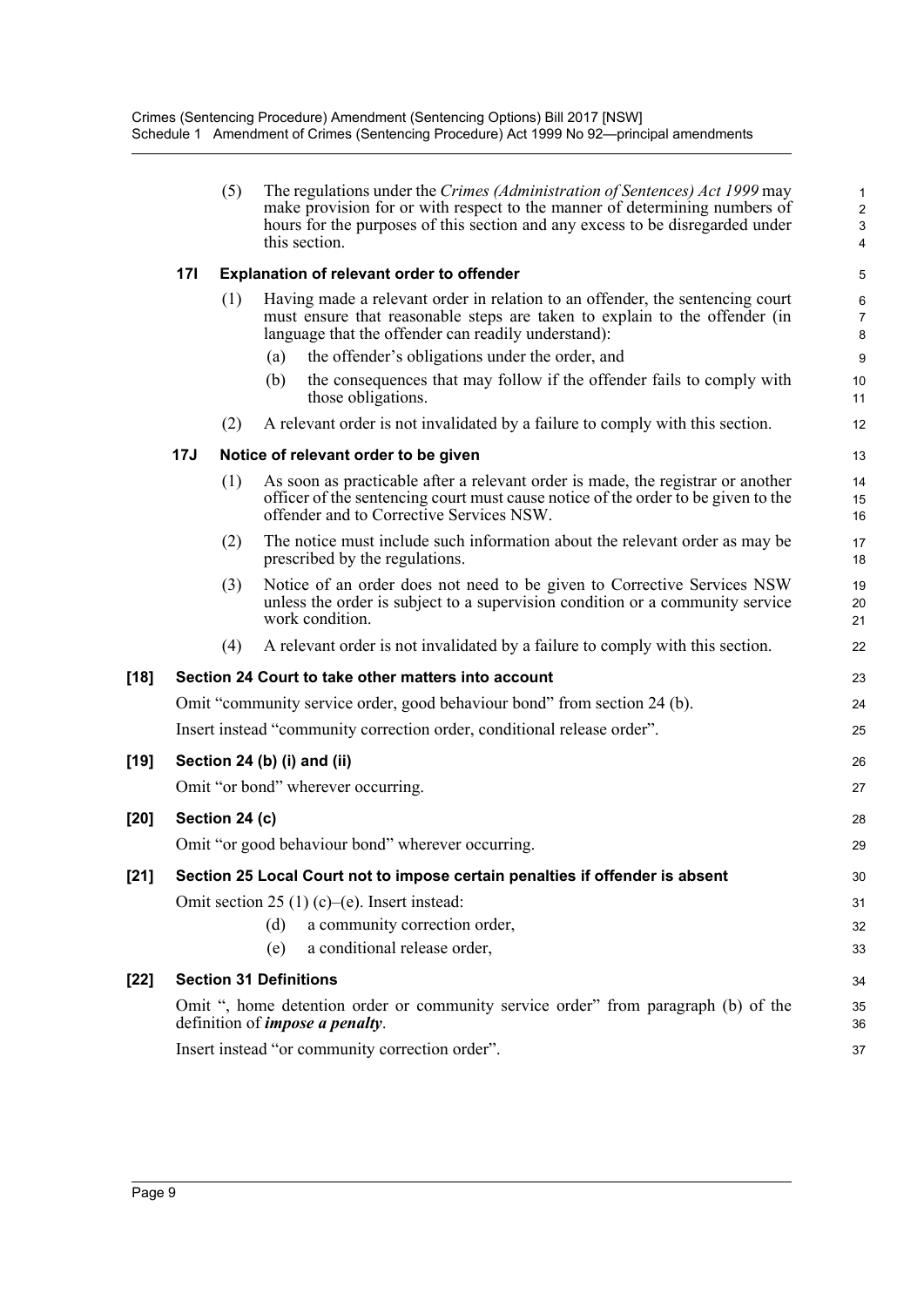Crimes (Sentencing Procedure) Amendment (Sentencing Options) Bill 2017 [NSW] Schedule 1 Amendment of Crimes (Sentencing Procedure) Act 1999 No 92—principal amendments

| $[23]$ |                     | Section 43 Court may reopen proceedings to correct sentencing errors                                                                                           | $\mathbf{1}$        |
|--------|---------------------|----------------------------------------------------------------------------------------------------------------------------------------------------------------|---------------------|
|        |                     | Omit "home detention order or community service order" from paragraph (b) of the<br>definition of <i>impose a penalty</i> in section 43 $(6)$ .                | $\overline{c}$<br>3 |
|        |                     | Insert instead "community correction order or conditional release order".                                                                                      | 4                   |
| $[24]$ |                     | Section 43 (6), paragraph (c) of definition of "impose a penalty"                                                                                              | 5                   |
|        | Omit the paragraph. |                                                                                                                                                                | 6                   |
| $[25]$ |                     | Section 43 (6), paragraph (d) of definition of "impose a penalty"                                                                                              | $\overline{7}$      |
|        |                     | Omit "10, 11 or 12". Insert instead "10 or 11".                                                                                                                | 8                   |
| $[26]$ |                     | <b>Section 47 Commencement of sentence</b>                                                                                                                     | 9                   |
|        |                     | Omit section 47 (1). Insert instead:                                                                                                                           | 10                  |
|        | (1)                 | A sentence of imprisonment commences, subject to section 71 and to any<br>direction under subsection $(2)$ , on the day on which the sentence is imposed.      | 11<br>12            |
| $[27]$ |                     | <b>Section 62 Warrant of commitment</b>                                                                                                                        | 13                  |
|        |                     | Omit section 62 (4). Insert instead:                                                                                                                           | 14                  |
|        | (4)                 | This section does not apply:                                                                                                                                   | 15                  |
|        |                     | while action is being taken under Part 5 in relation to the making of an<br>(a)<br>intensive correction order, or                                              | 16<br>17            |
|        |                     | to a sentence of imprisonment that is the subject of an intensive<br>(b)<br>correction order.                                                                  | 18<br>19            |
| $[28]$ |                     | Section 63 Offenders to be photographed and fingerprinted                                                                                                      | 20                  |
|        |                     | Omit "or home detention order" from section 63 (2).                                                                                                            | 21                  |
| $[29]$ | Part 5              |                                                                                                                                                                | 22                  |
|        |                     | Omit the Part. Insert instead:                                                                                                                                 | 23                  |
|        | Part 5              | Sentencing procedures for intensive correction                                                                                                                 | 24                  |
|        |                     | orders                                                                                                                                                         | 25                  |
|        | <b>Division 1</b>   | <b>Preliminary</b>                                                                                                                                             | 26                  |
|        | 64                  | <b>Application</b>                                                                                                                                             | 27                  |
|        |                     | This Part applies in circumstances in which a court is considering, or has<br>made, an intensive correction order.                                             | 28<br>29            |
|        | 65                  | <b>Definition</b>                                                                                                                                              | 30                  |
|        |                     | In this Part:                                                                                                                                                  | 31                  |
|        |                     | <b>assessment report</b> , in relation an offender, means an assessment report within<br>the meaning of Division 4B of Part 2 made in respect of the offender. | 32<br>33            |
|        |                     |                                                                                                                                                                |                     |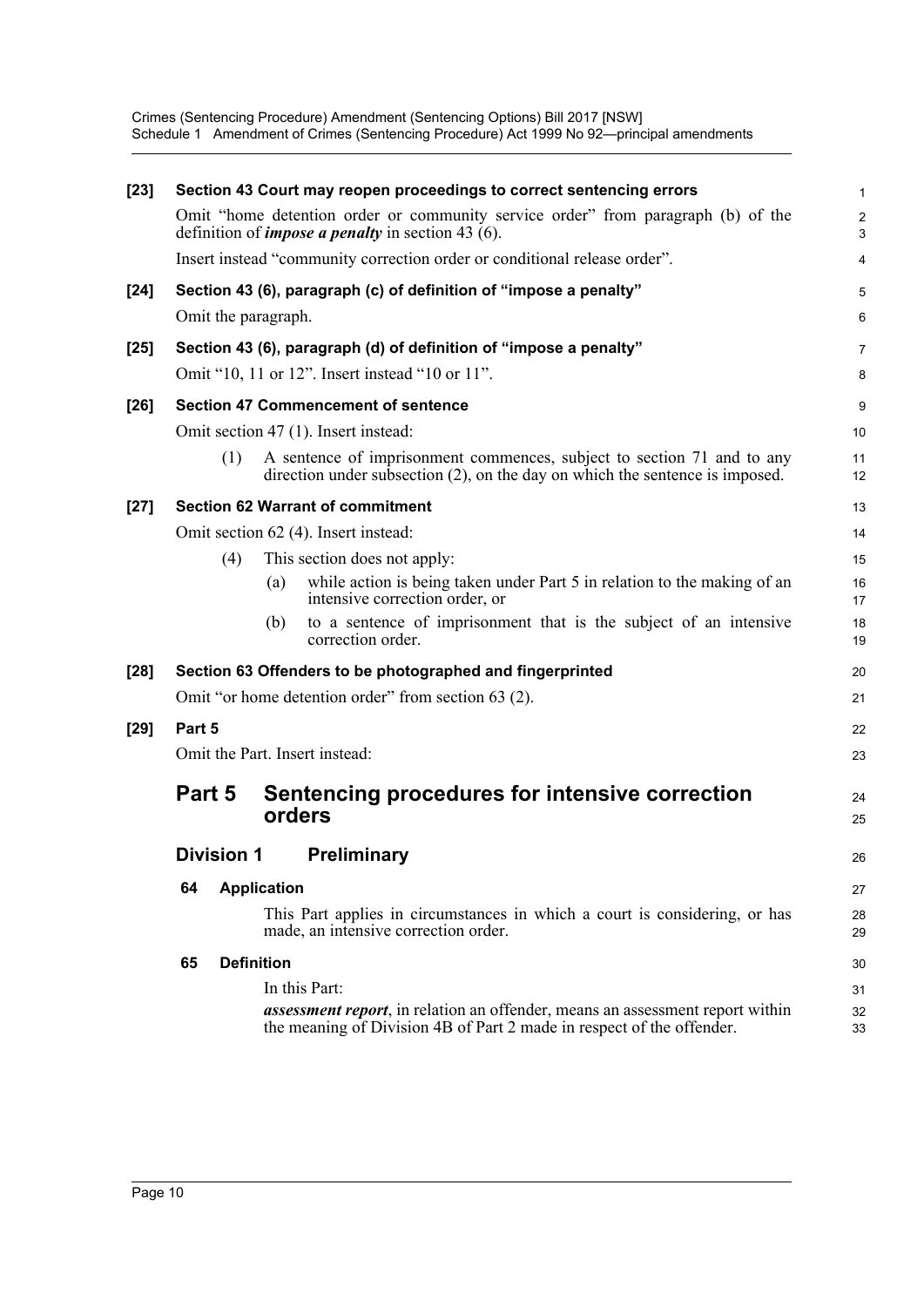|    | <b>Division 2</b> |     | Restrictions on power to make intensive correction<br>orders                                                                                                                                                                                                                              | 1<br>$\overline{2}$         |
|----|-------------------|-----|-------------------------------------------------------------------------------------------------------------------------------------------------------------------------------------------------------------------------------------------------------------------------------------------|-----------------------------|
| 66 |                   |     | <b>Community safety and other considerations</b>                                                                                                                                                                                                                                          | $\ensuremath{\mathsf{3}}$   |
|    | (1)               |     | Community safety must be the paramount consideration when the sentencing<br>court is deciding whether to make an intensive correction order in relation to<br>an offender.                                                                                                                | 4<br>$\mathbf 5$<br>$\,6\,$ |
|    | (2)               |     | When considering community safety, the sentencing court is to assess whether<br>making the order or serving the sentence by way of full-time detention is more<br>likely to address the offender's risk of reoffending.                                                                   | $\overline{7}$<br>8<br>9    |
|    | (3)               |     | When deciding whether to make an intensive correction order, the sentencing<br>court must also consider the provisions of section 3A (Purposes of sentencing)<br>and any relevant common law sentencing principles, and may consider any<br>other matters that the court thinks relevant. | 10<br>11<br>12<br>13        |
| 67 |                   |     | Intensive correction order not available for certain offences                                                                                                                                                                                                                             | 14                          |
|    | (1)               |     | An intensive correction order must not be made in respect of a sentence of<br>imprisonment for any of the following offences:                                                                                                                                                             | 15<br>16                    |
|    |                   | (a) | murder or manslaughter,                                                                                                                                                                                                                                                                   | 17                          |
|    |                   | (b) | a prescribed sexual offence,                                                                                                                                                                                                                                                              | 18                          |
|    |                   | (c) | a terrorism offence within the meaning of the Crimes Act 1914 of the<br>Commonwealth or an offence under section 310J of the Crimes Act<br>1900,                                                                                                                                          | 19<br>20<br>21              |
|    |                   | (d) | an offence relating to a contravention of a serious crime prevention<br>order under section 8 of the Crimes (Serious Crime Prevention Orders)<br>Act 2016,                                                                                                                                | 22<br>23<br>24              |
|    |                   | (e) | an offence relating to a contravention of a public safety order under<br>section 87ZA of the Law Enforcement (Powers and Responsibilities)<br>Act 2002,                                                                                                                                   | 25<br>26<br>27              |
|    |                   | (f) | an offence involving the discharge of a firearm,                                                                                                                                                                                                                                          | 28                          |
|    |                   | (g) | an offence that includes the commission of, or an intention to commit,<br>an offence referred to in paragraphs $(a)$ – $(f)$ ,                                                                                                                                                            | 29<br>30                    |
|    |                   | (h) | an offence of attempting, or of conspiracy or incitement, to commit an<br>offence referred to in paragraphs $(a)$ – $(g)$ .                                                                                                                                                               | 31<br>32                    |
|    | (2)               |     | For the purposes of this section:<br><b>Commonwealth Criminal Code</b> means the Criminal Code set out in the<br>Schedule to the Criminal Code Act 1995 of the Commonwealth.                                                                                                              | 33<br>34<br>35              |
|    |                   |     | firearm means a firearm as defined in the Firearms Act 1996.                                                                                                                                                                                                                              | 36                          |
|    |                   |     | <i>prescribed sexual offence means:</i>                                                                                                                                                                                                                                                   | 37                          |
|    |                   | (a) | an offence under Division 10 or 10A of Part 3 of the Crimes Act 1900,<br>being:                                                                                                                                                                                                           | 38<br>39                    |
|    |                   |     | (i)<br>an offence the victim of which is a person under the age of<br>16 years, or                                                                                                                                                                                                        | 40<br>41                    |
|    |                   |     | an offence the victim of which is a person of any age and the<br>(11)<br>elements of which include sexual intercourse (as defined by<br>section 61H of that Act), or                                                                                                                      | 42<br>43<br>44              |
|    |                   | (b) | an offence under section 91D, 91E, 91F, 91G or 91H of the Crimes Act<br>1900, or                                                                                                                                                                                                          | 45<br>46                    |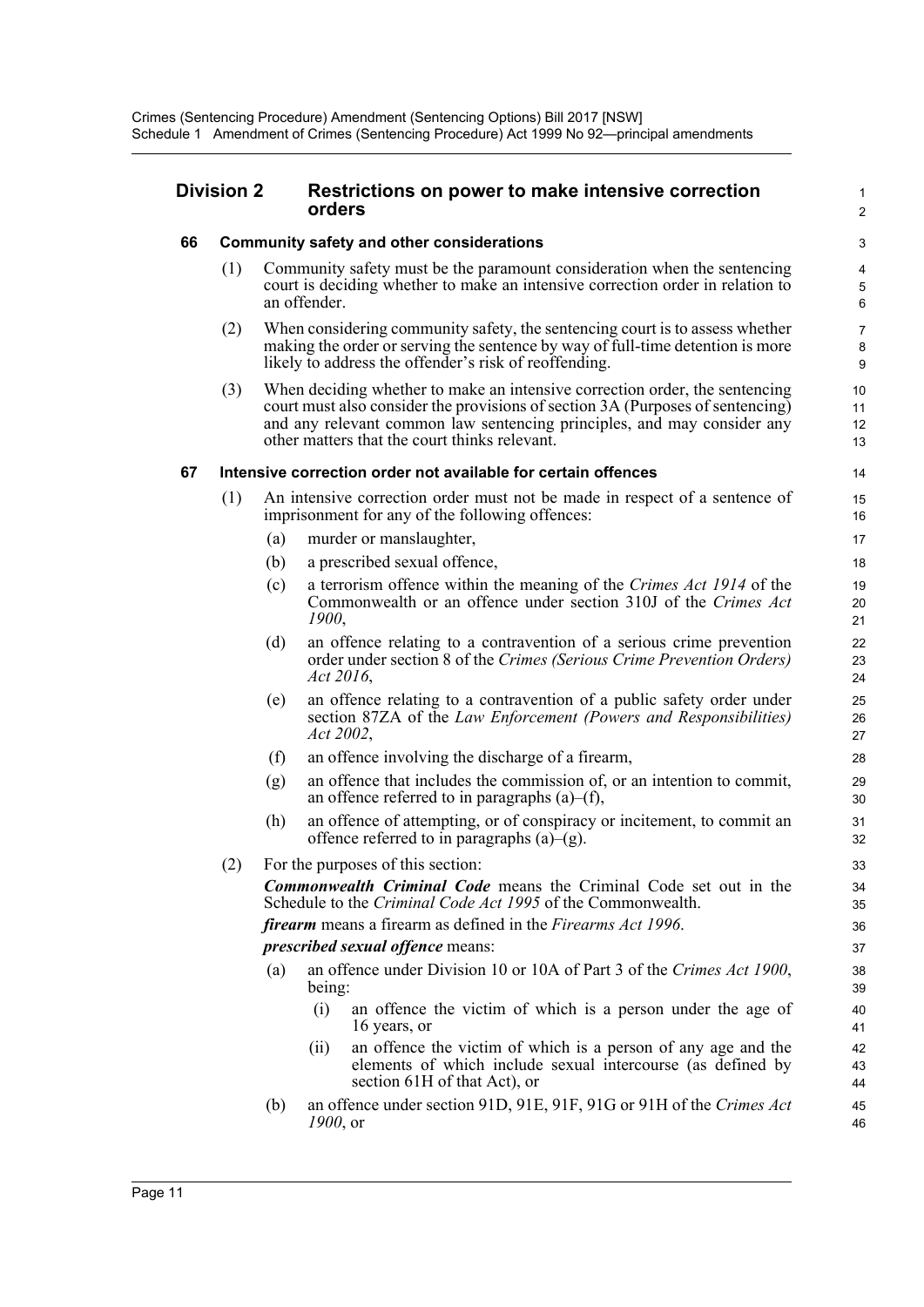(c) an offence under section 91J, 91K or 91L of the *Crimes Act 1900*, being an offence the victim of which is a person under the age of 16 years, or

- (d) an offence against section 50BA, 50BB, 50BC, 50BD, 50DA or 50DB of the *Crimes Act 1914* of the Commonwealth, being an offence the victim of which was a person under the age of 16 years, or
- (e) an offence against section 71.8, 71.12, 271.4, 271.7, 272.8 (1) or (2), 272.9 (1) or (2), 272.10 (1), 272.11 (1), 272.12 (1) or (2), 272.13 (1) or (2), 272.14 (1), 272.15 (1), 272.18 (1), 272.19 (1), 272.20 (1) or (2), 273.5, 273.6, 273.7, 471.16 (1) or (2), 471.17 (1), 471.19 (1) or (2), 471.20 (1), 471.22 (1), 471.24, 471.25, 471.26, 474.19 (1), 474.20 (1), 474.22 (1), 474.23 (1), 474.24A (1), 474.25A (1) or (2), 474.25B (1), 474.26, 474.27 (1), (2) or (3), 474.27A of the *Commonwealth Criminal Code*, being an offence the victim of which was a person under the age of 16 years, or
- (f) an offence against section 233BAB of the *Customs Act 1901* of the Commonwealth involving items of child pornography or child abuse material, or
- (g) an offence that, at the time it was committed, was a prescribed sexual offence within the meaning of this definition.
- (3) To avoid doubt, subsection (1) extends to a sentence of imprisonment for 2 or more offences any 1 of which includes an offence referred to in that subsection.

#### **68 Intensive correction orders not available where imprisonment exceeds limits**

- (1) An intensive correction order must not be made in respect of a single offence if the duration of the term of imprisonment imposed for the offence exceeds 2 years.
- (2) An intensive correction order may be made in respect of an aggregate sentence of imprisonment. However, the order must not be made if the duration of the term of the aggregate exceeds 3 years.
- (3) Two or more intensive correction orders may be made in respect of each of 2 or more offences. However, the orders must not be made if:
	- (a) the duration of the term of any individual term of imprisonment exceeds 2 years, and
	- (b) the duration of the term of imprisonment imposed for all the offences exceeds 3 years.

#### **69 Assessment of suitability of offender for intensive correction order**

- (1) In deciding whether or not to make an intensive correction order, the sentencing court is to have regard to:
	- (a) the contents of the assessment report referred to in section 17D (1) relating to the offender, and
	- (b) such evidence from a community corrections officer as the court considers necessary for the purpose of deciding whether to make such an order.
- (2) Subject to section 73A (3), the sentencing court is not bound by the assessment report.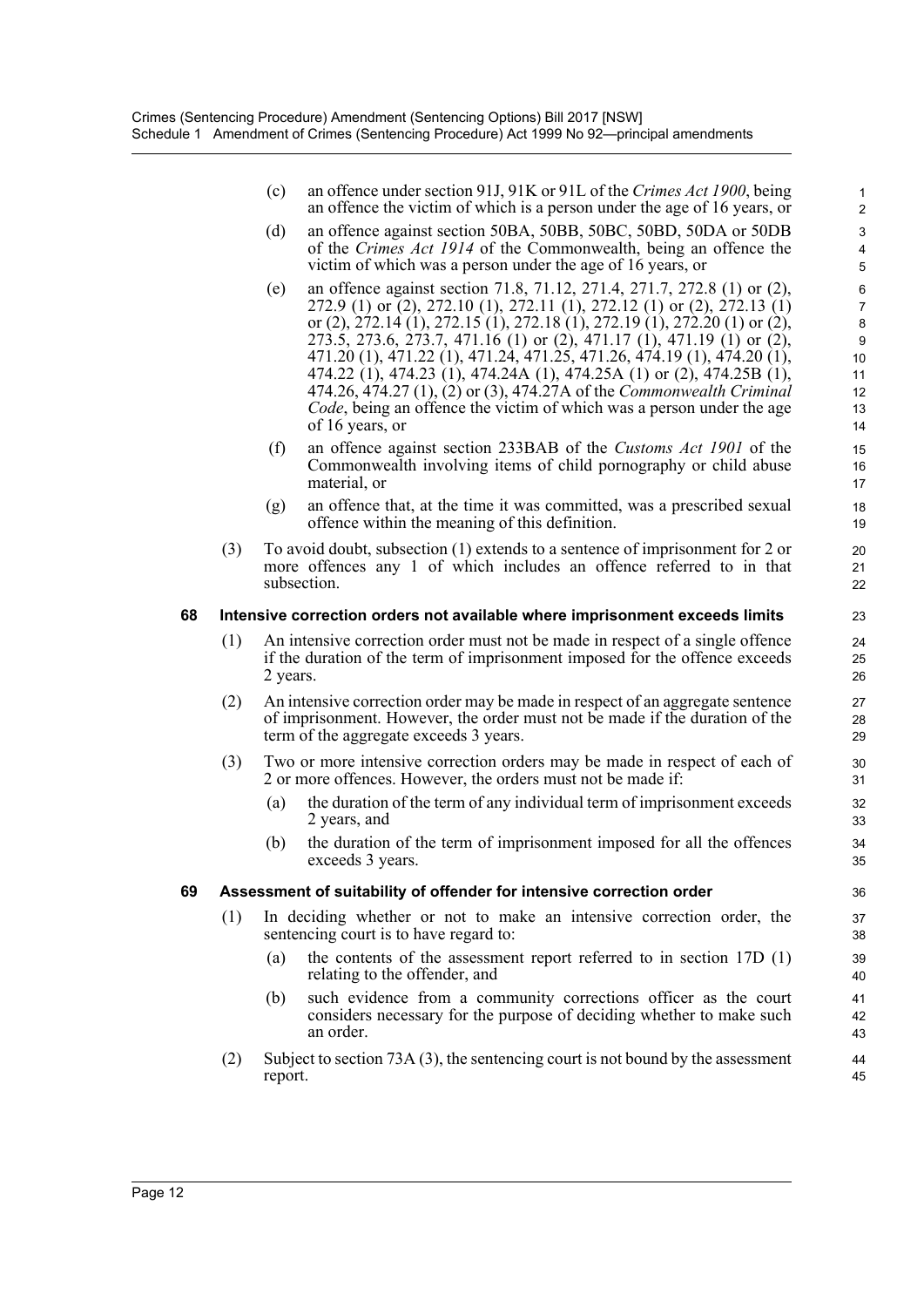|     | <b>Division 3</b> |     | <b>Term and commencement</b>                                                                                                                                                                                                                                                                                    | 1                             |
|-----|-------------------|-----|-----------------------------------------------------------------------------------------------------------------------------------------------------------------------------------------------------------------------------------------------------------------------------------------------------------------|-------------------------------|
| 70  |                   |     | Term of intensive correction order                                                                                                                                                                                                                                                                              | $\overline{2}$                |
|     |                   |     | Unless sooner revoked, the term of an intensive correction order is the same as<br>the term or terms of imprisonment in respect of which the order is made.<br>Note. Section 68 contains provisions regarding the term or terms of imprisonment in<br>respect of which intensive correction orders may be made. | 3<br>4<br>$\overline{5}$<br>6 |
| 71  |                   |     | <b>Commencement of intensive correction order</b>                                                                                                                                                                                                                                                               | $\overline{7}$                |
|     | (1)               |     | An intensive correction order commences on the date on which it is made.                                                                                                                                                                                                                                        | 8                             |
|     | (2)               |     | Subsection (1) does not apply to an intensive correction order made in relation<br>to a sentence of imprisonment that is to be served consecutively (or partly<br>concurrently and partly consecutively) with some other sentence of<br>imprisonment the subject of an intensive correction order.              | 9<br>10<br>11<br>12           |
|     | <b>Division 4</b> |     | <b>Conditions</b>                                                                                                                                                                                                                                                                                               | 13                            |
| 72  |                   |     | <b>Conditions generally</b>                                                                                                                                                                                                                                                                                     | 14                            |
|     |                   |     | An intensive correction order is subject to the following conditions:                                                                                                                                                                                                                                           | 15                            |
|     |                   | (a) | standard conditions imposed by the sentencing court under section 73,                                                                                                                                                                                                                                           | 16                            |
|     |                   | (b) | any additional conditions imposed by the sentencing court under<br>section 73A,                                                                                                                                                                                                                                 | 17<br>18                      |
|     |                   | (c) | any further conditions imposed by the sentencing court under<br>section 73B,                                                                                                                                                                                                                                    | 19<br>20                      |
|     |                   | (d) | any conditions imposed by the Parole Authority under section 81A<br>or 164 of the Crimes (Administration of Sentences) Act 1999.                                                                                                                                                                                | 21<br>22                      |
|     |                   |     | Note 1. Provisions relating to a breach of obligations under an intensive correction<br>order are contained in sections 163 and 164 of the Crimes (Administration of<br>Sentences) Act 1999.                                                                                                                    | 23<br>24<br>25                |
|     |                   |     | Note 2. After an offender is sentenced by the sentencing court, conditions of an<br>intensive correction order are imposed, varied or revoked by the Parole Authority rather<br>than the court.                                                                                                                 | 26<br>27<br>28                |
| 73  |                   |     | <b>Standard conditions</b>                                                                                                                                                                                                                                                                                      | 29                            |
|     | (1)               |     | The sentencing court must at the time of sentence impose on an intensive<br>correction order the standard conditions of an intensive correction order.                                                                                                                                                          | 30<br>31                      |
|     | (2)               |     | The standard conditions of an intensive correction order are the following:                                                                                                                                                                                                                                     | 32                            |
|     |                   | (a) | a condition that the offender must not commit any offence,                                                                                                                                                                                                                                                      | 33                            |
|     |                   | (b) | a condition that the offender must submit to supervision by a<br>community corrections officer.                                                                                                                                                                                                                 | 34<br>35                      |
|     |                   |     | Note. Regulations may be made under the Crimes (Administration of Sentences) Act<br>1999 to prescribe the offender's obligations under a standard condition of an intensive<br>correction order.                                                                                                                | 36<br>37<br>38                |
| 73A |                   |     | <b>Additional conditions</b>                                                                                                                                                                                                                                                                                    | 39                            |
|     | (1)               |     | In addition to the standard conditions, the sentencing court must at the time of<br>sentence impose on an intensive correction order at least 1 of the additional<br>conditions referred to in subsection (2).                                                                                                  | 40<br>41<br>42                |
|     | (2)               |     | The additional conditions of an intensive correction order that are available to<br>be imposed are the following conditions (as directed by the sentencing court):                                                                                                                                              | 43<br>44                      |
|     |                   | (a) | a home detention condition,                                                                                                                                                                                                                                                                                     | 45                            |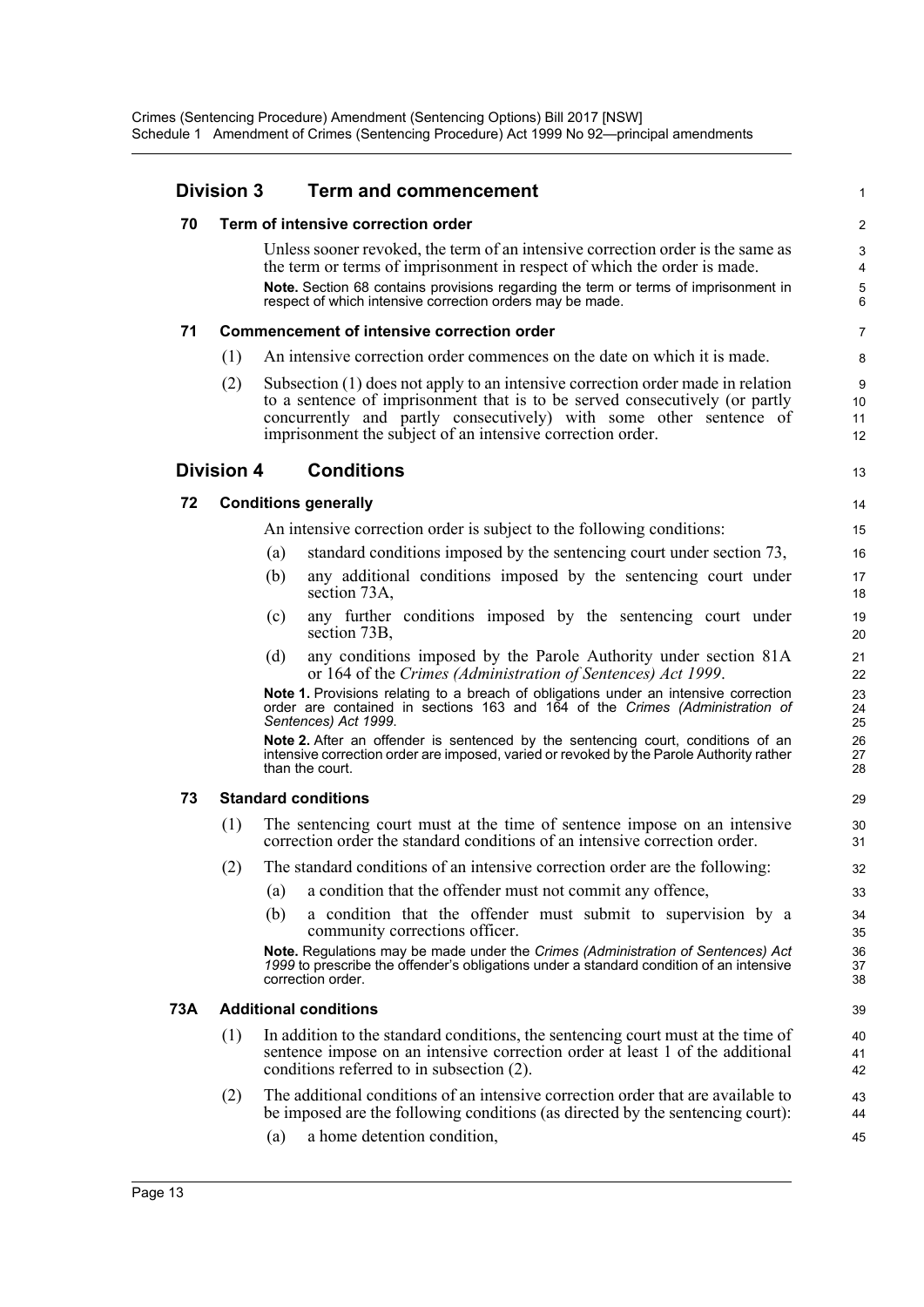|      |                | an electronic monitoring condition,<br>(b)                                                                                                                                                                                                            |                          |
|------|----------------|-------------------------------------------------------------------------------------------------------------------------------------------------------------------------------------------------------------------------------------------------------|--------------------------|
|      |                | a curfew condition imposing a specified curfew,<br>(c)                                                                                                                                                                                                | $\mathbf{1}$<br>2        |
|      |                | a community service work condition requiring the performance of<br>(d)<br>community service work for a specified number of hours (not exceeding<br>750 hours),                                                                                        | 3<br>$\overline{4}$<br>5 |
|      |                | a rehabilitation or treatment condition requiring the offender to<br>(e)<br>participate in a rehabilitation program or to receive treatment,                                                                                                          | 6<br>$\overline{7}$      |
|      |                | an abstention condition requiring abstention from alcohol or drugs or<br>(f)<br>both,                                                                                                                                                                 | 8<br>9                   |
|      |                | a non-association condition prohibiting association with particular<br>(g)<br>persons,                                                                                                                                                                | 10<br>11                 |
|      |                | a place restriction condition prohibiting the frequenting of or visits to a<br>(h)<br>particular place or area.                                                                                                                                       | 12<br>13                 |
|      | (3)            | The sentencing court must not impose a home detention condition or<br>community service work condition on an intensive correction order unless an<br>assessment report states that the offender is suitable to be the subject of such<br>a condition. | 14<br>15<br>16<br>17     |
|      |                | Note. The provisions of section 17D (2), (3) and (4) refer specifically to assessment<br>reports regarding home detention conditions and community service work conditions.                                                                           | 18<br>19                 |
|      | (4)            | The sentencing court may limit the period during which an additional<br>condition imposed by it on an intensive correction order is in force.<br>Note. Regulations may be made under the Crimes (Administration of Sentences) Act                     | 20<br>21<br>22           |
|      |                | 1999 to prescribe the offender's obligations under an additional condition of an<br>intensive correction order.                                                                                                                                       | 23<br>24                 |
| 73B  |                | <b>Further conditions</b>                                                                                                                                                                                                                             | 25                       |
|      | (1)            | The sentencing court may at the time of sentence impose further conditions on<br>an intensive correction order.                                                                                                                                       | 26<br>27                 |
|      | (2)            | This section does not permit the sentencing court to impose any further<br>conditions so as to be inconsistent with:                                                                                                                                  | 28<br>29                 |
|      |                | any of the standard conditions of an intensive correction order, or<br>(a)                                                                                                                                                                            | 30                       |
|      |                | any of the additional conditions (whether or not imposed on the<br>(b)<br>intensive correction order) referred to in section 73A (2).                                                                                                                 | 31<br>32                 |
|      | (3)            | The sentencing court may limit the period during which a further condition<br>imposed by it on an intensive correction order is in force.                                                                                                             | 33<br>34                 |
| [30] |                | Part 6 Sentencing procedures for home detention orders                                                                                                                                                                                                | 35                       |
|      | Omit the Part. |                                                                                                                                                                                                                                                       | 36                       |
|      |                |                                                                                                                                                                                                                                                       |                          |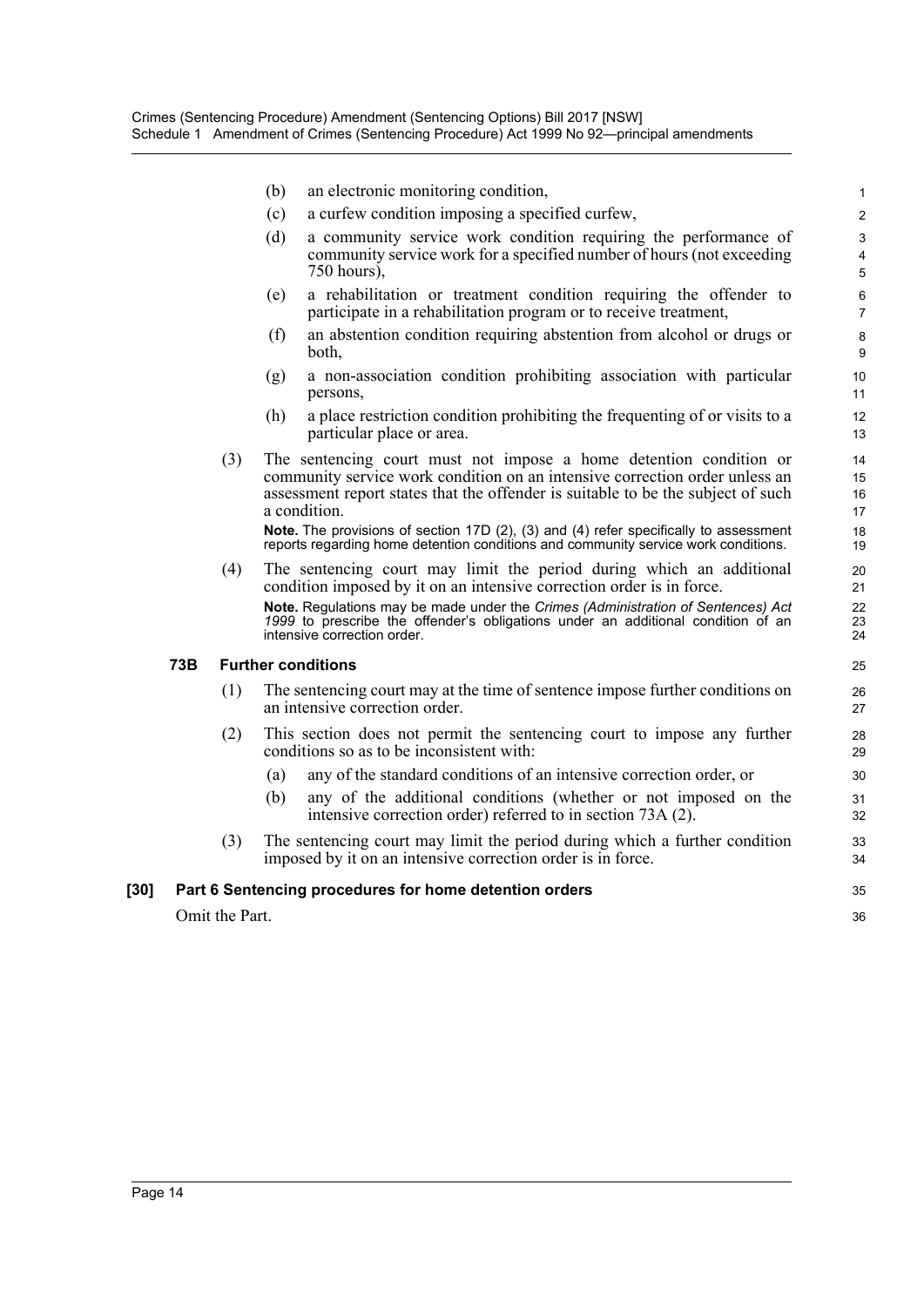Crimes (Sentencing Procedure) Amendment (Sentencing Options) Bill 2017 [NSW] Schedule 1 Amendment of Crimes (Sentencing Procedure) Act 1999 No 92—principal amendments

|                   | Parts 7 and 8     | Omit the Parts. Insert instead:                                                                                                                                                                 |  |
|-------------------|-------------------|-------------------------------------------------------------------------------------------------------------------------------------------------------------------------------------------------|--|
| Part 7            |                   | Sentencing procedures for community correction<br>orders                                                                                                                                        |  |
| <b>Division 1</b> |                   | <b>Preliminary</b>                                                                                                                                                                              |  |
| 84                |                   | <b>Application</b>                                                                                                                                                                              |  |
|                   |                   | This Part applies in circumstances in which a court is considering, or has<br>made, a community correction order.                                                                               |  |
|                   | <b>Division 2</b> | <b>Term and commencement</b>                                                                                                                                                                    |  |
| 85                |                   | Term of community correction order                                                                                                                                                              |  |
|                   | (1)<br>(2)        | The term of a community correction order is the period specified in the order.<br>The maximum term of a community correction order is 3 years.                                                  |  |
|                   |                   |                                                                                                                                                                                                 |  |
| 86                |                   | <b>Commencement of community correction order</b>                                                                                                                                               |  |
|                   |                   | A community correction order commences on the date on which it is made.                                                                                                                         |  |
|                   | <b>Division 3</b> | <b>Conditions</b>                                                                                                                                                                               |  |
| 87                |                   | <b>Conditions generally</b>                                                                                                                                                                     |  |
|                   |                   | A community correction order is subject to the following conditions:                                                                                                                            |  |
|                   |                   | standard conditions imposed by the sentencing court under section 88,<br>(a)                                                                                                                    |  |
|                   |                   | any additional conditions imposed by the sentencing court under<br>(b)<br>section 89,                                                                                                           |  |
|                   |                   | any further conditions imposed by the sentencing court under<br>(c)<br>section 90.                                                                                                              |  |
| 88                |                   | <b>Standard conditions</b>                                                                                                                                                                      |  |
|                   | (1)               | The sentencing court must at the time of sentence impose on a community<br>correction order the standard conditions of a community correction order.                                            |  |
|                   | (2)               | The standard conditions of a community correction order are the following:                                                                                                                      |  |
|                   |                   | a condition that the offender must not commit any offence,<br>(a)                                                                                                                               |  |
|                   |                   | (b)<br>a condition that the offender must appear before the court if called on to<br>do so at any time during the term of the community correction order.                                       |  |
|                   |                   | Note. Regulations may be made under the Crimes (Administration of Sentences) Act<br>1999 to prescribe the offender's obligations under a standard condition of a community<br>correction order. |  |
| 89                |                   | <b>Additional conditions</b>                                                                                                                                                                    |  |
|                   | (1)               | The sentencing court may at the time of sentence, or subsequently on the<br>application of a community corrections officer or juvenile justice officer or the                                   |  |
|                   |                   | offender:                                                                                                                                                                                       |  |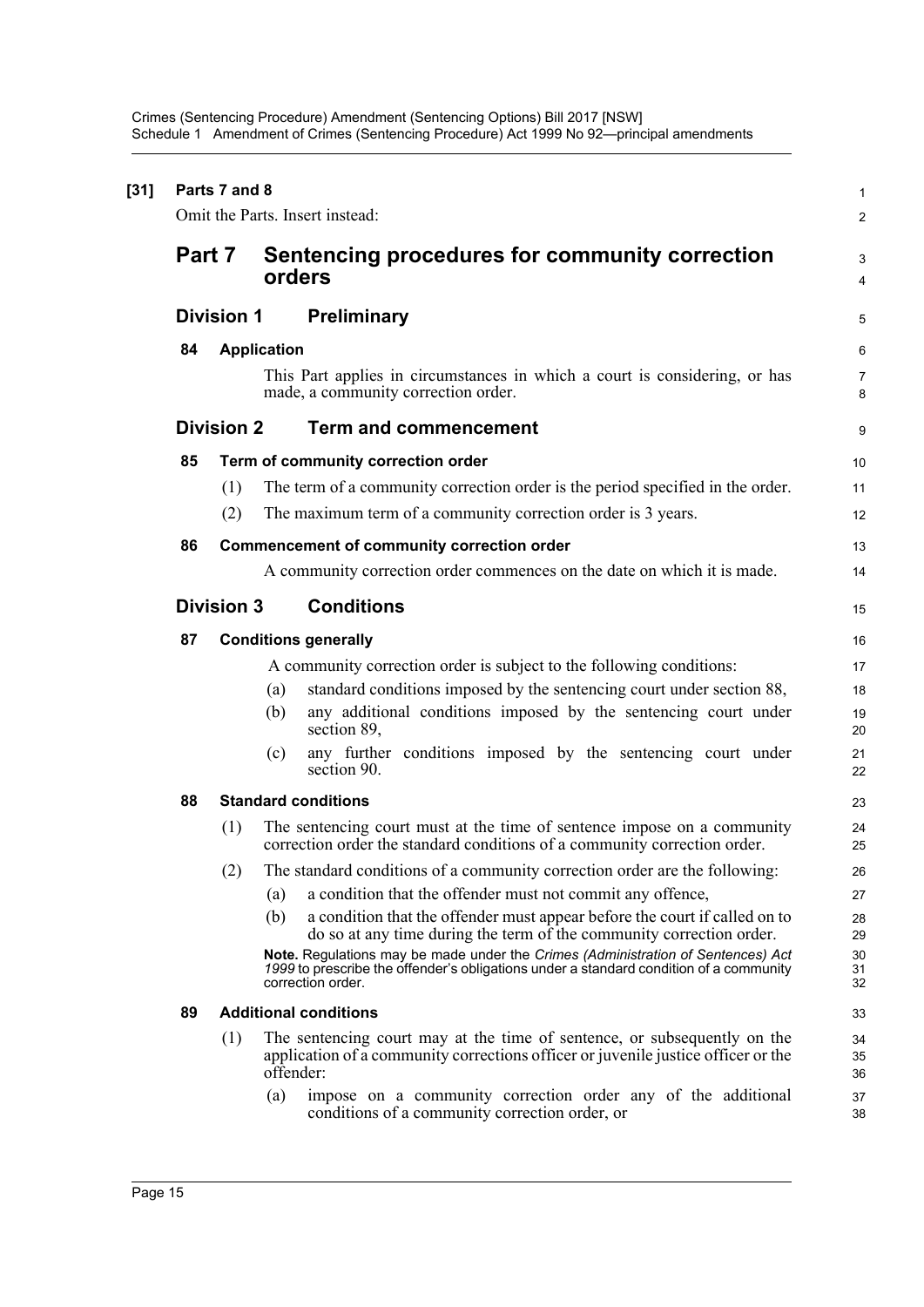- (b) vary or revoke any such additional conditions imposed by it on a community correction order.
- (2) The additional conditions of a community correction order that are available to be imposed are the following conditions (as directed by the sentencing court):
	- (a) a curfew condition imposing a specified curfew (not exceeding 12 hours in any period of 24 hours),
	- (b) a community service work condition requiring the performance of community service work for a specified number of hours (not exceeding 500 hours),
	- (c) a rehabilitation or treatment condition requiring the offender to participate in a rehabilitation program or to receive treatment,
	- (d) an abstention condition requiring abstention from alcohol or drugs or both,
	- (e) a non-association condition prohibiting association with particular persons,
	- (f) a place restriction condition prohibiting the frequenting of or visits to a particular place or area,
	- (g) a supervision condition requiring the offender to submit to supervision:
		- (i) by a community corrections officer, except as provided by subparagraph (ii) or (iii), or
		- (ii) if the offender was under the age of 18 years when the condition was imposed, by a juvenile justice officer until the offender has reached that age, or
		- (iii) if the offender was under the age of 18 years when the condition was imposed but has since reached that age, by a juvenile justice officer where the officer chooses to continue supervision.
- (3) An additional condition of any of the following kinds must not be imposed on a community correction order:
	- (a) a home detention condition,
	- (b) an electronic monitoring condition,
	- (c) a curfew condition imposing a curfew exceeding 12 hours in any period of 24 hours.
- (4) The sentencing court must not impose a community service work condition on a community correction order unless an assessment report states that the offender is suitable to be the subject of such a condition.

**Note.** The provisions of section 17D (4) refer specifically to assessment reports regarding community service work conditions.

(5) The sentencing court may limit the period during which an additional condition on a community correction order is in force. **Note.** Regulations may be made under the *Crimes (Administration of Sentences) Act 1999* to prescribe the offender's obligations under an additional condition of a community correction order.

#### **90 Further conditions**

- (1) The sentencing court may at the time of sentence, or subsequently on the application of a community corrections officer or juvenile justice officer or the offender:
	- (a) impose further conditions on a community correction order, or

44 45

46 47 48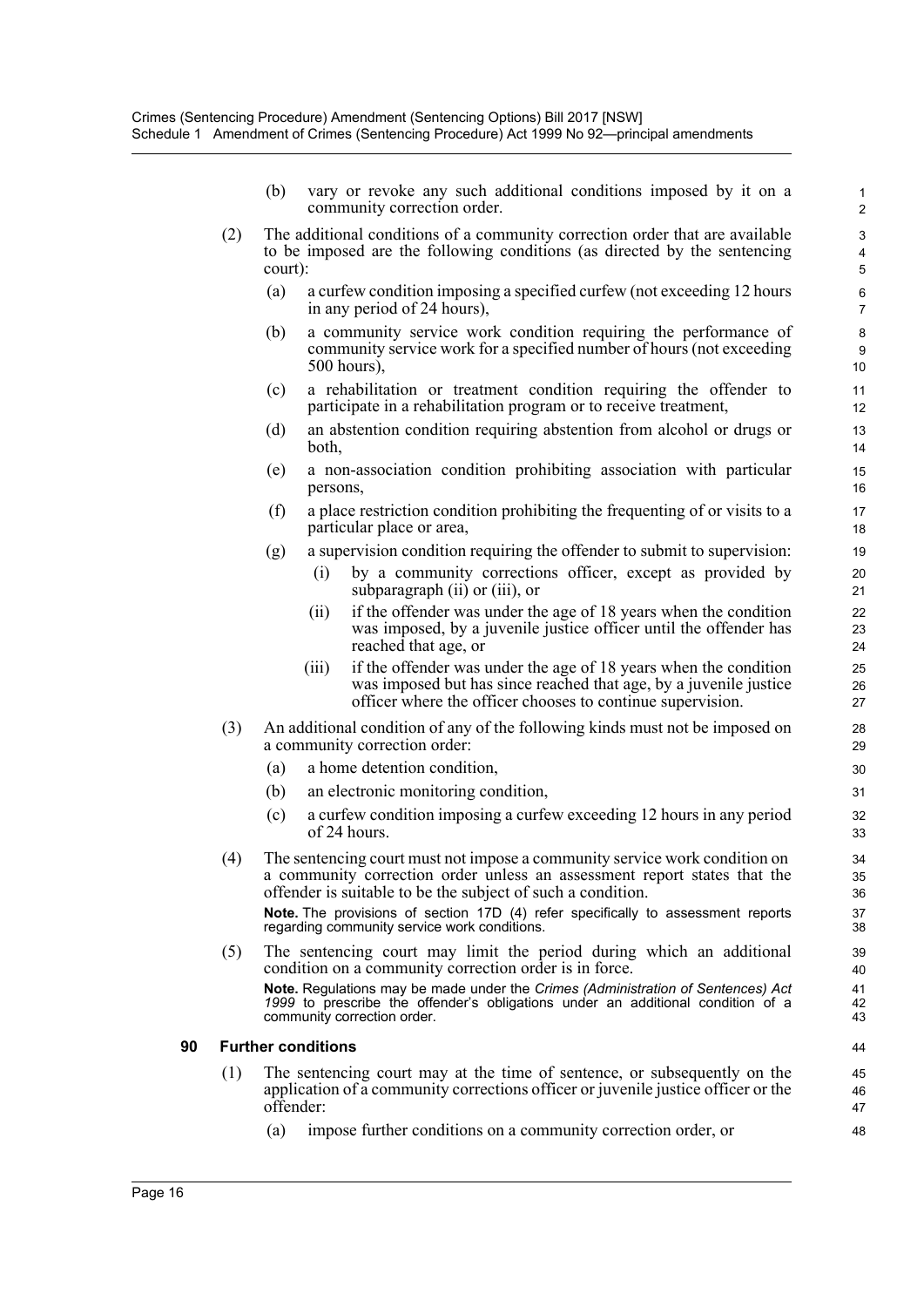|        |                   | (b)                         |      | vary or revoke any such further conditions imposed by it on a<br>community correction order.                                                                                                                                                   | $\mathbf{1}$<br>2               |
|--------|-------------------|-----------------------------|------|------------------------------------------------------------------------------------------------------------------------------------------------------------------------------------------------------------------------------------------------|---------------------------------|
|        | (2)               | varied:                     |      | This section does not permit the sentencing court to impose any further<br>conditions, or vary any such further conditions, if the conditions as imposed or                                                                                    | $\mathsf 3$<br>4<br>$\mathbf 5$ |
|        |                   | (a)                         |      | would be inconsistent with:                                                                                                                                                                                                                    | 6                               |
|        |                   |                             | (i)  | any of the standard conditions of a community correction order,<br>or                                                                                                                                                                          | 7<br>8                          |
|        |                   |                             | (ii) | any of the additional conditions (whether or not actually imposed<br>on the community service order) referred to in section $89(2)$ , or                                                                                                       | 9<br>10                         |
|        |                   | (b)                         |      | would not be permitted under section 89 (3).                                                                                                                                                                                                   | 11                              |
|        | (3)               |                             |      | The sentencing court may limit the period during which a further condition on<br>a community correction order is in force.                                                                                                                     | 12<br>13                        |
| 91     |                   |                             |      | Power of court in dealing with applications                                                                                                                                                                                                    | 14                              |
|        | (1)               | merit.                      |      | The sentencing court may refuse to consider an application by the offender<br>under section 89 or 90 if the court is satisfied that the application is without                                                                                 | 15<br>16<br>17                  |
|        | (2)               | public.                     |      | The sentencing court may, with the consent of the community corrections<br>officer or juvenile justice officer and the offender, deal with the application<br>with or without parties being present and in open court or in the absence of the | 18<br>19<br>20<br>21            |
|        | (3)               |                             |      | To avoid doubt, a court may deal with an application even though the court is<br>constituted differently from the court as constituted at the time of the sentence.                                                                            | 22<br>23                        |
| Part 8 |                   | orders                      |      | Sentencing procedures for conditional release                                                                                                                                                                                                  | 24<br>25                        |
|        | <b>Division 1</b> |                             |      | <b>Preliminary</b>                                                                                                                                                                                                                             | 26                              |
| 94     |                   | <b>Application</b>          |      |                                                                                                                                                                                                                                                | 27                              |
|        |                   |                             |      | This Part applies in circumstances in which a court is considering, or has<br>made, a conditional release order.                                                                                                                               | 28<br>29                        |
|        | <b>Division 2</b> |                             |      | <b>Term and commencement</b>                                                                                                                                                                                                                   | 30                              |
| 95     |                   |                             |      | Term of conditional release order                                                                                                                                                                                                              | 31                              |
|        | (1)               |                             |      | The term of a conditional release order is the period specified in the order.                                                                                                                                                                  | 32                              |
|        | (2)               |                             |      | The maximum term of a conditional release order is 2 years.                                                                                                                                                                                    | 33                              |
| 96     |                   |                             |      | <b>Commencement of conditional release order</b>                                                                                                                                                                                               | 34                              |
|        |                   |                             |      | A conditional release order commences on the date on which it is made.                                                                                                                                                                         | 35                              |
|        | <b>Division 3</b> |                             |      | <b>Conditions</b>                                                                                                                                                                                                                              | 36                              |
| 97     |                   | <b>Conditions generally</b> |      |                                                                                                                                                                                                                                                | 37                              |
|        |                   |                             |      | A conditional release order is subject to the following conditions:                                                                                                                                                                            | 38                              |
|        |                   | (a)                         |      | standard conditions imposed by the sentencing court under section 98,                                                                                                                                                                          | 39                              |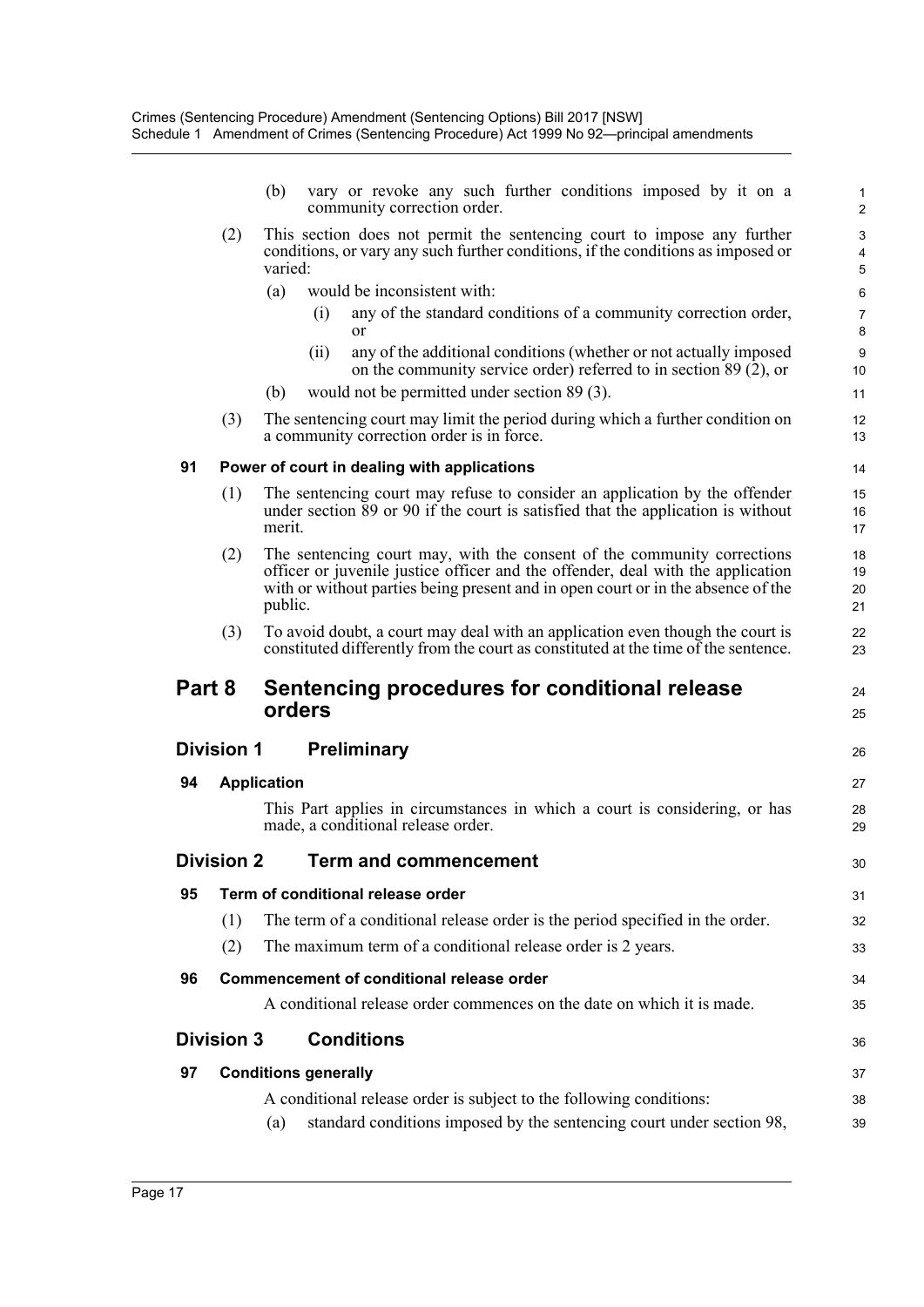(b) any additional conditions imposed by the sentencing court under section 99,

(c) any further conditions imposed by the sentencing court under section 99A.

**Note.** Provisions relating to a breach of obligations under a conditional release order are contained in section 108C of the *Crimes (Administration of Sentences) Act 1999*.

#### **98 Standard conditions**

- (1) The sentencing court must at the time of sentence impose on a conditional release order the standard conditions of a conditional release order.
- (2) The standard conditions of a conditional release order are the following:
	- (a) a condition that the offender must not commit any offence,
	- (b) a condition that the offender must appear before the court if called on to do so at any time during the term of the conditional release order.

**Note.** Regulations may be made under the *Crimes (Administration of Sentences) Act 1999* to prescribe the offender's obligations under a standard condition of a conditional release order.

#### **99 Additional conditions**

- (1) The sentencing court may at the time of sentence, or subsequently on the application of a community corrections officer or juvenile justice officer or the offender:
	- (a) impose on a conditional release order any of the additional conditions of a conditional release order, or
	- (b) vary or revoke any such additional conditions imposed by it on a conditional release order.
- (2) The additional conditions of a conditional release order that are available to be imposed are the following (as directed by the sentencing court):
	- (a) a rehabilitation or treatment condition requiring the offender to participate in a rehabilitation program or to receive treatment,
	- (b) an abstention condition requiring abstention from alcohol or drugs or both,
	- (c) a non-association condition prohibiting association with particular persons,
	- (d) a place restriction condition prohibiting the frequenting of or visits to a particular place or area,
	- (e) a supervision condition requiring the offender to submit to supervision:
		- (i) by a community corrections officer, except as provided by subparagraph (ii) or (iii), or
		- (ii) if the offender was under the age of 18 years when the condition was imposed, by a juvenile justice officer until the offender has reached that age, or
		- (iii) if the offender was under the age of 18 years when the condition was imposed but has since reached that age, by a juvenile justice officer where the officer chooses to continue supervision.
- (3) An additional condition of any of the following kinds must not be imposed on a conditional release order:
	- (a) a home detention condition,
	- (b) an electronic monitoring condition, 47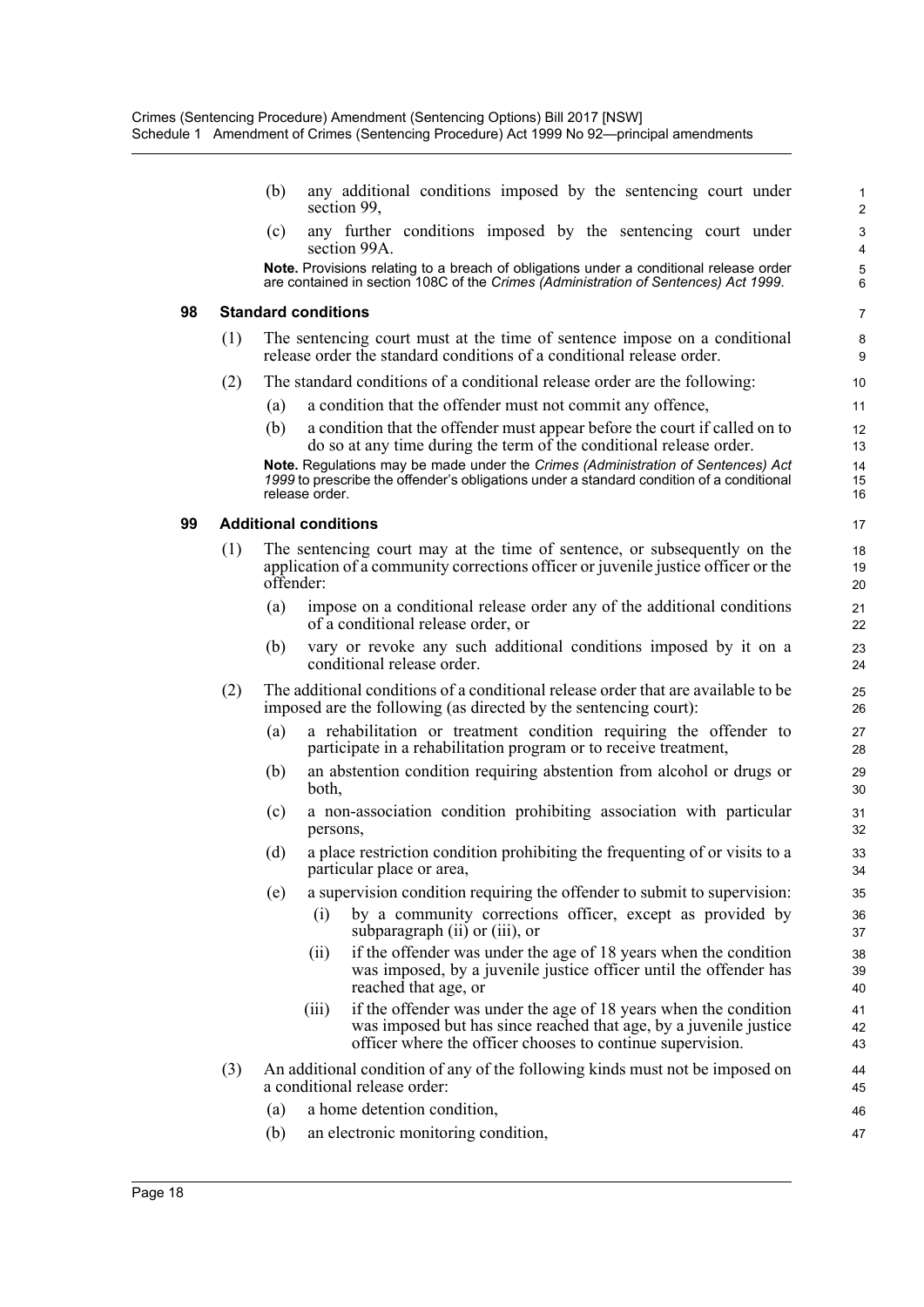|      |     |      | a curfew condition,<br>(c)                                                                                                                                                                                                                                | $\mathbf{1}$                  |
|------|-----|------|-----------------------------------------------------------------------------------------------------------------------------------------------------------------------------------------------------------------------------------------------------------|-------------------------------|
|      |     |      | (d)<br>a community service work condition.                                                                                                                                                                                                                | 2                             |
|      |     | (4)  | The sentencing court may limit the period during which an additional<br>condition on a conditional release order is in force.                                                                                                                             | 3<br>$\overline{\mathcal{A}}$ |
|      |     |      | Note. Regulations may be made under the Crimes (Administration of Sentences) Act<br>1999 to prescribe the offender's obligations under an additional condition of a<br>conditional release order.                                                         | 5<br>$\overline{6}$<br>7      |
|      | 99A |      | <b>Further conditions</b>                                                                                                                                                                                                                                 | 8                             |
|      |     | (1)  | The sentencing court may at the time of sentence, or subsequently on the<br>application of a community corrections officer or juvenile justice officer or the<br>offender:                                                                                | 9<br>10<br>11                 |
|      |     |      | impose further conditions on a conditional release order, or<br>(a)                                                                                                                                                                                       | 12                            |
|      |     |      | vary or revoke any such further conditions imposed by it on a<br>(b)<br>conditional release order.                                                                                                                                                        | 13<br>14                      |
|      |     | (2)  | This section does not permit the sentencing court to impose any further<br>conditions, or vary any such further conditions, if the condition as imposed or<br>varied:                                                                                     | 15<br>16<br>17                |
|      |     |      | would be inconsistent with:<br>(a)                                                                                                                                                                                                                        | 18                            |
|      |     |      | any of the standard conditions of a conditional release order, or<br>(i)                                                                                                                                                                                  | 19                            |
|      |     |      | any of the additional conditions (whether or not actually imposed<br>(ii)<br>on the conditional release order) referred to in section 99 $(2)$ , or                                                                                                       | 20<br>21                      |
|      |     |      | would not be permitted under section 99 (3).<br>(b)                                                                                                                                                                                                       | 22                            |
|      |     | (3)  | The sentencing court may limit the period during which a further condition on<br>a conditional release order is in force.                                                                                                                                 | 23<br>24                      |
|      | 100 |      | Power of court in dealing with applications                                                                                                                                                                                                               | 25                            |
|      |     | (1)  | The sentencing court may refuse to consider an application by the offender<br>under section 99 or 99A if the court is satisfied that the application is without<br>merit.                                                                                 | 26<br>27<br>28                |
|      |     | (2)  | The sentencing court may, with the consent of the community corrections<br>officer or juvenile justice officer and the offender, deal with the application<br>with or without parties being present and in open court or in the absence of the<br>public. | 29<br>30<br>31<br>32          |
|      |     | (3)  | To avoid doubt, a court may deal with an application even though the court is<br>constituted differently from the court as constituted at the time of the sentence.                                                                                       | 33<br>34                      |
| [32] |     |      | Section 100R Proceedings for breach of order                                                                                                                                                                                                              | 35                            |
|      |     |      | Omit section 100R (2). Insert instead:                                                                                                                                                                                                                    | 36                            |
|      |     | (2)  | If the offender fails to appear, the court may:                                                                                                                                                                                                           | 37                            |
|      |     |      | issue a warrant for the offender's arrest, or<br>(a)                                                                                                                                                                                                      | 38                            |
|      |     |      | authorise an authorised officer to issue a warrant for the offender's<br>(b)<br>arrest.                                                                                                                                                                   | 39<br>40                      |
|      |     | (2A) | If, however, at the time the court proposes to call on an offender to appear<br>before it, the court is satisfied that the location of the offender is unknown, the<br>court may immediately:                                                             | 41<br>42<br>43                |
|      |     |      | issue a warrant for the offender's arrest, or<br>(a)                                                                                                                                                                                                      | 44                            |
|      |     |      |                                                                                                                                                                                                                                                           |                               |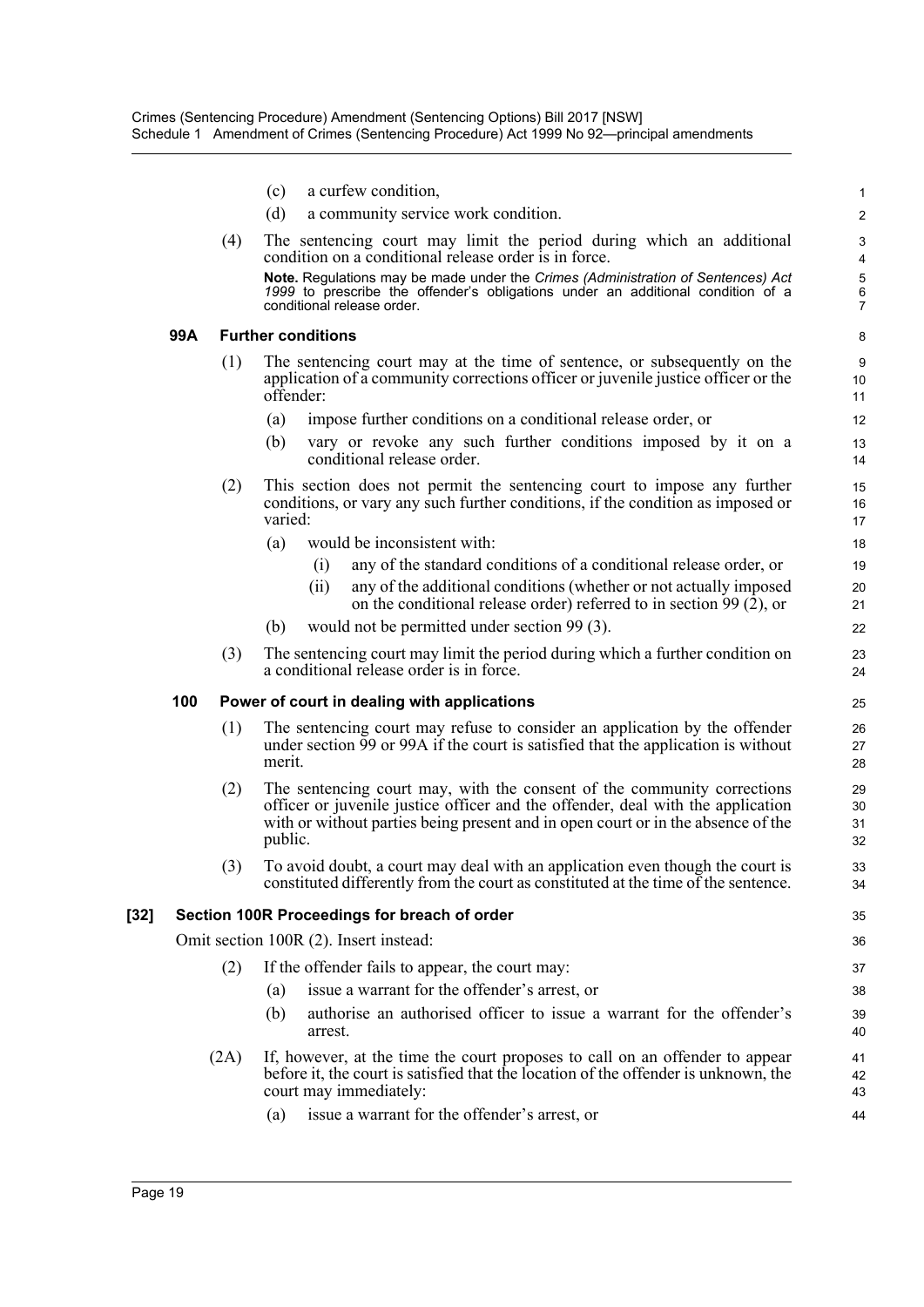|      | (b) | authorise an authorised officer to issue a warrant for the offender's<br>arrest. | 2 |
|------|-----|----------------------------------------------------------------------------------|---|
| [33] |     | Section 100T Right to decide not to participate in intervention program          | 3 |
|      |     | Omit "section 98 $(1A)$ or $(1B)$ " from section 100T $(4)$ .                    | 4 |
|      |     | Insert instead "section 100R $(2)$ or $(2A)$ ".                                  | 5 |
|      |     |                                                                                  |   |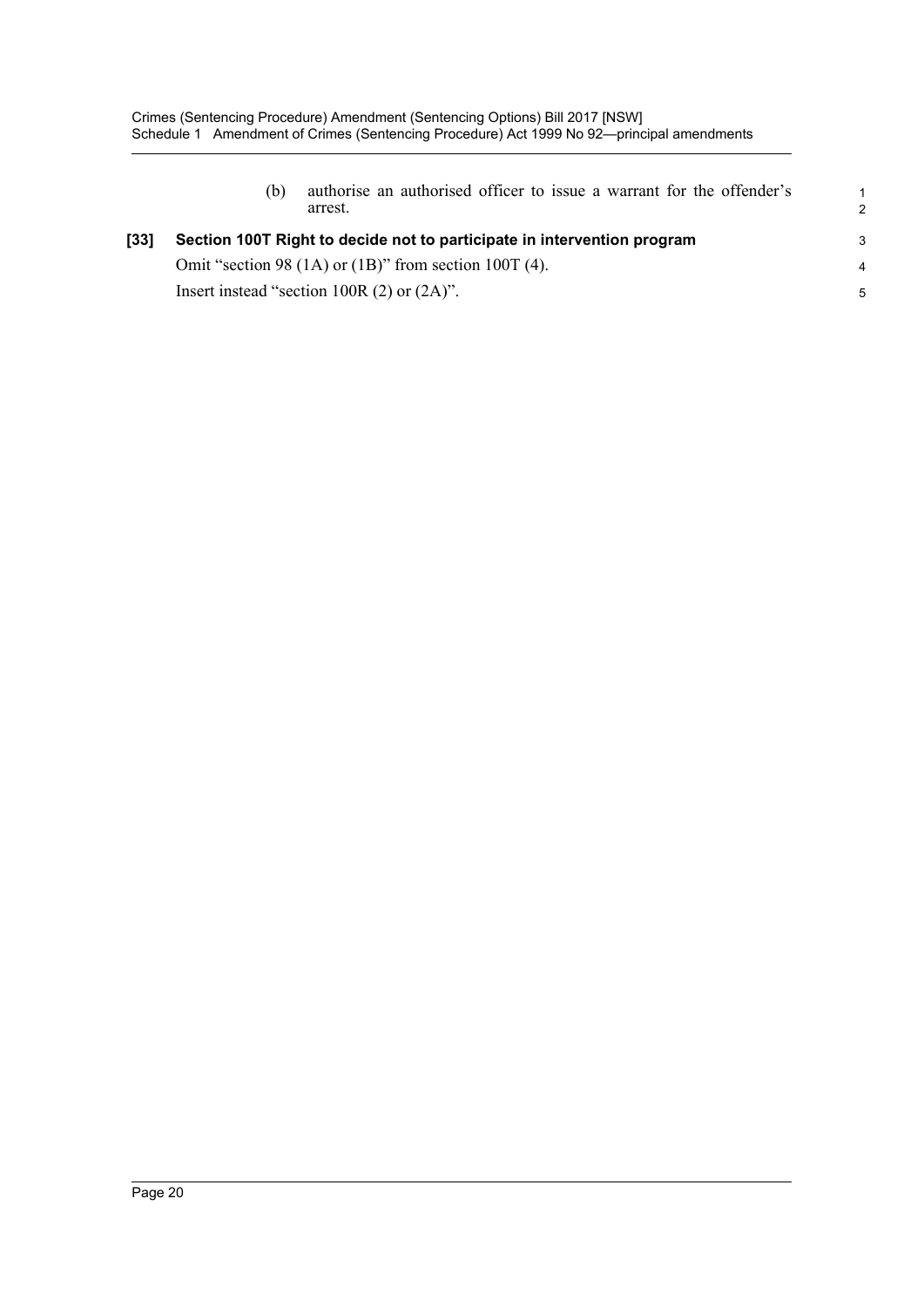#### <span id="page-29-0"></span>**Schedule 2 Amendment of Crimes (Sentencing Procedure)** <sup>1</sup> **Act 1999 No 92—savings and transitional** <sup>2</sup> **provisions** <sup>3</sup> **Schedule 2 Savings, transitional and other provisions** Insert after Part 28: **Part 29 Provisions consequent on enactment of Crimes (Sentencing Procedure) Amendment (Sentencing Options) Act 2017 Division 1 Preliminary 70 Definitions** In this Part: *amending Act* means the *Crimes (Sentencing Procedure) Amendment (Sentencing Options) Act 2017*. *commencement day* means the day appointed for the commencement of the insertion, repeal or amendment (made by the amending Act) that is relevant to the provision in which the expression occurs. **Division 2 Existing bonds and orders 71 Existing home detention orders under section 6** (1) This clause applies to a home detention order (*the home detention order*) made under section 6 before its repeal by the amending Act and in force immediately before the commencement day. A reference in this clause to the home detention order includes a reference to the sentence of imprisonment that is being served by way of home detention, including any period during which the offender is required to be subject to a parole order. (2) The home detention order is taken to be an intensive correction order (*the intensive correction order*) made under section 7 as substituted by the amending Act. (3) The sentence of imprisonment served by way of the home detention order is taken to be a sentence of imprisonment served by way of the intensive correction order. (4) The intensive correction order is on the commencement day subject only to: (a) the standard conditions of an intensive correction order, and (b) a home detention condition, and (c) any conditions imposed under section 103 (1) (b) or (c) of the *Crimes (Administration of Sentences) Act 1999* and in force immediately before the commencement day in respect of the home detention order, and (d) any other conditions prescribed by or determined under the regulations. (5) Subject to this Act and the *Crimes (Administration of Sentences) Act 1999*, the intensive correction order operates for the same term as the home detention order. (6) A parole order made in relation to the home detention order ceases to have effect on and from the commencement day.  $\boldsymbol{\Lambda}$ 5 6 7 8 9 10 11 12 13 14 15 16 17 18 19 20 21  $22$ 23 24 25 26 27 28 29 30 31 32 33 34 35 36 37 38 39 40 41 42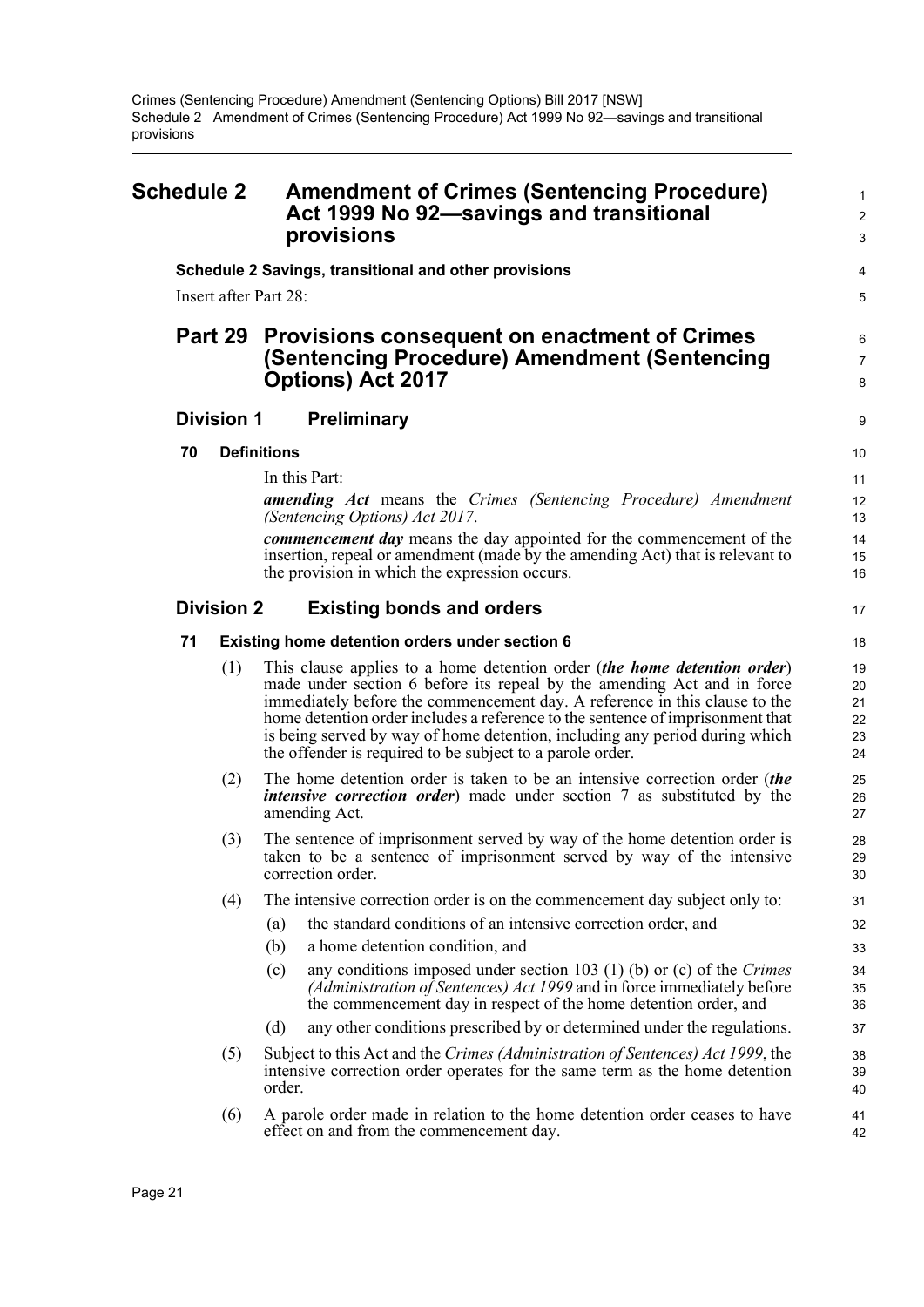(7) If a home detention order includes a period in which the offender is required to be subject to a parole order, the period during which the offender would have been subject to the parole order is to be served subject to the standard conditions of the intensive correction order only.

(8) Without limitation, the regulations may make provision for or with respect to conditions that apply to intensive correction orders referred to in this clause. **Note.** Clause 125 of Schedule 5 to the *Crimes (Administration of Sentences) Act 1999* provides for the manner in which the Parole Authority is to exercise its functions under section 81A of that Act (Conditions—Parole Authority) in relation to the conditions of an intensive correction order referred to in this clause.

#### **72 Existing intensive correction orders under section 7**

- (1) This clause applies to an intensive correction order (*the intensive correction order*) made under section 7 before its substitution by the amending Act and in force immediately before the commencement day.
- (2) The intensive correction order is taken to have been made under section 7 as substituted by the amending Act.
- (3) The intensive correction order is on the commencement day subject only to:
	- (a) the standard conditions of an intensive correction order, and
	- (b) any conditions imposed under section 81 (3) of the *Crimes (Administration of Sentences) Act 1999* and in force immediately before the commencement day in respect of the intensive order, and
	- (c) any other conditions prescribed by or determined under the regulations including conditions for or relating to a community service work requirement.
- (4) Sections 163 and 164 of the *Crimes (Administration of Sentences) Act 1999* as in force on or after the commencement day apply to the intensive correction order in respect of action that may be taken for a breach of the order.
- (5) The conditions imposed on the intensive correction order by the court under section 81 of the *Crimes (Administration of Sentences) Act 1999* as in force before the commencement day cease to apply to the order. This subclause does not limit subclause (3) or (4).

**Note.** Clause 125 of Schedule 5 to the *Crimes (Administration of Sentences) Act 1999* provides for the manner in which the Parole Authority is to exercise its functions under section 81A of that Act (Conditions—Parole Authority) in relation to the conditions of an intensive correction order referred to in this clause.

#### **73 Existing community service orders under section 8**

- (1) This clause applies to a community service order (*the community service order*) made under section 8 before its substitution by the amending Act and in force immediately before the commencement day.
- (2) The community service order is taken to be a community correction order (*the community correction order*) made under section 8 as substituted by the amending Act.
- (3) The community correction order is on the commencement day subject only to:
	- (a) the standard condition referred to in section 88 (2) (b) as inserted by the amending Act (that the offender must appear before the court if called on to do so at any time during the term of the community correction order), and
	- (b) a community service work condition, and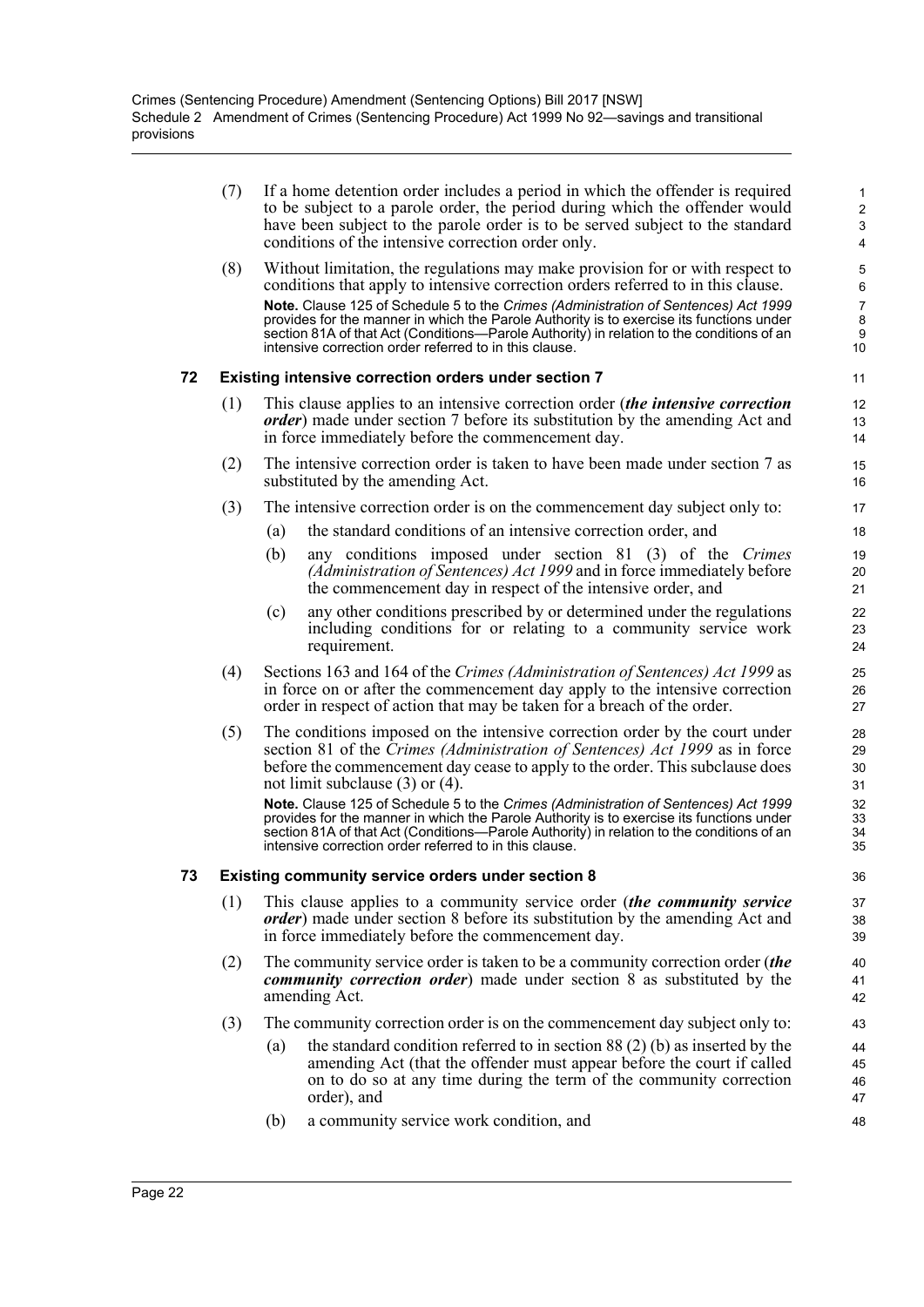(c) any other conditions prescribed by or determined under the regulations.

- (4) Subject to this Act and the *Crimes (Administration of Sentences) Act 1999*, the community correction order operates for the same term as the community service order.
- (5) Without limitation, the regulations may make provision for or with respect to community service work required by or under community correction orders referred to in this clause.

#### **74 Existing good behaviour bonds under section 9**

- (1) This clause applies to a good behaviour bond entered into under section 9 of this Act (*the section 9 bond*) before its substitution by the amending Act and in force immediately before the commencement day.
- (2) The section 9 bond is taken to be a community correction order (*the community correction order*) made under section 8 as substituted by the amending Act.
- (3) The community correction order is on conversion subject only to:
	- (a) the standard conditions of a community correction order, and
	- (b) any conditions imposed on the section 9 bond under section 95 (c) before the commencement day and in force immediately before that day, and
	- (c) any other conditions prescribed by or determined under the regulations.
- (4) The community correction order expires on the date set by the sentencing court before the commencement day in relation to the section 9 bond.
- (5) If a condition relating to supervision was imposed on the section 9 bond by a court before the commencement day and was in force immediately before that day, the offender is subject to such obligations in respect of the condition as may be prescribed by regulations made under the *Crimes (Administration of Sentences) Act 1999*.
- (6) Any warrant issued under section 98 in respect of the section 9 bond before the commencement day continues to have effect. The warrant authorises a police officer to arrest and bring the offender before a court to be dealt with for an alleged breach of the section 9 bond.
- (7) An offender who is brought before a court on a warrant referred to in subclause (6) is to be dealt with under sections 107C and 107D of the *Crimes (Administration of Sentences) Act 1999*.

#### **75 Existing good behaviour bonds under section 10 (1) (b)**

- (1) This clause applies to a good behaviour bond entered into under section 10 (1) (b) (*the section 10 bond*) before its substitution by the amending Act and in force immediately before the commencement day.
- (2) The section 10 bond is taken to be a conditional release order (*the conditional release order*) made under section 9 as substituted by the amending Act, without proceeding to conviction, pursuant to section  $10(1)$  (b) as in force on and after the commencement day.
- (3) The conditional release order is on the commencement day subject only to:
	- (a) the standard conditions of a conditional release order, and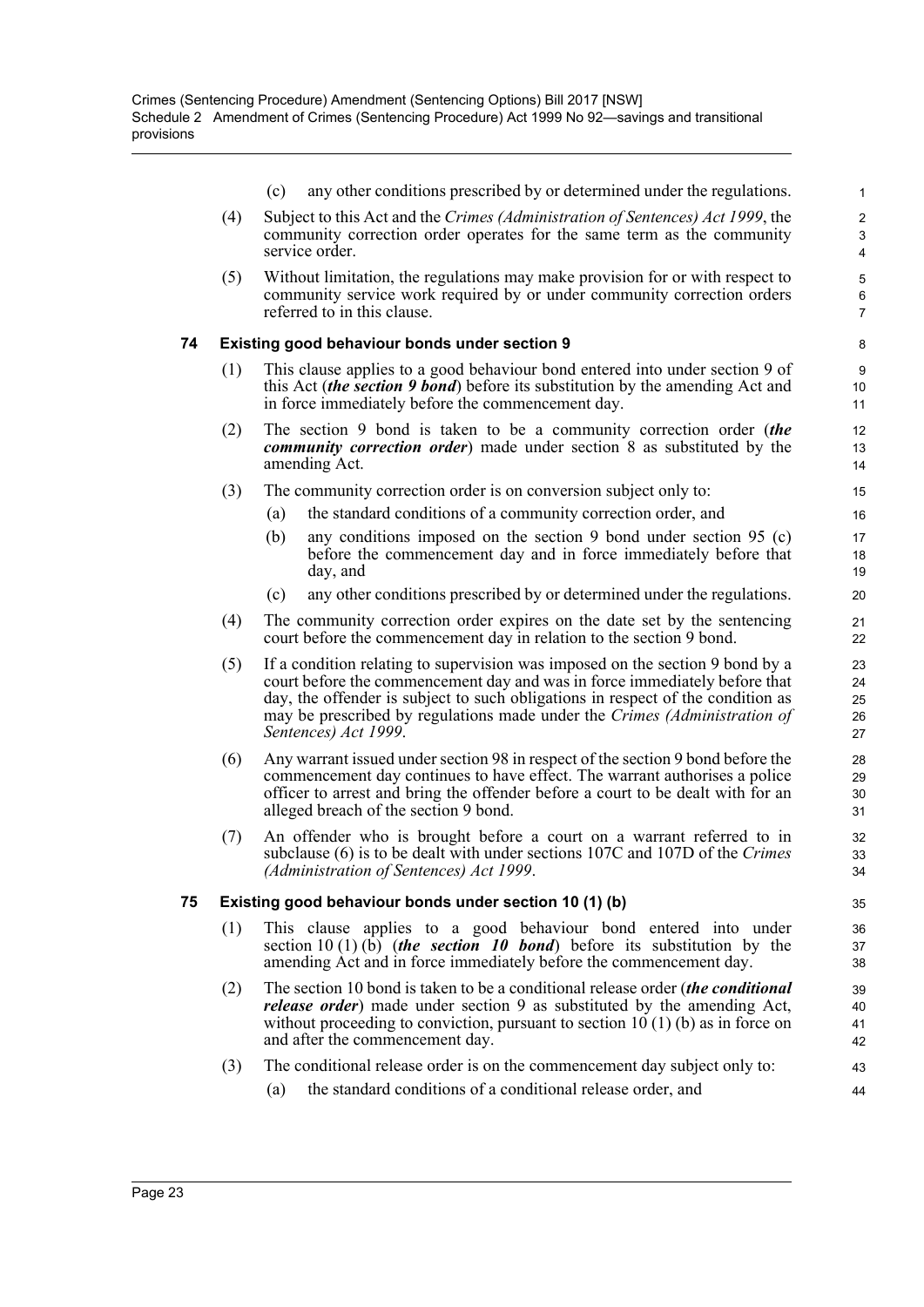|    |     | (b) | any condition imposed on the section 10 bond under section 95 $(c)$<br>before the commencement day and in force immediately before that<br>day, and                                                                                                                                                                                      | 1<br>$\overline{c}$<br>3             |
|----|-----|-----|------------------------------------------------------------------------------------------------------------------------------------------------------------------------------------------------------------------------------------------------------------------------------------------------------------------------------------------|--------------------------------------|
|    |     | (c) | any other conditions prescribed by or determined under the regulations.                                                                                                                                                                                                                                                                  | 4                                    |
|    | (4) |     | The conditional release order expires on the date set by the sentencing court<br>before the commencement day in relation to the section 10 bond.                                                                                                                                                                                         | 5<br>6                               |
|    | (5) |     | If a supervision condition was imposed on the section 10 bond by a court<br>before the commencement day and was in force immediately before that day,<br>the offender is subject to such obligations in respect of the condition as may<br>be prescribed by regulations made under the Crimes (Administration of<br>Sentences) Act 1999. | $\overline{7}$<br>8<br>9<br>10<br>11 |
|    | (6) |     | Any warrant issued under section 98 in respect of a section 10 bond before the<br>commencement day continues to have effect. The warrant authorises a police<br>officer to arrest and bring the offender before a court to be dealt with for an<br>alleged breach of the section 10 bond.                                                | 12<br>13<br>14<br>15                 |
|    | (7) |     | An offender who is brought before a court on a warrant referred to in<br>subclause (6) is to be dealt with under sections 108C and 108D of the Crimes<br>(Administration of Sentences) Act 1999 (variations, breach and revocations).                                                                                                    | 16<br>17<br>18                       |
| 76 |     |     | Existing suspended sentence orders under section 12                                                                                                                                                                                                                                                                                      | 19                                   |
|    | (1) |     | This clause applies to an order <i>(the suspended sentence order)</i> made under<br>section 12 before its repeal by the amending Act:                                                                                                                                                                                                    | 20<br>21                             |
|    |     | (a) | suspending execution of a sentence of imprisonment, and                                                                                                                                                                                                                                                                                  | 22                                   |
|    |     | (b) | directing that the offender enter into a good behaviour bond,                                                                                                                                                                                                                                                                            | 23                                   |
|    |     |     | and in force immediately before the commencement day.                                                                                                                                                                                                                                                                                    | 24                                   |
|    | (2) |     | The repeal of section 12 and any associated provisions does not affect the<br>continuity of operation of the suspended sentence order. The order continues<br>in force despite the repeal of that section, subject to this Act.                                                                                                          | 25<br>26<br>27                       |
|    | (3) |     | This Act and the regulations continue to apply to and in respect of the<br>following as if the amending Act had not been enacted:                                                                                                                                                                                                        | 28<br>29                             |
|    |     | (a) | the suspended sentence order and good behaviour bond,                                                                                                                                                                                                                                                                                    | 30                                   |
|    |     | (b) | the person subject to the order and bond,                                                                                                                                                                                                                                                                                                | 31                                   |
|    |     | (c) | action that may be taken for failure to comply with any of the conditions<br>of the bond.                                                                                                                                                                                                                                                | 32<br>33                             |
|    | (4) |     | If a court (under section 98 as previously in force but continuing to apply under<br>subclause (3)) revokes the good behaviour bond:                                                                                                                                                                                                     | 34<br>35                             |
|    |     | (a) | the suspended sentence order ceases to have effect in relation to the<br>sentence of imprisonment suspended by the order, and                                                                                                                                                                                                            | 36<br>37                             |
|    |     | (b) | the court must either:                                                                                                                                                                                                                                                                                                                   | 38                                   |
|    |     |     | order that the offender be sentenced or re-sentenced to<br>(i)<br>imprisonment to be served in full-time detention, or                                                                                                                                                                                                                   | 39<br>40                             |
|    |     |     | make an intensive correction order under this Act, as amended by<br>(ii)<br>the amending Act, in respect of the offence concerned, and                                                                                                                                                                                                   | 41<br>42                             |
|    |     | (c) | this Act (including Part 4), as amended by the amending Act, applies to<br>the sentencing or re-sentencing of the offender under this clause in the                                                                                                                                                                                      | 43<br>44                             |

same way as it applies to the sentencing of an offender on a conviction,

45 46

and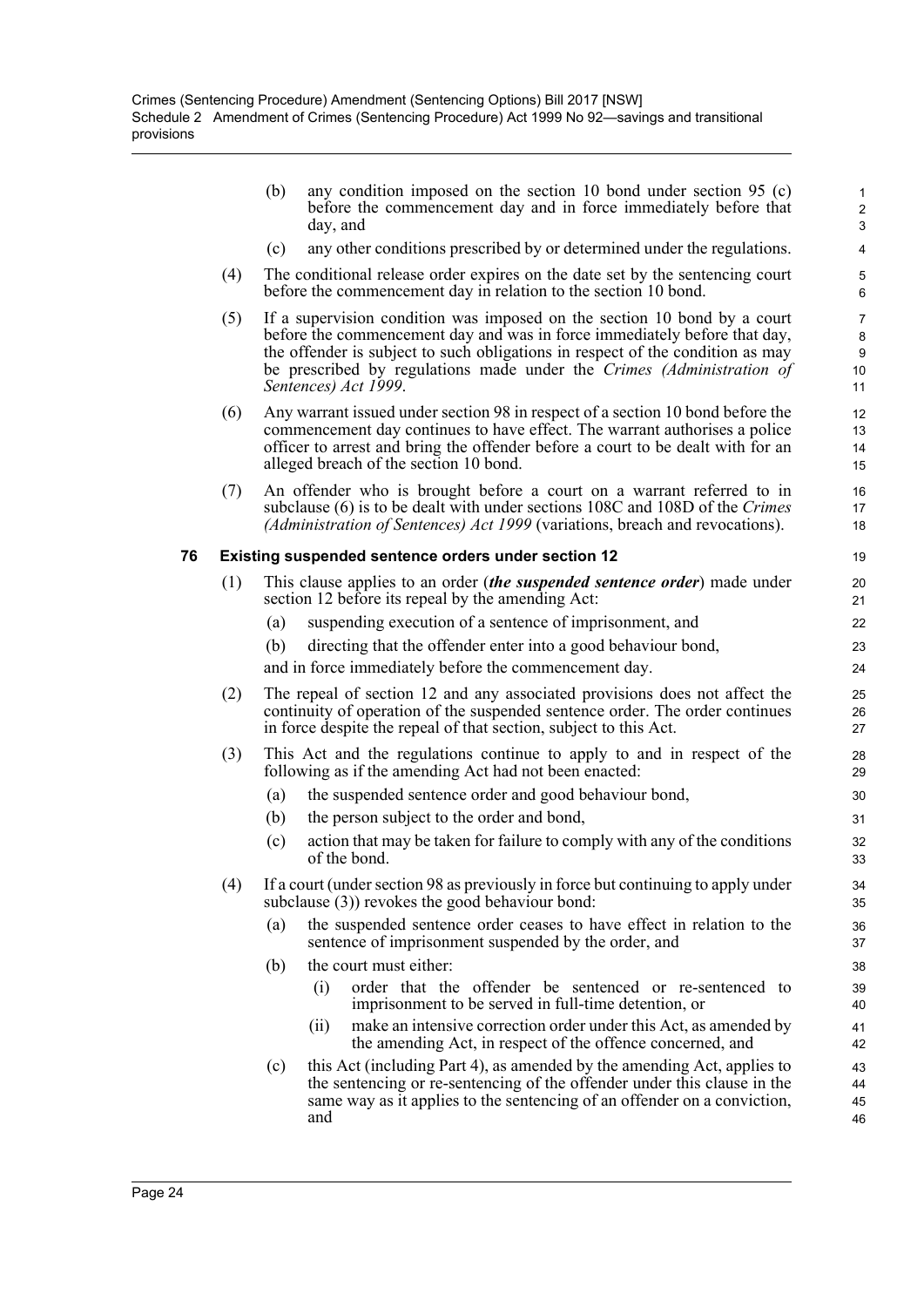- (d) section 24 applies to the sentencing or re-sentencing of the offender under this clause in the same way as it applies to the sentencing of an offender on a conviction, but taking into account:
	- (i) the fact that the offender has been the subject of the good behaviour bond, and

- (ii) anything done by the offender in compliance with the offender's obligations under the good behaviour bond, and
- (e) the offender who under this clause is sentenced or re-sentenced by a court for an offence has the same rights of appeal as the offender would have had if the offender had been sentenced by that court on being convicted of the offence.
- (5) However, subclauses (2), (3) and (4) cease to have effect in relation to the suspended sentence order at the end of the period of 3 years commencing with the commencement day (unless the order had already expired or otherwise ceased to be in force).
- (6) If the suspended sentence order was still in force immediately before the end of that period of 3 years, the offender is required to appear before the court and is to be re-sentenced. If the offender fails to appear, the court may issue a warrant for the offender's arrest.
- (7) Without limitation, the regulations may make provision for or with respect to the revocation of the suspended sentence order and for the re-sentencing of the offender.

#### **77 References in other legislation**

Except in so far as the context or subject matter otherwise indicates or requires or the regulations otherwise provide, a reference (however expressed) in another Act, or statutory rule under another Act, to:

- a home detention order, is taken to include a reference to an intensive correction order that is subject to a home detention condition, and
- (b) a community service order, is taken to include a reference to a community correction order, and
- (c) a good behaviour bond, is taken to include a reference to a community correction order or a conditional release order or both.

#### **78 Variations of conditions of converted orders**

- (1) Subject to subclause (2), nothing in clauses 71–75 prevents the imposition, variation or revocation (in accordance with this Act) of conditions referred to in those clauses after the commencement day.
- (2) However, in the case of an application made to a court (under section 89, 90, 99 or 99A) for the imposition, variation or revocation of a condition on:
	- (a) the community correction order referred to in clause 73 (2) or 74 (2), or
	- (b) the conditional release order referred to in clause  $75 (2)$ ,

the court must, as far as practicable, not make an order that would result in the conditions of the community correction order or conditional release order being more onerous than the conditions that applied to the order immediately before the commencement day.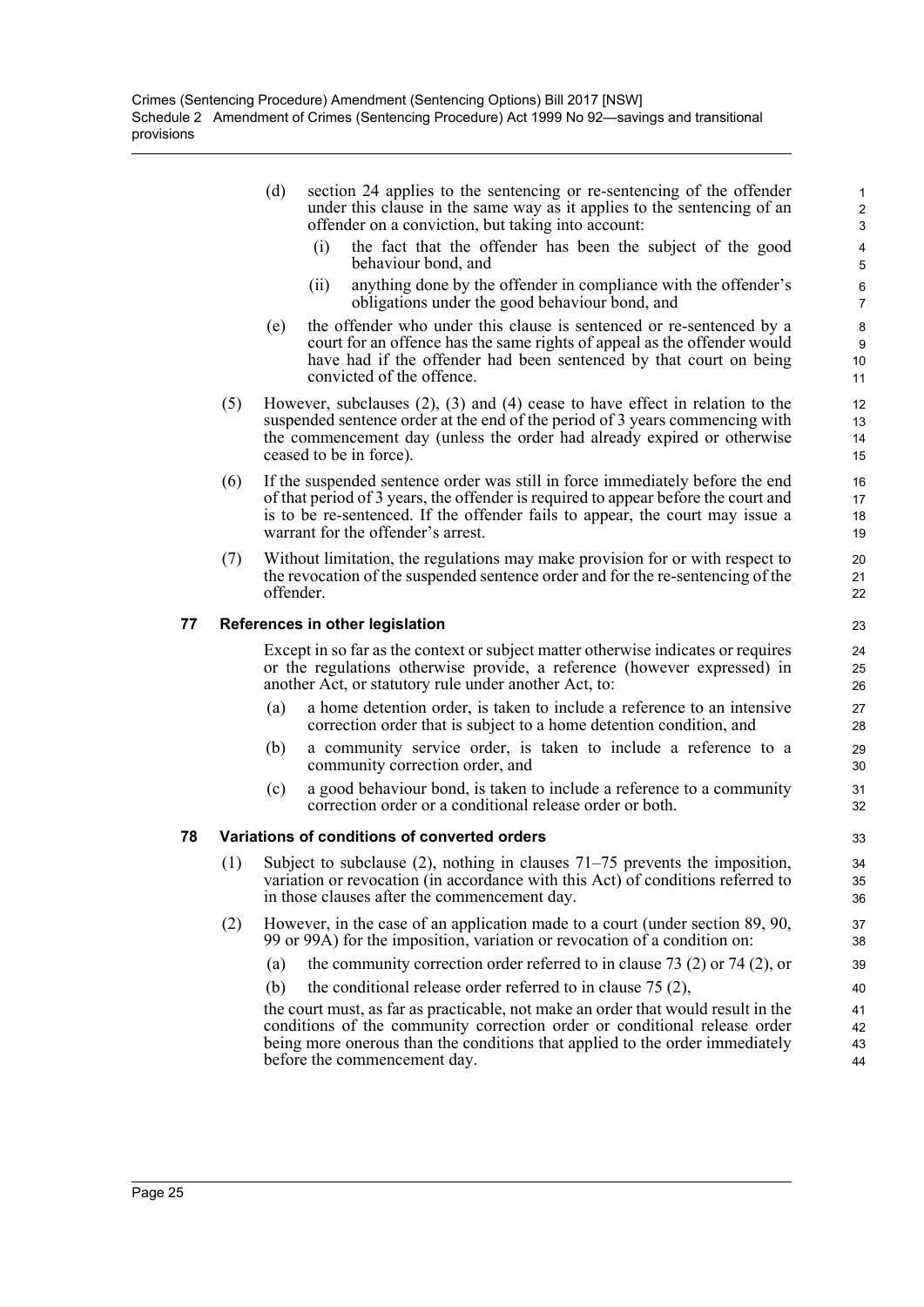|    | <b>Division 3</b>                                       |          | <b>Periodic detention orders</b>                                                                                                                                                                                                                                                                                                                 |                            |  |  |  |
|----|---------------------------------------------------------|----------|--------------------------------------------------------------------------------------------------------------------------------------------------------------------------------------------------------------------------------------------------------------------------------------------------------------------------------------------------|----------------------------|--|--|--|
| 79 |                                                         |          | <b>Application of this Part</b>                                                                                                                                                                                                                                                                                                                  |                            |  |  |  |
|    |                                                         |          | This Part applies to a periodic detention order <i>(the periodic detention order)</i> :                                                                                                                                                                                                                                                          | 3                          |  |  |  |
|    |                                                         | (a)      | made before the repeal of section 6 (Periodic detention) by the Crimes<br>(Sentencing Legislation) Amendment (Intensive Correction Orders) Act<br>$2010$ , and                                                                                                                                                                                   | 4<br>$\mathbf 5$<br>6      |  |  |  |
|    |                                                         | (b)      | continued in force by that Act after that repeal.                                                                                                                                                                                                                                                                                                | $\overline{7}$             |  |  |  |
| 80 |                                                         |          | <b>Existing periodic detention orders</b>                                                                                                                                                                                                                                                                                                        | 8                          |  |  |  |
|    | (1)                                                     |          | This clause applies to the periodic detention order to which this Part applies<br>and that was in force immediately before the commencement day.                                                                                                                                                                                                 | 9<br>10                    |  |  |  |
|    | (2)                                                     |          | The periodic detention order ceases to apply to the offender named in the order<br>on and from the commencement day.                                                                                                                                                                                                                             | 11<br>12                   |  |  |  |
|    | (3)                                                     |          | The Commissioner must notify the court that sentenced the offender, or a court<br>prescribed by the regulations (the court), of that fact within 14 days<br>commencing with the commencement day, and provide the court with such<br>information about the offender and the periodic detention order as may be<br>prescribed by the regulations. | 13<br>14<br>15<br>16<br>17 |  |  |  |
|    | (4)                                                     |          | On being notified under subclause (3), the court may call on the offender to<br>appear before it on a date to be fixed by the court to be re-sentenced.                                                                                                                                                                                          | 18<br>19                   |  |  |  |
|    | (5)                                                     | arrest.  | If the offender fails to appear, the court may issue a warrant for the offender's                                                                                                                                                                                                                                                                | 20<br>21                   |  |  |  |
|    | (6)                                                     | account: | When re-sentencing the offender, the court must, without limitation, take into                                                                                                                                                                                                                                                                   | 22<br>23                   |  |  |  |
|    |                                                         | (a)      | the gravity of the offence for which the periodic detention order was<br>made, and                                                                                                                                                                                                                                                               | 24<br>25                   |  |  |  |
|    |                                                         | (b)      | the offender's record of performance during periodic detention and<br>compliance with applicable requirements of periodic detention, and                                                                                                                                                                                                         | 26<br>27                   |  |  |  |
|    |                                                         | (c)      | the offender's current circumstances.                                                                                                                                                                                                                                                                                                            | 28                         |  |  |  |
| 81 | Existing warrants for revoked periodic detention orders |          |                                                                                                                                                                                                                                                                                                                                                  |                            |  |  |  |
|    | (1)                                                     |          | This clause applies where:                                                                                                                                                                                                                                                                                                                       | 30                         |  |  |  |
|    |                                                         | (a)      | a warrant ( <i>the warrant</i> ) had been issued under section 181 of the Crimes<br>(Administration of Sentences) Act 1999 or section 26 of the Periodic<br>Detention of Prisoners Act 1981 in respect of a periodic detention order<br>to which this Part applies, and                                                                          | 31<br>32<br>33<br>34       |  |  |  |
|    |                                                         | (b)      | the warrant was in force immediately before the commencement day but<br>the periodic detention order had been revoked before that day.                                                                                                                                                                                                           | 35<br>36                   |  |  |  |
|    | (2)                                                     |          | The warrant continues in force after the commencement day.                                                                                                                                                                                                                                                                                       | 37                         |  |  |  |
| 82 |                                                         |          | Provisions regarding warrants referred to in clauses 80 and 81                                                                                                                                                                                                                                                                                   | 38                         |  |  |  |
|    | (1)                                                     |          | This clause applies to:                                                                                                                                                                                                                                                                                                                          | 39                         |  |  |  |
|    |                                                         | (a)      | warrants issued under clause 80, and                                                                                                                                                                                                                                                                                                             | 40                         |  |  |  |
|    |                                                         | (b)      | warrants referred to in clause 81.                                                                                                                                                                                                                                                                                                               | 41                         |  |  |  |
|    | (2)                                                     |          | A police officer who arrests or has custody of the offender named in a warrant<br>to which this clause applies may convey the offender to the correctional centre                                                                                                                                                                                | 42<br>43                   |  |  |  |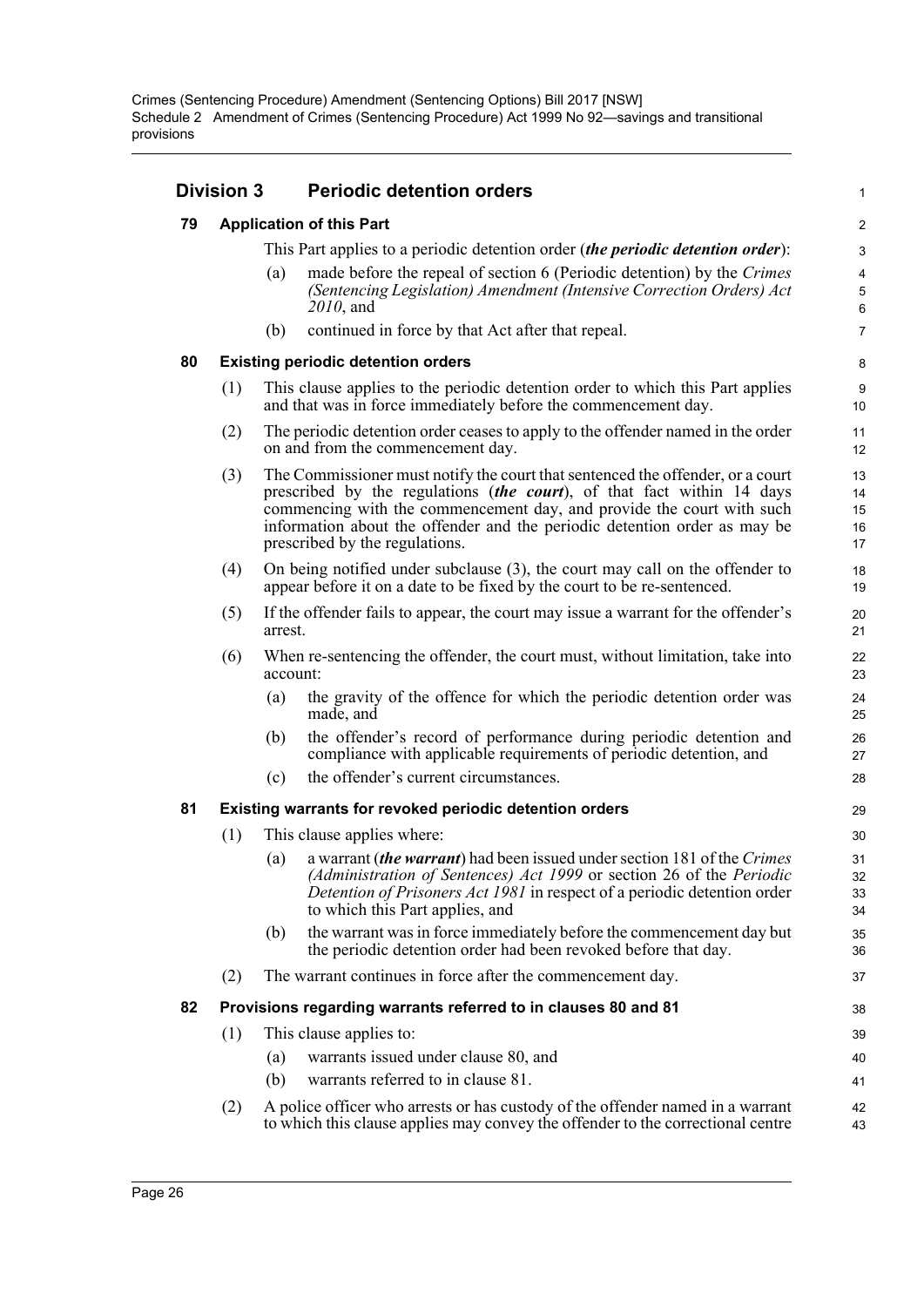named in the warrant and deliver the offender into the custody of the governor of that correctional centre.

15

| (3) | The governor of the correctional centre that has received an offender into his    |
|-----|-----------------------------------------------------------------------------------|
|     | or her custody under subclause (2) must notify the court that sentenced the       |
|     | offender, or a court of equivalent jurisdiction, within 14 days that the offender |
|     | has been received into his or her custody.                                        |
|     |                                                                                   |

- (4) On receiving a notice from the governor of a correctional centre under subclause (3), the court must direct the governor to cause the offender to be brought before the court to be re-sentenced on a date to be fixed by the court.
- (5) Without limitation, the regulations may make provision for or with respect to:
	- (a) the return to custody of offenders subject to warrants to which this clause applies, and
	- (b) the re-sentencing of offenders under this clause, and
	- (c) the issue and execution of warrants for those purposes.

#### **Division 4 Other provisions**

#### **83 Court to take community service order or good behaviour bond into account when sentencing**

In sentencing an offender, the court must, under section 24, also take into account:

- (a) in the case of an offender who is being sentenced as a result of failing to comply with the offender's obligations under a community service order or good behaviour bond to which a clause of Division 2 applies:
	- (i) the fact that the person has been the subject of such an order or bond, and
	- (ii) anything done by the offender in compliance with the offender's obligations under the order or bond, and
- (b) in the case of an offender who is being sentenced as a result of deciding not to participate in, or to continue to participate in a good behaviour bond to which a clause of Division 2 applies, anything done by the offender in compliance with the offender's obligations under the good behaviour bond.

#### **84 Correction and adjustment of sentences**

- (1) A reference in section 43 to imposing a sentence extends to the making of a home detention order, a community service order, an order under section 12 or an order that provides for an offender to enter into a good behaviour bond.
- (2) Section 43 extends to authorising the court to sentence the offender, or convict and sentence the offender, in accordance with this Act as amended by the amending Act, as if the order had not been made.

#### **85 Procedure following failure to enter into good behaviour bond**

If a person:

- (a) was the subject of an order under section 9 (as in force before the date of the substitution of that section by the amending Act) directing the person to enter into a good behaviour bond, and:
	- (i) the order was in force immediately before that date, and
	- (ii) the person had not entered into such a bond in accordance with the order before that date, or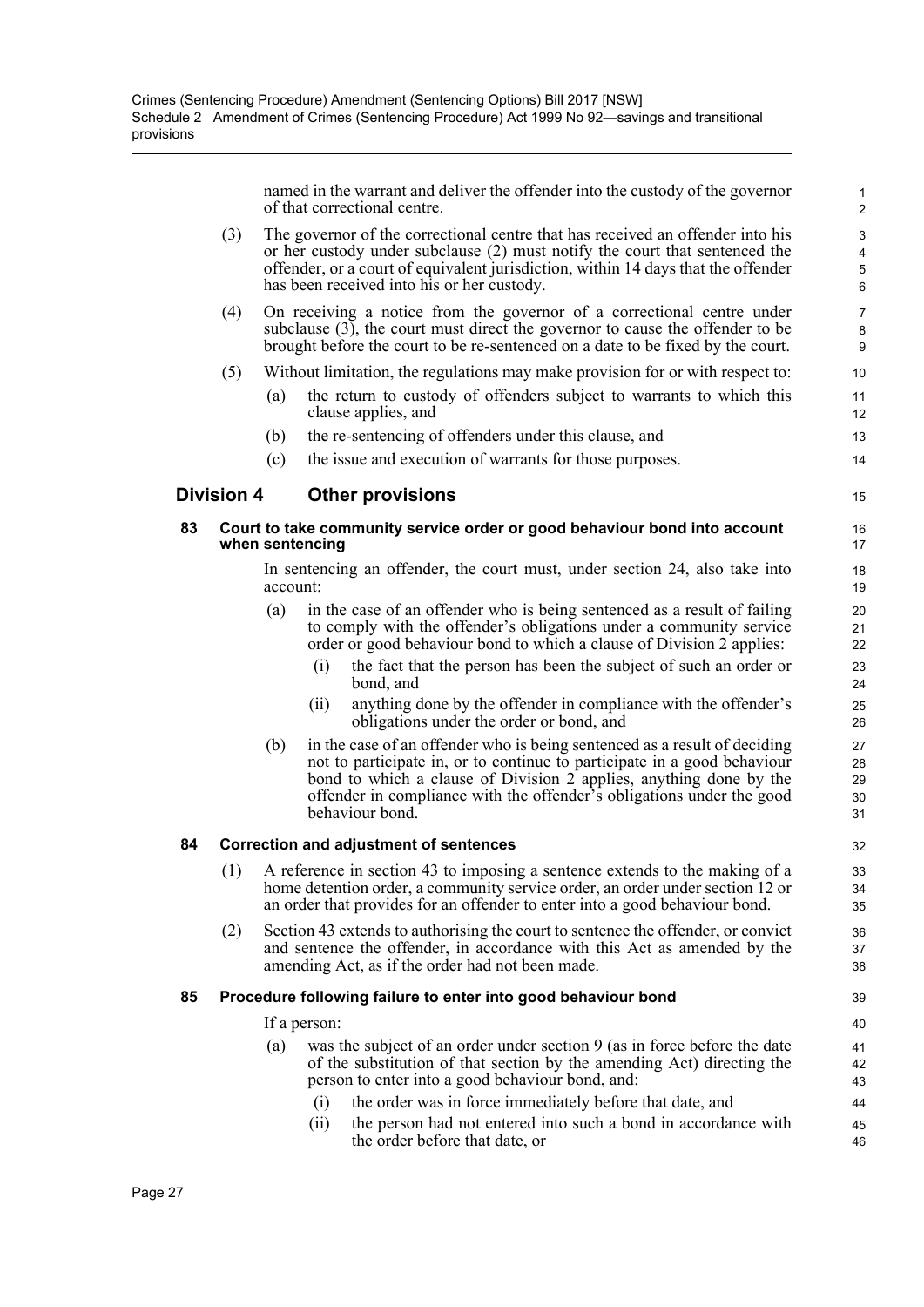- (b) was the subject of an order under section 10 (1) (b) (in force immediately before the date of the substitution of that paragraph by the amending Act) discharging the person on condition that the person enter into a good behaviour bond, and:
	- (i) the order was in force immediately before that date, and
	- (ii) the person had not entered into such a bond in accordance with the order before that date,

the court may sentence the offender, or convict and sentence the offender, in accordance with this Act as amended by the amending Act, as if the order had not been made.

#### **86 Appeals in respect of converted order and bonds**

- (1) This clause applies to an order or bond (*an original order or bond*) referred to in clause 71 (1), 72 (1), 73 (1), 74 (1) or 75 (1). **Note.** Clauses 71–75 deal respectively with existing home detention orders, intensive correction orders, community service orders, section 9 bonds and section 10 bonds, which were made or entered into before the commencement day.
- (2) An appeal in respect of an original order or bond that was pending immediately before the commencement day is not affected by the amending Act. However:
	- (a) if the court hearing the appeal sentences or re-sentences the offender, it must do so in accordance with this Act as in force on and after the commencement day, or
	- (b) to the extent the court confirms the original order or bond, this clause does not affect the operation of whichever of clauses 71–75 is relevant to the order.
- (3) An appeal may be made in respect of an original order or bond on or after the commencement day as if the amending Act had not been enacted. However:
	- (a) if the court hearing the appeal sentences or re-sentences the offender, it must do so in accordance with this Act as in force on and after the commencement day, or
	- (b) to the extent the court confirms the original order or bond, this clause does not affect the operation of whichever of clauses 71–75 is relevant to the order.

**Note.** This subclause does not confer a right of appeal where a right of appeal did not exist before the commencement day.

#### **87 Regulations**

- (1) The regulations made under clause 1 in relation to the amending Act or under another clause of this Part have effect despite anything to the contrary in this Part.
- (2) To avoid doubt, the regulations made under clause 1 may be made in relation to amendments made by Schedules 1–4 to the amending Act. Nothing in this subclause affects any power under another Act that is amended by Schedule 3 or 4 to the amending Act to make regulations of a savings or transitional nature.
- (3) The regulations made under clause 1 may make separate savings and transitional provisions or amend this Part to consolidate the savings and transitional provisions.
- (4) This clause does not affect the meaning or construction of any other Part of this Schedule.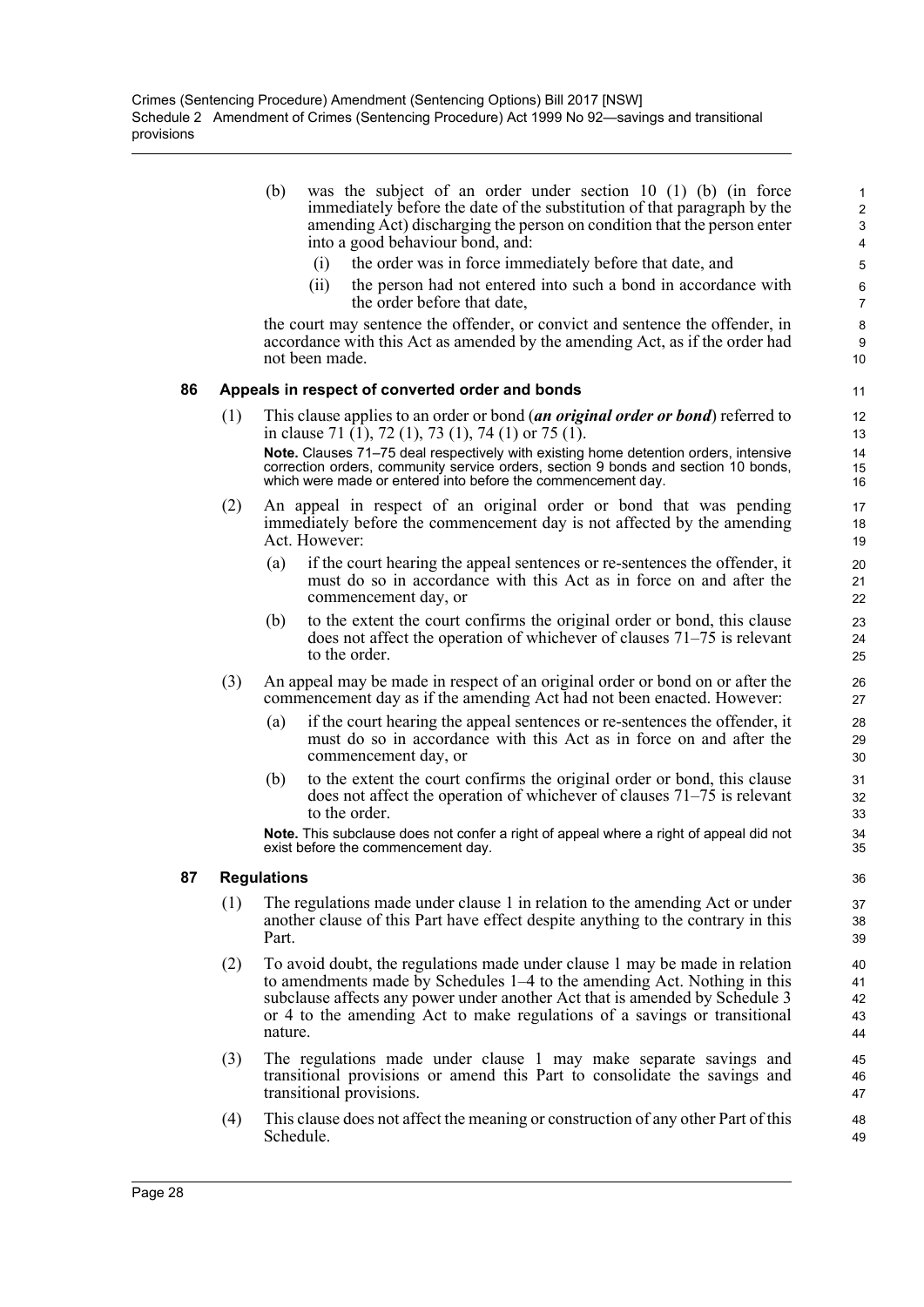<span id="page-37-0"></span>

|       | <b>Schedule 3</b>                                                                                                                                      |               |                 | <b>Amendment of Crimes (Administration of</b><br>Sentences) Act 1999 No 93                                                                                                                                                                                      | 1<br>2               |  |
|-------|--------------------------------------------------------------------------------------------------------------------------------------------------------|---------------|-----------------|-----------------------------------------------------------------------------------------------------------------------------------------------------------------------------------------------------------------------------------------------------------------|----------------------|--|
| $[1]$ |                                                                                                                                                        |               |                 | <b>Section 3 Interpretation</b>                                                                                                                                                                                                                                 | 3                    |  |
|       | Omit the definitions of <i>community service order</i> , <i>home detention order</i> and <i>ICO</i><br><b>Management Committee</b> from section 3 (1). |               |                 |                                                                                                                                                                                                                                                                 |                      |  |
| [2]   |                                                                                                                                                        | Section 3 (1) |                 |                                                                                                                                                                                                                                                                 | 6                    |  |
|       |                                                                                                                                                        |               |                 | Insert in alphabetical order:                                                                                                                                                                                                                                   | $\overline{7}$       |  |
|       |                                                                                                                                                        |               |                 | <i>community correction order</i> means an order in force under section 8 of the<br>Crimes (Sentencing Procedure) Act 1999 or section 79 of the Fines Act 1996.                                                                                                 | 8<br>9               |  |
|       |                                                                                                                                                        |               |                 | conditional release order means an order in force under section 9 of the<br>Crimes (Sentencing Procedure) Act 1999.                                                                                                                                             | 10<br>11             |  |
| [3]   |                                                                                                                                                        |               |                 | Section 40 Certain unlawful absences not to affect length of sentence                                                                                                                                                                                           | 12                   |  |
|       |                                                                                                                                                        |               |                 | Omit ", home detention order" from section 40 (1) (c).                                                                                                                                                                                                          | 13                   |  |
| [4]   |                                                                                                                                                        |               |                 | Part 3 Imprisonment by way of intensive correction in the community                                                                                                                                                                                             | 14                   |  |
|       |                                                                                                                                                        |               |                 | Omit the introductory note.                                                                                                                                                                                                                                     | 15                   |  |
| [5]   |                                                                                                                                                        |               | Sections 81-82A |                                                                                                                                                                                                                                                                 | 16                   |  |
|       | Omit sections 81 and 82. Insert instead:                                                                                                               |               |                 |                                                                                                                                                                                                                                                                 |                      |  |
|       | 81<br><b>Conditions governing intensive correction orders</b>                                                                                          |               |                 |                                                                                                                                                                                                                                                                 |                      |  |
|       |                                                                                                                                                        |               |                 | Conditions on an intensive correction order:                                                                                                                                                                                                                    | 19                   |  |
|       |                                                                                                                                                        |               | (a)             | are imposed at the time of sentence by the sentencing court under the<br>Crimes (Sentencing Procedure) Act 1999 (see Part 5 of that Act), and                                                                                                                   | 20<br>21             |  |
|       |                                                                                                                                                        |               | (b)             | may be imposed, varied or revoked by the Parole Authority under this<br>Act (see sections 81A and 164 of this Act).                                                                                                                                             | 22<br>23             |  |
|       | 81A                                                                                                                                                    |               |                 | <b>Conditions-Parole Authority</b>                                                                                                                                                                                                                              | 24                   |  |
|       |                                                                                                                                                        | (1)           |                 | The Parole Authority may, on the application of a community corrections<br>officer or the offender:                                                                                                                                                             | 25<br>26             |  |
|       |                                                                                                                                                        |               | (a)             | impose any conditions on an intensive correction order, or                                                                                                                                                                                                      | 27                   |  |
|       |                                                                                                                                                        |               | (b)             | vary or revoke any conditions of an intensive correction order,<br>including conditions imposed by the sentencing court.                                                                                                                                        | 28<br>29             |  |
|       |                                                                                                                                                        | (2)           |                 | The Parole Authority must not:                                                                                                                                                                                                                                  | 30                   |  |
|       |                                                                                                                                                        |               | (a)             | vary or revoke a standard condition under this section, or                                                                                                                                                                                                      | 31                   |  |
|       |                                                                                                                                                        |               | (b)             | impose a condition under this section unless the sentencing court could<br>have imposed the condition under Part 5 of the Crimes (Sentencing<br><i>Procedure</i> ) Act 1999, or                                                                                 | 32<br>33<br>34       |  |
|       |                                                                                                                                                        |               | (c)             | vary a condition under this section unless the sentencing court could<br>have imposed the varied condition under that Part, or                                                                                                                                  | 35<br>36             |  |
|       |                                                                                                                                                        |               | (d)             | impose a condition imposing a period of home detention or a condition<br>requiring community service work unless a report prepared by a<br>community corrections officer states that the imposition of such a<br>condition is appropriate in the circumstances. | 37<br>38<br>39<br>40 |  |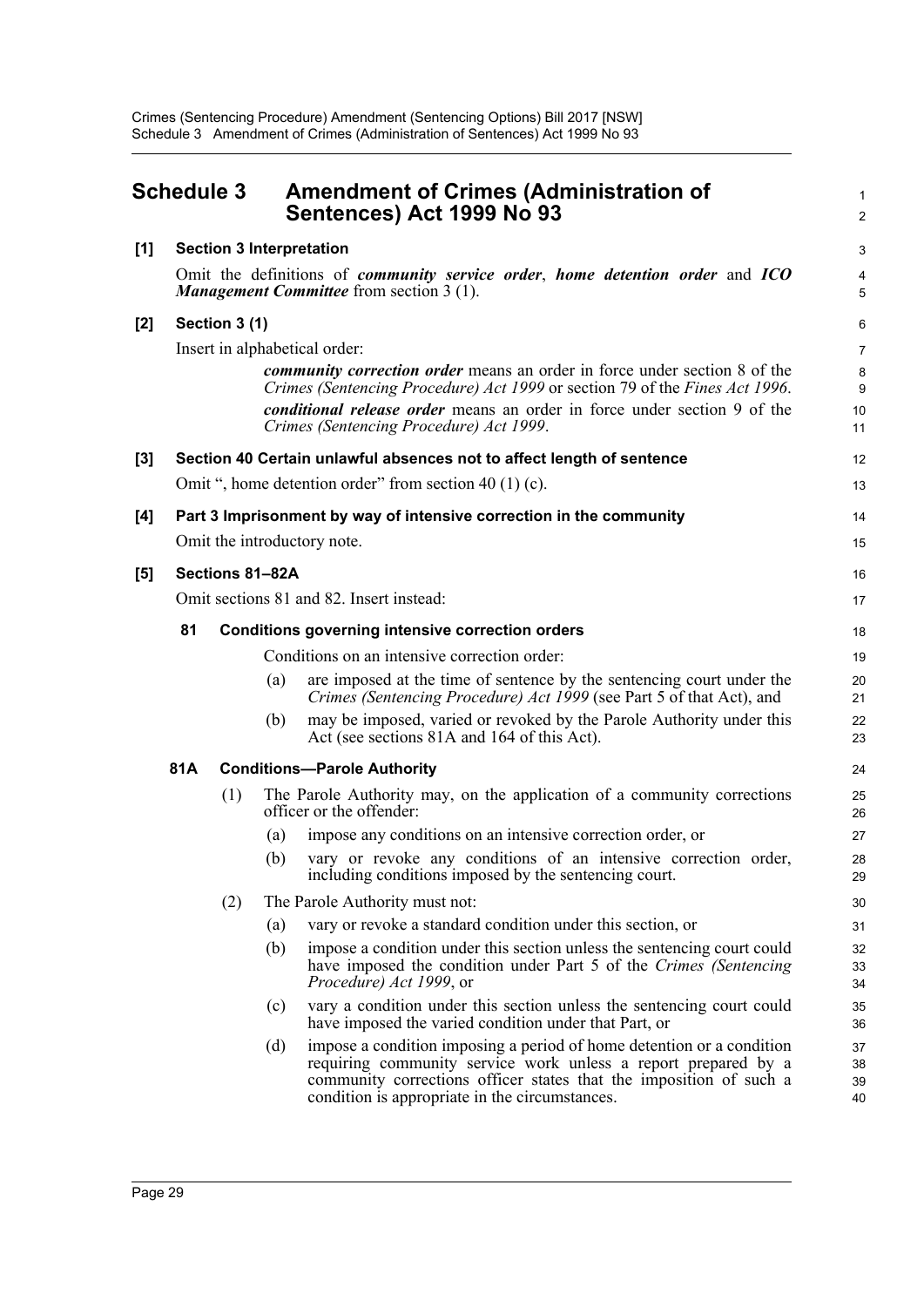(3) If the Parole Authority revokes an additional condition on an intensive correction order, it must replace it with another additional condition, unless there is already another additional condition in force with respect to the order.

#### **82 Administration of intensive correction orders and obligations of offenders**

- (1) The regulations may make provision for or with respect to:
	- (a) the administration of intensive correction orders, including any conditions of those orders, whether by the establishment of a scheme for their management or otherwise, and
	- (b) without limitation:
		- (i) any matter relating to carrying out or complying with any of the conditions of an intensive correction order (including, for example, conditions relating to supervision, home detention, electronic monitoring, curfews and community service work), and

- (ii) the functions of persons involved in the administration of intensive correction orders, and
- (iii) the manner in which an offender's failure to comply with the offender's obligations under an intensive correction order may be dealt with, and
- (iv) the service of notices on an offender.
- (2) The obligations of an offender under an intensive correction order, including the obligations of an offender under a condition of the order, are to be as prescribed by the regulations.

#### **82A Suspension of certain conditions of intensive correction order**

- (1) This section applies to the following conditions of an intensive correction order:
	- (a) a condition referred to in section 73 (2) (b) of the *Crimes (Sentencing Procedure) Act 1999* (a *supervision condition*),
	- (b) a curfew condition, non-association condition or place restriction condition referred to in section 73A (2) of that Act.
- (2) A community corrections officer may, by order in writing and subject to the regulations, suspend the application of a supervision condition to an offender for a period or periods or indefinitely.
- (3) A community corrections officer may, by order given orally or in writing and subject to the regulations, suspend the application of any other condition to which this section applies to an offender for a period or periods.
- (4) The suspension may be unconditional or subject to conditions.
- (5) For the purposes of this Act, a failure to comply with a condition of the suspension is taken to be a failure to comply with the obligations of the intensive correction order. This subsection does not limit the power of the community corrections officer to revoke the suspension order.
- (6) The regulations may make provision for or with respect to the following:
	- (a) the periods for which a condition may be suspended,
	- (b) notice to an offender of the making or revocation of a suspension order,
	- (c) requiring the power to make, amend or revoke a suspension order to be exercised subject to and in accordance with any specified requirements. 45 46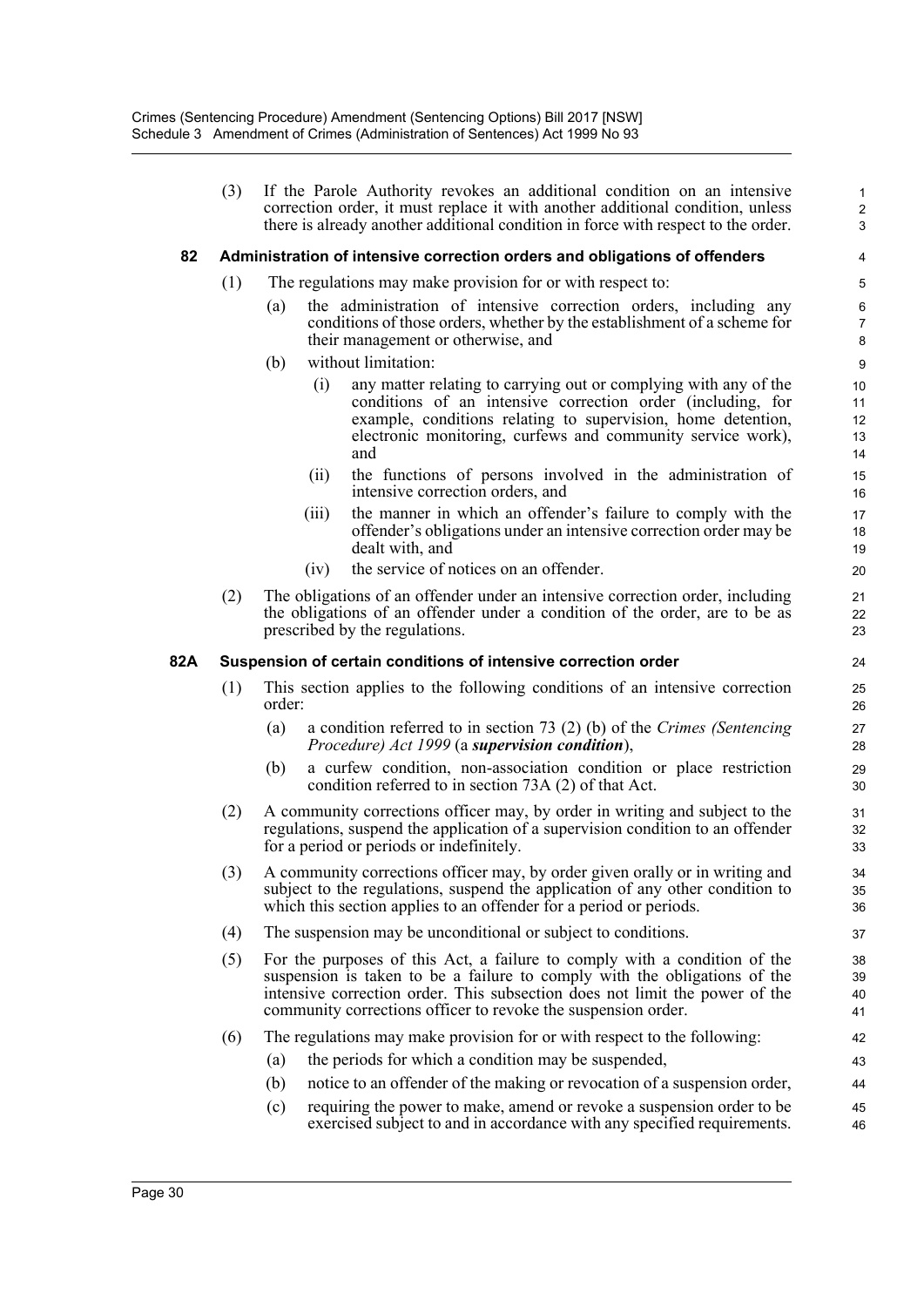Crimes (Sentencing Procedure) Amendment (Sentencing Options) Bill 2017 [NSW] Schedule 3 Amendment of Crimes (Administration of Sentences) Act 1999 No 93

| [6]    |      | <b>Section 83</b> |                           |                                   |                                                                                                                                                                                                                            | $\mathbf{1}$         |
|--------|------|-------------------|---------------------------|-----------------------------------|----------------------------------------------------------------------------------------------------------------------------------------------------------------------------------------------------------------------------|----------------------|
|        |      |                   |                           | Omit the section. Insert instead: |                                                                                                                                                                                                                            | 2                    |
|        | 83   |                   |                           |                                   | Duration of intensive correction order                                                                                                                                                                                     | 3                    |
|        |      |                   |                           |                                   | Unless sooner revoked, an offender's intensive correction order expires at the<br>end of the term of the sentence or sentences to which it relates.                                                                        | 4<br>5               |
| $[7]$  |      | requirements      |                           |                                   | Part 3, Division 2 Permission for non-compliance with work or reporting                                                                                                                                                    | 6<br>$\overline{7}$  |
|        |      |                   | Omit the Division.        |                                   |                                                                                                                                                                                                                            | 8                    |
| [8]    |      |                   |                           |                                   | Part 3, Division 3 Breach of intensive correction order                                                                                                                                                                    | 9                    |
|        |      |                   | Insert after the heading: |                                   |                                                                                                                                                                                                                            | 10                   |
|        |      |                   | order.                    |                                   | Note. Sections 163 and 164 deal with the actions that may be taken by a community<br>corrections officer and the Parole Authority for breaches of an intensive correction                                                  | 11<br>12<br>13       |
| [9]    |      |                   | Sections 89 and 90        |                                   |                                                                                                                                                                                                                            | 14                   |
|        |      |                   | Omit the sections.        |                                   |                                                                                                                                                                                                                            | 15                   |
| [10]   |      |                   |                           |                                   | <b>Section 92 ICO Management Committee</b>                                                                                                                                                                                 | 16                   |
|        |      | Omit the section. |                           |                                   |                                                                                                                                                                                                                            | 17                   |
| [11]   |      |                   |                           | <b>Section 93 Regulations</b>     |                                                                                                                                                                                                                            | 18                   |
|        |      | Omit the section. |                           |                                   |                                                                                                                                                                                                                            | 19                   |
| [12]   |      |                   |                           |                                   | Part 4 Imprisonment by way of home detention                                                                                                                                                                               | 20                   |
|        |      | Omit the Part.    |                           |                                   |                                                                                                                                                                                                                            | 21                   |
| $[13]$ |      | Parts 4B and 4C   |                           |                                   |                                                                                                                                                                                                                            | 22                   |
|        |      |                   | Insert after Part 4A:     |                                   |                                                                                                                                                                                                                            | 23                   |
|        |      |                   |                           |                                   | <b>Part 4B Administration of community correction orders</b>                                                                                                                                                               | 24                   |
|        | 107A |                   |                           |                                   | <b>Conditions governing community correction orders</b>                                                                                                                                                                    | 25                   |
|        |      |                   |                           |                                   | Conditions on a community correction order are imposed by the sentencing<br>court under the Crimes (Sentencing Procedure) Act 1999 (see Part 7 of that<br>Act) or by a court under section 107D.                           | 26<br>27<br>28       |
|        | 107B |                   |                           |                                   | Administration of community correction orders and obligations of offenders                                                                                                                                                 | 29                   |
|        |      | (1)               |                           |                                   | The regulations may make provision for or with respect to:                                                                                                                                                                 | 30                   |
|        |      |                   | (a)                       |                                   | the administration of community correction orders, including any<br>conditions of those orders, whether by the establishment of a scheme for<br>their management or otherwise, and                                         | 31<br>32<br>33       |
|        |      |                   | (b)                       |                                   | without limitation:                                                                                                                                                                                                        | 34                   |
|        |      |                   |                           | (i)                               | any matter relating to carrying out or complying with any of the<br>conditions of a community correction order (including, for<br>example, conditions relating to supervision, curfews and<br>community service work), and | 35<br>36<br>37<br>38 |
|        |      |                   |                           | (ii)                              | the functions of persons involved in the administration of<br>community correction orders, and                                                                                                                             | 39<br>40             |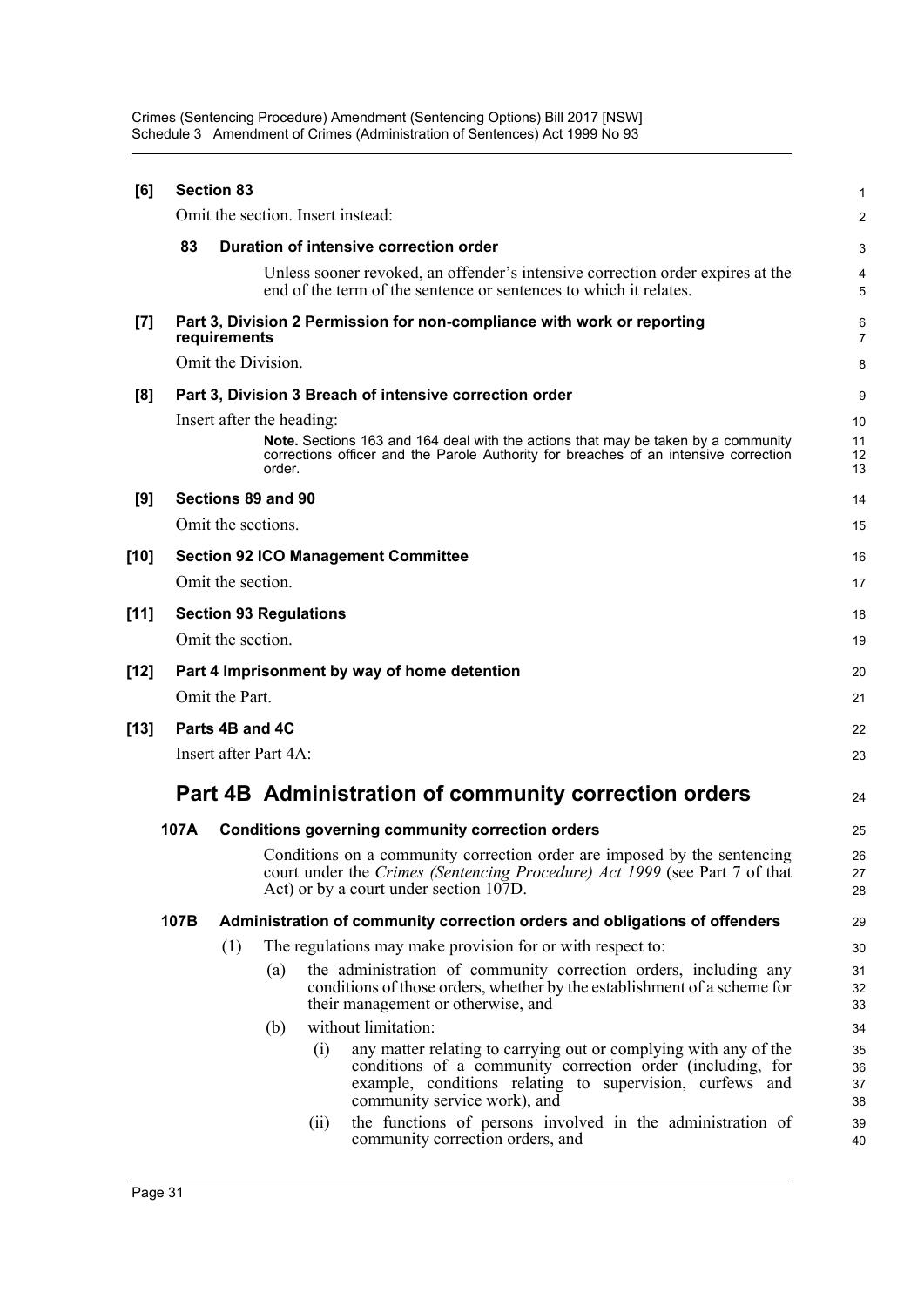|      |     | (iii)            | the manner in which an offender's failure to comply with the<br>offender's obligations under a community correction order may<br>be dealt with, and                                                                                                                                          | $\mathbf{1}$<br>$\overline{c}$<br>3 |
|------|-----|------------------|----------------------------------------------------------------------------------------------------------------------------------------------------------------------------------------------------------------------------------------------------------------------------------------------|-------------------------------------|
|      |     | (iv)             | the service of notices on an offender.                                                                                                                                                                                                                                                       | 4                                   |
|      | (2) |                  | The obligations of an offender under a community correction order, including<br>the obligations of an offender under a condition of the order, are to be as<br>prescribed by the regulations.                                                                                                | 5<br>6<br>$\overline{7}$            |
| 107C |     |                  | Breach of community correction order                                                                                                                                                                                                                                                         | 8                                   |
|      | (1) |                  | If it suspects that an offender may have failed to comply with any of the<br>conditions of a community correction order:                                                                                                                                                                     | 9<br>10                             |
|      |     | (a)              | the court that made the order, or                                                                                                                                                                                                                                                            | 11                                  |
|      |     | (b)              | any other court of like jurisdiction, or                                                                                                                                                                                                                                                     | 12                                  |
|      |     | (c)              | with the offender's consent, any other court of superior jurisdiction,<br>may call on the offender to appear before it.                                                                                                                                                                      | 13<br>14                            |
|      | (2) |                  | If the offender fails to appear, the court may:                                                                                                                                                                                                                                              | 15                                  |
|      |     | (a)              | issue a warrant for the offender's arrest, or                                                                                                                                                                                                                                                | 16                                  |
|      |     | (b)<br>arrest.   | authorise an authorised officer to issue a warrant for the offender's                                                                                                                                                                                                                        | 17<br>18                            |
|      | (3) |                  | If, however, at the time the court proposes to call on an offender to appear<br>before it, the court is satisfied that the location of the offender is unknown, the<br>court may immediately:                                                                                                | 19<br>20<br>21                      |
|      |     | (a)              | issue a warrant for the offender's arrest, or                                                                                                                                                                                                                                                | 22                                  |
|      |     | (b)<br>arrest.   | authorise an authorised officer to issue a warrant for the offender's                                                                                                                                                                                                                        | 23<br>24                            |
|      | (4) |                  | For the purposes of subsection $(1)$ (c), a court is of superior jurisdiction to the<br>court that made the community correction order if it is a court to which the<br>offender has (or has had) a right of appeal in respect of the conviction or<br>sentence from which the order arises. | 25<br>26<br>27<br>28                |
|      | (5) |                  | If it is satisfied that an offender appearing before it has failed to comply with<br>any of the conditions of a community correction order, a court:                                                                                                                                         | 29<br>30                            |
|      |     | (a)              | may decide to take no action in respect of the failure to comply, or                                                                                                                                                                                                                         | 31                                  |
|      |     | (b)              | may vary or revoke any conditions of the order (other than standard<br>conditions) or impose further conditions on the order, or                                                                                                                                                             | 32<br>33                            |
|      |     | (c)              | may revoke the order.                                                                                                                                                                                                                                                                        | 34                                  |
|      | (6) |                  | To avoid doubt, the court that made an order may deal with a breach of a<br>community correction order even though the court is constituted differently<br>from the court as constituted at the time the order was made.                                                                     | 35<br>36<br>37                      |
|      | (7) | In this section: |                                                                                                                                                                                                                                                                                              | 38                                  |
|      |     | Act 1986.        | <b><i>authorised officer</i></b> has the same meaning as it has in the <i>Criminal Procedure</i>                                                                                                                                                                                             | 39<br>40                            |
| 107D |     |                  | Consequences of revocation of community correction order                                                                                                                                                                                                                                     | 41                                  |
|      | (1) |                  | If a court revokes a community correction order, it may re-sentence the<br>offender for the offence to which the order relates.                                                                                                                                                              | 42<br>43                            |

**107C**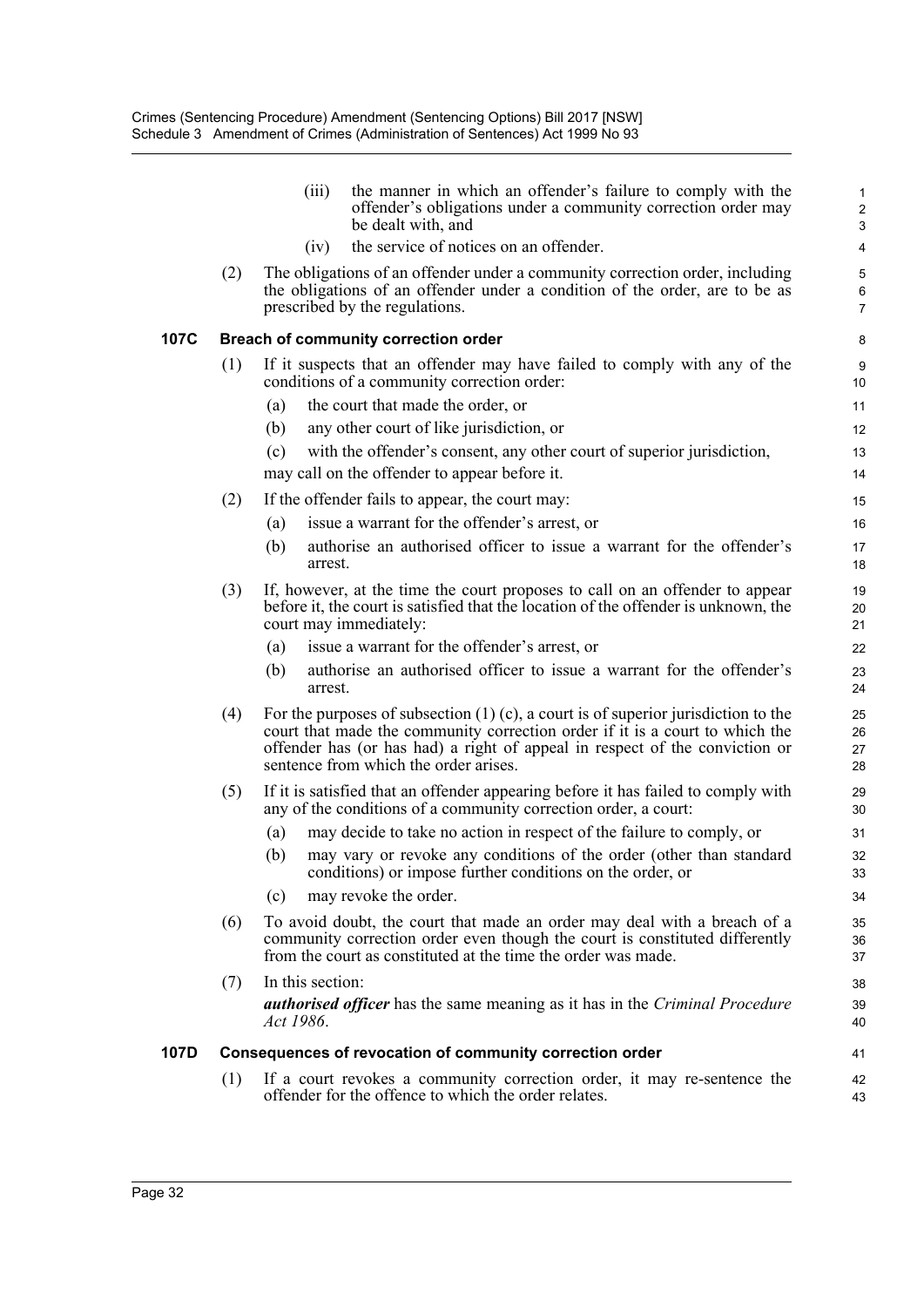|      | (2) | The Crimes (Sentencing Procedure) Act 1999 applies to the re-sentencing of<br>an offender under this section in the same way as it applies to the sentencing<br>of an offender on a conviction.                                                                                                        | $\mathbf{1}$<br>$\overline{c}$<br>$\ensuremath{\mathsf{3}}$ |
|------|-----|--------------------------------------------------------------------------------------------------------------------------------------------------------------------------------------------------------------------------------------------------------------------------------------------------------|-------------------------------------------------------------|
|      | (3) | An offender who under this section is re-sentenced by a court for an offence<br>has the same rights of appeal as the offender would have had if the offender<br>had been sentenced by that court on being convicted of the offence.                                                                    | 4<br>$\sqrt{5}$<br>6                                        |
| 107E |     | Suspension of certain conditions of community correction order                                                                                                                                                                                                                                         | 7                                                           |
|      | (1) | This section applies to the following conditions of a community correction<br>order:                                                                                                                                                                                                                   | $\bf 8$<br>$\boldsymbol{9}$                                 |
|      |     | a condition referred to in section $89(2)(g)$ of the Crimes (Sentencing<br>(a)<br>Procedure) Act 1999 (a supervision condition),                                                                                                                                                                       | $10$<br>11                                                  |
|      |     | a curfew condition, non-association condition or place restriction<br>(b)<br>condition referred to in section 89 (2) of that Act.                                                                                                                                                                      | 12<br>13                                                    |
|      | (2) | A community corrections officer may, by order in writing and subject to the<br>regulations, suspend the application of a supervision condition to an offender<br>for a period or periods or indefinitely.                                                                                              | 14<br>15<br>16                                              |
|      | (3) | A community corrections officer may, by order given orally or in writing and<br>subject to the regulations, suspend the application of any other condition to<br>which this section applies to an offender for a period or periods.                                                                    | 17<br>18<br>19                                              |
|      | (4) | The suspension may be unconditional or subject to conditions.                                                                                                                                                                                                                                          | 20                                                          |
|      | (5) | For the purposes of this Act, a failure to comply with a condition of the<br>suspension is taken to be a failure to comply with the obligations of the<br>community correction order. This subsection does not limit the power of the<br>community corrections officer to revoke the suspension order. | 21<br>22<br>23<br>24                                        |
|      | (6) | The regulations may make provision for or with respect to the following:                                                                                                                                                                                                                               | 25                                                          |
|      |     | the periods for which a condition may be suspended,<br>(a)                                                                                                                                                                                                                                             | 26                                                          |
|      |     | notice to an offender of the making or revocation of a suspension order,<br>(b)                                                                                                                                                                                                                        | 27                                                          |
|      |     | (c)<br>requiring the power to make, amend or revoke a suspension order to be<br>exercised subject to and in accordance with any specified requirements.                                                                                                                                                | 28<br>29                                                    |
|      | (7) | A reference in this section to a community corrections officer is, in relation to<br>an offender who is subject to supervision or management by a juvenile justice<br>officer, taken to be a reference to a juvenile justice officer.                                                                  | 30<br>31<br>32                                              |
|      | (8) | If a supervision condition is suspended by a juvenile justice officer and the<br>offender has reached the age of 18 years, a community corrections officer may<br>revoke the suspension order.                                                                                                         | 33<br>34<br>35                                              |
|      |     | Part 4C Administration of conditional release orders                                                                                                                                                                                                                                                   | 36                                                          |
| 108A |     | <b>Conditions governing conditional release orders</b>                                                                                                                                                                                                                                                 | 37                                                          |
|      |     | Conditions on a conditional release order are imposed by the sentencing court<br>under the Crimes (Sentencing Procedure) Act 1999 (see Part 8 of that Act) or<br>by a court under section 108D.                                                                                                        | 38<br>39<br>40                                              |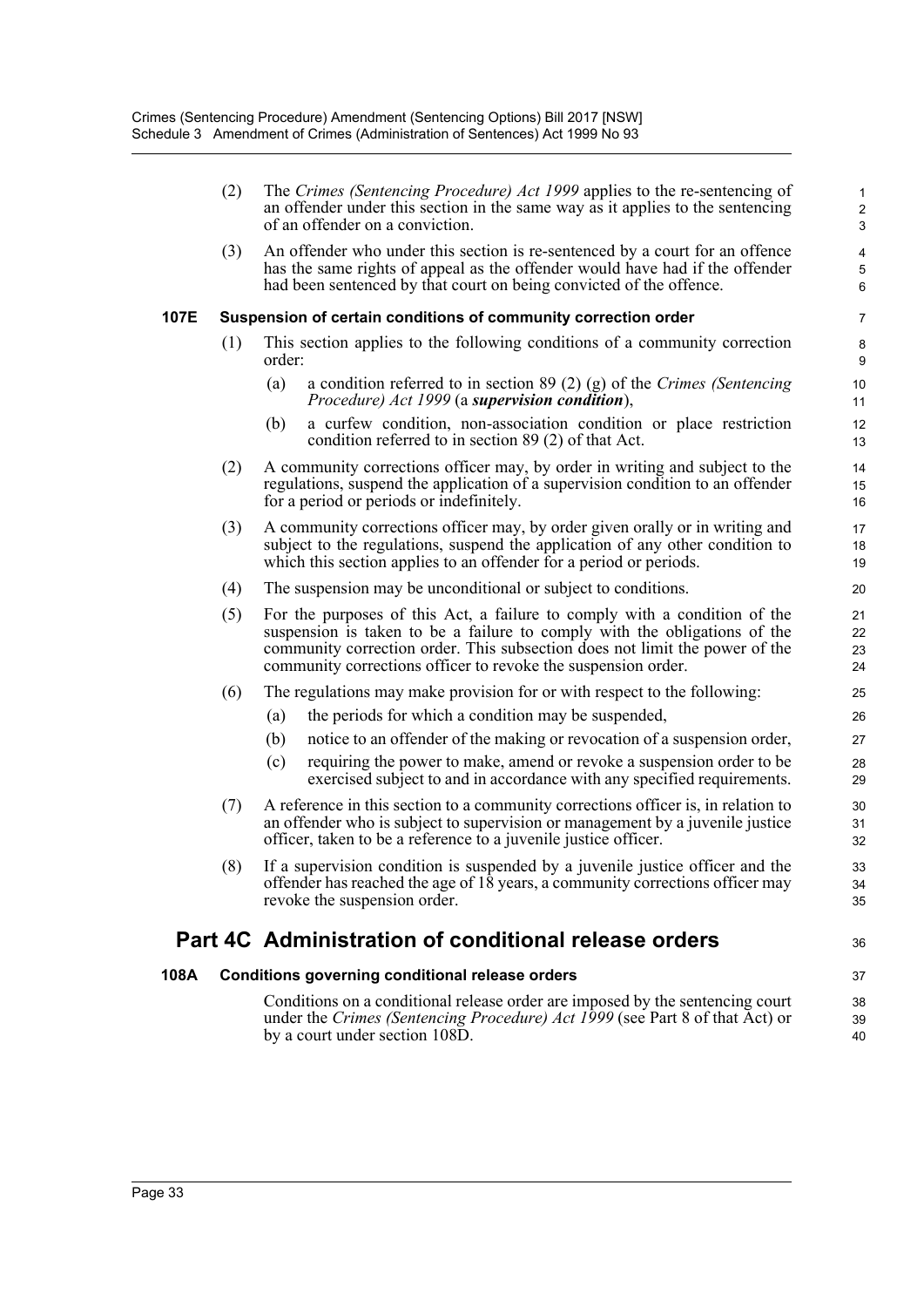#### **108B Administration of conditional release orders and obligations of offenders**

- (1) The regulations may make provision for or with respect to:
	- (a) the administration of conditional release orders, including any conditions of those orders, whether by the establishment of a scheme for their management or otherwise, and
	- (b) without limitation:
		- (i) any matter relating to carrying out or complying with any of the conditions of a conditional release order (including, for example, a condition relating to supervision), and

- (ii) the functions of persons involved in the administration of conditional release orders, and
- (iii) the manner in which an offender's failure to comply with the offender's obligations under a conditional release order may be dealt with, and
- (iv) the service of notices on an offender.
- (2) The obligations of an offender under a conditional release order, including the obligations of an offender under a condition of the order, are to be as prescribed by the regulations.

#### **108C Breach of conditional release order**

- (1) If it suspects that an offender may have failed to comply with any of the conditions of a conditional release order:
	- (a) the court that made the order, or
	- (b) any other court of like jurisdiction, or
	- (c) with the offender's consent, any other court of superior jurisdiction, may call on the offender to appear before it.
- (2) If the offender fails to appear, the court may:
	- (a) issue a warrant for the offender's arrest, or
	- (b) authorise an authorised officer to issue a warrant for the offender's arrest.
- (3) If, however, at the time the court proposes to call on an offender to appear before it, the court is satisfied that the location of the offender is unknown, the court may immediately:
	- (a) issue a warrant for the offender's arrest, or
	- (b) authorise an authorised officer to issue a warrant for the offender's arrest.
- (4) For the purposes of subsection  $(1)$  (c), a court is of superior jurisdiction to the court that made the conditional release order if it is a court to which the offender has (or has had) a right of appeal in respect of the conviction or sentence from which the order arises.
- (5) If it is satisfied that an offender appearing before it has failed to comply with any of the conditions of a conditional release order, a court:
	- (a) may decide to take no action in respect of the failure to comply, or
	- (b) may vary or revoke any conditions of the order (other than standard conditions) or impose further conditions on the order, or
	- (c) may revoke the order.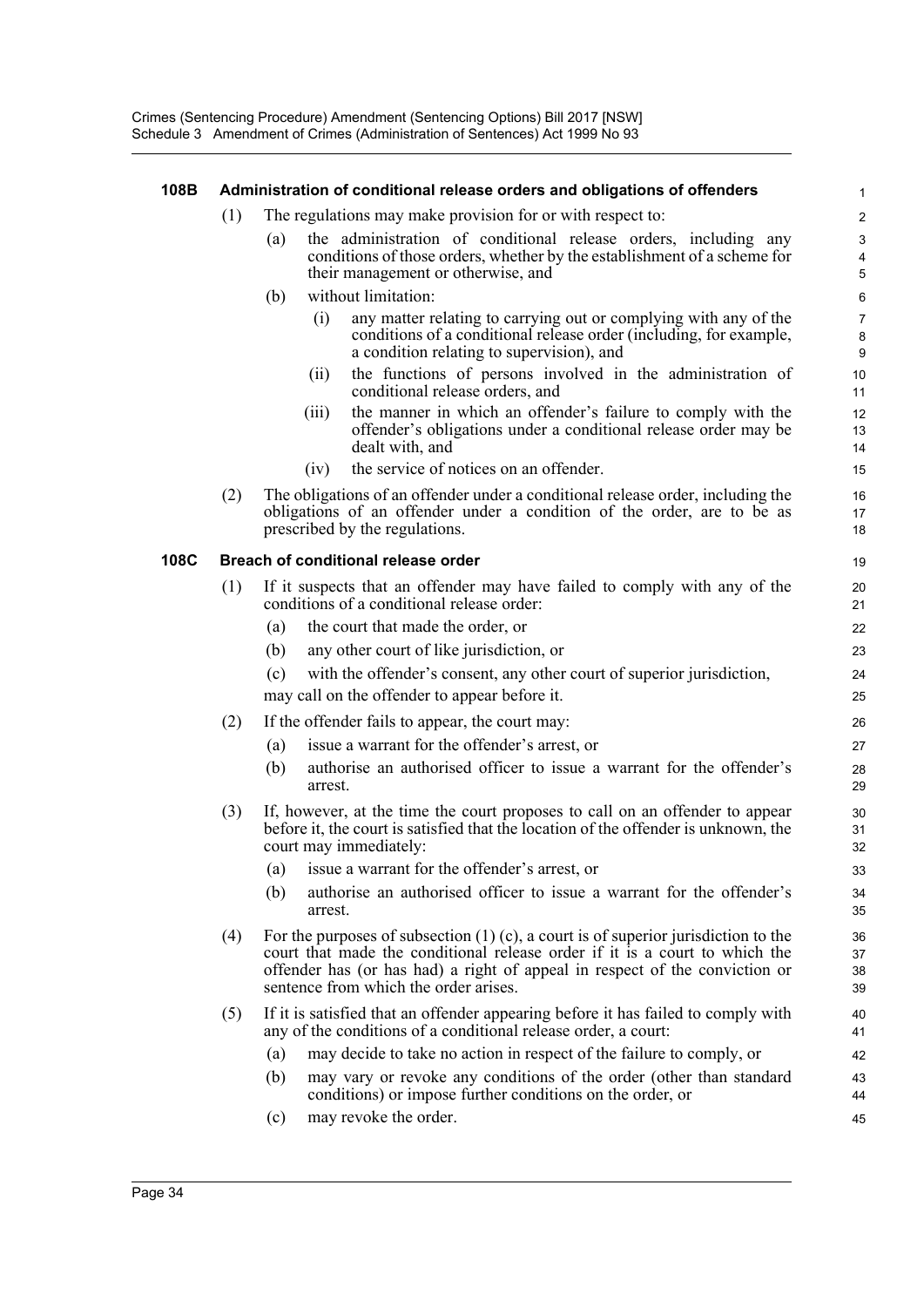|        |      | (6) | To avoid doubt, the court that made an order may deal with a breach of a<br>conditional release order even though the court is constituted differently from<br>the court as constituted at the time the order was made.                                                                               | $\mathbf{1}$<br>$\sqrt{2}$<br>$\mathsf 3$ |
|--------|------|-----|-------------------------------------------------------------------------------------------------------------------------------------------------------------------------------------------------------------------------------------------------------------------------------------------------------|-------------------------------------------|
|        |      | (7) | In this section:                                                                                                                                                                                                                                                                                      | 4                                         |
|        |      |     | <b><i>authorised officer</i></b> has the same meaning as it has in the <i>Criminal Procedure</i><br>Act 1986.                                                                                                                                                                                         | $\mathbf 5$<br>6                          |
|        | 108D |     | Consequences of revocation of conditional release order                                                                                                                                                                                                                                               | 7                                         |
|        |      | (1) | If a court revokes a conditional release order, it may sentence or re-sentence<br>the offender for the offence to which the order relates.                                                                                                                                                            | 8<br>$\boldsymbol{9}$                     |
|        |      | (2) | The Crimes (Sentencing Procedure) Act 1999 applies to the sentencing or<br>re-sentencing of an offender under this section in the same way as it applies to<br>the sentencing of an offender found guilty of the offence concerned.                                                                   | 10<br>11<br>12                            |
|        |      | (3) | An offender who under this section is sentenced by a court for an offence has<br>the same rights of appeal as the offender would have had if the offender had<br>been sentenced by that court on being found guilty of the offence concerned.                                                         | 13<br>14<br>15                            |
|        | 108E |     | Suspension of certain conditions of conditional release order                                                                                                                                                                                                                                         | 16                                        |
|        |      | (1) | This section applies to the following conditions of a conditional release order:                                                                                                                                                                                                                      | 17                                        |
|        |      |     | a condition referred to in section 99 (2) (e) of the Crimes (Sentencing<br>(a)<br><i>Procedure)</i> Act 1999 (a <b>supervision condition</b> ),                                                                                                                                                       | 18<br>19                                  |
|        |      |     | a non-association condition or place restriction condition referred to in<br>(b)<br>section 99 $(2)$ of that Act.                                                                                                                                                                                     | 20<br>21                                  |
|        |      | (2) | A community corrections officer may, by order in writing and subject to the<br>regulations, suspend the application of a supervision condition to an offender<br>for a period or periods or indefinitely.                                                                                             | 22<br>23<br>24                            |
|        |      | (3) | A community corrections officer may, by order given orally or in writing and<br>subject to the regulations, suspend the application of any other condition to<br>which this section applies to an offender for a period or periods.                                                                   | 25<br>26<br>27                            |
|        |      | (4) | The suspension may be unconditional or subject to conditions.                                                                                                                                                                                                                                         | 28                                        |
|        |      | (5) | For the purposes of this Act, a failure to comply with a condition of the<br>suspension is taken to be a failure to comply with the obligations of the<br>conditional release order. This subsection does not limit the power of the<br>community corrections officer to revoke the suspension order. | 29<br>30<br>31<br>32                      |
|        |      | (6) | The regulations may make provision for or with respect to the following:                                                                                                                                                                                                                              | 33                                        |
|        |      |     | the periods for which a condition may be suspended,<br>(a)                                                                                                                                                                                                                                            | 34                                        |
|        |      |     | (b)<br>notice to an offender of the making or revocation of a suspension order,                                                                                                                                                                                                                       | 35                                        |
|        |      |     | requiring the power to make, amend or revoke a suspension order to be<br>(c)<br>exercised subject to and in accordance with any specified requirements.                                                                                                                                               | 36<br>37                                  |
|        |      | (7) | A reference in this section to a community corrections officer is, in relation to<br>an offender who is subject to supervision or management by a juvenile justice<br>officer, taken to be a reference to a juvenile justice officer.                                                                 | 38<br>39<br>40                            |
|        |      | (8) | If a supervision condition is suspended by a juvenile justice officer and the<br>offender has reached the age of 18 years, a community corrections officer may<br>revoke the suspension order.                                                                                                        | 41<br>42<br>43                            |
| $[14]$ |      |     | Part 5 Community service work and other work performed by offenders                                                                                                                                                                                                                                   | 44                                        |
|        |      |     | Omit the introductory note before Division 1.                                                                                                                                                                                                                                                         | 45                                        |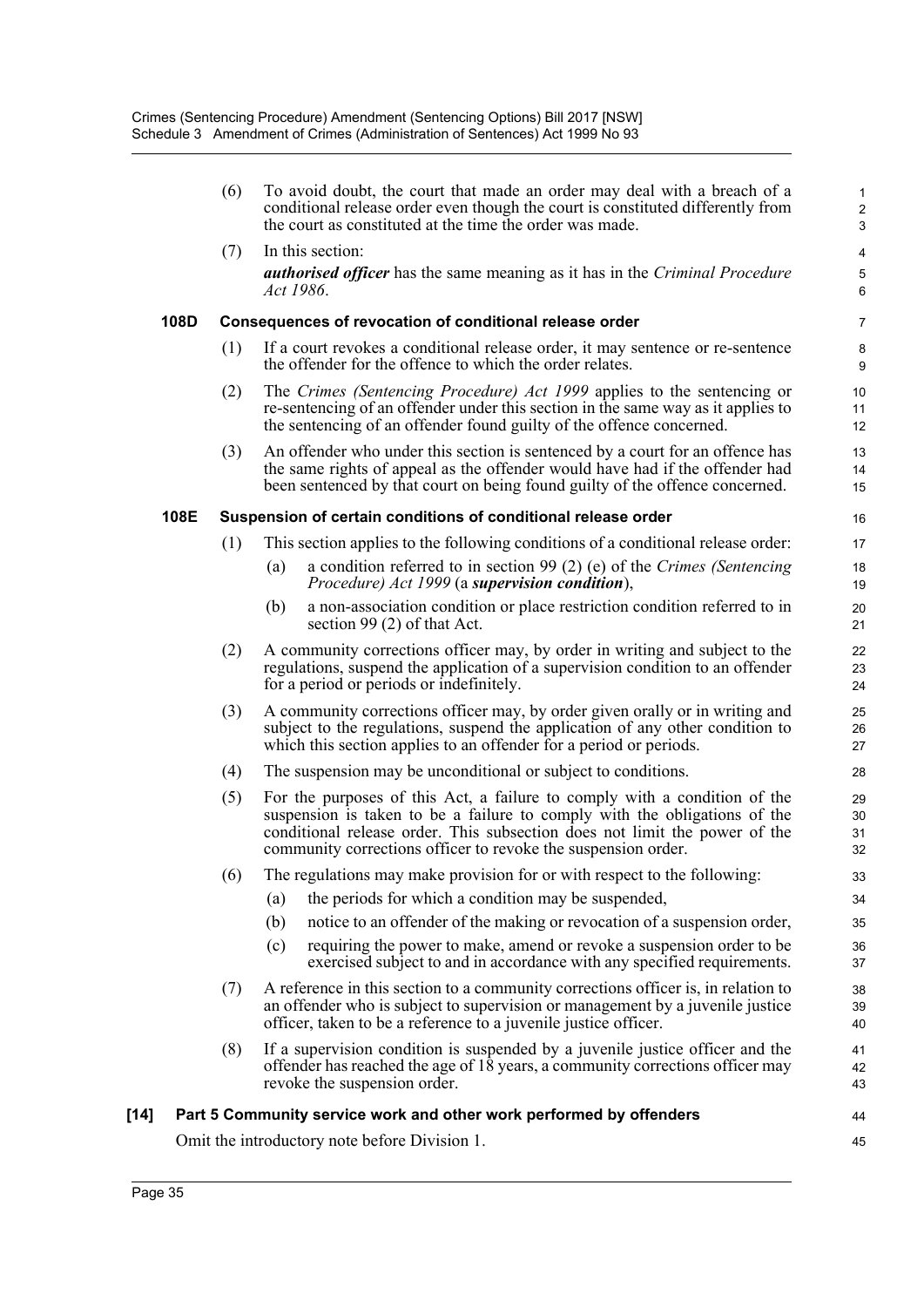| $[15]$ | Part 5               |                                            |        |                                                                                                                                                                                                                                                                                                                                                     | $\mathbf{1}$               |  |  |  |
|--------|----------------------|--------------------------------------------|--------|-----------------------------------------------------------------------------------------------------------------------------------------------------------------------------------------------------------------------------------------------------------------------------------------------------------------------------------------------------|----------------------------|--|--|--|
|        |                      |                                            |        | Omit Division 1 and the heading to Division 2.                                                                                                                                                                                                                                                                                                      | 2                          |  |  |  |
| $[16]$ |                      |                                            |        | <b>Section 118 Definitions</b>                                                                                                                                                                                                                                                                                                                      | $\ensuremath{\mathsf{3}}$  |  |  |  |
|        |                      |                                            |        | Omit paragraphs (c) and (d) of the definition of <i>community service work</i> . Insert instead:                                                                                                                                                                                                                                                    | 4                          |  |  |  |
|        |                      |                                            | (d)    | community service work performed by an offender under a community<br>correction order, and                                                                                                                                                                                                                                                          | $\sqrt{5}$<br>6            |  |  |  |
| $[17]$ |                      |                                            |        | Section 118, definition of "offender"                                                                                                                                                                                                                                                                                                               | 7                          |  |  |  |
|        |                      |                                            |        | Omit paragraphs (c) and (d). Insert instead:                                                                                                                                                                                                                                                                                                        | 8                          |  |  |  |
|        |                      |                                            | (d)    | a community correction order, or                                                                                                                                                                                                                                                                                                                    | 9                          |  |  |  |
| $[18]$ | Sections 119 and 123 |                                            |        |                                                                                                                                                                                                                                                                                                                                                     |                            |  |  |  |
|        |                      |                                            |        | Omit "a community service order" wherever occurring.                                                                                                                                                                                                                                                                                                | 11                         |  |  |  |
|        |                      |                                            |        | Insert instead "an intensive correction order or community correction order".                                                                                                                                                                                                                                                                       | 12                         |  |  |  |
| $[19]$ |                      | Sections 163-164A                          |        |                                                                                                                                                                                                                                                                                                                                                     |                            |  |  |  |
|        |                      | Omit sections 163 and 164. Insert instead: |        |                                                                                                                                                                                                                                                                                                                                                     |                            |  |  |  |
|        | 163                  | order                                      |        | Actions by community corrections officer on breach of intensive correction                                                                                                                                                                                                                                                                          | 15<br>16                   |  |  |  |
|        |                      | (1)                                        |        | This section applies if the Commissioner or a community corrections officer<br>is satisfied that an offender has failed to comply with the offender's<br>obligations under an intensive correction order.                                                                                                                                           | 17<br>18<br>19             |  |  |  |
|        |                      | (2)                                        |        | A community corrections officer may take any of the following actions:                                                                                                                                                                                                                                                                              | 20                         |  |  |  |
|        |                      |                                            | (a)    | record the breach and take no further action,                                                                                                                                                                                                                                                                                                       | 21                         |  |  |  |
|        |                      |                                            | (b)    | give an informal warning to the offender,                                                                                                                                                                                                                                                                                                           | 22                         |  |  |  |
|        |                      |                                            | (c)    | give, or arrange to be given to, the offender a formal warning that<br>further breaches will result in referral to the Parole Authority,                                                                                                                                                                                                            | 23<br>24                   |  |  |  |
|        |                      |                                            | (d)    | give a reasonable direction to the offender relating to the kind of<br>behaviour by the offender that caused the breach,                                                                                                                                                                                                                            | 25<br>26                   |  |  |  |
|        |                      |                                            | (e)    | impose a curfew on the offender of up to 12 hours in any 24-hour period.                                                                                                                                                                                                                                                                            | 27                         |  |  |  |
|        |                      | (3)                                        |        | As an alternative, or in addition, to taking any such action, the Commissioner<br>or a community corrections officer may decide to refer the breach to the Parole<br>Authority because of the serious nature of the breach and may also make a<br>recommendation as to the action that the Parole Authority may take in respect<br>of the offender. | 28<br>29<br>30<br>31<br>32 |  |  |  |
|        |                      | (4)                                        |        | In deciding whether and what action should be taken in respect of the<br>offender's breach of the intensive correction order, a community corrections<br>officer may have regard to any action previously taken in respect of the breach<br>or any earlier breaches of the order.                                                                   | 33<br>34<br>35<br>36       |  |  |  |
|        |                      | (5)                                        |        | The regulations may make provision for or with respect to any action that may<br>be taken by a community corrections officer under this section.                                                                                                                                                                                                    | 37<br>38                   |  |  |  |
|        | 164                  |                                            |        | Actions by Parole Authority on breach of intensive correction order                                                                                                                                                                                                                                                                                 | 39                         |  |  |  |
|        |                      | (1)                                        | order. | This section applies if the Parole Authority is satisfied that an offender has<br>failed to comply with the offender's obligations under an intensive correction                                                                                                                                                                                    | 40<br>41<br>42             |  |  |  |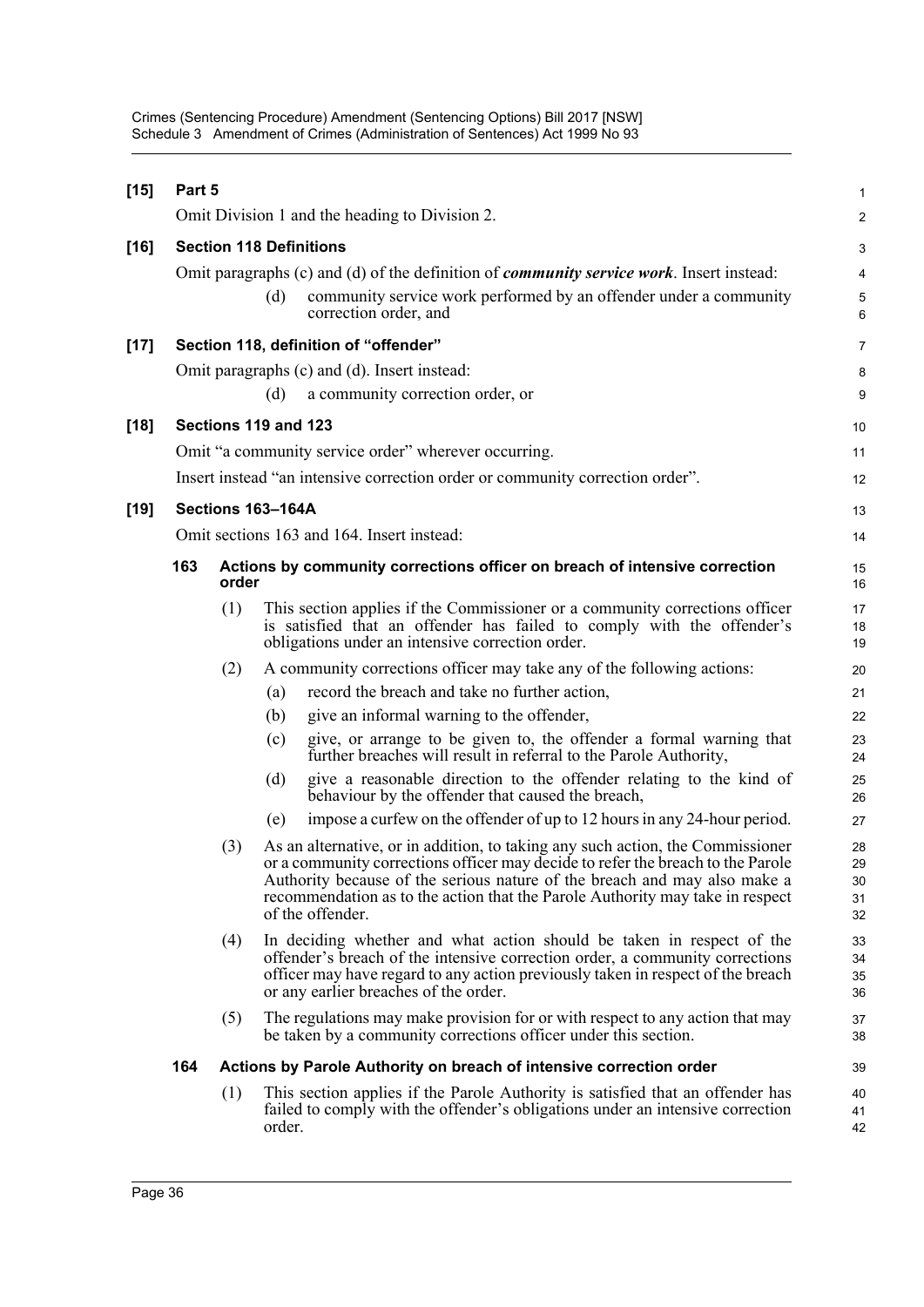| (2) |          | The Parole Authority may take any of the following actions:                                                                                                                                                                                                                                                                   | 1                           |
|-----|----------|-------------------------------------------------------------------------------------------------------------------------------------------------------------------------------------------------------------------------------------------------------------------------------------------------------------------------------|-----------------------------|
|     | (a)      | record the breach and take no further action,                                                                                                                                                                                                                                                                                 | 2                           |
|     | (b)      | give a formal warning to the offender,                                                                                                                                                                                                                                                                                        | 3                           |
|     | (c)      | impose any conditions on the intensive correction order,                                                                                                                                                                                                                                                                      | 4                           |
|     | (d)      | vary or revoke any conditions of the intensive correction order,<br>including conditions imposed by the sentencing court,                                                                                                                                                                                                     | 5<br>6                      |
|     | (e)      | make an order revoking the intensive correction order (a <i>revocation</i><br><i>order</i> ).                                                                                                                                                                                                                                 | $\overline{7}$<br>8         |
| (3) |          | Without affecting the generality of subsection (2), the Parole Authority may<br>impose a condition on the intensive correction order of the following kind:                                                                                                                                                                   | 9<br>10                     |
|     | (a)      | a condition imposing a requirement that the offender remain at the<br>offender's place of residence for a period of home detention of up to<br>30 days,                                                                                                                                                                       | 11<br>12 <sup>°</sup><br>13 |
|     | (b)      | a condition that the offender must submit to the use of an electronic<br>monitoring device,                                                                                                                                                                                                                                   | 14<br>15                    |
|     | (c)      | ancillary conditions relating to any condition imposed under this<br>section.                                                                                                                                                                                                                                                 | 16<br>17                    |
| (4) |          | In deciding whether and what action should be taken in respect of the<br>offender's breach of the intensive correction order, the Parole Authority may<br>have regard to any action previously taken in respect of the breach or any<br>earlier breaches of the order.                                                        | 18<br>19<br>20<br>21        |
| (5) | section: | The regulations may provide that specified provisions of Part 5 of the Crimes<br>(Sentencing Procedure) Act 1999 and Part 3 of this Act (and the regulations<br>under those Acts) so far as they relate to conditions of an intensive correction<br>order that is subject to a condition of home detention imposed under this | 22<br>23<br>24<br>25<br>26  |
|     | (a)      | apply to the offender in the same way as they apply to an intensive<br>correction order that is subject to a home detention condition, and                                                                                                                                                                                    | 27<br>28                    |
|     | (b)      | so apply with any necessary modifications and any modifications<br>prescribed by the regulations.                                                                                                                                                                                                                             | 29<br>30                    |
| (6) |          | The Parole Authority must not:                                                                                                                                                                                                                                                                                                | 31                          |
|     | (a)      | vary or revoke a standard condition under this section, or                                                                                                                                                                                                                                                                    | 32                          |
|     | (b)      | impose a condition under this section unless the sentencing court could<br>have imposed the condition under Part 5 of the Crimes (Sentencing<br>Procedure) Act 1999, or                                                                                                                                                       | 33<br>34<br>35              |
|     | (c)      | vary a condition under this section unless the sentencing court could<br>have imposed the varied condition under that Part, or                                                                                                                                                                                                | 36<br>37                    |
|     | (d)      | impose a condition imposing a period of home detention or a condition<br>requiring community service work unless a report prepared by a<br>community corrections officer states that the imposition of such a<br>condition is appropriate in the circumstances.                                                               | 38<br>39<br>40<br>41        |
| (7) |          | If the Parole Authority revokes an additional condition on an intensive<br>correction order, it must replace it with another additional condition, unless<br>there is already another additional condition in force with respect to the order.                                                                                | 42<br>43<br>44              |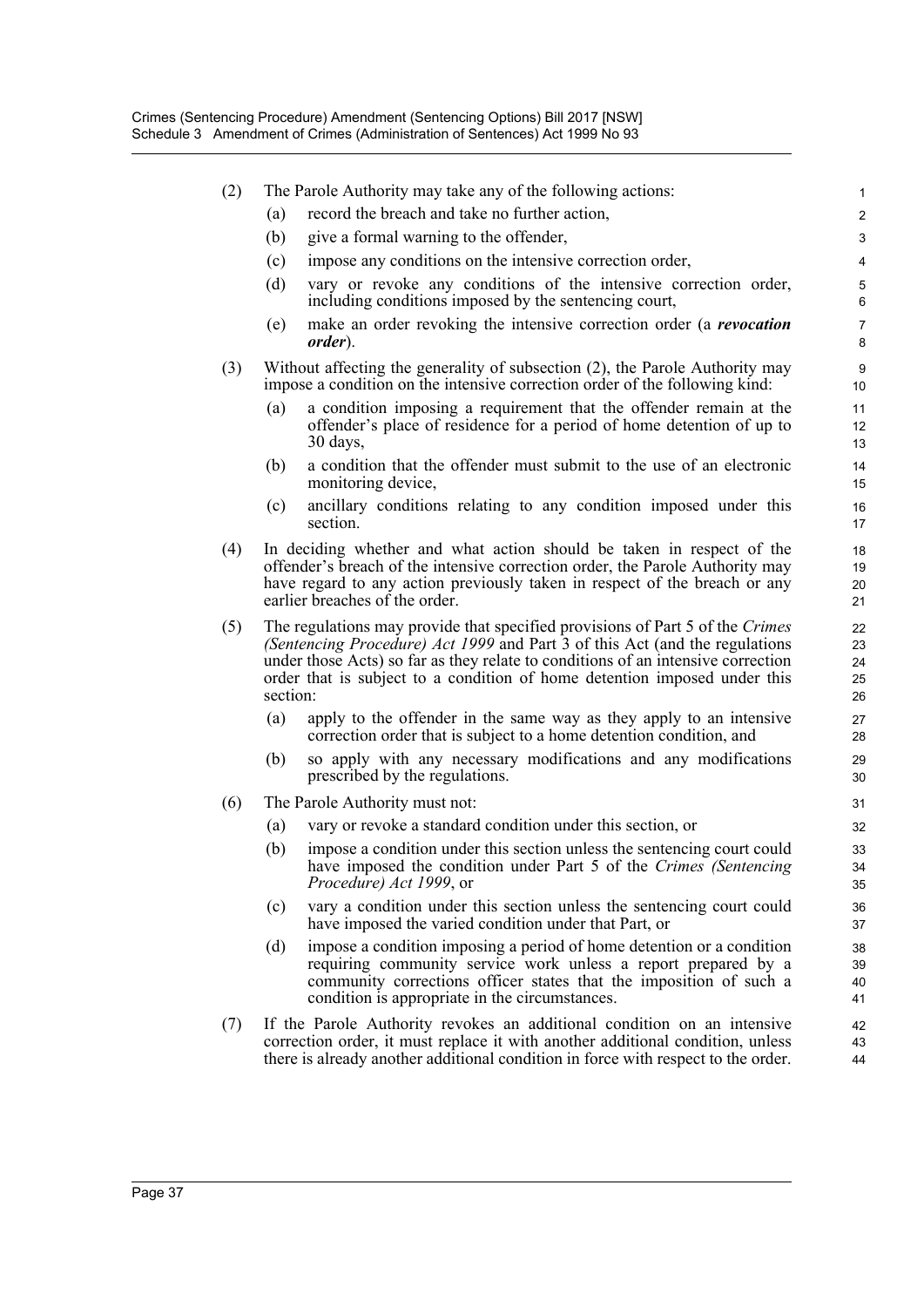#### **164A Effect of revocation order**

|        |                        |        | <b>LIICULUI IGVUURIIUII UIUCI</b>                                                                                                                                                                                                                                 | -1                                 |
|--------|------------------------|--------|-------------------------------------------------------------------------------------------------------------------------------------------------------------------------------------------------------------------------------------------------------------------|------------------------------------|
|        | (1)                    |        | A revocation order (see section 164 (2) (e)) takes effect, or is taken to have<br>taken effect, on the date on which it is made or on such earlier date as the<br>Parole Authority thinks fit.                                                                    | 2<br>3<br>4                        |
|        | (2)                    | order. | The earliest date on which the revocation order may take effect is the date of<br>the first occasion on which it appears to the Parole Authority that the offender<br>failed to comply with the offender's obligations under the intensive correction             | 5<br>6<br>$\overline{7}$<br>8      |
|        | (3)                    |        | If an offender is not taken into custody until after the day on which the<br>revocation order takes effect, the term of the offender's sentence is, by this<br>subsection, extended by the number of days the person was at large after the<br>order took effect. | $\boldsymbol{9}$<br>10<br>11<br>12 |
| $[20]$ |                        |        | Section 165 Parole Authority may reinstate revoked intensive correction order                                                                                                                                                                                     | 13                                 |
|        |                        |        | Omit section $165(1)(a)$ . Insert instead:                                                                                                                                                                                                                        | 14                                 |
|        |                        | (a)    | on its own initiative or on the application of the offender, and                                                                                                                                                                                                  | 15                                 |
| $[21]$ | <b>Section 165 (6)</b> |        |                                                                                                                                                                                                                                                                   | 16                                 |
|        |                        |        | Insert after section 165 $(5)$ :                                                                                                                                                                                                                                  | 17                                 |
|        | (6)                    |        | The regulations may make provision for or with respect to:                                                                                                                                                                                                        | 18                                 |
|        |                        | (a)    | requiring a report to be made in relation to an assessment referred to in<br>subsection $(3)$ , and                                                                                                                                                               | 19<br>20                           |
|        |                        | (b)    | the matters to be addressed in the report, and                                                                                                                                                                                                                    | 21                                 |
|        |                        | (c)    | the preparation and furnishing of the report.                                                                                                                                                                                                                     | 22                                 |
| $[22]$ | Sections 165A-165C     |        |                                                                                                                                                                                                                                                                   | 23                                 |
|        | Omit the sections.     |        |                                                                                                                                                                                                                                                                   | 24                                 |
| $[23]$ |                        |        | Part 7, Division 2 Home detention orders                                                                                                                                                                                                                          | 25                                 |
|        | Omit the Division.     |        |                                                                                                                                                                                                                                                                   | 26                                 |
| $[24]$ |                        |        | Section 173 Notice of revocation                                                                                                                                                                                                                                  | 27                                 |
|        |                        |        | Omit ", home detention order" wherever occurring.                                                                                                                                                                                                                 | 28                                 |
| $[25]$ |                        |        | <b>Section 174 Review of revocation</b>                                                                                                                                                                                                                           | 29                                 |
|        |                        |        | Omit ", home detention order" wherever occurring.                                                                                                                                                                                                                 | $30\,$                             |
| $[26]$ |                        |        | <b>Section 175 Decision after review</b>                                                                                                                                                                                                                          | 31                                 |
|        |                        |        | Omit ", home detention order" wherever occurring.                                                                                                                                                                                                                 | 32                                 |
| $[27]$ | Section 175 (1A) (b)   |        |                                                                                                                                                                                                                                                                   | 33                                 |
|        | Omit "or".             |        |                                                                                                                                                                                                                                                                   | 34                                 |
| $[28]$ | Section 175 (1A) (c)   |        |                                                                                                                                                                                                                                                                   | 35                                 |
|        | Omit the paragraph.    |        |                                                                                                                                                                                                                                                                   | 36                                 |
| $[29]$ |                        |        | Section 175A Review not available in certain circumstances                                                                                                                                                                                                        | 37                                 |
|        |                        |        | Omit ", home detention order".                                                                                                                                                                                                                                    | 38                                 |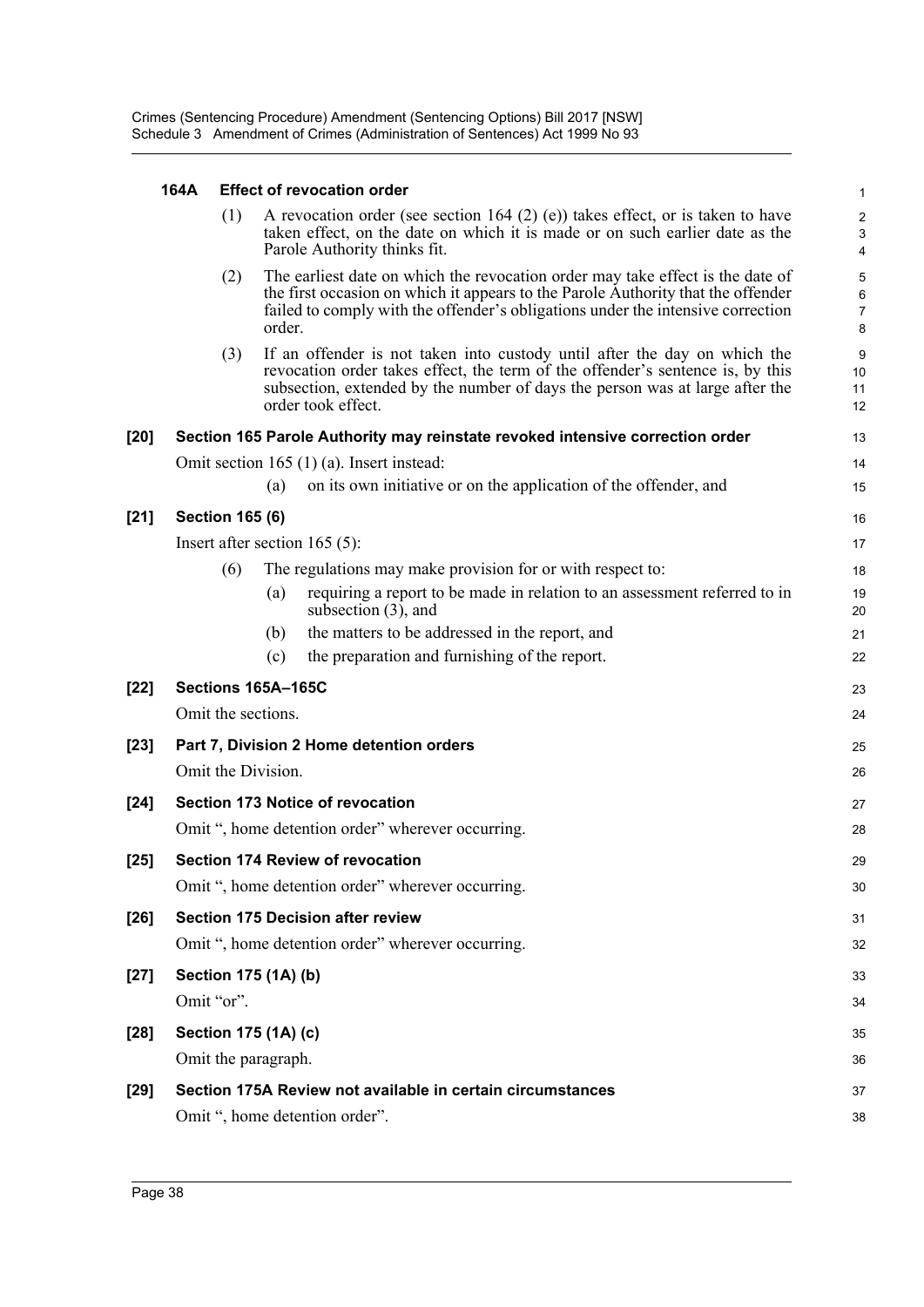| $[30]$ | Section 176 Application to Supreme Court by offender                                                                                                                                                                                                                    | $\mathbf{1}$         |
|--------|-------------------------------------------------------------------------------------------------------------------------------------------------------------------------------------------------------------------------------------------------------------------------|----------------------|
|        | Omit ", home detention order" wherever occurring in section 176 (1).                                                                                                                                                                                                    | $\overline{2}$       |
| $[31]$ | Section 179 Consequential revocation of other orders                                                                                                                                                                                                                    | 3                    |
|        | Omit ", home detention order" and ", home detention orders" wherever occurring.                                                                                                                                                                                         | 4                    |
| $[32]$ | Section 179A Revocation of first of consecutive home detention orders-Parole<br>Authority to seek new assessment                                                                                                                                                        | 5<br>6               |
|        | Omit the section.                                                                                                                                                                                                                                                       | 7                    |
| $[33]$ | Section 181 Warrants committing offenders to correctional centres                                                                                                                                                                                                       | 8                    |
|        | Omit section 181 (1). Insert instead:                                                                                                                                                                                                                                   | 9                    |
|        | (1)<br>If the Parole Authority revokes an intensive correction order or parole order,<br>it may issue a warrant committing the offender to a correctional centre to serve<br>the remainder of the sentence to which the order relates by way of full-time<br>detention. | 10<br>11<br>12<br>13 |
| $[34]$ | <b>Section 181 (1A)</b>                                                                                                                                                                                                                                                 | 14                   |
|        | Omit the subsection.                                                                                                                                                                                                                                                    | 15                   |
| $[35]$ | Section 181 (3) (b)                                                                                                                                                                                                                                                     | 16                   |
|        | Omit ", or pending the Parole Authority's decision as to whether or not to make a home<br>detention order under section 165A, as the case requires".                                                                                                                    | 17<br>18             |
| $[36]$ | Section 182 Functions may be exercised after order has expired                                                                                                                                                                                                          | 19                   |
|        | Omit ", home detention order".                                                                                                                                                                                                                                          | 20                   |
| $[37]$ | <b>Section 185 Functions of Parole Authority</b>                                                                                                                                                                                                                        | 21                   |
|        | Omit ", home detention orders" from section 185 (1) (b).                                                                                                                                                                                                                | 22                   |
| $[38]$ | <b>Section 193C Parole Authority decisions</b>                                                                                                                                                                                                                          | 23                   |
|        | Omit ", home detention order" from section 193C (1) (b).                                                                                                                                                                                                                | 24                   |
| $[39]$ | Section 193C (1) (c)                                                                                                                                                                                                                                                    | 25                   |
|        | Omit "or home detention order".                                                                                                                                                                                                                                         | 26                   |
| $[40]$ | Section 193C (1) (c)                                                                                                                                                                                                                                                    | 27                   |
|        | Omit "or 167 (1)".                                                                                                                                                                                                                                                      | 28                   |
| $[41]$ | Section 235E Functions of community corrections field officers                                                                                                                                                                                                          | 29                   |
|        | Omit "community service orders" from section 235E (1).                                                                                                                                                                                                                  | 30                   |
|        | Insert instead "community correction orders".                                                                                                                                                                                                                           | 31                   |
| $[42]$ | Section 236M Accommodation of offenders in residential facilities                                                                                                                                                                                                       | 32                   |
|        | Omit ", a home detention order" from section 236M (5) (b).                                                                                                                                                                                                              | 33                   |
| $[43]$ | Section 254 Extension of sentence following unlawful absence from custody                                                                                                                                                                                               | 34                   |
|        | Omit ", home detention order" from section 254 (2) (a).                                                                                                                                                                                                                 | 35                   |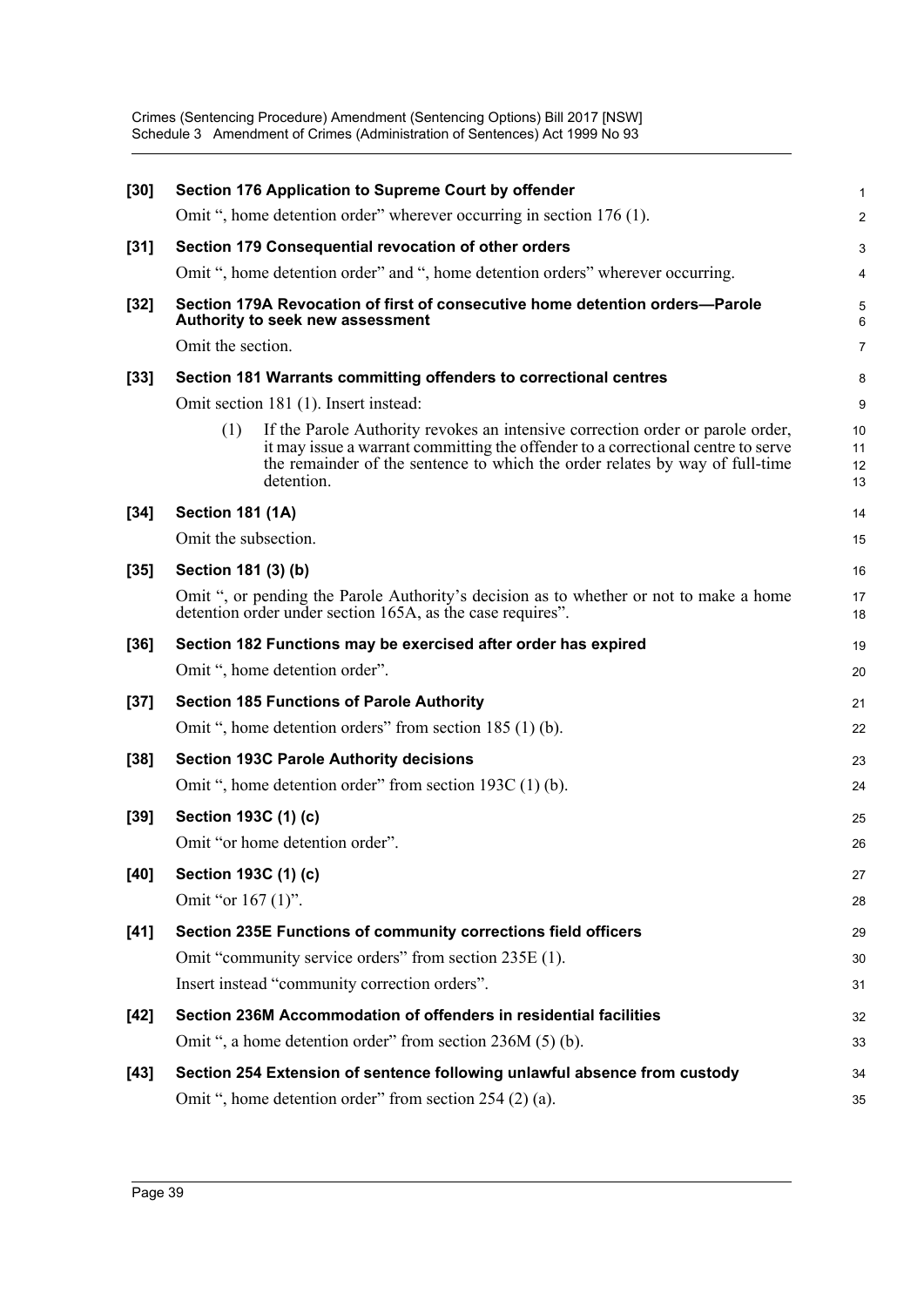Crimes (Sentencing Procedure) Amendment (Sentencing Options) Bill 2017 [NSW] Schedule 3 Amendment of Crimes (Administration of Sentences) Act 1999 No 93

| $[44]$ |     |                    | Section 255A Approvals for the purposes of the Mutual Assistance in Criminal<br><b>Matters Act 1987 of the Commonwealth</b>                                                                                                                                                                                                                                 | 1<br>$\overline{2}$            |  |  |  |  |
|--------|-----|--------------------|-------------------------------------------------------------------------------------------------------------------------------------------------------------------------------------------------------------------------------------------------------------------------------------------------------------------------------------------------------------|--------------------------------|--|--|--|--|
|        |     |                    | Omit ", or is the subject of a home detention order" from paragraph (a) of the definition of<br><i>relevant officer</i> in section 255A (4).                                                                                                                                                                                                                | $\ensuremath{\mathsf{3}}$<br>4 |  |  |  |  |
| $[45]$ |     |                    | <b>Section 259 Service of notices</b>                                                                                                                                                                                                                                                                                                                       | 5                              |  |  |  |  |
|        |     | section $259(1)$ . | Omit "home detention order, parole order or community service order" from                                                                                                                                                                                                                                                                                   | 6<br>$\overline{7}$            |  |  |  |  |
|        |     |                    | Insert instead "parole order or community correction order".                                                                                                                                                                                                                                                                                                | 8                              |  |  |  |  |
| $[46]$ |     |                    | <b>Section 260 Evidentiary certificates</b>                                                                                                                                                                                                                                                                                                                 | 9                              |  |  |  |  |
|        |     |                    | Omit "home detention order, community service order" wherever occurring.                                                                                                                                                                                                                                                                                    | 10                             |  |  |  |  |
|        |     |                    | Insert instead "community correction order".                                                                                                                                                                                                                                                                                                                | 11                             |  |  |  |  |
| $[47]$ |     |                    | <b>Schedule 3 Intensive Correction Orders Management Committee</b>                                                                                                                                                                                                                                                                                          | 12                             |  |  |  |  |
|        |     |                    | Omit the Schedule.                                                                                                                                                                                                                                                                                                                                          | 13                             |  |  |  |  |
| $[48]$ |     |                    | Schedule 5 Savings, transitional and other provisions                                                                                                                                                                                                                                                                                                       | 14                             |  |  |  |  |
|        |     |                    | Insert at the end of the Schedule:                                                                                                                                                                                                                                                                                                                          | 15                             |  |  |  |  |
|        |     |                    | Part 22 Provisions consequent on enactment of Crimes<br>(Sentencing Procedure) Amendment (Sentencing<br><b>Options) Act 2017</b>                                                                                                                                                                                                                            |                                |  |  |  |  |
|        | 124 |                    | Definition and operation of this Part                                                                                                                                                                                                                                                                                                                       | 19                             |  |  |  |  |
|        |     | (1)                | In this Part:                                                                                                                                                                                                                                                                                                                                               | 20                             |  |  |  |  |
|        |     |                    | <b>amending Act</b> means the Crimes (Sentencing Procedure) Amendment<br>(Sentencing Options) Act 2017.                                                                                                                                                                                                                                                     | 21<br>22                       |  |  |  |  |
|        |     |                    | <b><i>commencement day</i></b> means the day appointed for the commencement of the<br>insertion, repeal or amendment (made by the amending Act) that is relevant to<br>the provision in which the expression occurs.                                                                                                                                        | 23<br>24<br>25                 |  |  |  |  |
|        |     | (2)                | Nothing in this Schedule affects the operation of Part 29 of Schedule 2 to the<br>Crimes (Sentencing Procedure) Act 1999 in relation to amendments made to<br>this Act by the amending Act.                                                                                                                                                                 | 26<br>27<br>28                 |  |  |  |  |
|        | 125 |                    | Parole Authority's power under section 81A regarding certain conditions                                                                                                                                                                                                                                                                                     | 29                             |  |  |  |  |
|        |     | (1)                | This clause applies to an intensive correction order referred to in clause 71 (2)<br>or 72 (2) of Schedule 2 to the Crimes (Sentencing Procedure) Act 1999.                                                                                                                                                                                                 | 30<br>31                       |  |  |  |  |
|        |     | (2)                | In exercising its functions under section 81A in relation to the intensive<br>correction order, the Parole Authority must, as far as practicable, not exercise<br>those functions in a way that would result in the conditions of the order being<br>more onerous than the conditions that applied to the order immediately before<br>the commencement day. | 32<br>33<br>34<br>35<br>36     |  |  |  |  |
|        | 126 |                    | Existing home detention orders under section 165A                                                                                                                                                                                                                                                                                                           | 37                             |  |  |  |  |
|        |     | (1)                | This clause applies to a home detention order (the home detention order)<br>made by the Parole Authority under section 165A before the commencement<br>day and in force immediately before that day.                                                                                                                                                        | 38<br>39<br>40                 |  |  |  |  |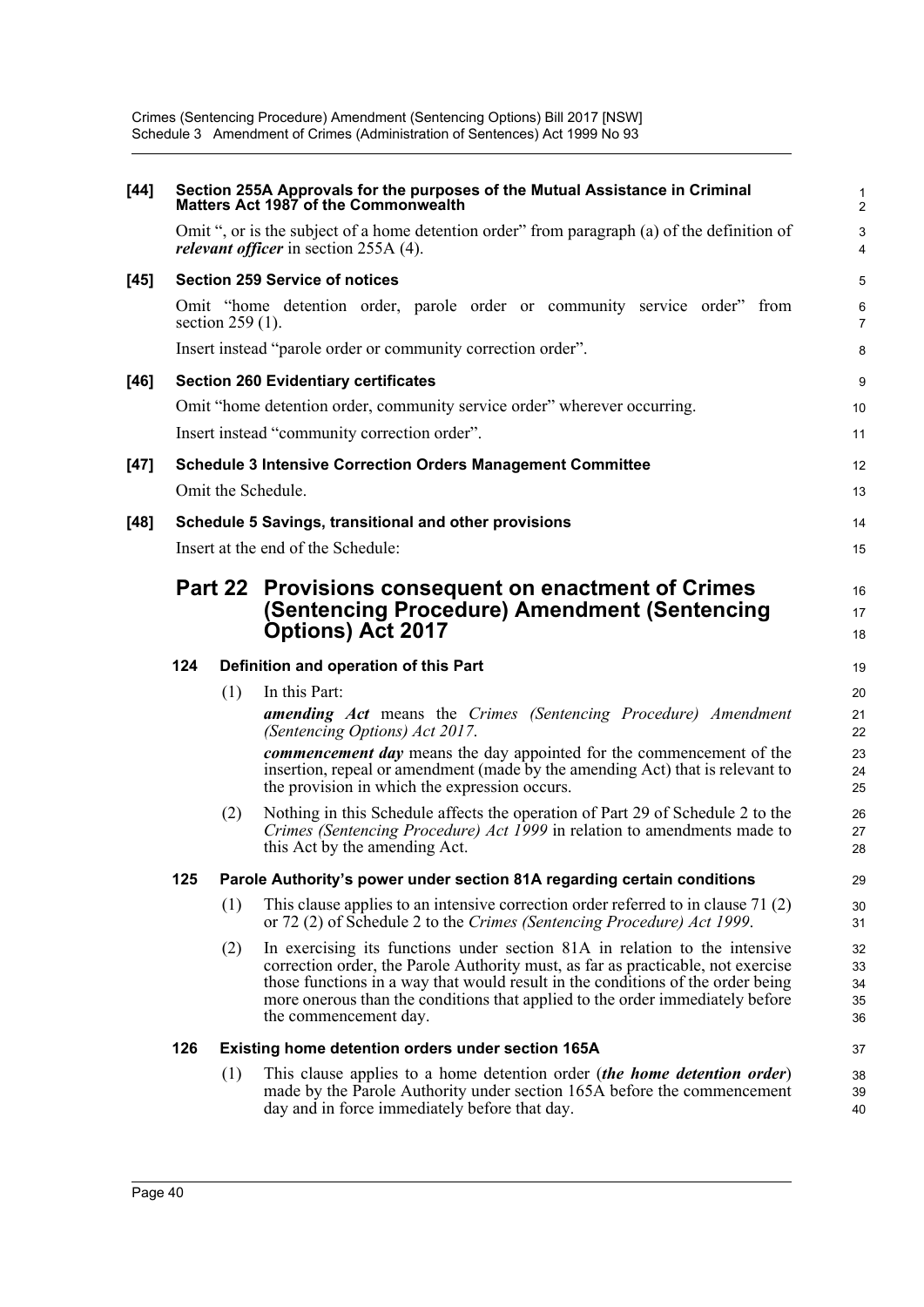(2) Clause 71 of Schedule 2 to the *Crimes (Sentencing Procedure) Act 1999* (as inserted by the amending Act) applies to the home detention order made by the Parole Authority in the same way as it applies to a home detention order made by a sentencing court.

#### **127 Temporary release order under section 165B**

- (1) This clause applies to a temporary release order (the *temporary release order*) made under section 165B before the commencement day and in force immediately before that day.
- (2) The temporary release order continues in force on and after the commencement day, pending the Parole Authority's decision as to whether or not to reinstate the intensive correction order.
- (3) If the Parole Authority decides to reinstate the intensive correction order, the following conditions apply to the order:
	- (a) the standard conditions of an intensive correction order in section 73 of the *Crimes (Sentencing Procedure) Act 1999*,
	- (b) any other conditions prescribed by or determined under the regulations.
- (4) The Parole Authority may impose further conditions on the intensive correction order that are not inconsistent with the standard conditions and may vary or revoke any conditions of the order (other than standard conditions).

#### **128 Regulations**

- (1) The regulations made under clause 1 in relation to the amending Act or under another clause of this Part have effect despite anything to the contrary in this Part.
- (2) The regulations made under clause 1 may make separate savings and transitional provisions or amend this Part to consolidate the savings and transitional provisions.
- (3) This clause does not affect the meaning or construction of any other Part of this Schedule.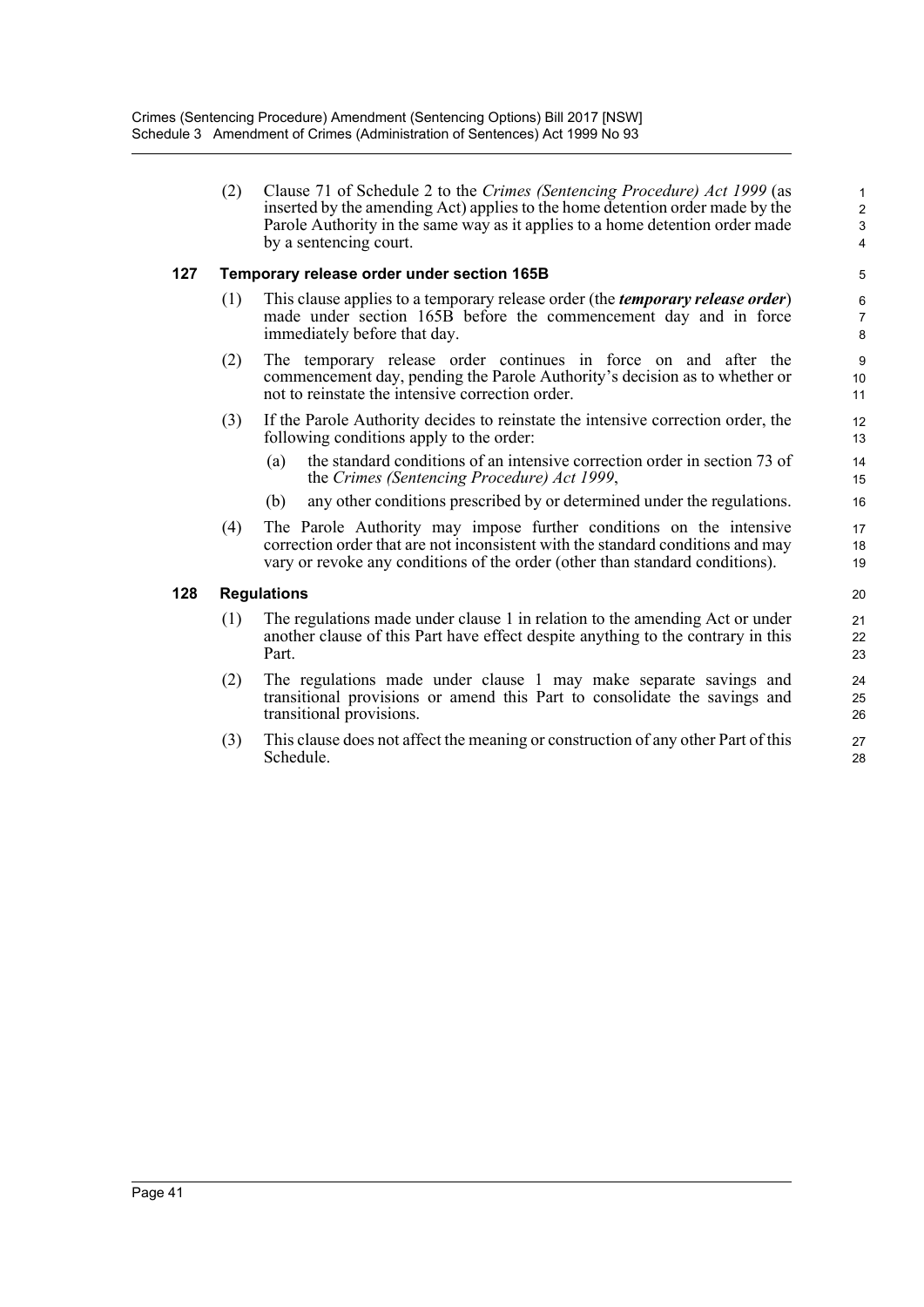<span id="page-50-0"></span>

|     | <b>Schedule 4</b>                   | <b>Amendment of other legislation</b>                                                                                                                                                                                                                                                               | $\mathbf{1}$                                      |  |  |  |  |  |
|-----|-------------------------------------|-----------------------------------------------------------------------------------------------------------------------------------------------------------------------------------------------------------------------------------------------------------------------------------------------------|---------------------------------------------------|--|--|--|--|--|
| 4.1 |                                     | Anzac Memorial (Building) Act 1923 No 27                                                                                                                                                                                                                                                            | $\boldsymbol{2}$                                  |  |  |  |  |  |
|     | <b>Section 9 By-laws</b>            |                                                                                                                                                                                                                                                                                                     | $\ensuremath{\mathsf{3}}$                         |  |  |  |  |  |
|     |                                     | Omit section 9 (4A) (a). Insert instead:                                                                                                                                                                                                                                                            |                                                   |  |  |  |  |  |
|     | (a)                                 | may make a community correction order under section 8 of the Crimes<br>(Sentencing Procedure) Act 1999 that is subject to the standard<br>conditions of a community correction order and to a community service<br>work condition (despite the offence not being punishable by<br>imprisonment), or | $\sqrt{5}$<br>6<br>$\overline{7}$<br>$\bf 8$<br>9 |  |  |  |  |  |
| 4.2 | <b>Bail Act 2013 No 26</b>          |                                                                                                                                                                                                                                                                                                     | 10                                                |  |  |  |  |  |
| [1] |                                     | Section 18 Matters to be considered as part of assessment                                                                                                                                                                                                                                           | 11                                                |  |  |  |  |  |
|     |                                     | Omit section 18 (1) (f) (v). Insert instead:                                                                                                                                                                                                                                                        | 12                                                |  |  |  |  |  |
|     |                                     | home detention orders, good behaviour bonds or community<br>(v)<br>service orders,                                                                                                                                                                                                                  | 13<br>14                                          |  |  |  |  |  |
| [2] | Section 18 (1) (f) (vii) and (viii) |                                                                                                                                                                                                                                                                                                     | 15                                                |  |  |  |  |  |
|     |                                     | Omit the subparagraphs. Insert instead:                                                                                                                                                                                                                                                             | 16                                                |  |  |  |  |  |
|     |                                     | community correction orders,<br>(vii)                                                                                                                                                                                                                                                               | 17                                                |  |  |  |  |  |
|     |                                     | conditional release orders,<br>(viii)                                                                                                                                                                                                                                                               | 18                                                |  |  |  |  |  |
| [3] |                                     | <b>Schedule 1 Application of Act to non-offenders</b>                                                                                                                                                                                                                                               | 19                                                |  |  |  |  |  |
|     |                                     | Omit clause $1(2)(a)$ . Insert instead:                                                                                                                                                                                                                                                             | 20                                                |  |  |  |  |  |
|     | (a)                                 | proceedings under the Crimes (Sentencing Procedure) Act 1999 for an<br>alleged failure by the person to comply with the conditions of a<br>community correction order or conditional release order imposed for an<br>offence,                                                                       | 21<br>22<br>23<br>24                              |  |  |  |  |  |
| [4] | Schedule 1, clause 1 (2) (c)        |                                                                                                                                                                                                                                                                                                     | 25                                                |  |  |  |  |  |
|     |                                     | Omit the paragraph. Insert instead:                                                                                                                                                                                                                                                                 | 26                                                |  |  |  |  |  |
|     | (c)                                 | proceedings under the Crimes (Administration of Sentences) Act 1999<br>on an application for the revocation of a community correction order<br>made in relation to the person for an offence,                                                                                                       | 27<br>28<br>29                                    |  |  |  |  |  |
| 4.3 |                                     | Births, Deaths and Marriages Registration Act 1995 No 62                                                                                                                                                                                                                                            | 30                                                |  |  |  |  |  |
|     | <b>Section 25F Definitions</b>      |                                                                                                                                                                                                                                                                                                     | 31                                                |  |  |  |  |  |
|     |                                     | Omit "or home detention order" from paragraph (b) of the definition of <i>supervision order</i> .                                                                                                                                                                                                   | 32                                                |  |  |  |  |  |
| 4.4 |                                     | <b>Child Protection (Offenders Registration) Act 2000 No 42</b>                                                                                                                                                                                                                                     | 33                                                |  |  |  |  |  |
| [1] | <b>Section 3 Definitions</b>        |                                                                                                                                                                                                                                                                                                     | 34                                                |  |  |  |  |  |
|     |                                     | Insert in alphabetical order in section $3(1)$ :                                                                                                                                                                                                                                                    | 35                                                |  |  |  |  |  |
|     |                                     | <i>community correction order</i> means a community correction order under the<br>Crimes (Sentencing Procedure) Act 1999.                                                                                                                                                                           | 36<br>37                                          |  |  |  |  |  |
|     |                                     | conditional release order means a conditional release order under the Crimes<br>(Sentencing Procedure) Act 1999.                                                                                                                                                                                    | 38<br>39                                          |  |  |  |  |  |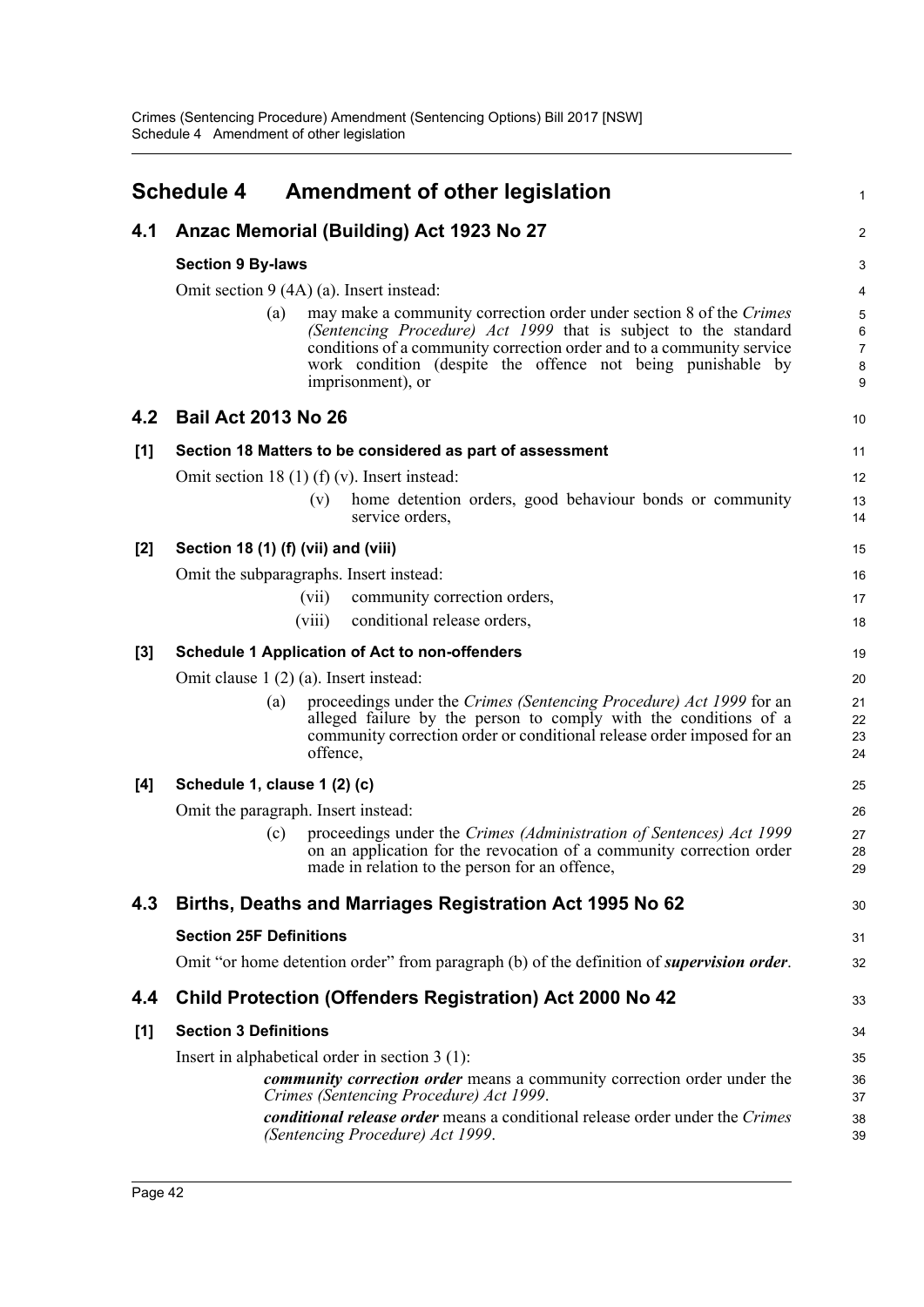| [2]<br>Section 3 (1), paragraph (b) of the definition of "supervised sentence" |                                                                                |                      |                                                                                                                                                                                                                                                                                                                                                                                                                                                                                                                                                                                                                                                                                                                        |                                                              |  |  |  |
|--------------------------------------------------------------------------------|--------------------------------------------------------------------------------|----------------------|------------------------------------------------------------------------------------------------------------------------------------------------------------------------------------------------------------------------------------------------------------------------------------------------------------------------------------------------------------------------------------------------------------------------------------------------------------------------------------------------------------------------------------------------------------------------------------------------------------------------------------------------------------------------------------------------------------------------|--------------------------------------------------------------|--|--|--|
|                                                                                |                                                                                |                      | Insert "or community correction order" after "community service order".                                                                                                                                                                                                                                                                                                                                                                                                                                                                                                                                                                                                                                                | $\overline{2}$                                               |  |  |  |
| $[3]$                                                                          | Section 3 (1), paragraph (c) of the definition of "supervised sentence"        |                      |                                                                                                                                                                                                                                                                                                                                                                                                                                                                                                                                                                                                                                                                                                                        |                                                              |  |  |  |
|                                                                                |                                                                                |                      | Insert "or conditional release order" after "good behaviour bond".                                                                                                                                                                                                                                                                                                                                                                                                                                                                                                                                                                                                                                                     | 4                                                            |  |  |  |
| [4]                                                                            | Section 3 (1A)                                                                 |                      |                                                                                                                                                                                                                                                                                                                                                                                                                                                                                                                                                                                                                                                                                                                        | $\mathbf 5$                                                  |  |  |  |
|                                                                                | Insert after section $3(1)$ :                                                  |                      |                                                                                                                                                                                                                                                                                                                                                                                                                                                                                                                                                                                                                                                                                                                        | 6                                                            |  |  |  |
|                                                                                | (1A)                                                                           |                      | Except in so far as the context or subject-matter otherwise indicates or requires<br>or as the regulations provide that this subsection not have effect, a reference in<br>this Act to the Crimes (Sentencing Procedure) Act 1999 is a reference to that<br>Act as in force at any time (whether before, on or after the commencement of<br>this subsection). This subsection does not affect the meaning or construction<br>of references to any other Act mentioned in this Act.<br>Note. The principal purpose of this subsection is to make it clear that references to<br>orders and bonds under the Crimes (Sentencing Procedure) Act 1999 extend to orders<br>and bonds under that Act as in force at any time. | $\overline{7}$<br>8<br>9<br>10<br>11<br>12<br>13<br>14<br>15 |  |  |  |
| 4.5                                                                            |                                                                                |                      | <b>Child Protection (Offenders Registration) Regulation 2015</b>                                                                                                                                                                                                                                                                                                                                                                                                                                                                                                                                                                                                                                                       | 16                                                           |  |  |  |
|                                                                                | Clause 4 Definition of "supervising authority"                                 |                      |                                                                                                                                                                                                                                                                                                                                                                                                                                                                                                                                                                                                                                                                                                                        | 17                                                           |  |  |  |
|                                                                                | Omit "a home detention order, community service order" from clause 4 (b) (iv). |                      |                                                                                                                                                                                                                                                                                                                                                                                                                                                                                                                                                                                                                                                                                                                        |                                                              |  |  |  |
|                                                                                | release order".                                                                |                      | Insert instead "an intensive correction order, community correction order, conditional                                                                                                                                                                                                                                                                                                                                                                                                                                                                                                                                                                                                                                 | 19<br>20                                                     |  |  |  |
| 4.6                                                                            |                                                                                |                      | Child Protection (Working with Children) Act 2012 No 51                                                                                                                                                                                                                                                                                                                                                                                                                                                                                                                                                                                                                                                                | 21                                                           |  |  |  |
|                                                                                |                                                                                |                      | Section 26 Persons not entitled to apply for review or enabling order                                                                                                                                                                                                                                                                                                                                                                                                                                                                                                                                                                                                                                                  | 22                                                           |  |  |  |
|                                                                                | Insert after section $26(2)$ (b) (i):                                          |                      |                                                                                                                                                                                                                                                                                                                                                                                                                                                                                                                                                                                                                                                                                                                        | 23                                                           |  |  |  |
|                                                                                |                                                                                | (ia)<br>that Act,    | a community correction order or conditional release order under                                                                                                                                                                                                                                                                                                                                                                                                                                                                                                                                                                                                                                                        | 24<br>25                                                     |  |  |  |
| 4.7                                                                            |                                                                                |                      | <b>Children (Criminal Proceedings) Act 1987 No 55</b>                                                                                                                                                                                                                                                                                                                                                                                                                                                                                                                                                                                                                                                                  | 26                                                           |  |  |  |
|                                                                                |                                                                                |                      | Section 33C Application of Crimes (Sentencing Procedure) Act 1999 to children                                                                                                                                                                                                                                                                                                                                                                                                                                                                                                                                                                                                                                          | 27                                                           |  |  |  |
|                                                                                |                                                                                |                      | Insert ", community correction order or conditional release order" after "good behaviour<br>bond" where firstly occurring in section 33C (1) (d).                                                                                                                                                                                                                                                                                                                                                                                                                                                                                                                                                                      | 28<br>29                                                     |  |  |  |
| 4.8                                                                            | Civil Liability Act 2002 No 22                                                 |                      |                                                                                                                                                                                                                                                                                                                                                                                                                                                                                                                                                                                                                                                                                                                        | 30                                                           |  |  |  |
| [1]                                                                            | <b>Section 26A Definitions</b>                                                 |                      |                                                                                                                                                                                                                                                                                                                                                                                                                                                                                                                                                                                                                                                                                                                        | 31                                                           |  |  |  |
|                                                                                |                                                                                |                      | Omit paragraph (c) of the definition of <i>offender in custody</i> or <i>offender</i> in section $26A(1)$ .                                                                                                                                                                                                                                                                                                                                                                                                                                                                                                                                                                                                            | 32                                                           |  |  |  |
|                                                                                | Insert instead:                                                                |                      |                                                                                                                                                                                                                                                                                                                                                                                                                                                                                                                                                                                                                                                                                                                        | 33                                                           |  |  |  |
|                                                                                | (c)                                                                            | Procedure) Act 1999, | a person in respect of whom an intensive correction order that is subject<br>to a home detention condition is in force under the Crimes (Sentencing                                                                                                                                                                                                                                                                                                                                                                                                                                                                                                                                                                    | 34<br>35<br>36                                               |  |  |  |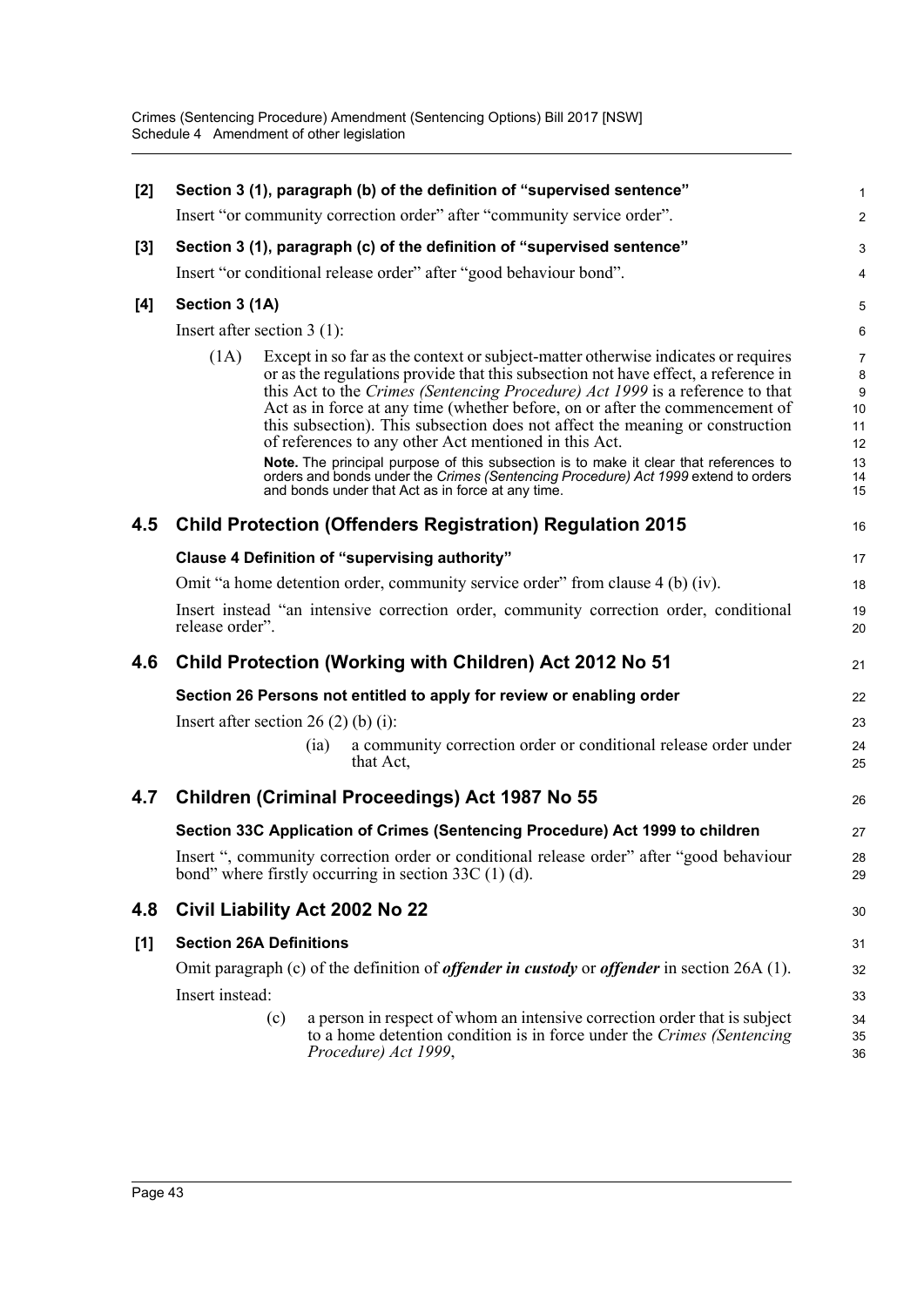| [2] |                                       |                                         | Section 26A (1), paragraph (e) of the definition of "offender in custody" or "offender"                                                                                                                                                                                                                                                                                                                                                                                                                            | 1                                                                  |  |  |  |
|-----|---------------------------------------|-----------------------------------------|--------------------------------------------------------------------------------------------------------------------------------------------------------------------------------------------------------------------------------------------------------------------------------------------------------------------------------------------------------------------------------------------------------------------------------------------------------------------------------------------------------------------|--------------------------------------------------------------------|--|--|--|
|     |                                       | Omit the paragraph. Insert instead:     |                                                                                                                                                                                                                                                                                                                                                                                                                                                                                                                    | $\overline{\mathbf{c}}$                                            |  |  |  |
|     |                                       | (e)                                     | a person performing community service work under, or attending a<br>place in compliance with the requirements of, an intensive correction<br>order, a community correction order, or a children's community service<br>order as provided by the CAS Act or the Children (Community Service<br><i>Orders</i> ) <i>Act 1987</i> , whether or not the person is an offender in custody<br>under any other paragraph of this definition,                                                                               | 3<br>4<br>5<br>$\epsilon$<br>$\begin{array}{c} 7 \\ 8 \end{array}$ |  |  |  |
| [3] |                                       |                                         | Schedule 5 Savings, transitional and other provisions                                                                                                                                                                                                                                                                                                                                                                                                                                                              | g                                                                  |  |  |  |
|     |                                       |                                         | Insert at the end of the Schedule, with appropriate Part and clause numbering:                                                                                                                                                                                                                                                                                                                                                                                                                                     | 10                                                                 |  |  |  |
|     | <b>Part</b>                           |                                         | <b>Provisions consequent on enactment of Crimes</b><br>(Sentencing Procedure) Amendment (Sentencing<br><b>Options) Act 2017</b>                                                                                                                                                                                                                                                                                                                                                                                    | 11<br>12<br>13                                                     |  |  |  |
|     | <b>Definition</b>                     |                                         |                                                                                                                                                                                                                                                                                                                                                                                                                                                                                                                    | 14                                                                 |  |  |  |
|     |                                       | In this Part:                           | <b>amending Act</b> means the Crimes (Sentencing Procedure) Amendment<br>(Sentencing Options) Act 2017.                                                                                                                                                                                                                                                                                                                                                                                                            | 15<br>16<br>17                                                     |  |  |  |
|     | <b>Offenders in Custody (Part 2A)</b> |                                         |                                                                                                                                                                                                                                                                                                                                                                                                                                                                                                                    |                                                                    |  |  |  |
|     | (1)                                   | before its substitution.                | A reference to a person described in paragraph $(c)$ of the definition of <i>offender</i><br><i>in custody</i> or <i>offender</i> in section 26A as substituted by the amending Act<br>includes a reference to an offender described in that paragraph immediately<br>Note. Before its substitution by the amending Act, paragraph (c) of that definition<br>referred to an offender within the meaning of Part 4 (Imprisonment by way of home<br>detention) of the Crimes (Administration of Sentences) Act 1999. | 19<br>20<br>21<br>22<br>23<br>24<br>25                             |  |  |  |
|     | (2)                                   | Procedure) Act 1999).                   | A reference to a community correction order in paragraph $(e)$ of that definition<br>includes a reference to a community service order under the Crimes<br>(Sentencing Procedure) Act 1999 as in force before the amendment of that Act<br>by the amending Act. The community service order is taken to be a community<br>correction order (see Part 29 of Schedule 2 to the Crimes (Sentencing                                                                                                                    | 26<br>27<br>28<br>29<br>30<br>31                                   |  |  |  |
| 4.9 |                                       | Crimes Act 1900 No 40                   |                                                                                                                                                                                                                                                                                                                                                                                                                                                                                                                    | 32                                                                 |  |  |  |
|     |                                       | <b>Section 310H Application of Part</b> |                                                                                                                                                                                                                                                                                                                                                                                                                                                                                                                    | 33                                                                 |  |  |  |
|     |                                       |                                         | Omit "or home detention order" from section 310H (a).                                                                                                                                                                                                                                                                                                                                                                                                                                                              | 34                                                                 |  |  |  |
|     |                                       |                                         | 4.10 Crimes (Appeal and Review) Act 2001 No 120                                                                                                                                                                                                                                                                                                                                                                                                                                                                    | 35                                                                 |  |  |  |
| [1] | <b>Section 3 Definitions</b>          |                                         |                                                                                                                                                                                                                                                                                                                                                                                                                                                                                                                    | 36                                                                 |  |  |  |
|     |                                       | (iia)                                   | Insert after paragraph (a) (ii) of the definition of <b>sentence</b> :<br>any community correction order, conditional release order or<br>fine, and                                                                                                                                                                                                                                                                                                                                                                | 37<br>38<br>39                                                     |  |  |  |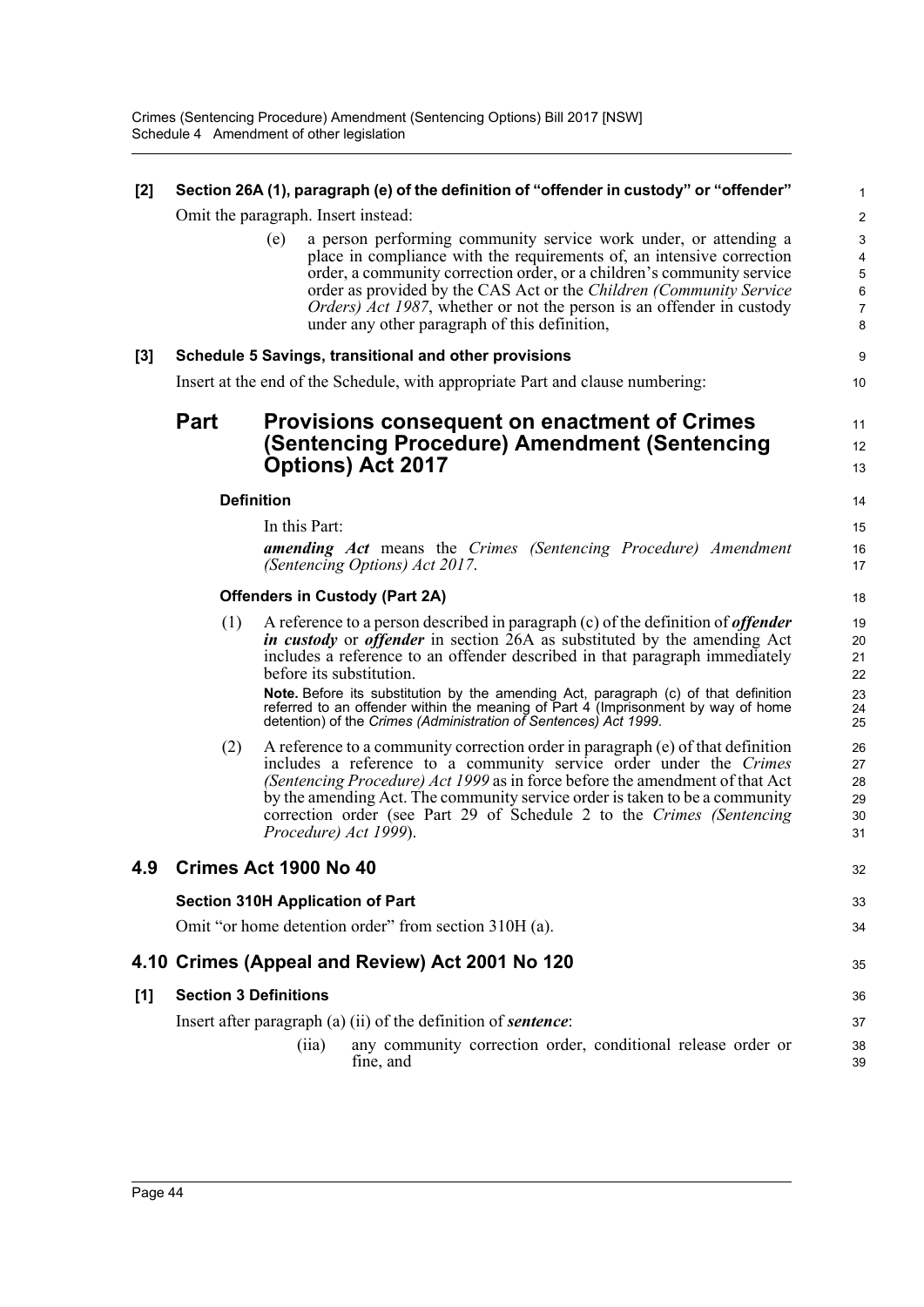| $[2]$ |                                            | Section 3 (3) (c) |                                 |       |                                                                                                                                   | $\mathbf{1}$   |
|-------|--------------------------------------------|-------------------|---------------------------------|-------|-----------------------------------------------------------------------------------------------------------------------------------|----------------|
|       |                                            |                   |                                 |       | Insert at the end of section $3(3)(b)$ :                                                                                          | $\overline{c}$ |
|       |                                            |                   |                                 | , and |                                                                                                                                   | 3              |
|       |                                            |                   | (c)                             |       | a reference to varying or revoking a condition of, or imposing a new                                                              | $\overline{4}$ |
|       |                                            |                   |                                 |       | condition on, an intensive correction order, community correction order                                                           | $\,$ 5 $\,$    |
|       |                                            |                   |                                 |       | or conditional release order.                                                                                                     | 6              |
|       |                                            |                   |                                 |       | 4.11 Crimes (Forensic Procedures) Act 2000 No 59                                                                                  | 7              |
|       |                                            |                   | <b>Section 3 Interpretation</b> |       |                                                                                                                                   | 8              |
|       |                                            |                   |                                 |       | Omit the definition of <i>place of detention</i> from section 3 (1). Insert instead:                                              | 9              |
|       |                                            |                   |                                 |       | <i>place of detention</i> , in relation to a person the subject of an intensive correction                                        | 10             |
|       |                                            |                   |                                 |       | order that is subject to a home detention condition under the Crimes                                                              | 11             |
|       |                                            |                   |                                 |       | (Sentencing Procedure) Act 1999, means the place at which the person resides<br>pursuant to the order.                            | 12<br>13       |
|       |                                            |                   |                                 |       | <b>Note.</b> A home detention order is taken to be an intensive correction order that is subject                                  | 14             |
|       |                                            |                   |                                 |       | to a home detention condition. See Part 29 of Schedule 2 to that Act.                                                             | 15             |
|       |                                            |                   |                                 |       | 4.12 Crimes (Interstate Transfer of Community Based Sentences) Act 2004                                                           | 16             |
|       | <b>No 72</b>                               |                   |                                 |       |                                                                                                                                   | 17             |
|       | <b>Section 7</b>                           |                   |                                 |       |                                                                                                                                   | 18             |
|       |                                            |                   |                                 |       | Omit the section. Insert instead:                                                                                                 | 19             |
|       | 7<br>What is a "community based sentence"? |                   |                                 |       |                                                                                                                                   |                |
|       |                                            | (1)               |                                 |       | A community based sentence is:                                                                                                    | 21             |
|       |                                            |                   | (a)                             |       | for this jurisdiction—any of the following:                                                                                       | 22             |
|       |                                            |                   |                                 | (i)   | an intensive correction order under section 7 of the Crimes                                                                       | 23             |
|       |                                            |                   |                                 |       | (Sentencing Procedure) Act 1999 (including a home detention                                                                       | 24             |
|       |                                            |                   |                                 |       | order that is taken to be an intensive correction order subject to a                                                              | 25             |
|       |                                            |                   |                                 |       | home detention condition under Part 29 of Schedule 2 to that<br>Act),                                                             | 26<br>27       |
|       |                                            |                   |                                 | (ii)  | a community correction order under section 8 of the Crimes                                                                        | 28             |
|       |                                            |                   |                                 |       | (Sentencing Procedure) Act 1999 (including a community                                                                            | 29             |
|       |                                            |                   |                                 |       | service order or good behaviour bond that is taken to be a                                                                        | 30             |
|       |                                            |                   |                                 |       | community correction order under Part 29 of Schedule 2 to that                                                                    | 31             |
|       |                                            |                   |                                 |       | Act),                                                                                                                             | 32             |
|       |                                            |                   |                                 | (iii) | a conditional release order under section 9 of the Crimes                                                                         | 33             |
|       |                                            |                   |                                 |       | (Sentencing Procedure) Act 1999 (including a good behaviour<br>bond that is taken to be a conditional release order under Part 29 | 34<br>35       |
|       |                                            |                   |                                 |       | of Schedule 2 to that Act),                                                                                                       | 36             |
|       |                                            |                   |                                 | (iv)  | an order under section 12 (1) of the Crimes (Sentencing                                                                           | 37             |
|       |                                            |                   |                                 |       | Procedure) Act 1999 suspending a sentence, a good behaviour                                                                       | 38             |
|       |                                            |                   |                                 |       | bond entered into in accordance with the order and the sentence                                                                   | 39             |
|       |                                            |                   |                                 |       | of imprisonment imposed in relation to the order, where the order<br>was made before the repeal of that section by the Crimes     | 40<br>41       |
|       |                                            |                   |                                 |       | (Sentencing Procedure) Amendment (Sentencing Options) Act                                                                         | 42             |
|       |                                            |                   |                                 |       | 2017,                                                                                                                             | 43             |
|       |                                            |                   |                                 | (v)   | a sentence declared by the regulations to be a community based                                                                    | 44             |
|       |                                            |                   |                                 |       | sentence, and                                                                                                                     | 45             |
|       |                                            |                   |                                 |       |                                                                                                                                   |                |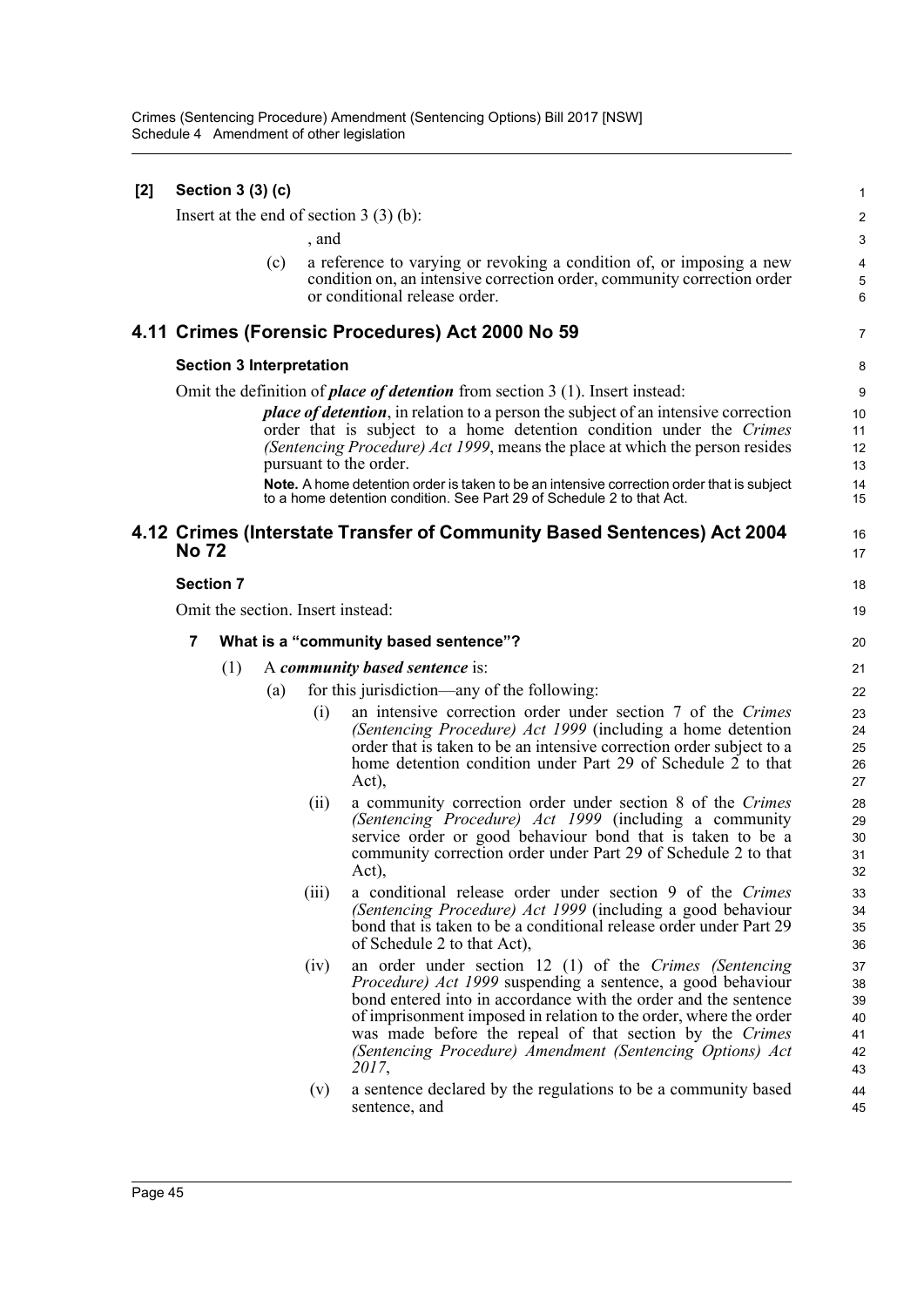|     |                              | (b) | for an interstate jurisdiction—a sentence that is a community based<br>sentence under the corresponding law of the jurisdiction.                                                                                                                                                          | 1<br>$\overline{c}$  |
|-----|------------------------------|-----|-------------------------------------------------------------------------------------------------------------------------------------------------------------------------------------------------------------------------------------------------------------------------------------------|----------------------|
|     | (2)                          |     | For the purposes of subsection $(1)$ $(a)$ , the following are taken to be a single<br>community based sentence:                                                                                                                                                                          | 3<br>4               |
|     |                              | (a) | an order referred to in subsection $(1)$ $(a)$ $(i)$ and the sentence of<br>imprisonment in relation to which the order is made,                                                                                                                                                          | 5<br>6               |
|     |                              | (b) | an order referred to in subsection $(1)$ $(a)$ $(iv)$ and the good behaviour<br>bond and the sentence of imprisonment imposed in relation to the order,                                                                                                                                   | $\overline{7}$<br>8  |
|     |                              | (c) | any combination of 2 or more community based sentences referred to in<br>subsection (1) (a) that is declared by the regulations to be a single<br>community based sentence.                                                                                                               | 9<br>10<br>11        |
|     |                              |     | 4.13 Criminal Appeal Act 1912 No 16                                                                                                                                                                                                                                                       | 12                   |
| [1] | <b>Section 2 Definitions</b> |     |                                                                                                                                                                                                                                                                                           | 13                   |
|     | section $2(1)$ .             |     | Omit "or home detention order" from paragraph (a) (i) of the definition of <b>Sentence</b> in                                                                                                                                                                                             | 14<br>15             |
| [2] |                              |     | Section 2 (1), definition of "Sentence"                                                                                                                                                                                                                                                   | 16                   |
|     |                              |     | Omit paragraph (a) (ii). Insert instead:                                                                                                                                                                                                                                                  | 17                   |
|     |                              |     | any community correction order, conditional release order or<br>(ii)<br>community service order, and                                                                                                                                                                                      | 18<br>19             |
| [3] |                              |     | Section 2 (1), definition of "Sentence"                                                                                                                                                                                                                                                   | 20                   |
|     |                              |     | Insert at the end of the definition:                                                                                                                                                                                                                                                      | 21                   |
|     |                              |     | Note. Part 29 of Schedule 2 to the Crimes (Sentencing Procedure) Act 1999 provides<br>that certain home detention orders, community service orders and good behaviour<br>bonds are taken to be intensive correction orders, community correction orders or<br>conditional release orders. | 22<br>23<br>24<br>25 |
|     |                              |     | 4.14 Criminal Procedure Act 1986 No 209                                                                                                                                                                                                                                                   | 26                   |
|     |                              |     | <b>Chapter 7, Part 4 Intervention programs</b>                                                                                                                                                                                                                                            | 27                   |
|     |                              |     | Omit paragraph (d) of the note that immediately follows the heading to the Part.                                                                                                                                                                                                          | 28                   |
|     |                              |     | 4.15 Criminal Records Act 1991 No 8                                                                                                                                                                                                                                                       | 29                   |
| [1] |                              |     | Section 8 When is a conviction spent?                                                                                                                                                                                                                                                     | 30                   |
|     |                              |     | Insert ", except as provided by this section" after "made" in section 8 (2).                                                                                                                                                                                                              | 31                   |
| [2] | Section $8(4)(c)$            |     |                                                                                                                                                                                                                                                                                           | 32                   |
|     |                              |     | Insert at the end of section $8(4)(b)$ :                                                                                                                                                                                                                                                  | 33                   |
|     |                              |     | <b>or</b>                                                                                                                                                                                                                                                                                 | 34                   |
|     |                              | (c) | the making of a conditional release order, without conviction, under<br>section 9 of the Crimes (Sentencing Procedure) Act 1999, for a<br>specified term and with 1 or more additional or further conditions<br>imposed under that Act,                                                   | 35<br>36<br>37<br>38 |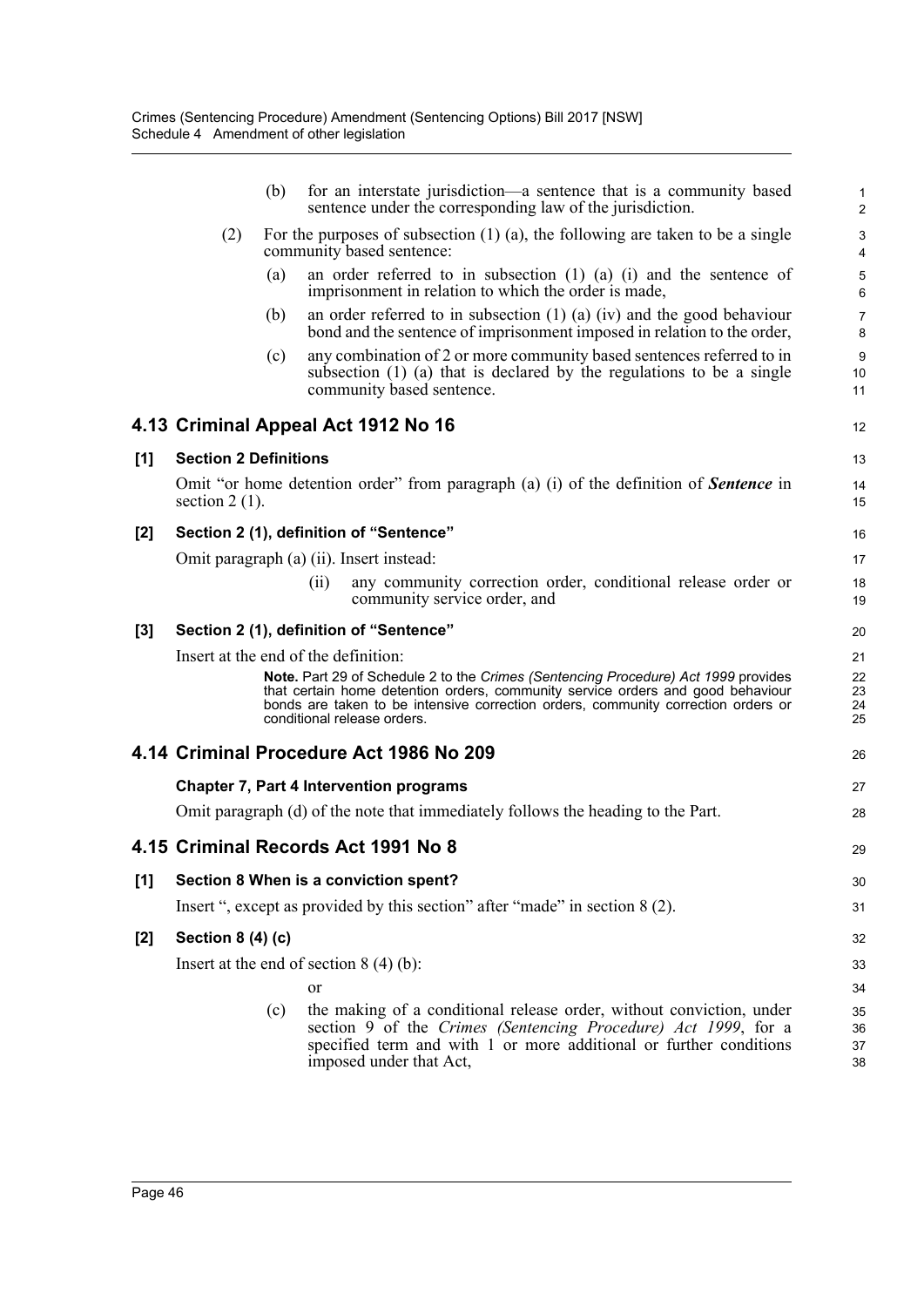### **4.16 Dangerous Goods (Road and Rail Transport) Act 2008 No 95**

#### **Section 49 Operation of Division**

Insert after section 49 (2) (a):

(a1) the court makes a conditional release order under section 9 of the *Crimes (Sentencing Procedure) Act 1999* in respect of the offender in relation to the offence (where the court does not proceed to conviction), or

1

8

#### **4.17 Drug Court Act 1998 No 150**

#### **[1] Section 7 Courts may refer persons to Drug Court during proceedings for failure to comply with conditions of good behaviour bond**

Omit "It is the duty of a court before whom an offender appears under section 98 of the *Crimes (Sentencing Procedure) Act 1999* in connection with an alleged failure to comply with the conditions of a good behaviour bond imposed under section 12 of that Act" from section  $7(2)$ .

Insert instead "It is the duty of a court before whom an offender appears under section 98 of the *Crimes (Sentencing Procedure) Act 1999* (as previously in force but continuing to apply under clause 76 (3) of Schedule 2 to that Act) in connection with an alleged failure to comply with the conditions of a good behaviour bond imposed under section 12 of that Act (as previously in force)".

#### **[2] Section 7A Persons accepted into program in relation to offence**

Omit section 7A (8) (b). Insert instead:

- (b) be dealt with in proceedings under:
	- (i) section 107C of the *Crimes (Administration of Sentences) Act 1999* on the revocation of a community correction order, or
	- (ii) section 108C of that Act on the revocation of a conditional release order, or
	- (iii) section 98 or 99 of the *Crimes (Sentencing Procedure) Act 1999* (as previously in force but continuing to apply under clause 76 (3) of Schedule 2 to that Act) on the revocation of a good behaviour bond imposed under section 12 of that Act (as previously in force), whether or not the person has been referred to the Drug Court under section 7 in relation to the failure to comply with the conditions of the good behaviour bond, or

#### **[3] Section 7B Persons accepted into program in relation to failure to comply with conditions of community correction order, conditional release order or good behaviour bond**

Omit section 7B (1) (b). Insert instead:

who has been called on by the Drug Court to appear before it under:

- (i) section 107C of the *Crimes (Administration of Sentences) Act 1999* in relation to a community correction order, or
- (ii) section 108C of that Act in relation to a conditional release order, or
- (iii) section 98 of the *Crimes (Sentencing Procedure) Act 1999* (as previously in force but continuing to apply under clause 76 (3) of Schedule 2 to that Act) in relation to a good behaviour bond under section 12 (as previously in force),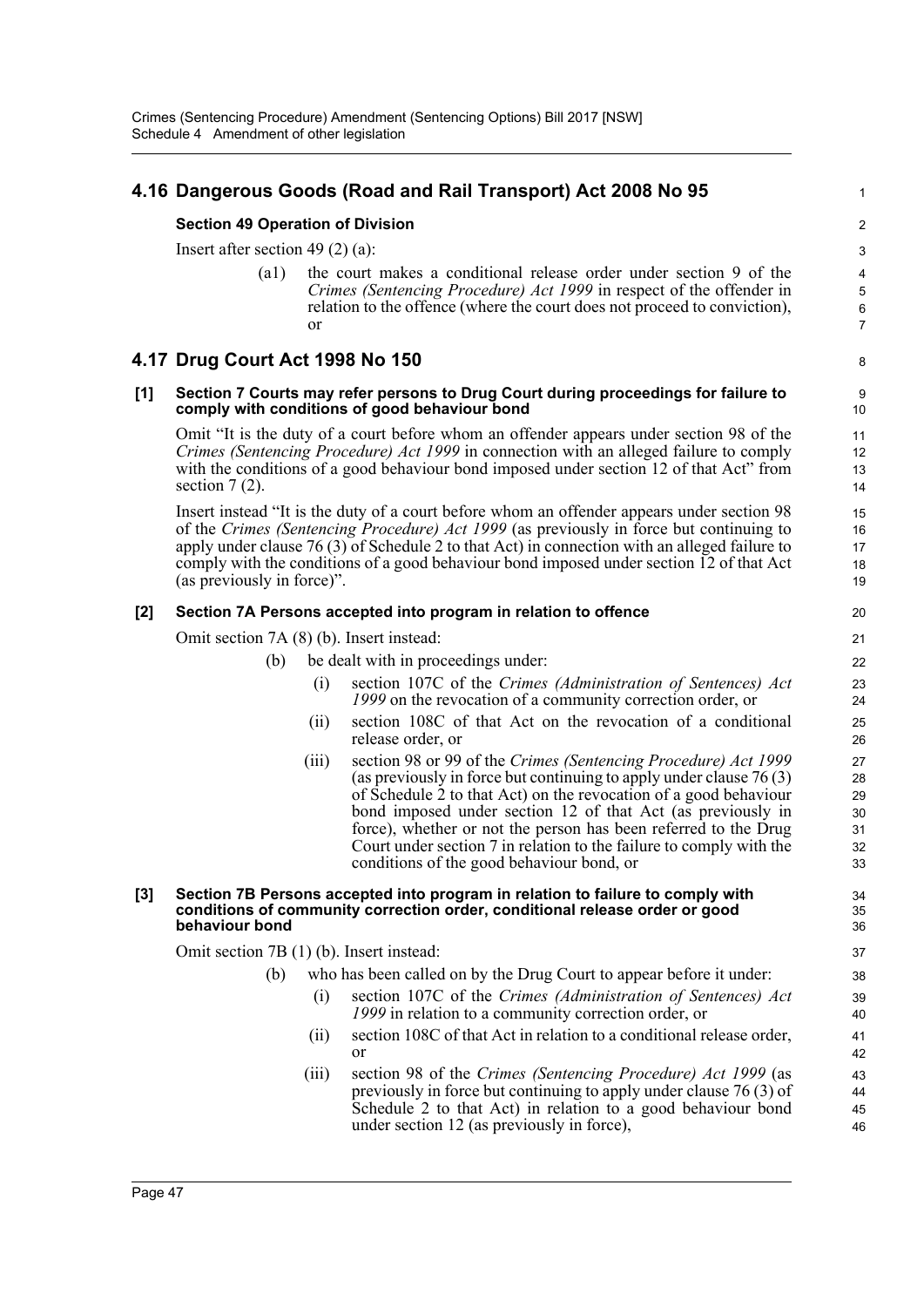| [4] | Section 7B (2)                                                                                                                  |                   |       |                                                                                                                                                                                                                                                   | $\mathbf{1}$         |  |  |
|-----|---------------------------------------------------------------------------------------------------------------------------------|-------------------|-------|---------------------------------------------------------------------------------------------------------------------------------------------------------------------------------------------------------------------------------------------------|----------------------|--|--|
|     | bond".                                                                                                                          |                   |       | Insert "community correction order, conditional release order or" before "good behaviour                                                                                                                                                          | $\overline{c}$<br>3  |  |  |
| [5] | Section 7B (2) (b)                                                                                                              |                   |       |                                                                                                                                                                                                                                                   | 4                    |  |  |
|     | Insert "order or" before "bond".                                                                                                |                   |       |                                                                                                                                                                                                                                                   | 5                    |  |  |
| [6] | Section 7B (3)                                                                                                                  |                   |       |                                                                                                                                                                                                                                                   | 6                    |  |  |
|     |                                                                                                                                 |                   |       | Omit "good behaviour bond by revoking the bond".                                                                                                                                                                                                  | 7                    |  |  |
|     |                                                                                                                                 |                   |       | Insert instead "community correction order, conditional release order or good behaviour<br>bond by revoking the order or bond".                                                                                                                   | 8<br>9               |  |  |
| [7] | Section 7B (4)                                                                                                                  |                   |       |                                                                                                                                                                                                                                                   | 10                   |  |  |
|     | Omit the subsection. Insert instead:                                                                                            |                   |       |                                                                                                                                                                                                                                                   | 11                   |  |  |
|     | (4)                                                                                                                             |                   |       | The provisions of:                                                                                                                                                                                                                                | 12                   |  |  |
|     |                                                                                                                                 | $\left( a\right)$ |       | section 107D of the Crimes (Administration of Sentences) Act 1999 do<br>not apply to a community correction order that is revoked under<br>subsection $(3)$ of this section, and                                                                  | 13<br>14<br>15       |  |  |
|     |                                                                                                                                 | (b)               |       | section 108D of that Act do not apply to a conditional release order that<br>is revoked under that subsection, and                                                                                                                                | 16<br>17             |  |  |
|     |                                                                                                                                 | (c)               |       | section 99 of the Crimes (Sentencing Procedure) Act 1999 (as<br>previously in force but continuing to apply under clause 76 (3) of<br>Schedule 2 to that Act) do not apply to a good behaviour bond that is<br>revoked under that subsection.     | 18<br>19<br>20<br>21 |  |  |
| [8] | behaviour bond                                                                                                                  |                   |       | Section 7C Persons allowed to continue in program in relation to failure to comply<br>with conditions of community correction order, conditional release order or good                                                                            | 22<br>23<br>24       |  |  |
|     |                                                                                                                                 |                   |       | Omit section $7C(1)$ (b). Insert instead:                                                                                                                                                                                                         | 25                   |  |  |
|     |                                                                                                                                 | (b)               |       | who has been called on by the Drug Court to appear before it under:                                                                                                                                                                               | 26                   |  |  |
|     |                                                                                                                                 |                   | (i)   | section 107C of the Crimes (Administration of Sentences) Act<br>1999 in relation to a community correction order, or                                                                                                                              | 27<br>28             |  |  |
|     |                                                                                                                                 |                   | (ii)  | section 108C of that Act in relation to a conditional release order,<br>or                                                                                                                                                                        | 29<br>30             |  |  |
|     |                                                                                                                                 |                   | (iii) | section 98 of the Crimes (Sentencing Procedure) Act 1999 (as<br>previously in force but continuing to apply under clause $76(3)$ of<br>Schedule 2 to that Act) in relation to a good behaviour bond<br>under section 12 (as previously in force), | 31<br>32<br>33<br>34 |  |  |
| [9] | Section 7C (3)                                                                                                                  |                   |       |                                                                                                                                                                                                                                                   | 35                   |  |  |
|     |                                                                                                                                 |                   |       | Omit "good behaviour bond by revoking the bond".                                                                                                                                                                                                  | 36                   |  |  |
|     | Insert instead "community correction order, conditional release order or good behaviour<br>bond by revoking the order or bond". |                   |       |                                                                                                                                                                                                                                                   |                      |  |  |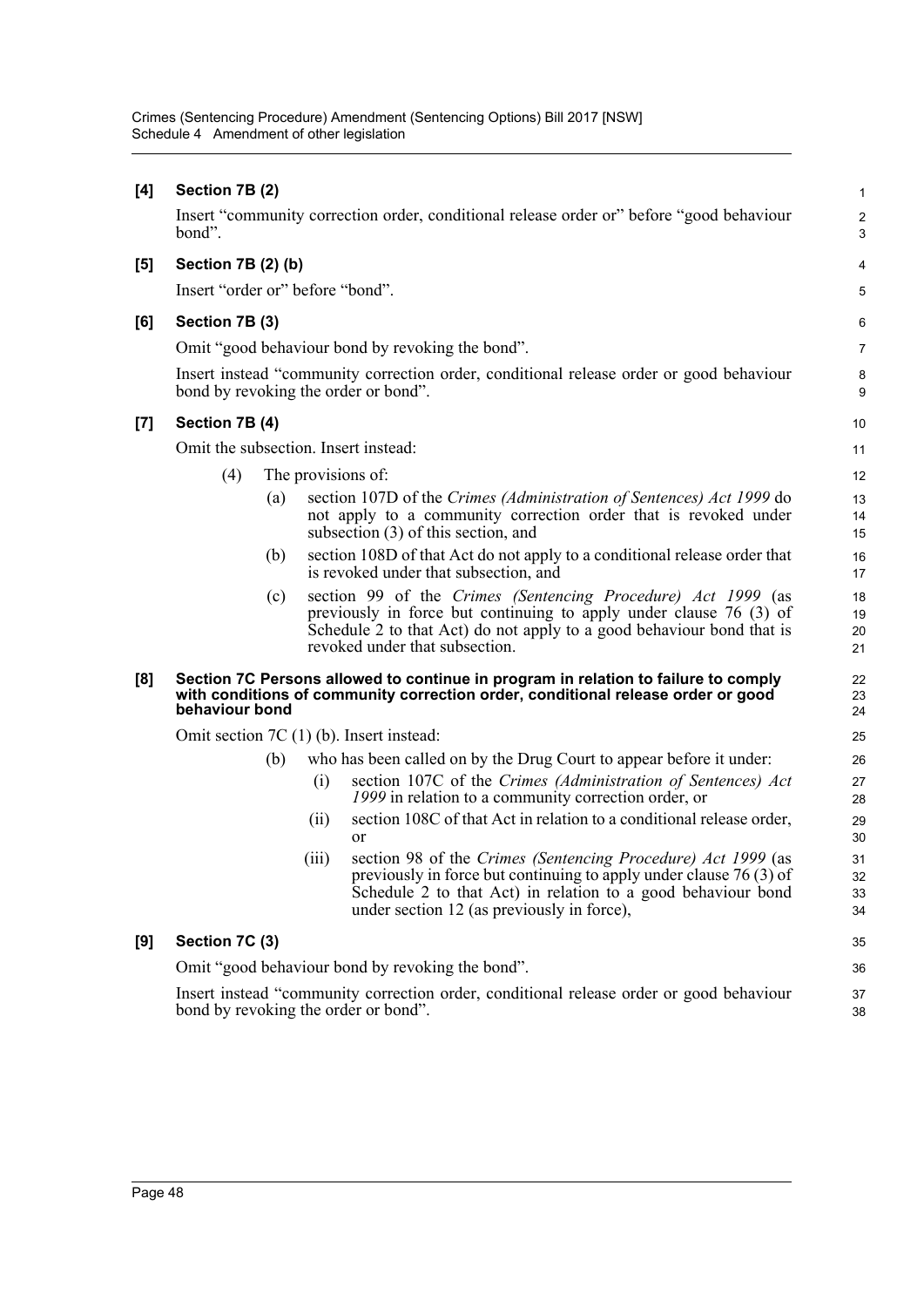| $[10]$ |    | Section 7C (4)    |                |       |                                                                                                                                                                                                                                                                                                                                                                                                                                                                    | $\mathbf{1}$                           |
|--------|----|-------------------|----------------|-------|--------------------------------------------------------------------------------------------------------------------------------------------------------------------------------------------------------------------------------------------------------------------------------------------------------------------------------------------------------------------------------------------------------------------------------------------------------------------|----------------------------------------|
|        |    |                   |                |       | Omit the subsection. Insert instead:                                                                                                                                                                                                                                                                                                                                                                                                                               | 2                                      |
|        |    | (4)               |                |       | The provisions of:                                                                                                                                                                                                                                                                                                                                                                                                                                                 | $\ensuremath{\mathsf{3}}$              |
|        |    |                   | (a)            |       | section 107D of the Crimes (Administration of Sentences) Act 1999 do<br>not apply to a community correction order that is revoked under<br>subsection $(3)$ of this section, and                                                                                                                                                                                                                                                                                   | 4<br>5<br>6                            |
|        |    |                   | (b)            |       | section 108D of that Act do not apply to a conditional release order that<br>is revoked under that subsection, and                                                                                                                                                                                                                                                                                                                                                 | $\overline{7}$<br>8                    |
|        |    |                   | (c)            |       | section 99 of the Crimes (Sentencing Procedure) Act 1999 (as<br>previously in force but continuing to apply under clause $76$ (3) of<br>Schedule 2 to that Act) do not apply to a good behaviour bond that is<br>revoked under that subsection.                                                                                                                                                                                                                    | 9<br>10<br>11<br>12                    |
| $[11]$ |    |                   |                |       | Section 7D Persons not accepted into program in relation to offence                                                                                                                                                                                                                                                                                                                                                                                                | 13                                     |
|        |    |                   |                |       | Omit section 7D (8) (b). Insert instead:                                                                                                                                                                                                                                                                                                                                                                                                                           | 14                                     |
|        |    |                   | (b)            |       | be dealt with in proceedings under:                                                                                                                                                                                                                                                                                                                                                                                                                                | 15                                     |
|        |    |                   |                | (i)   | section 107C of the Crimes (Administration of Sentences) Act<br>1999 on the revocation of a community correction order, or                                                                                                                                                                                                                                                                                                                                         | 16<br>17                               |
|        |    |                   |                | (i)   | section 108C of that Act on the revocation of a conditional<br>release order, or                                                                                                                                                                                                                                                                                                                                                                                   | 18<br>19                               |
|        |    |                   |                | (iii) | section 98 or 99 of the Crimes (Sentencing Procedure) Act 1999<br>(as previously in force but continuing to apply under clause $76(3)$ )<br>of Schedule 2 to that Act) on the revocation of a good behaviour<br>bond imposed under section 12 of that Act (as previously in<br>force), whether or not the person has been referred to the Drug<br>Court under section 7 in relation to the failure to comply with the<br>conditions of the good behaviour bond, or | 20<br>21<br>22<br>23<br>24<br>25<br>26 |
| $[12]$ |    | <b>Section 7E</b> |                |       |                                                                                                                                                                                                                                                                                                                                                                                                                                                                    | 27                                     |
|        |    |                   |                |       | Omit the section. Insert instead:                                                                                                                                                                                                                                                                                                                                                                                                                                  | 28                                     |
|        | 7E |                   | behaviour bond |       | Persons not accepted into program in relation to failure to comply with<br>conditions of community correction order, conditional release order or good                                                                                                                                                                                                                                                                                                             | 29<br>30<br>31                         |
|        |    | (1)               |                |       | This section applies to a person:                                                                                                                                                                                                                                                                                                                                                                                                                                  | 32                                     |
|        |    |                   | (a)            |       | who has been referred to the Drug Court under section 7, or                                                                                                                                                                                                                                                                                                                                                                                                        | 33                                     |
|        |    |                   | (b)            |       | who has been called on by the Drug Court to appear before it under the<br>relevant provisions referred to in subsection $(3)$ ,                                                                                                                                                                                                                                                                                                                                    | 34<br>35                               |
|        |    |                   |                |       | but whom the Drug Court has not dealt with under section 7B or 7C.                                                                                                                                                                                                                                                                                                                                                                                                 | 36                                     |
|        |    | (2)               |                |       | The Drug Court is to deal with a person to whom this section applies in<br>accordance with those relevant provisions.                                                                                                                                                                                                                                                                                                                                              | 37<br>38                               |
|        |    | (3)               |                |       | For the purposes of this section, the relevant provisions are:                                                                                                                                                                                                                                                                                                                                                                                                     | 39                                     |
|        |    |                   | (a)            |       | section 107C of the Crimes (Administration of Sentences) Act 1999 in<br>relation to a community correction order, or                                                                                                                                                                                                                                                                                                                                               | 40<br>41                               |
|        |    |                   | (b)            |       | section 108C of that Act in relation to a conditional release order, or                                                                                                                                                                                                                                                                                                                                                                                            | 42                                     |
|        |    |                   | (c)            |       | section 98 of the Crimes (Sentencing Procedure) Act 1999 (as<br>previously in force but continuing to apply under clause $76(3)$ of<br>Schedule 2 to that Act) in relation to a good behaviour bond under<br>section 12 (as previously in force).                                                                                                                                                                                                                  | 43<br>44<br>45<br>46                   |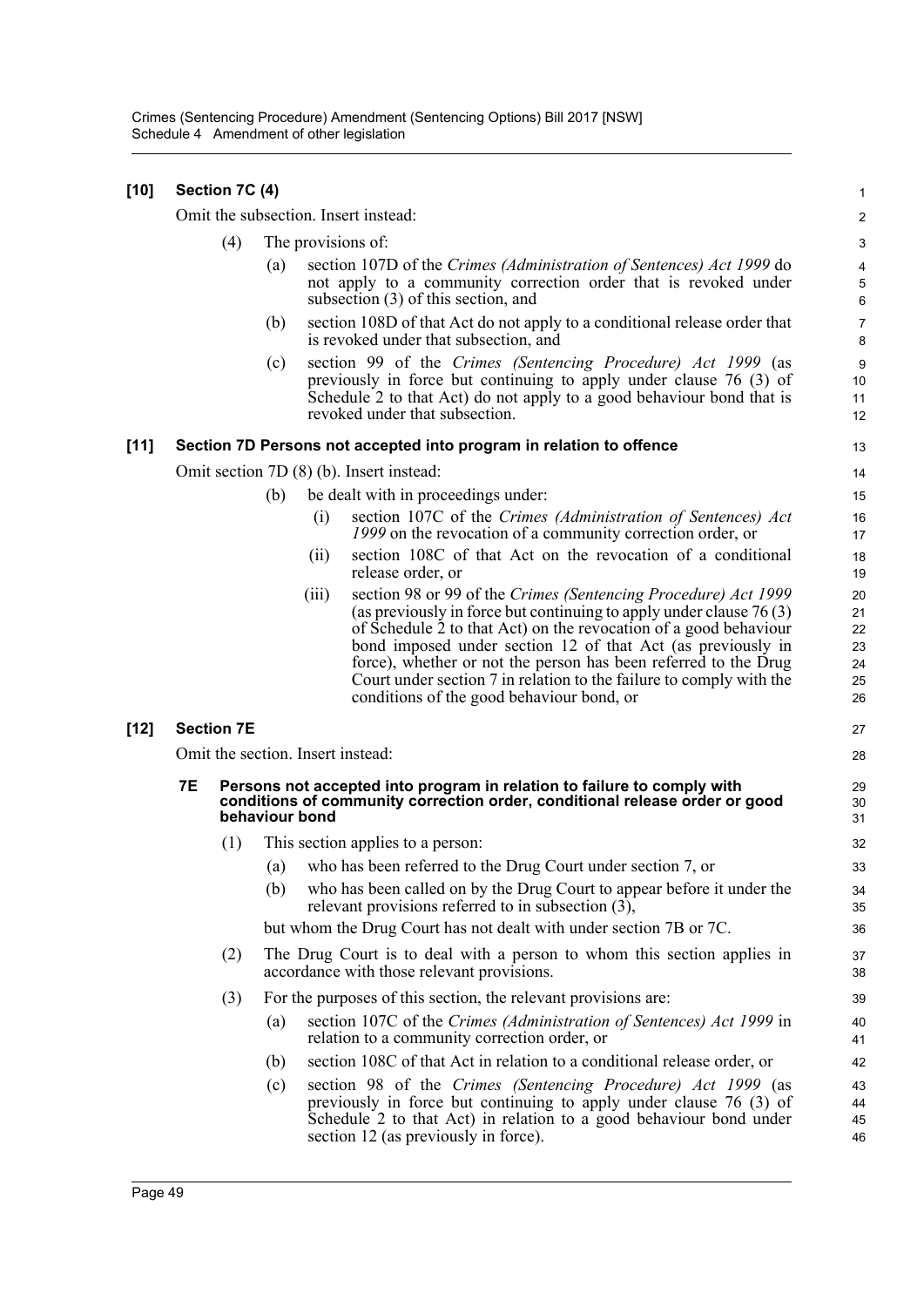#### **[13] Section 12 Imposition of final sentence**

Insert after section 12 (4):

(5) For the purpose of making an order under subsection (3) in relation to an initial sentence imposed before the commencement of this subsection, subsections (3) and (4) have effect as if the amendments made to the *Crimes (Sentencing Procedure) Act 1999* by the *Crimes (Sentencing Procedure) Amendment (Sentencing Options) Act 2017* were in force when the initial sentence was imposed.

#### **[14] Section 24 Jurisdiction of Drug Court**

Omit "section 98 (1) (b) and (c) of the *Crimes (Sentencing Procedure) Act 1999*" from section 24 (3).

Insert instead "section 107C (1) (b) and (c) and section 108C (1) (b) and (c) of the *Crimes (Administration of Sentences) Act 1999* and section 98 (1) (b) and (c) of the *Crimes (Sentencing Procedure) Act 1999* (as previously in force but continuing to apply under clause 76 (3) of Schedule 2 to that Act)".

#### **4.18 Education Act 1990 No 8**

#### **Section 23 Offence if parent fails to send child to school**

Omit "community service order under section 8 (1) of the *Crimes (Sentencing Procedure) Act 1999*" from section 23 (5).

Insert instead "community correction order under section 8 of the *Crimes (Sentencing Procedure) Act 1999* that is subject to the standard conditions of a community correction order and to a community service work condition".

#### **4.19 Fines Act 1996 No 99**

#### **[1] Section 3 Definitions**

Insert in alphabetical order in section 3 (1):

*community service order*—see section 79. **Note.** A community service order applies in relation to a child.

#### **[2] Section 58 Summary of enforcement procedure**

Omit section 58 (1) (d)–(f). Insert instead:

#### (d) **Order requiring community service**

If civil enforcement action is not successful, an order requiring community service is served on the fine defaulter (see Division  $\bar{5}$ ).

#### (e) **Imprisonment if failure to comply with order**

If the fine defaulter does not comply with the order requiring community service, a warrant of commitment is issued to a police officer for the imprisonment of the fine defaulter (except in the case of children).

#### (f) **Fines payable by corporations**

The procedures for fine enforcement (other than order requiring community service work and imprisonment) apply to fines payable by corporations (see Division 7).

16

17

18 19

20 21 22

23 24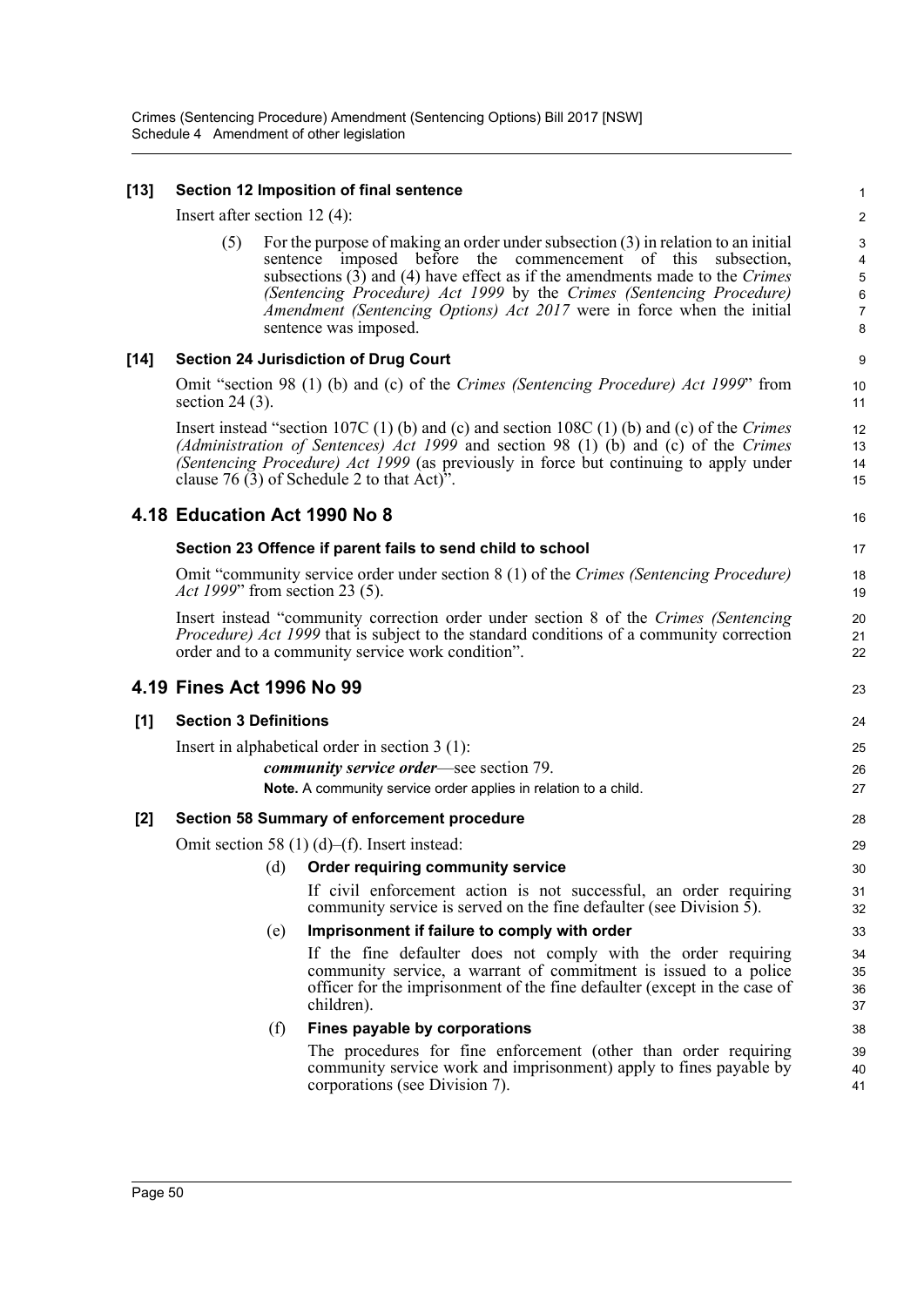| [3] |    |                                        | Part 4, Division 5                                                                                                                                                                                                                                                                       | $\mathbf{1}$             |  |  |  |
|-----|----|----------------------------------------|------------------------------------------------------------------------------------------------------------------------------------------------------------------------------------------------------------------------------------------------------------------------------------------|--------------------------|--|--|--|
|     |    |                                        | Omit "Community service orders" from the heading.                                                                                                                                                                                                                                        | $\overline{2}$           |  |  |  |
|     |    |                                        | Insert instead "Orders requiring community service".                                                                                                                                                                                                                                     | 3                        |  |  |  |
| [4] |    | <b>Section 79</b>                      |                                                                                                                                                                                                                                                                                          | 4                        |  |  |  |
|     |    |                                        | Omit the section. Insert instead:                                                                                                                                                                                                                                                        | 5                        |  |  |  |
|     | 79 | Making of order against fine defaulter |                                                                                                                                                                                                                                                                                          |                          |  |  |  |
|     |    | (1)                                    | The Commissioner may make an order under this Division requiring a fine<br>defaulter to perform community service work in order to work off the amount<br>of the fine that remains unpaid.                                                                                               | $\overline{7}$<br>8<br>9 |  |  |  |
|     |    | (2)                                    | An order may be either:                                                                                                                                                                                                                                                                  | 10                       |  |  |  |
|     |    |                                        | in the case of an adult—a community correction order subject to a<br>(a)<br>community service work condition, or                                                                                                                                                                         | 11<br>12 <sup>2</sup>    |  |  |  |
|     |    |                                        | in the case of a child—a community service order.<br>(b)                                                                                                                                                                                                                                 | 13                       |  |  |  |
|     |    | (3)                                    | The Commissioner may make an order only if satisfied that enforcement<br>action is authorised against the fine defaulter under this Division.                                                                                                                                            | 14<br>15                 |  |  |  |
|     |    | (4)                                    | The Commissioner is not to make an order:                                                                                                                                                                                                                                                | 16                       |  |  |  |
|     |    |                                        | if satisfied that the person is not capable of performing work under an<br>$\left( a\right)$<br>order or is otherwise not suitable to be engaged in such work, and                                                                                                                       | 17<br>18                 |  |  |  |
|     |    |                                        | unless the Commissioner has obtained a report from an appropriate<br>(b)<br>officer concerning the person's suitability to be so engaged and the<br>report indicates that the person is assessed as suitable.                                                                            | 19<br>20<br>21           |  |  |  |
|     |    | (5)                                    | An order may be made in the absence of, and without notice to, the fine<br>defaulter.                                                                                                                                                                                                    | 22<br>23                 |  |  |  |
|     |    | (6)                                    | An order may be made before the execution of a warrant under Division 4 and<br>in anticipation that enforcement action may not be successful under that<br>Division in satisfying the fine. The order is not to be served if that enforcement<br>action is successful.                   | 24<br>25<br>26<br>27     |  |  |  |
|     |    | (7)                                    | Subject to this Division, such of the provisions of the Crimes (Sentencing<br>Procedure) Act 1999, the Crimes (Administration of Sentences) Act 1999 and<br>the regulations under those Acts as are prescribed for the purposes of this<br>subsection by the regulations under this Act: | 28<br>29<br>30<br>31     |  |  |  |
|     |    |                                        | (a) apply to a community correction order under this Division in the same<br>way as they apply to a community correction order under the Crimes<br>(Sentencing Procedure) Act 1999, and                                                                                                  | 32<br>33<br>34           |  |  |  |
|     |    |                                        | so apply with any modifications so prescribed.<br>(b)                                                                                                                                                                                                                                    | 35                       |  |  |  |
|     |    | (8)                                    | Subject to this Division, section 11 and such other provisions of the Children<br>(Community Service Orders) Act 1987 and the regulations under that Act:                                                                                                                                | 36<br>37                 |  |  |  |
|     |    |                                        | apply to a community service order under this Division in the same way<br>(a)<br>as they apply to a community service order under that Act, and                                                                                                                                          | 38<br>39                 |  |  |  |
|     |    |                                        | so apply with any modifications so prescribed.<br>(b)                                                                                                                                                                                                                                    | 40                       |  |  |  |
|     |    |                                        | Note. Section 11 of the Children (Community Service Orders) Act 1987 requires a<br>community service order to require the offender to perform graffiti clean up.                                                                                                                         | 41<br>42                 |  |  |  |
|     |    | (9)                                    | An order under this section is to be in the approved form.                                                                                                                                                                                                                               | 43                       |  |  |  |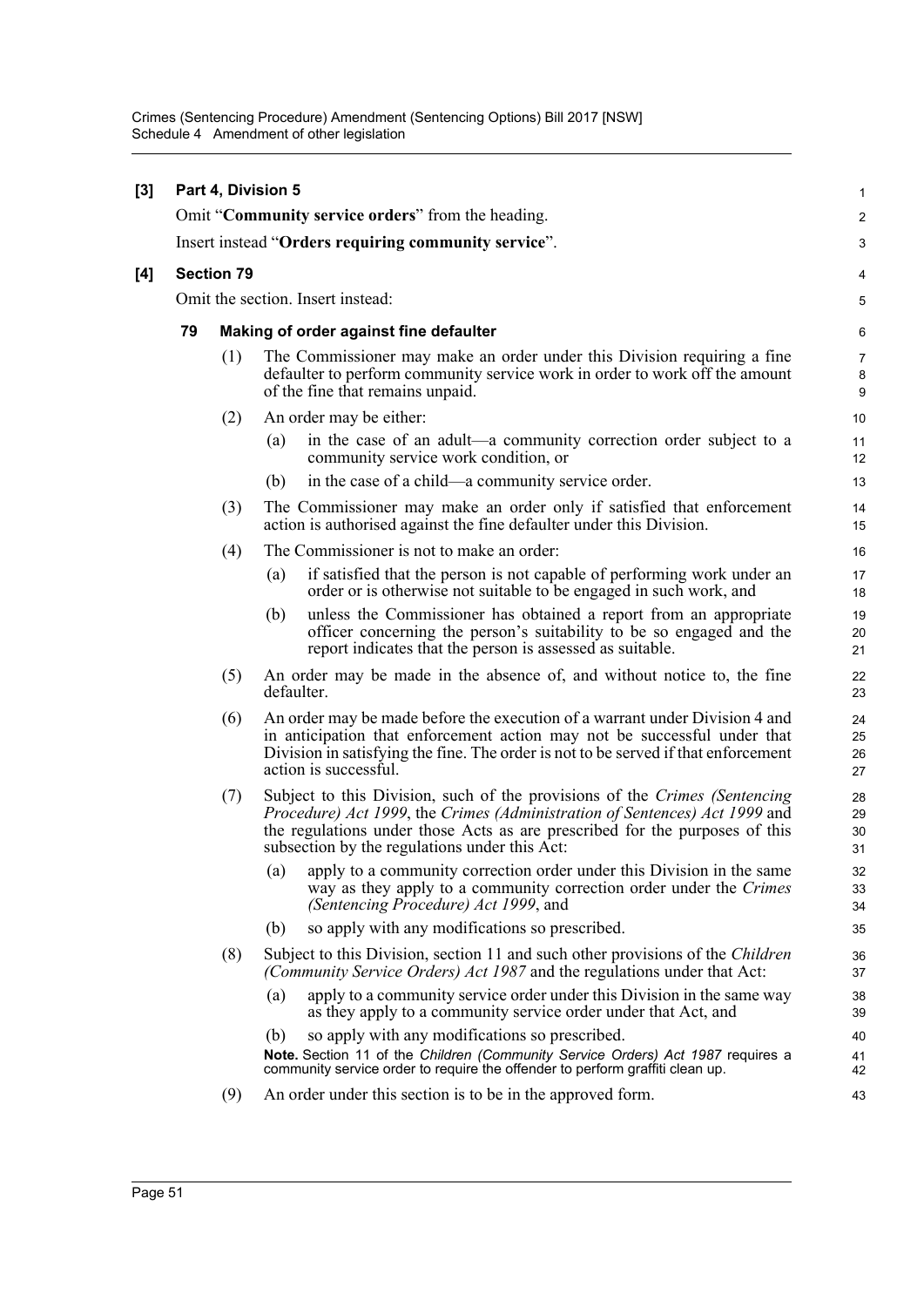|        | (10)                                                                             |                                      | For the purposes of this section, an <i>appropriate officer</i> is:                                                                                                                                                                                                                                                                  | 1                            |  |
|--------|----------------------------------------------------------------------------------|--------------------------------------|--------------------------------------------------------------------------------------------------------------------------------------------------------------------------------------------------------------------------------------------------------------------------------------------------------------------------------------|------------------------------|--|
|        |                                                                                  | (a)                                  | in the case of an adult—a community corrections officer (as defined in<br>the Crimes (Administration of Sentences) Act 1999), or                                                                                                                                                                                                     | $\overline{\mathbf{c}}$<br>3 |  |
|        |                                                                                  | (b)                                  | in the case of a child—a juvenile justice officer (as defined in the<br>Children (Detention Centres) Act 1987).                                                                                                                                                                                                                      | 4<br>5                       |  |
| [5]    |                                                                                  |                                      | Sections 80, 80A, 81, 82, 83, 84, 85, 86, 87 and 88                                                                                                                                                                                                                                                                                  | 6                            |  |
|        |                                                                                  |                                      | Omit "a community service order", "A community service order", "the community service<br>order" and "The community service order" wherever occurring.                                                                                                                                                                                | 7<br>8                       |  |
|        | Insert instead "an order", "An order", "the order" and "The order" respectively. |                                      |                                                                                                                                                                                                                                                                                                                                      |                              |  |
| [6]    | Sections 81 and 86                                                               |                                      |                                                                                                                                                                                                                                                                                                                                      | 10                           |  |
|        | occurring.                                                                       |                                      | Omit "other community service order" and "other community service orders" wherever                                                                                                                                                                                                                                                   | 11<br>12                     |  |
|        |                                                                                  |                                      | Insert instead "other such order" and "other such orders" respectively.                                                                                                                                                                                                                                                              | 13                           |  |
| $[7]$  |                                                                                  |                                      | Section 87 Imprisonment following breach of order                                                                                                                                                                                                                                                                                    | 14                           |  |
|        |                                                                                  |                                      | Omit "community service" from section 87 (2).                                                                                                                                                                                                                                                                                        | 15                           |  |
| [8]    |                                                                                  |                                      | Section 87 Imprisonment following breach of order                                                                                                                                                                                                                                                                                    | 16                           |  |
|        |                                                                                  |                                      | Omit "community service orders" from section 87 (2). Insert instead "orders".                                                                                                                                                                                                                                                        | 17                           |  |
| [9]    | Section 89 Intensive correction order                                            |                                      |                                                                                                                                                                                                                                                                                                                                      | 18                           |  |
|        | Omit section 89 (1) and (2). Insert instead:                                     |                                      |                                                                                                                                                                                                                                                                                                                                      | 19                           |  |
|        | (1)                                                                              |                                      | If a fine defaulter is committed to a correctional centre by warrant under this<br>Division, the Commissioner of Corrective Services may determine that the<br>fine defaulter's period of imprisonment be served under an intensive<br>correction order. The determination may be made in anticipation of the issue<br>of a warrant. | 20<br>21<br>22<br>23<br>24   |  |
|        | (2)                                                                              |                                      | The Commissioner of Corrective Services may, having made a determination<br>under subsection (1), make an intensive correction order that is subject to:                                                                                                                                                                             | 25<br>26                     |  |
|        |                                                                                  | (a)                                  | the standard conditions of an intensive correction order under the<br>Crimes (Sentencing Procedure) Act 1999, and                                                                                                                                                                                                                    | 27<br>28                     |  |
|        |                                                                                  | (b)                                  | if the Commissioner of Corrective Services so elects—a community<br>service work condition under that Act.                                                                                                                                                                                                                           | 29<br>30                     |  |
| $[10]$ | <b>Section 89 (5)</b>                                                            |                                      |                                                                                                                                                                                                                                                                                                                                      | 31                           |  |
|        |                                                                                  | Omit the subsection. Insert instead: |                                                                                                                                                                                                                                                                                                                                      |                              |  |
|        | (5)                                                                              | case.                                | The decision whether or not to make a determination under this section is at<br>the discretion of the Commissioner of Corrective Services, and no appeal lies<br>against a decision, determination or order under this section in a particular                                                                                       | 33<br>34<br>35<br>36         |  |
| [11]   | <b>Section 89 (8)</b>                                                            |                                      |                                                                                                                                                                                                                                                                                                                                      |                              |  |
|        | Omit the subsection. Insert instead:                                             |                                      |                                                                                                                                                                                                                                                                                                                                      |                              |  |
|        | (8)                                                                              |                                      | Subject to this Division, such of the provisions of the Crimes (Sentencing<br>Procedure) Act 1999, the Crimes (Administration of Sentences) Act 1999 and<br>the regulations under those Acts as are prescribed for the purposes of this<br>subsection by the regulations under this Act:                                             | 39<br>40<br>41<br>42         |  |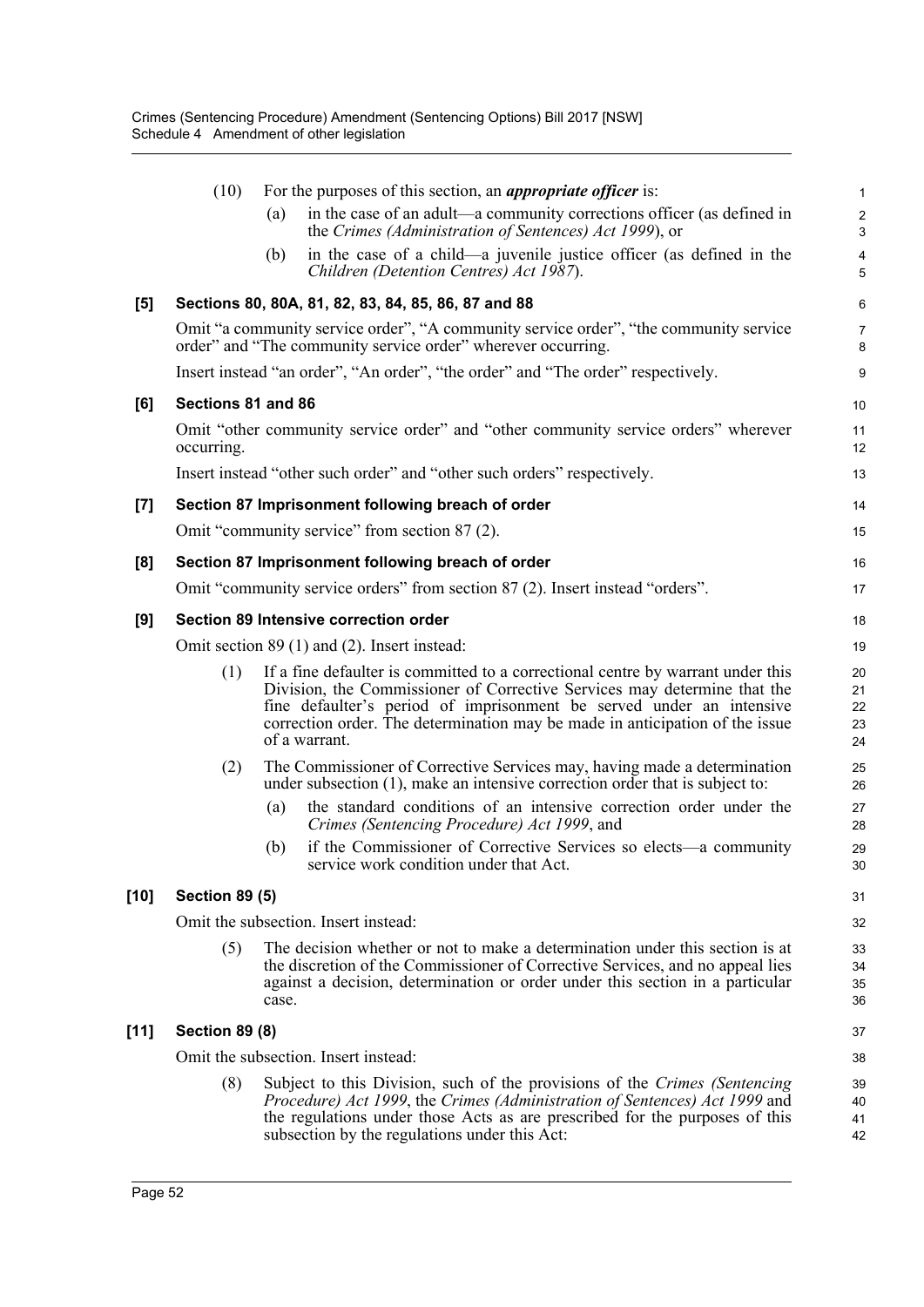|        |                                                                                                                        | (a) | apply to an intensive correction order under this Division in the same<br>way as they apply to an intensive correction order under the Crimes<br>(Sentencing Procedure) Act 1999, and | З              |
|--------|------------------------------------------------------------------------------------------------------------------------|-----|---------------------------------------------------------------------------------------------------------------------------------------------------------------------------------------|----------------|
|        |                                                                                                                        | (b) | so apply with any modifications so prescribed.                                                                                                                                        | 4              |
| $[12]$ | Section 98 Application of civil and other enforcement procedures                                                       |     |                                                                                                                                                                                       |                |
|        |                                                                                                                        |     | Omit "Community service orders". Insert instead "Orders requiring community service".                                                                                                 | Е              |
| $[13]$ | Section 99B Making an order                                                                                            |     |                                                                                                                                                                                       |                |
|        | Omit "a community service order is not in force" from section 99B (1) (c).                                             |     |                                                                                                                                                                                       |                |
|        | Insert instead "a community correction order or community service order is not in force<br>under Division 5".          |     |                                                                                                                                                                                       |                |
| $[14]$ | Sections 100 and 101                                                                                                   |     |                                                                                                                                                                                       |                |
|        |                                                                                                                        |     | Omit "a community service order is issued" wherever occurring.                                                                                                                        | 12             |
|        | Insert instead "a community correction order or community service order is issued under<br>Division 5".                |     |                                                                                                                                                                                       | 13<br>14       |
| $[15]$ | Section 103 Electronic transmission of documents                                                                       |     |                                                                                                                                                                                       | 15             |
|        |                                                                                                                        |     | Omit "a community service order" from section 103 (1) (c).                                                                                                                            | 16             |
|        | Insert instead "a community correction order or community service order".                                              |     |                                                                                                                                                                                       |                |
| $[16]$ | Section 120 Guidelines on exercise of functions under this Act                                                         |     |                                                                                                                                                                                       |                |
|        |                                                                                                                        |     | Omit "or community service orders" from section $120(1)(a)$ .                                                                                                                         | 1 <sup>c</sup> |
|        | Insert instead ", the issue of community correction orders or community service orders<br>under Division 5 of Part 4". |     |                                                                                                                                                                                       |                |
| $[17]$ | Section 125 Abolition of imprisonment as primary enforcement action for fine default                                   |     |                                                                                                                                                                                       |                |
|        | Omit "a community service order" from section 125 (2).                                                                 |     |                                                                                                                                                                                       |                |
|        | Insert instead "a community correction order or community service order made under<br>Division 5 of Part 4 and".       |     |                                                                                                                                                                                       |                |
| $[18]$ | Schedule 3 Savings, transitional and other provisions                                                                  |     |                                                                                                                                                                                       | 26             |
|        |                                                                                                                        |     | Insert at the end of the Schedule, with appropriate Part and clause numbering:                                                                                                        | 27             |
|        | <b>Part</b>                                                                                                            |     | <b>Provisions consequent on enactment of Crimes</b>                                                                                                                                   | 28             |
|        |                                                                                                                        |     | (Sentencing Procedure) Amendment (Sentencing                                                                                                                                          | 29             |
|        |                                                                                                                        |     | Options) Act 2017                                                                                                                                                                     | 30             |
|        | <b>Division 1</b>                                                                                                      |     | <b>Preliminary</b>                                                                                                                                                                    | 31             |
|        | <b>Definitions</b>                                                                                                     |     |                                                                                                                                                                                       | 32             |
|        |                                                                                                                        |     | In this Part:                                                                                                                                                                         | 33             |
|        |                                                                                                                        |     | <i>adult</i> means a person who is of or above the age of 18 years.                                                                                                                   | 34             |
|        |                                                                                                                        |     | <b>amending Act</b> means the Crimes (Sentencing Procedure) Amendment<br>(Sentencing Options) Act 2017.                                                                               | 35<br>36       |
|        |                                                                                                                        |     | <i>child</i> means a person who is under the age of 18 years.                                                                                                                         | 37             |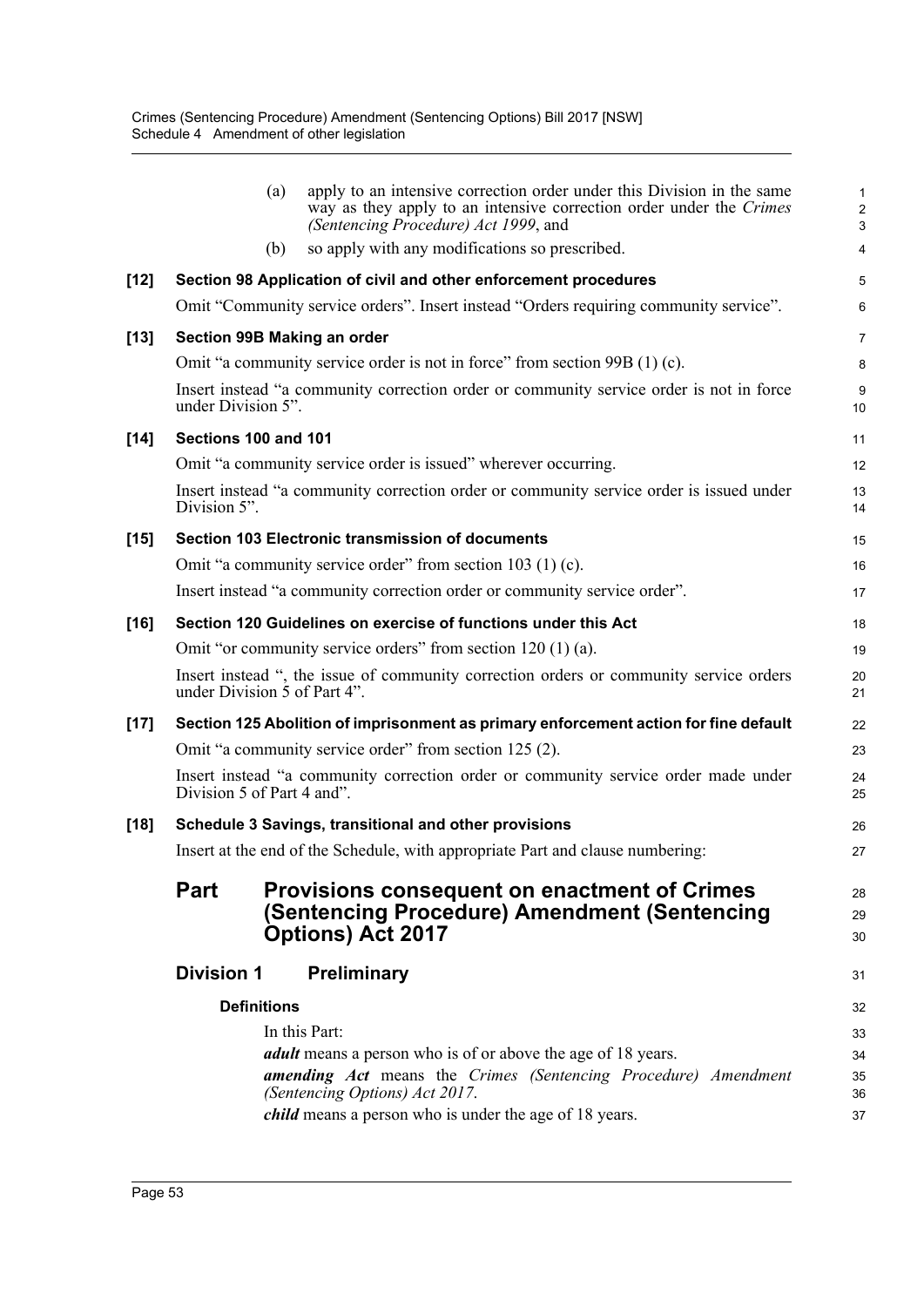#### **Division 2 Existing orders Existing community service orders under section 79 for adults** (1) This clause applies to a community service order made under section 79 before the date of the substitution of that section by the amending Act (the *substitution date*), being an order that was: (a) made in respect of an adult, and (b) in force immediately before the substitution date. (2) The community service order is taken to be a community correction order made under section 79 as substituted by the amending Act. (3) Without limiting subclause (2), the community correction order is subject to a community service work condition referred to in section 79 as substituted by the amending Act. (4) The conditions applicable under this Act as in force before the substitution date in respect of the community service order do not apply to the community correction order. **Existing community service orders under section 79 for children** (1) This clause applies to a community service order made under section 79 before the date of the substitution of that section by the amending Act (the *substitution date*), being an order that was: (a) made in respect of a child, and (b) in force immediately before the substitution date. (2) The community service order is taken to be a community service order made under section 79 as substituted by the amending Act. (3) The community service order is subject to the conditions prescribed by or determined under the regulations for the purposes of this clause. (4) The conditions applicable under this Act as in force before the substitution date in respect of the order do not apply to the community service order. **Existing intensive correction orders under section 89** (1) This clause applies to an intensive correction order made under section 89 (2) before the date of the substitution of that subsection by the amending Act (the *substitution date*), being an order that was in force immediately before the substitution date. (2) The intensive correction order is taken to be an intensive correction order made under section 89 (2) as substituted by the amending Act. (3) Without limiting subclause (2), the intensive correction order is subject to a community service work condition referred to in section 89 (2) as substituted by the amending Act. (4) The conditions applicable under this Act as in force before the substitution date in respect of the order do not apply to the intensive correction order. 1 2 3 4 5 6 7 8 9 10 11 12 13 14 15 16 17 18 19 20 21 22 23 24 25  $26$ 27 28 29 30 31 32 33 34 35 36 37 38 39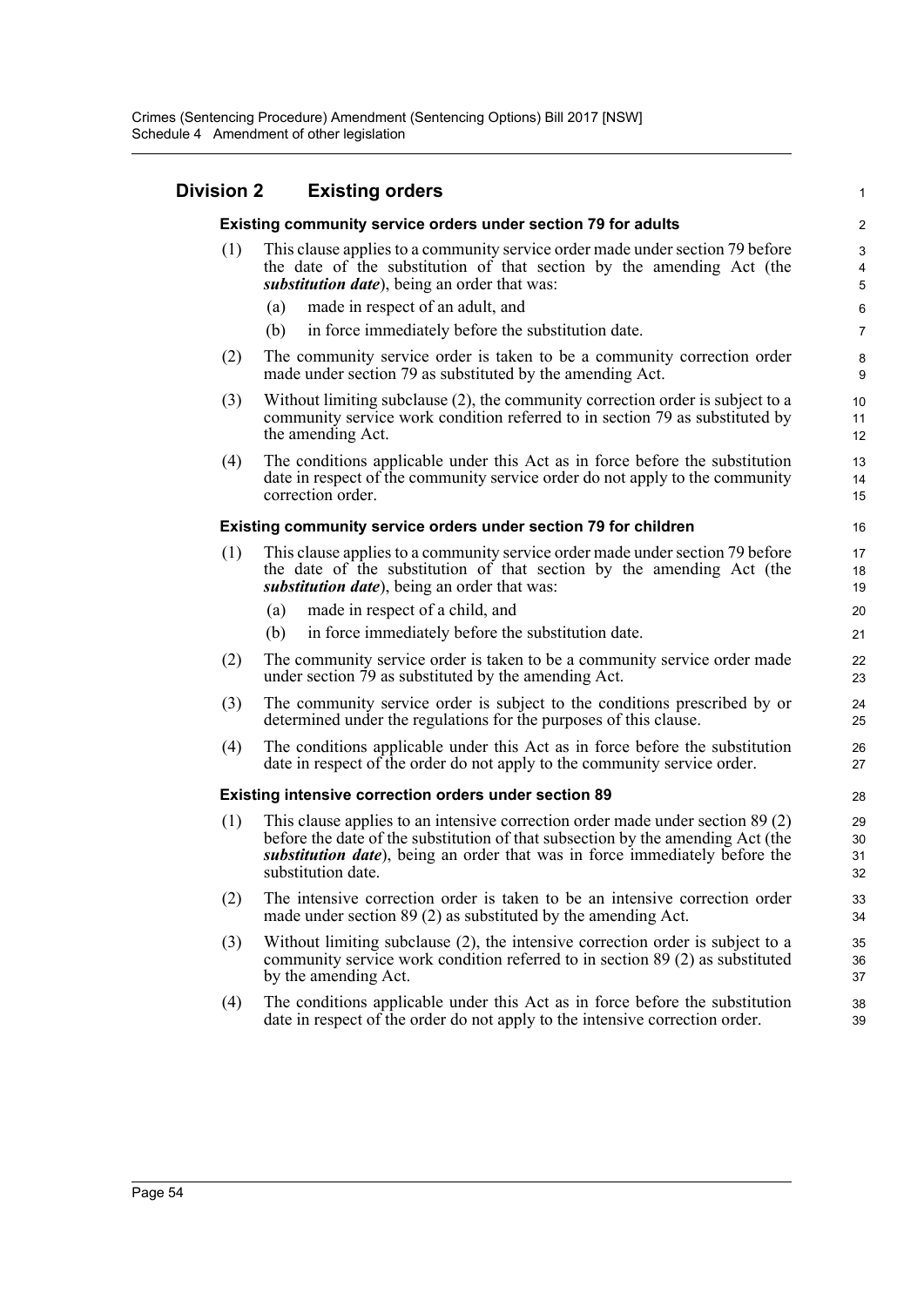Crimes (Sentencing Procedure) Amendment (Sentencing Options) Bill 2017 [NSW] Schedule 4 Amendment of other legislation

|       |                                                                                                                        |     | 4.20 Fisheries Management Act 1994 No 38                                                                                                                                                                                           | $\mathbf{1}$   |
|-------|------------------------------------------------------------------------------------------------------------------------|-----|------------------------------------------------------------------------------------------------------------------------------------------------------------------------------------------------------------------------------------|----------------|
| [1]   | <b>Sections 220ZGA Community service work</b>                                                                          |     |                                                                                                                                                                                                                                    |                |
|       |                                                                                                                        |     | Omit "a community service order" from section 220ZGA (1).                                                                                                                                                                          | 3              |
|       |                                                                                                                        |     | Insert instead "an intensive correction order or community correction order respectively<br>subject to a community service work condition".                                                                                        | 4<br>5         |
| $[2]$ | Section 220ZGA (3)                                                                                                     |     |                                                                                                                                                                                                                                    | 6              |
|       |                                                                                                                        |     | Omit the definition of community service order.                                                                                                                                                                                    | $\overline{7}$ |
| $[3]$ | Section 220ZGA (3)                                                                                                     |     |                                                                                                                                                                                                                                    | 8              |
|       |                                                                                                                        |     | Insert after the definition of <i>community service work</i> :<br><i>intensive correction order and community correction order have the same</i><br>meanings as they have in the Crimes (Sentencing Procedure) Act 1999.           | 9<br>10<br>11  |
| [4]   |                                                                                                                        |     | Section 282K Community service work in respect of serious fisheries offences                                                                                                                                                       | 12             |
|       |                                                                                                                        |     | Omit "a community service order" from section 282K (1).                                                                                                                                                                            | 13             |
|       |                                                                                                                        |     | Insert instead "an intensive correction order or community correction order respectively<br>subject to a community service work condition".                                                                                        | 14<br>15       |
| $[5]$ | <b>Section 282K (3)</b>                                                                                                |     |                                                                                                                                                                                                                                    | 16             |
|       |                                                                                                                        |     | Omit the definition of <i>community service order</i> .                                                                                                                                                                            | 17             |
| [6]   | <b>Section 220K (3)</b>                                                                                                |     |                                                                                                                                                                                                                                    | 18             |
|       |                                                                                                                        |     | Insert after the definition of <i>community service work</i> :                                                                                                                                                                     | 19             |
|       |                                                                                                                        |     | <i>intensive correction order and community correction order have the same</i><br>meanings as they have in the Crimes (Sentencing Procedure) Act 1999.                                                                             | 20<br>21       |
|       |                                                                                                                        |     | 4.21 Graffiti Control Act 2008 No 100                                                                                                                                                                                              | 22             |
| [1]   | Section 9Q Application of sentencing legislation to orders made in respect of adult<br>offenders                       |     |                                                                                                                                                                                                                                    | 23<br>24       |
|       | Omit "community service order" from section 9Q (1).                                                                    |     |                                                                                                                                                                                                                                    | 25             |
|       | Insert instead "community correction order".                                                                           |     |                                                                                                                                                                                                                                    | 26             |
| [2]   | Section 9Q (2)                                                                                                         |     |                                                                                                                                                                                                                                    | 27             |
|       | Omit the subsection. Insert instead:                                                                                   |     |                                                                                                                                                                                                                                    |                |
|       | (2)                                                                                                                    |     | Such of the provisions of the Crimes (Sentencing Procedure) Act 1999 or the<br>Crimes (Administration of Sentences) Act 1999 as may be prescribed by the<br>regulations under this Act do not apply to a community clean up order. | 29<br>30<br>31 |
| $[3]$ | Section 13B Alternative and additional actions to imposing penalty for graffiti<br>offences under sections 4 (2) and 5 |     |                                                                                                                                                                                                                                    | 32<br>33       |
|       | Omit section 13B (1). Insert instead:                                                                                  |     |                                                                                                                                                                                                                                    | 34             |
|       | (1)                                                                                                                    |     | A court may, instead of imposing a fine on a person for an offence under<br>section 4 $(2)$ or 5, make:                                                                                                                            | 35<br>36       |
|       |                                                                                                                        | (a) | a community correction order under the Crimes (Sentencing Procedure)<br>Act 1999 that is subject to the standard conditions of a community<br>correction order and to a community service work condition, or                       | 37<br>38<br>39 |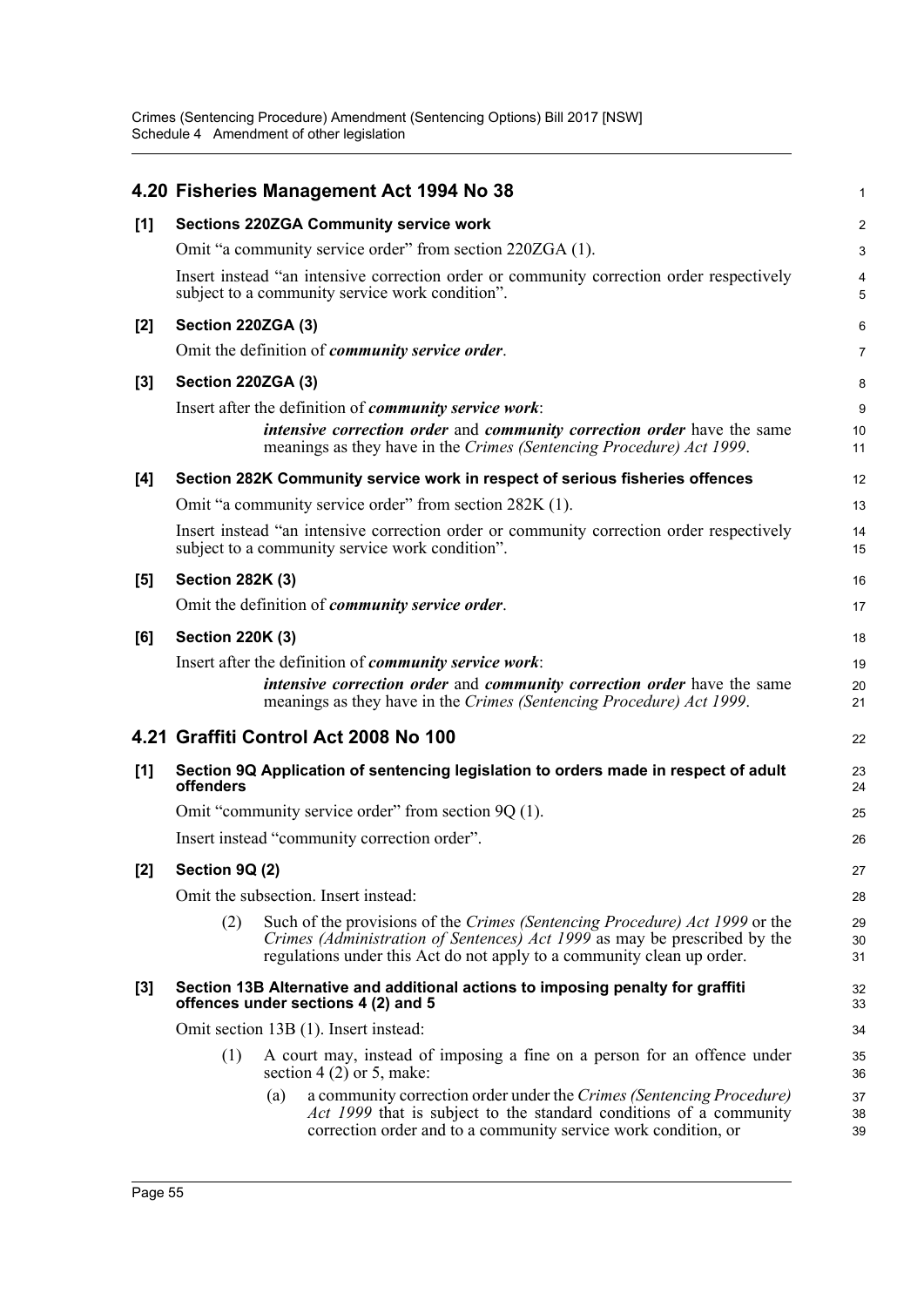|       | (b)                                                                                                                                                                                        | a community service order under the Children (Community Service<br><i>Orders</i> ) <i>Act 1987</i> directing the person to perform community service<br>work.                                                                                                                                                                            | 1<br>$\overline{c}$<br>3   |
|-------|--------------------------------------------------------------------------------------------------------------------------------------------------------------------------------------------|------------------------------------------------------------------------------------------------------------------------------------------------------------------------------------------------------------------------------------------------------------------------------------------------------------------------------------------|----------------------------|
|       |                                                                                                                                                                                            | as the case requires.                                                                                                                                                                                                                                                                                                                    | 4                          |
|       | 4.22 Jury Act 1977 No 18                                                                                                                                                                   |                                                                                                                                                                                                                                                                                                                                          | 5                          |
| [1]   |                                                                                                                                                                                            | Schedule 1 Persons excluded from jury service                                                                                                                                                                                                                                                                                            | 6                          |
|       |                                                                                                                                                                                            | Insert ", or an intensive correction order that is subject to a home detention condition," after<br>"home detention order" in clause $2(5)(a)$ .                                                                                                                                                                                         | 7<br>8                     |
| [2]   | Schedule 1, clause 4                                                                                                                                                                       |                                                                                                                                                                                                                                                                                                                                          |                            |
|       |                                                                                                                                                                                            | Omit "or an order under section 9, 10 or 11" from clause $4(1)(b)$ .                                                                                                                                                                                                                                                                     | 10                         |
|       | section 10 or 11".                                                                                                                                                                         | Insert instead ", a community correction order, a conditional release order or an order under                                                                                                                                                                                                                                            | 11<br>12                   |
|       | 4.23 Motor Dealers and Repairers Regulation 2014                                                                                                                                           |                                                                                                                                                                                                                                                                                                                                          | 13                         |
|       | Clause 37 Certain persons not to be employed as manager                                                                                                                                    |                                                                                                                                                                                                                                                                                                                                          |                            |
|       | Insert after clause $37(1)$ (b):                                                                                                                                                           |                                                                                                                                                                                                                                                                                                                                          | 15                         |
|       | (b1)                                                                                                                                                                                       | the person is subject to a community correction order or conditional<br>release order in relation to an offence involving fraud or dishonesty, or                                                                                                                                                                                        | 16<br>17                   |
|       |                                                                                                                                                                                            | 4.24 Privacy Code of Practice (General) 2003                                                                                                                                                                                                                                                                                             | 18                         |
|       | <b>Clause 12 Definitions</b>                                                                                                                                                               |                                                                                                                                                                                                                                                                                                                                          | 19                         |
|       | Omit paragraph (d) of the definition of <i>offender</i> in clause 12 (1). Insert instead:                                                                                                  |                                                                                                                                                                                                                                                                                                                                          |                            |
|       | (d)                                                                                                                                                                                        | a person who is the subject of an intensive correction order, a<br>community correction order, a conditional release order (with or<br>without conviction), an intervention program order, a non-association<br>order or a place restriction order within the meaning of the Crimes<br>(Sentencing Procedure) Act 1999 that is in force, | 21<br>22<br>23<br>24<br>25 |
|       |                                                                                                                                                                                            | 4.25 Security Industry Regulation 2016                                                                                                                                                                                                                                                                                                   | 26                         |
| [1]   | Clause 15 Offences and civil penalties that disqualify applicants                                                                                                                          |                                                                                                                                                                                                                                                                                                                                          |                            |
|       | Insert "an intensive correction order, a community correction order, a conditional release<br>order," after "(whether or not suspended)," wherever occurring in clause $15(1)(b)$ and (c). |                                                                                                                                                                                                                                                                                                                                          |                            |
| $[2]$ | Clause 15 (1) (c) (i)                                                                                                                                                                      |                                                                                                                                                                                                                                                                                                                                          |                            |
|       | Omit ", or both".                                                                                                                                                                          |                                                                                                                                                                                                                                                                                                                                          |                            |